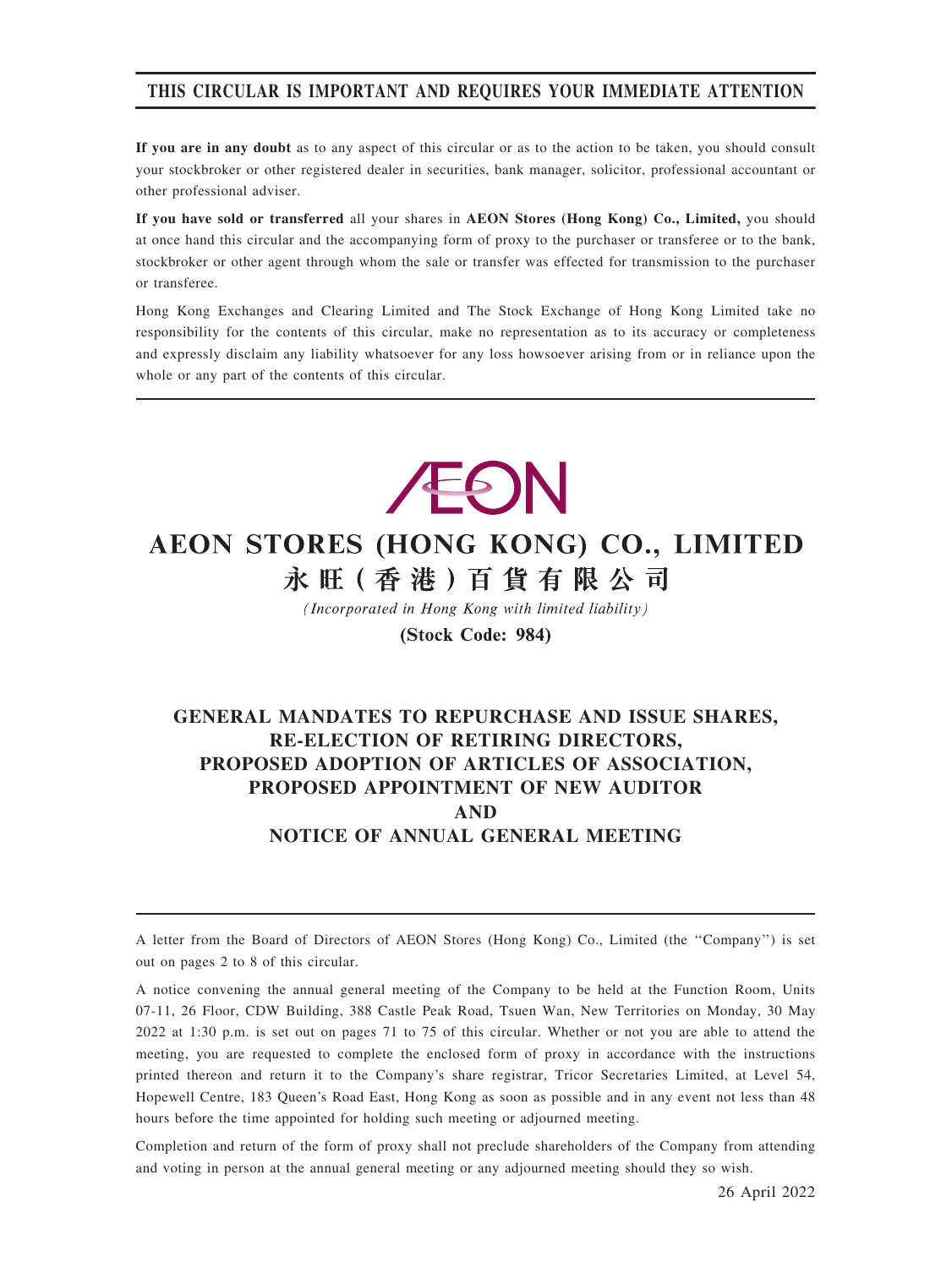# **CONTENTS**

# Page

| Appendix II - Information on Retiring Directors Proposed for Re-election  13 |  |
|------------------------------------------------------------------------------|--|
|                                                                              |  |
|                                                                              |  |
|                                                                              |  |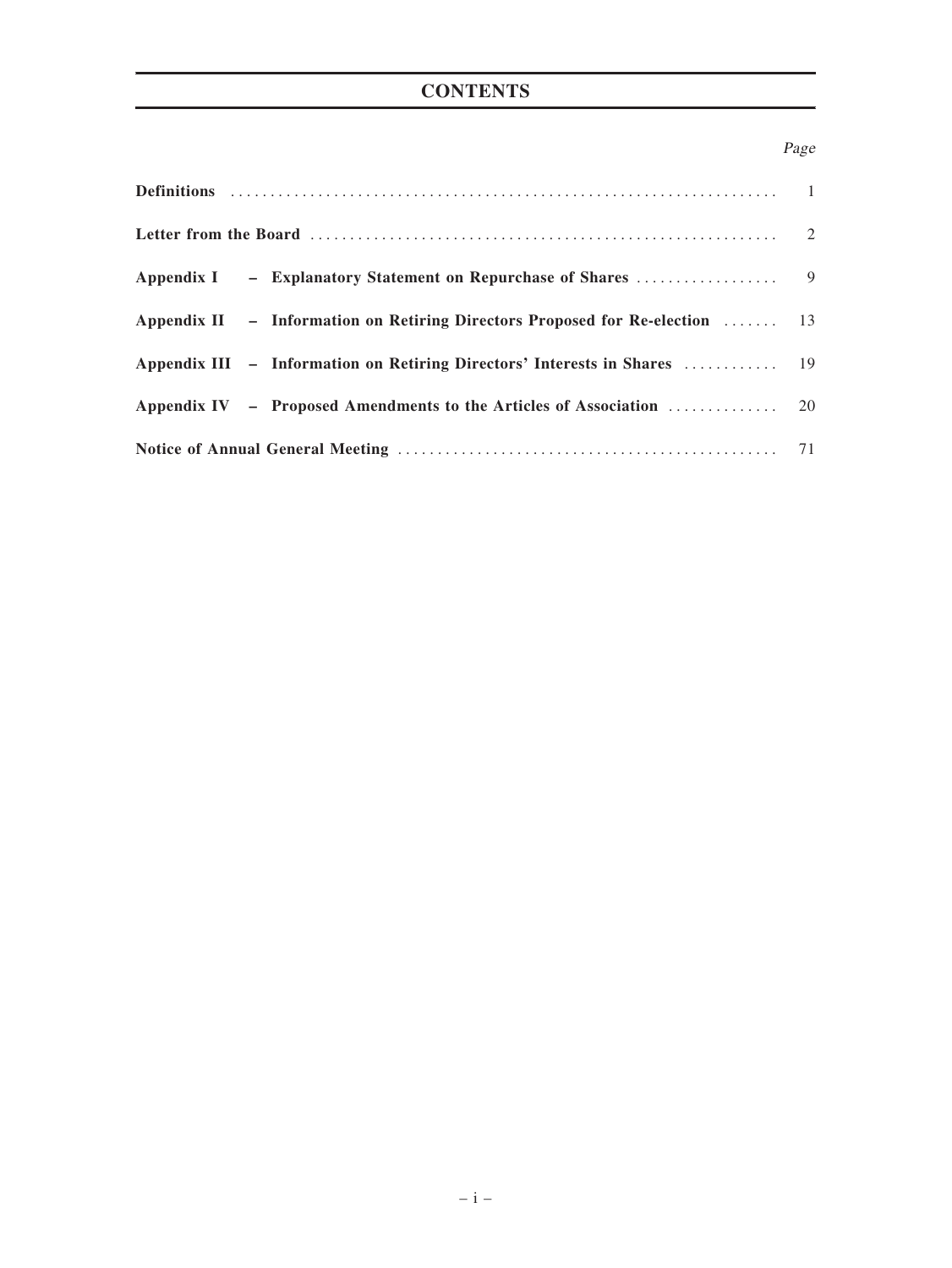# DEFINITIONS

In this circular, the following expressions have the following meanings unless the context requires otherwise:

| "AGM"                                             | the annual general meeting of the Company to be held at<br>the Function Room, Units 07-11, 26 Floor, CDW Building,<br>388 Castle Peak Road, Tsuen Wan, New Territories on<br>Friday, 30 May 2022 at 1:30 p.m.                            |  |  |  |  |  |
|---------------------------------------------------|------------------------------------------------------------------------------------------------------------------------------------------------------------------------------------------------------------------------------------------|--|--|--|--|--|
| "AGM Notice"                                      | the notice convening the AGM as set out on pages 71 to<br>75 of this circular                                                                                                                                                            |  |  |  |  |  |
| "Existing Articles"/<br>"Articles of Association" | the existing Articles of Association of the Company                                                                                                                                                                                      |  |  |  |  |  |
| "Board"                                           | the board of Directors                                                                                                                                                                                                                   |  |  |  |  |  |
| "Company"                                         | AEON Stores (Hong Kong) Co., Limited, a company<br>incorporated in Hong Kong with limited liability, the<br>shares of which are listed on the main board of the Stock<br>Exchange. The Chinese name of the Company is "永旺(香<br>港)百貨有限公司" |  |  |  |  |  |
| "Director(s)"                                     | the director(s) of the Company                                                                                                                                                                                                           |  |  |  |  |  |
| "Group"                                           | the Company and its subsidiaries                                                                                                                                                                                                         |  |  |  |  |  |
| "HK\$"                                            | Hong Kong dollars, the lawful currency of Hong Kong                                                                                                                                                                                      |  |  |  |  |  |
| "Hong Kong"                                       | the Hong Kong Special Administrative Region of the PRC                                                                                                                                                                                   |  |  |  |  |  |
| "Latest Practicable Date"                         | 20 April 2022, being the latest practicable date prior to the<br>printing of this circular for ascertaining certain information<br>contained in this circular                                                                            |  |  |  |  |  |
| "Listing Rules"                                   | The Rules Governing the Listing of Securities on the Stock<br>Exchange                                                                                                                                                                   |  |  |  |  |  |
| "PRC"                                             | the People's Republic of China                                                                                                                                                                                                           |  |  |  |  |  |
| "SFO"                                             | the Securities and Futures Ordinance (Chapter 571 of the<br>Laws of Hong Kong)                                                                                                                                                           |  |  |  |  |  |
| "Share $(s)$ "                                    | ordinary share(s) of the Company                                                                                                                                                                                                         |  |  |  |  |  |
| "Shareholder(s)"                                  | holder(s) of the Share(s)                                                                                                                                                                                                                |  |  |  |  |  |
| "Stock Exchange"                                  | The Stock Exchange of Hong Kong Limited                                                                                                                                                                                                  |  |  |  |  |  |
| $``\%"$                                           | per cent.                                                                                                                                                                                                                                |  |  |  |  |  |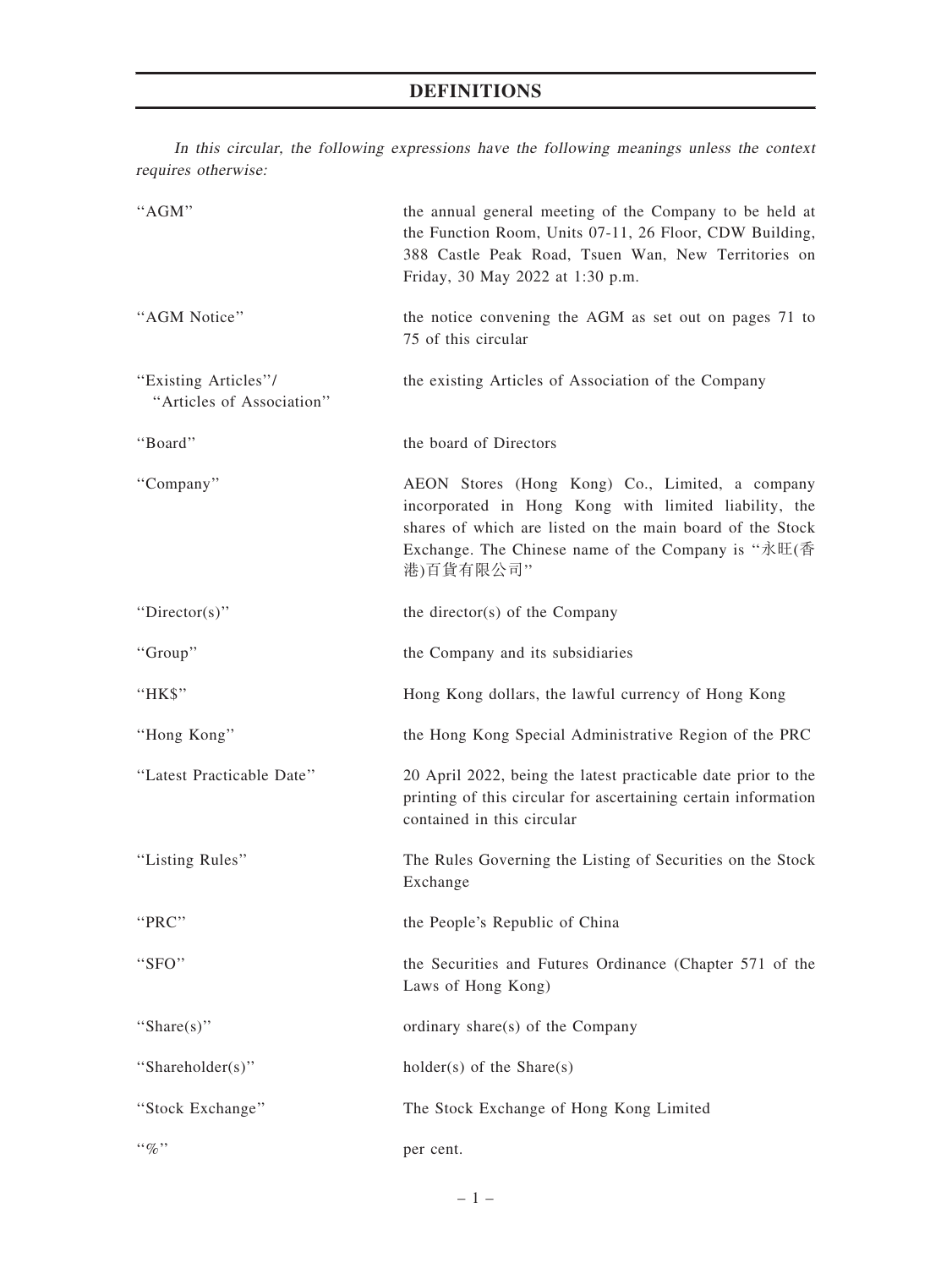# EON

# AEON STORES (HONG KONG) CO., LIMITED 永旺(香港)百貨有限公司

(Incorporated in Hong Kong with limited liability)

(Stock Code: 984)

Executive Directors: Isao SUGAWARA (Managing Director) CHAK Kam Yuen Takenori NAGASHIMA Shinya HISANAGA

Registered Office: G-4 Floor Kornhill Plaza (South) 2 Kornhill Road Hong Kong

Non-executive Directors: Isei NAKAGAWA (Chairman) Yuki HABU Makoto FUKUDA Hiroyuki INOHARA

Independent Non-executive Directors: CHAN Yi Jen Candi Anna CHOW Chi Tong Hideto MIZUNO LAW Chi Yan Joyce

26 April 2022

To the Shareholders

Dear Sir or Madam,

# GENERAL MANDATES TO REPURCHASE AND ISSUE SHARES, RE-ELECTION OF RETIRING DIRECTORS, PROPOSED ADOPTION OF ARTICLES OF ASSOCIATION, PROPOSED APPOINTMENT OF NEW AUDITOR AND NOTICE OF ANNUAL GENERAL MEETING

#### 1. INTRODUCTION

The purpose of this circular is to provide you with the AGM Notice and the information relating to the proposed general mandates to repurchase Shares and issue Shares, re-election of the retiring Directors, adoption of new Articles of Association, appointment of new auditor, and seek your approval of the resolutions relating to these matters at the AGM.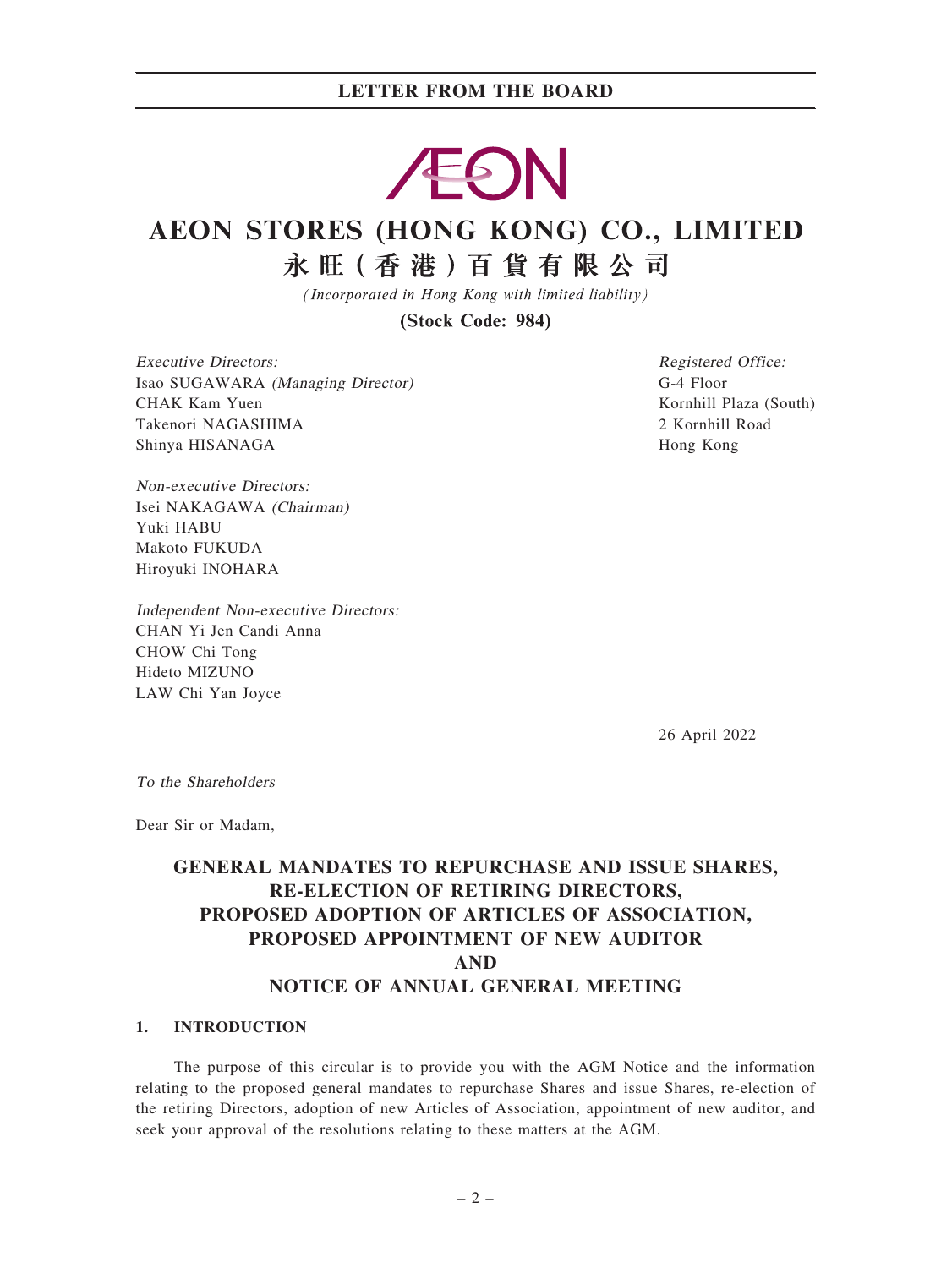#### 2. GENERAL MANDATE TO REPURCHASE SHARES

An ordinary resolution will be proposed at the AGM to approve a general and unconditional mandate to be given to the Directors to exercise the powers of the Company to repurchase, at any time until the next annual general meeting of the Company or such earlier period as stated in the ordinary resolution, Shares up to a maximum of 10% of the issued Shares at the date of the resolution (''Share Repurchase Mandate'').

An explanatory statement as required under the Listing Rules to provide the requisite information is set out in Appendix I hereto.

#### 3. GENERAL MANDATE TO ISSUE SHARES

It will be proposed at the AGM two ordinary resolutions respectively granting to the Directors a general and unconditional mandate to allot, issue and deal with Shares or to grant options and rights to subscribe for any class of Shares or to convert securities into Shares not exceeding 20% of the issued Shares at the date of the resolution until the next annual general meeting of the Company or such earlier period as stated in the ordinary resolution (''Share Issue Mandate'') and adding to such general mandate so granted to the Directors any Shares repurchased by the Company under the Share Repurchase Mandate

#### 4. RE-ELECTION OF RETIRING DIRECTORS

In accordance with Articles 85 and 101 of the Articles of Association, all Directors will retire at the AGM and are eligible for re-election.

Mr. Chak Kam Yuen (Executive Director since March 2013) and Ms. Chan Yi Jen Candi Anna (Independent Non-executive Director since May 2013) would like to commit more time with their respective family members. Ms. Yuki Habu (Non-executive Director from March 2014 to May 2017 and from May 2019 to present; and Executive Director from May 2017 to May 2019) would like to devote more of her time in the digital business of AEON Co., Ltd.. Mr. Chak Kam Yuen, Ms Yuki Habu and Ms. Chan Yi Jen Candi Anna shall not stand for re-election at the AGM when they (together with all the Directors) are required to retire in accordance with the Articles of Association. Mr. Chak Kam Yuen, Ms. Yuki Habu and Ms. Chan Yi Jen Candi Anna have confirmed that they have no disagreement with the Board and that they are not aware of any matter in relation to their retirement that needs to be brought to the attention of the Shareholders.

Other than the retirement of Mr. Chak Kam Yuen, Ms. Yuki Habu and Ms. Chan Yi Jen Candi Anna from the Board, all other Directors, being eligible, will offer themselves for reelection at the AGM.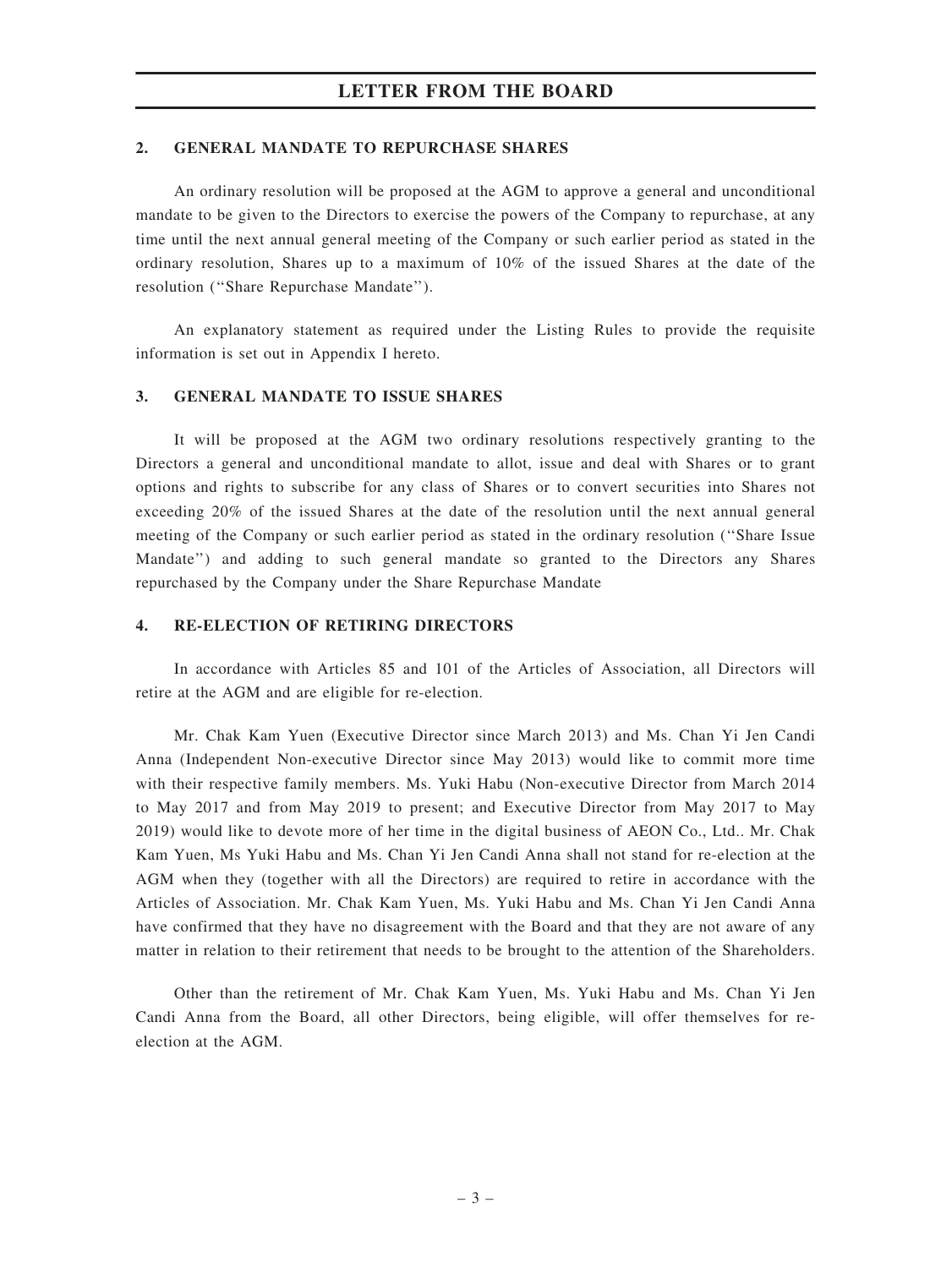The re-election of the retiring Directors (except Mr. Chak Kam Yuen, Ms. Yuki Habu and Ms. Chan Yi Jen Candi Anna) has been reviewed by the Nomination Committee which made recommendation to the Board that the re-election be proposed for Shareholders' approval at the AGM. In recommending the retiring Independent Non-executive Directors for re-election, the Nomination Committee has followed the nomination procedures in the Nomination Policy of the Company and considered the diversity aspects set out under the Board Diversity Policy of the Company. The Nomination Committee also assessed the independence of all the Independent Non-executive Directors including those to be re-elected at the AGM. Each of Mr. Chow Chi Tong, Mr. Hideto Mizuno and Ms. Law Chi Yan Joyce has given to the Company an annual confirmation of independence pursuant to Rule 3.13 of the Listing Rules. The Board considers that each of the Independent Non-executive Directors continues to meet the independence guidelines set out in Rule 3.13 of the Listing Rules and is independent in accordance with the terms of the guidelines.

Mr. Chow Chi Tong, Mr. Hideto Mizuno and Ms. Law Chi Yan Joyce do not hold more than six listed company directorships. The Company believes they would be able to devote sufficient time to the Board.

As Mr. Chow Chi Tong possesses the accounting and financial professional qualifications and experience, Mr. Hideto Mizuno is a business man with solid experience in business development and corporate planning in Japan, and Ms. Law Chi Yan Joyce has extensive knowledge and experience with respect to the China and US tax systems, regulatory and business environments, the Company is of the view that Mr. Chow Chi Tong, Mr. Hideto Mizuno and Ms. Law Chi Yan Joyce possess the perspectives, skills and experience that can bring to the Board and ensure diversity in the composition of the Board by taking into consideration of the Company's business model and specific needs on ensuring proper and timely financial reporting and abiding by the relevant laws and regulations in areas of which the Company operates.

The Nomination Committee has also evaluated the performance of each of the retiring Directors who offered themselves for re-election and found their performance satisfactory. Therefore, the Nomination Committee nominated the retiring Directors, other than Mr. Chak Kam Yuen, Ms. Yuki Habu and Ms. Chan Yi Jen Candi Anna, to the Board for it to propose to Shareholders for re-election at the AGM.

Information on the retiring Directors, who offered themselves for re-election, as required to be disclosed under the Listing Rules is set out in Appendix II to this circular.

Information on the retiring Directors' interests in the Shares is set out in Appendix III to this circular.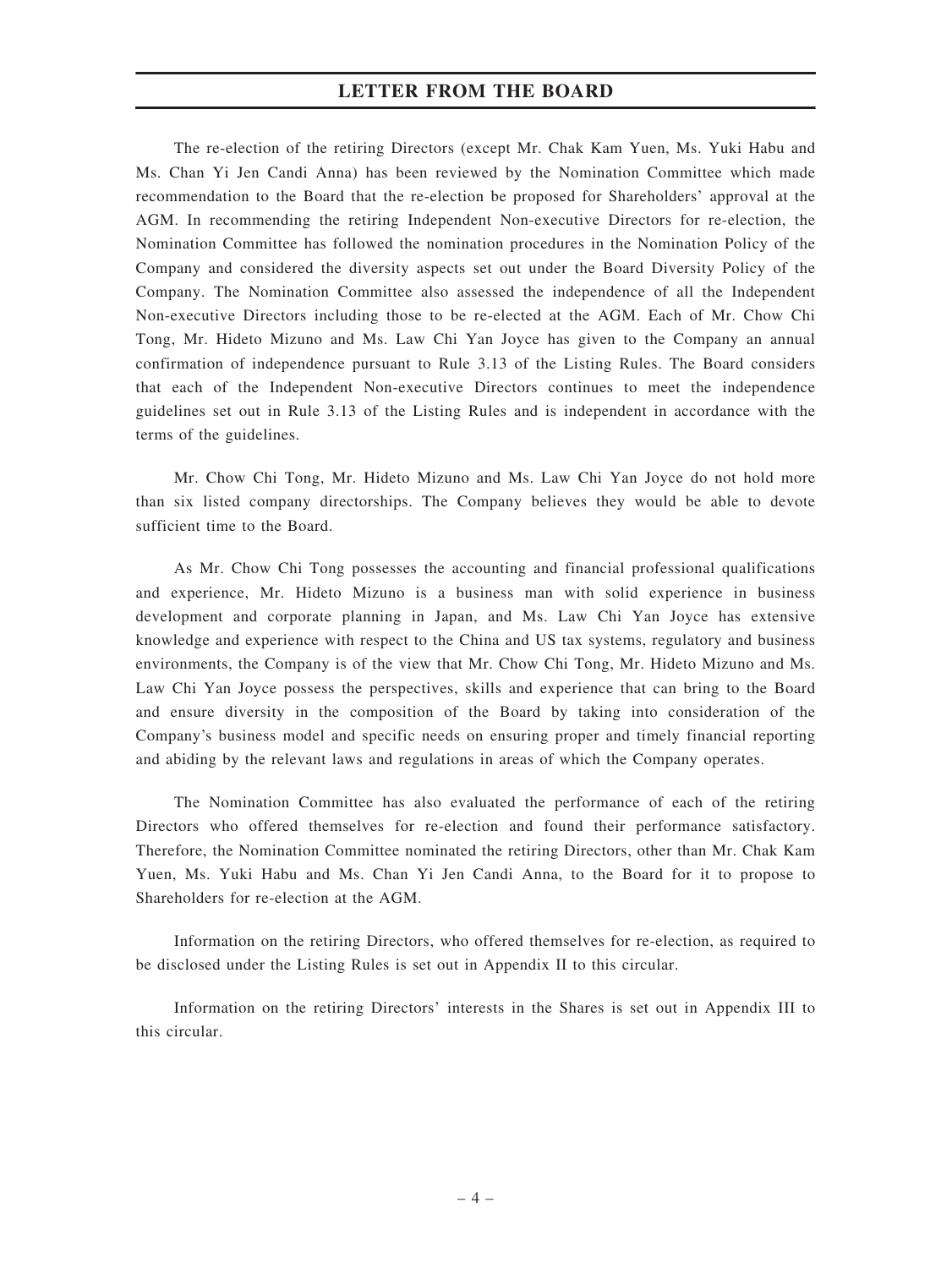#### 5. PROPOSED ADOPTION OF ARTICLES OF ASSOCIATION

The Board proposes to amend the Articles of Association to (i) allow the Company the flexibility to hold general meetings as hybrid meetings where Shareholders may participate by means of electronic facilities in addition to physical attendance; and (ii) update and modernize the Articles of Association to reflect the statutory changes following the commencement of Companies Ordinance (Cap. 622 of the Laws of Hong Kong) (the ''Companies Ordinance'') since March 2014. Other minor amendments to the Articles of Association are also made for corresponding as well as housekeeping changes.

In view of the substantial number of amendments, the Board proposes that the Company takes this opportunity to adopt a new set of Articles of Association, consolidating all proposed amendments, to replace the existing Articles of Association with effect from the date of the passing of the relevant special resolution at the AGM.

The principal amendments proposed can be broadly summarised as follows:

- (a) to allow all general meetings to be held in hybrid format (physical attendance and virtual attendance by electronic means);
- (b) to include additional details to be specified in a notice of general meeting to allow general meetings to be held at one or more meeting locations, or in hybrid format;
- (c) to allow for general meetings to be held in multiple locations or in hybrid format at the same time and to amend the powers of the Board and the Chairman relating to these arrangements;
- (d) to allow the execution and delivery of instruments appointing proxies by electronic means and authentication processes;
- (e) to provide for voting by electronic means;
- (f) to remove the provisions in the Company's former Memorandum of Association in its entirety;
- (g) to remove all references in relation to nominal value of shares and where appropriate, substituting such references by references to voting rights of shares;
- (h) to remove all references relating to authorised share capital, par value, share premium, share premium account and capital redemption reserve or similar or related wordings and concepts in the Articles of Association;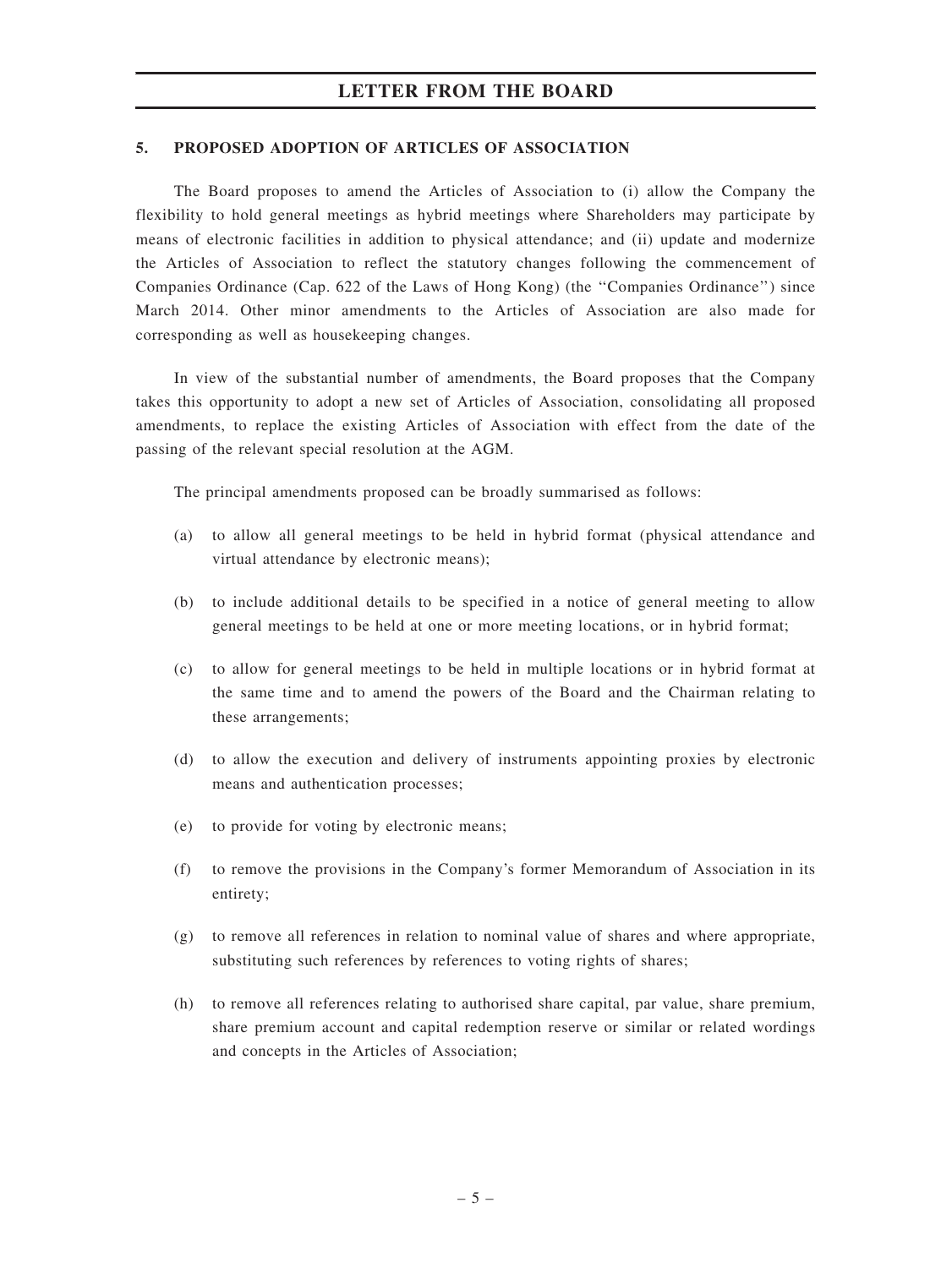- (i) to require the Board to give the reasons for declining to register a share transfer if requested by the transferor or transferee
- (j) to abolish the Company's power to convert any shares into stock (or vice versa);
- (k) to amend the manner in which the Company may alter its share capital, in light of the abolition of nominal value for shares and the provisions of the Companies Ordinance relating to the permitted alteration and reduction of share capital;
- (l) to prescribe the manner and form in which notices and documents may be sent to the Shareholders and the time when notices and documents are deemed to be delivered under the Companies Ordinance;
- (m) to insert new definitions and make consequential changes relating to the amendments proposed; and
- (n) other ancillary and housekeeping amendments to the Articles of Association.

Accordingly, a special resolution will be proposed at the AGM for the Shareholders to consider and, if thought fit, approve the adoption of the new Articles of Association by the Company.

The full text of the proposed new Articles of Association (marked-up against the Articles of Association currently in force) is set out in Appendix IV to this circular. The Chinese translation of the proposed new Articles of Association is for reference only. In case there is any discrepancy or inconsistency between the English and Chinese versions, the English version shall prevail.

#### 6. PROPOSED APPOINTMENT OF NEW AUDITOR

As disclosed in the announcement of the Company dated 8 April 2022, Messrs. Deloitte Touche Tohmatsu (''Deloitte'') will retire as the auditor of the Company upon expiration of its current term of office at the conclusion of the AGM to be held on 30 May 2022.

The Board has resolved, with recommendation from the audit committee of the Company, to propose the appointment of Messrs. KPMG as the new auditor of the Company for the ensuing year following the retirement of Deloitte, subject to the approval of the Shareholders at the AGM.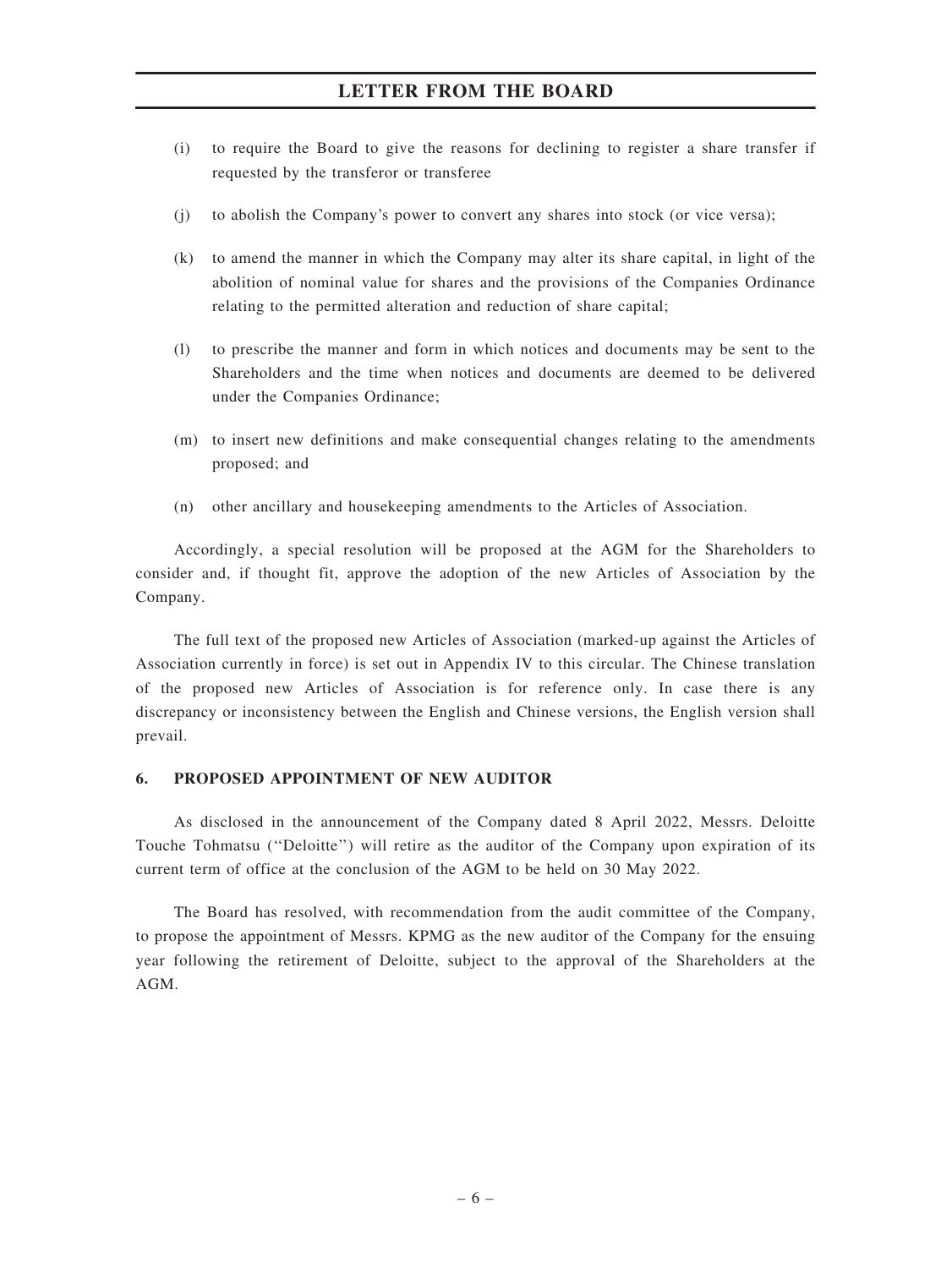Deloitte has been the auditor of the Company since the listing of the Company. Consistent with good corporate governance practice, the Board is of the view that the proposed change of auditor will be in the best interests of the Company and the Shareholders as a whole.

The Board has received a letter from Deloitte confirming that there are no matters that need to be brought to the attention of the Shareholders in connection with its retirement. The Board has also confirmed that there are no disagreements between the Company and Deloitte, and the Board is not aware of any other matters in relation to the retirement of auditor that need to be brought to the attention of the Shareholders.

#### 7. AGM

Set out on pages 71 to 75 of this circular is the AGM Notice.

A form of proxy for the AGM is enclosed. Whether or not you are able to attend the AGM, you are requested to complete the enclosed form of proxy in accordance with the instructions printed thereon and return it to the Company's share registrar, Tricor Secretaries Limited, at Level 54, Hopewell Centre, 183 Queen's Road East, Hong Kong as soon as possible and in any event not less than 48 hours before the time appointed for holding the AGM or adjourned meeting. Completion and return of the form of proxy will not preclude you from attending and voting at the AGM or any adjourned meeting should you so wish.

#### 8. LISTING RULES REQUIREMENT

According to the Listing Rules, any vote of Shareholders at a general meeting must be taken by poll except where the chairman of meeting, in good faith, decides to allow a resolution which relates purely to a procedural or administrative matter to be voted on by a show of hands. Therefore, all the resolutions put to the vote at the AGM will be taken by way of poll.

#### 9. RECOMMENDATION

The Directors consider that the resolutions (including the resolutions for approval of the Share Repurchase Mandate, the Share Issue Mandate, the re-election of retiring Directors, the proposed adoption of the new Articles of Association and the proposed appointment of new auditor) as set out in the AGM Notice are in the best interests of the Company and the Shareholders and recommend the Shareholders to vote in favour of such resolutions at the AGM. The Directors will vote all their Shares in favour of all the resolutions as set out in the AGM Notice.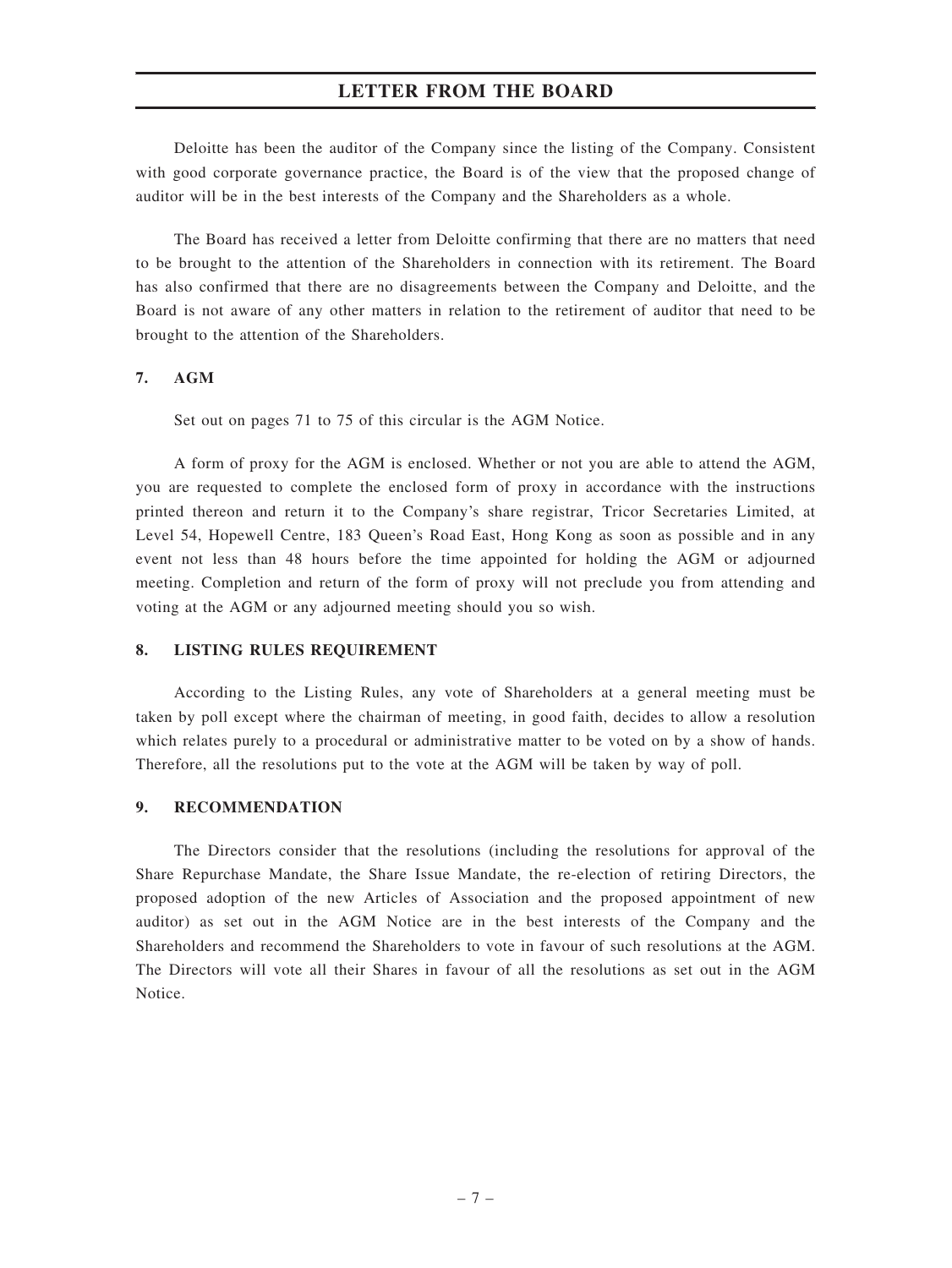#### 10. CLOSURE OF REGISTER OF MEMBERS

The Register of Members of the Company will be closed from Wednesday, 25 May 2022 to Monday, 30 May 2022 (both days inclusive), for the purpose of determining Shareholders' entitlement to attend and vote at the AGM, during which period no transfer of Shares will be registered. In order to qualify for attending and voting at the AGM, Shareholders should ensure that all transfer documents, accompanied by the relevant share certificates, are lodged with the Company's share registrar, Tricor Secretaries Limited, at Level 54, Hopewell Centre, 183 Queen's Road East, Hong Kong for registration by no later than 4:30 p.m. on Tuesday, 24 May 2022.

The Register of Members of the Company will be closed from Thursday, 9 June 2022 to Friday, 10 June 2022 (both days inclusive), for the purpose of ascertaining Shareholders' entitlement to the proposed final dividend, during which period no transfer of Shares will be registered. In order to qualify for the proposed final dividend to be approved at the AGM, Shareholders should ensure that all transfer documents, accompanied by the relevant share certificates, are lodged with the Company's share registrar, Tricor Secretaries Limited, at Level 54, Hopewell Centre, 183 Queen's Road East, Hong Kong for registration by no later than 4:30 p.m. on Wednesday, 8 June 2022.

> Yours faithfully, By Order of the Board AEON Stores (Hong Kong) Co., Limited Isao Sugawara Managing Director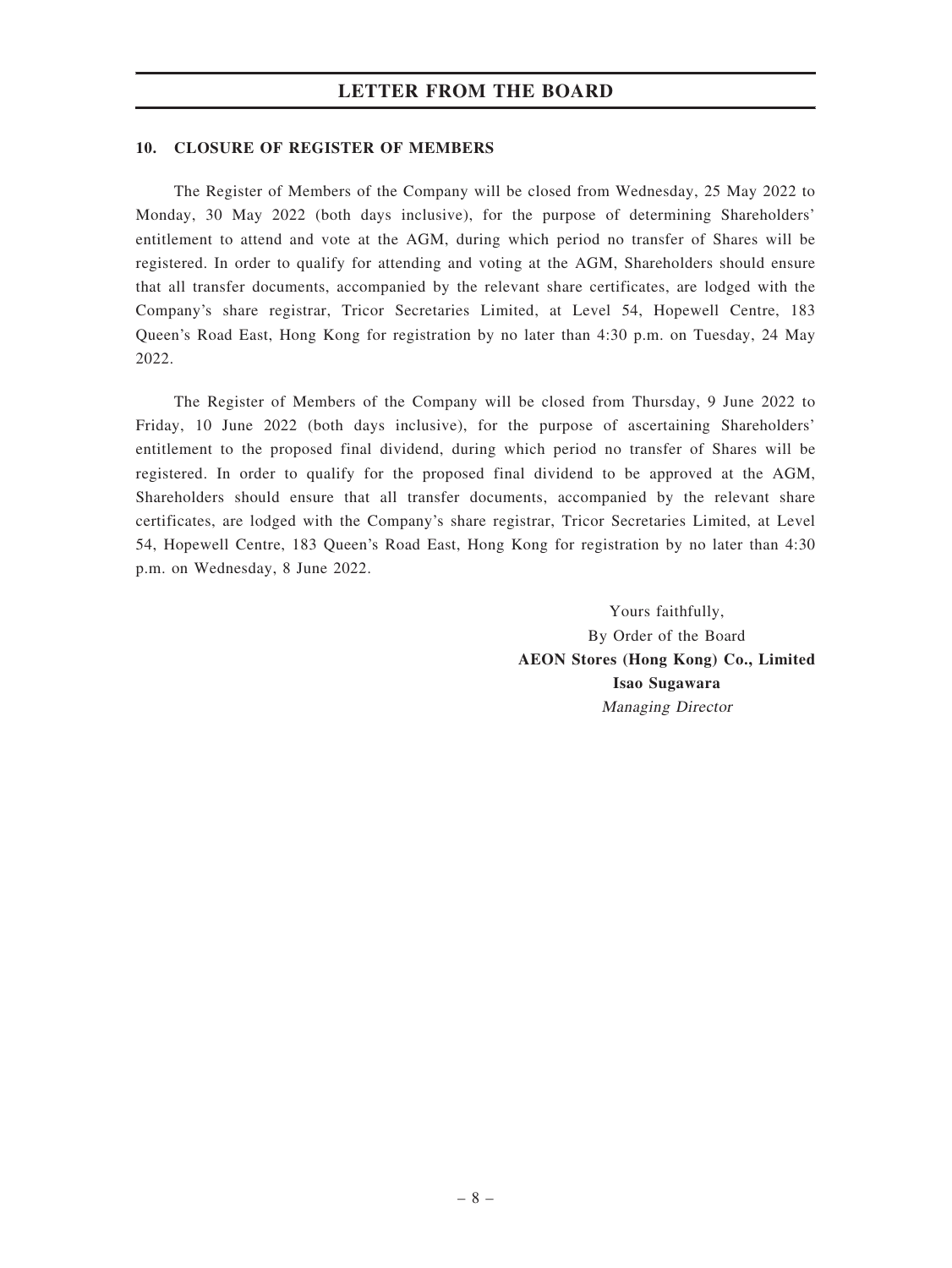This appendix serves as an explanatory statement, as required by the Listing Rules, to provide requisite information to you for your consideration of the Share Repurchase Mandate and also constitutes the memorandum as required under Section 239(2) of the Companies Ordinance.

#### 1. Listing Rules

The Listing Rules permit companies whose primary listing are on the Stock Exchange to repurchase their securities on the Stock Exchange or on another stock exchange recognised for this purpose by the Securities and Futures Commission and the Stock Exchange, subject to certain restrictions, the most important of which are summarised below:

#### (a) Shareholders' Approval

The Listing Rules provide that all on-market repurchases of securities by a company with its primary listing on the Stock Exchange must be approved in advance by an ordinary resolution, either by way of a specific approval in relation to specific transactions or by a general mandate to the directors of the company to make such repurchases.

#### (b) Source of Funds

Repurchases must be made out of funds which are legally available for the purpose and in accordance with the company's constitutive documents and the laws of the jurisdiction in which the company is incorporated or otherwise established.

#### 2. Issued Shares

As at the Latest Practicable Date, the issued shares of the Company comprised 260,000,000 Shares. On the basis of such figure, the Company would be allowed under the Share Repurchase Mandate to repurchase a maximum of 26,000,000 Shares, representing 10% of the issued shares of the Company, subject to adjustment of any further Shares issued or cancelled on repurchases after the Latest Practicable Date and up to the date of the AGM.

#### 3. Reasons for Repurchase of Shares

The Directors believe that the flexibility afforded by the Share Repurchase Mandate would be beneficial to the Company and its Shareholders. Repurchases of Shares will only be made when the Directors believe that such repurchases will benefit the Company and its Shareholders. Such repurchases may, depending on market conditions and funding arrangements at the time, lead to an enhancement of the net assets of the Company and/or its earnings per Share. It will then be beneficial to those Shareholders who retain their investment in the Company since their percentage interest in the assets of the Company would increase in proportion to the number of Shares bought back by the Company.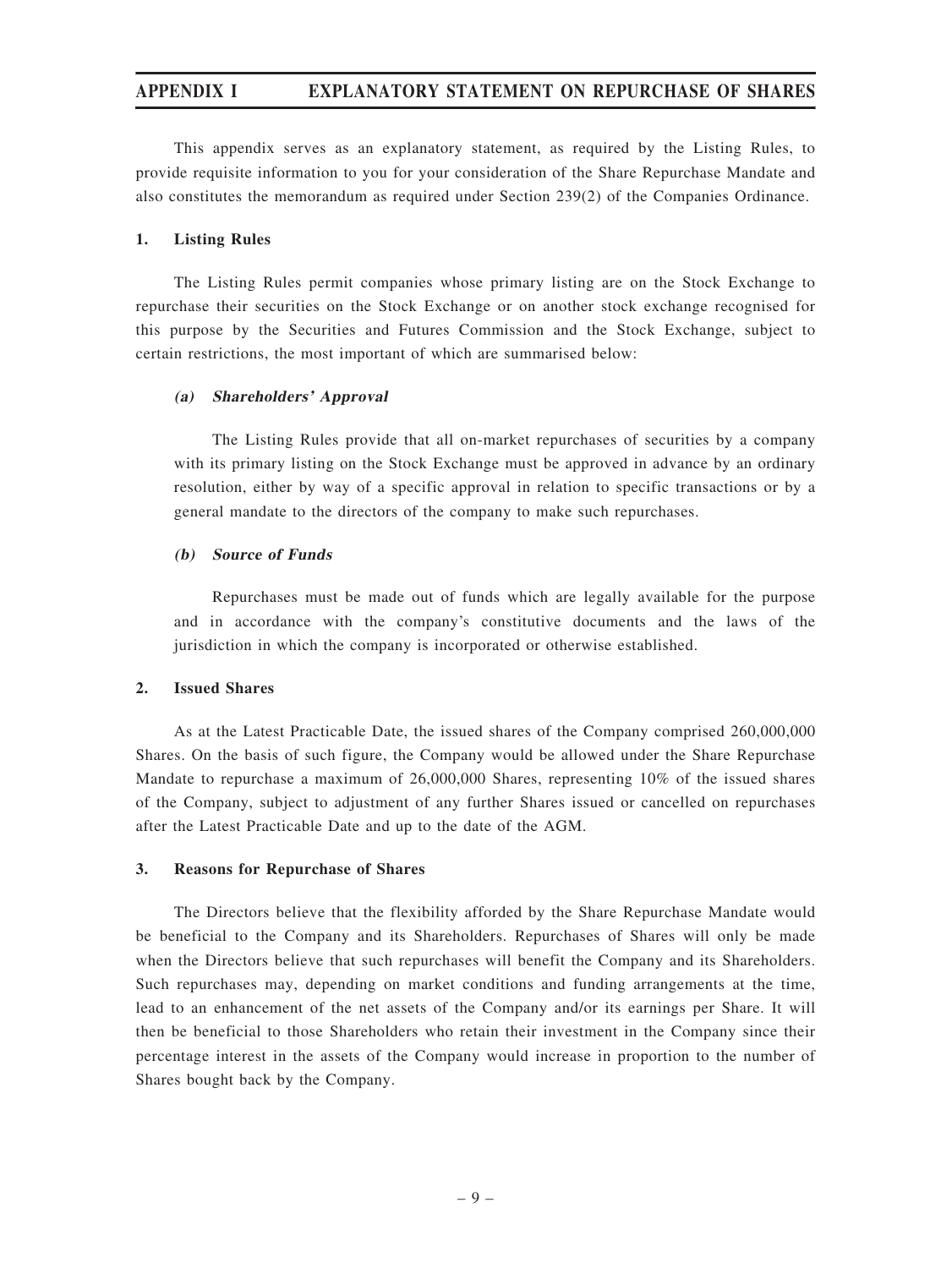#### 4. Funding of Repurchase

Any repurchases will be made out of funds of the Company legally permitted to be utilised in this connection in accordance with the Company's Articles of Association and the applicable laws in Hong Kong, being distributable profits of the Company or the proceeds of a fresh issue of Shares made for such purpose.

There might be an adverse impact on the working capital or gearing position of the Company as compared with the position disclosed in the audited financial statements contained in the annual report for the year ended 31 December 2021 in the event that the Share Repurchase Mandate were to be carried out in full at any time during the proposed share repurchase period. However, the Directors do not propose to exercise the Share Repurchase Mandate to such extent as would, in the circumstances, have a material adverse effect on the working capital requirements of the Company or the gearing levels which in the opinion of the Directors shall from time to time be appropriate for the Company.

#### 5. Disclosure of Interest

Neither the Directors nor, to the best of their knowledge having made all reasonable enquiries, their close associates, have any present intention to sell any Shares to the Company under the Share Repurchase Mandate if such is approved by the Shareholders.

No other core connected persons (as defined in the Listing Rules) have notified the Company that they have a present intention to sell Shares to the Company, or have undertaken not to do so, in the event that the Share Repurchase Mandate is approved by the Shareholders.

#### 6. Undertaking of Directors

The Directors have undertaken to the Stock Exchange that, so far as the same may be applicable, they will only exercise the powers of the Company to make repurchases pursuant to the Share Repurchase Mandate and in accordance with the Listing Rules and the applicable laws of Hong Kong.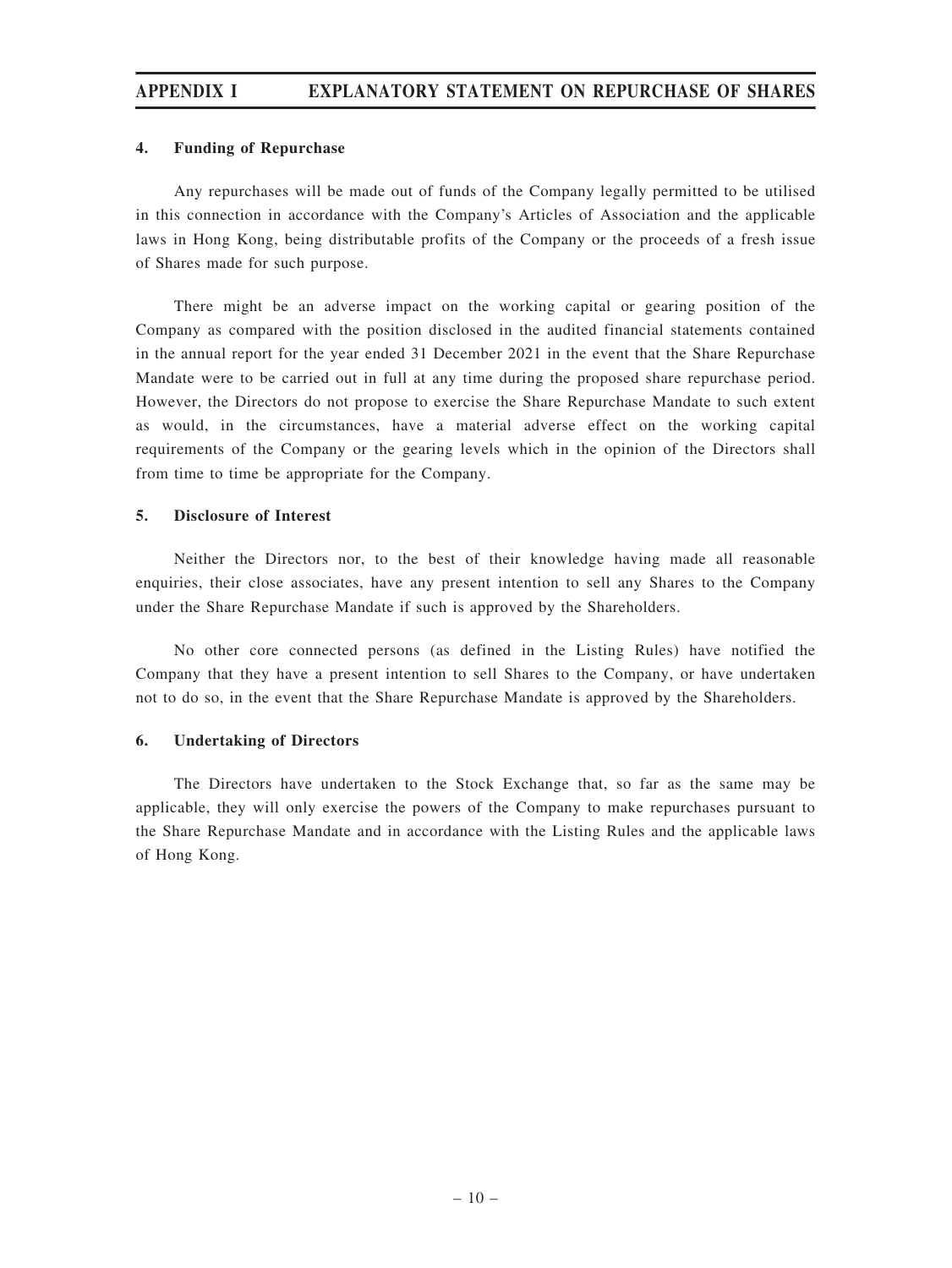#### 7. Share Prices

The highest and lowest prices at which the Shares were traded on the Stock Exchange during each of the previous 12 months up to the Latest Practicable Date were as follows:

|                | <b>Shares</b>  |        |  |
|----------------|----------------|--------|--|
|                | <b>Highest</b> | Lowest |  |
|                | HK\$           | HK\$   |  |
|                |                |        |  |
| 2021           |                |        |  |
| April          | 2.02           | 1.89   |  |
| May            | 1.94           | 1.87   |  |
| June           | 1.92           | 1.68   |  |
| July           | 1.79           | 1.50   |  |
| August         | 1.67           | 1.52   |  |
| September      | 1.58           | 1.41   |  |
| October        | 1.53           | 1.40   |  |
| November       | 1.47           | 1.33   |  |
| December       | 1.45           | 1.30   |  |
|                |                |        |  |
| 2022           |                |        |  |
| January        | 1.40           | 1.26   |  |
| February       | 1.37           | 1.24   |  |
| March          | 1.32           | 1.15   |  |
| $1 - 20$ April | 1.30           | 1.20   |  |

#### 8. Effect of the Takeovers Code

If on the exercise of the power to repurchase shares pursuant to the Share Repurchase Mandate, a Shareholder's proportionate interest in the voting rights of the Company increases, such increase will be treated as an acquisition for the purposes of Rule 32 of The Codes on Takeovers and Mergers and Share Repurchases (''Takeovers Code''). As a result, a Shareholder or a group of Shareholders acting in concert, could obtain or consolidate control of the Company and become obliged to make a mandatory offer in accordance with Rules 26 and 32 of the Takeovers Code.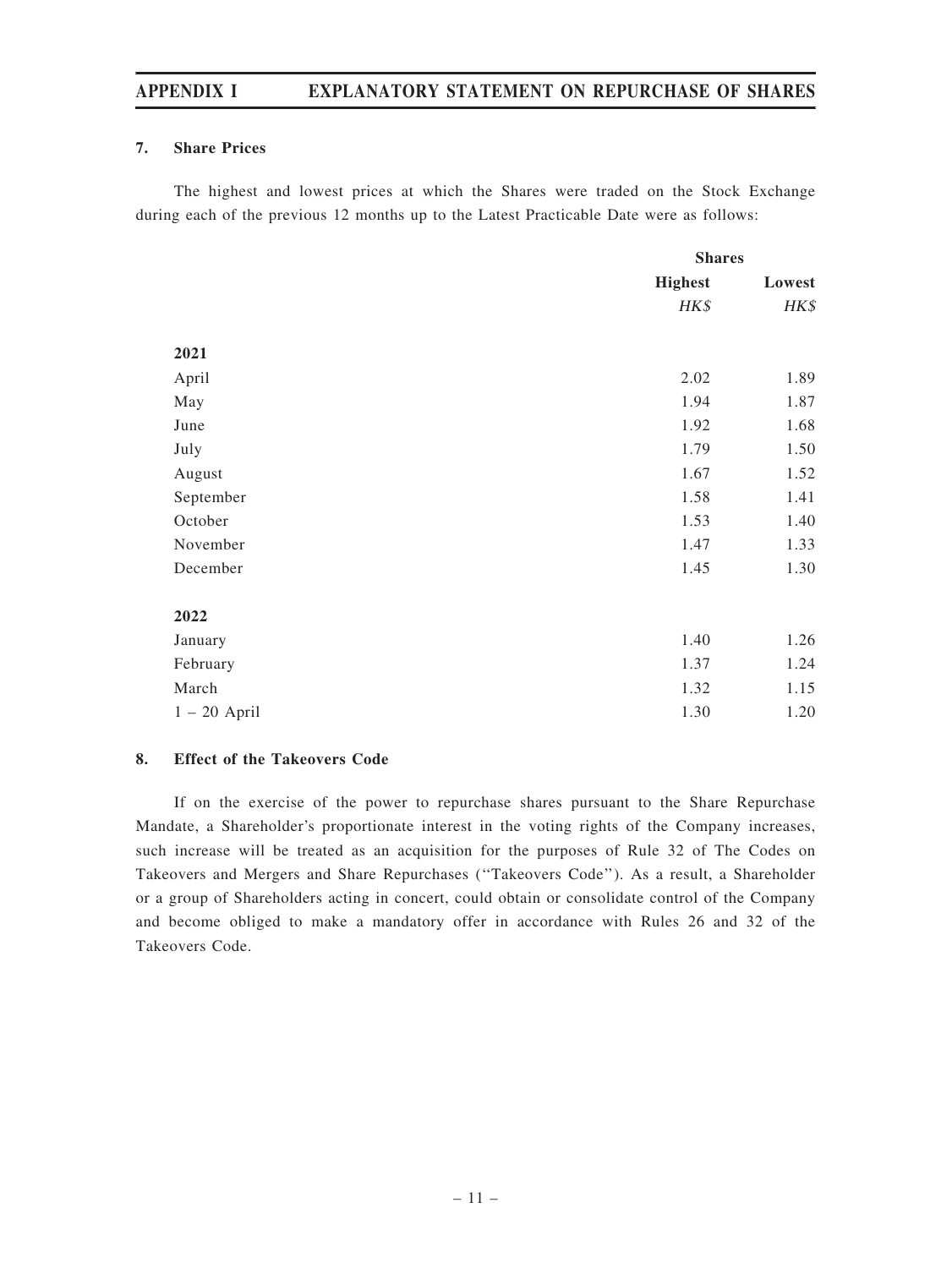As at the Latest Practicable Date, 157,536,000 Shares (Note) representing approximately 60.59% of the issued Shares was held by AEON Co., Ltd. (''AEON Co.'') (the controlling shareholder of the Company) and, assuming full exercise of the Share Repurchase Mandate given to the Directors, 67.32% will be held by such controlling shareholder. The Directors are not aware of any consequences which may arise under Rules 26 and 32 of the Takeovers Code or such that the public float of the Shares will be reduced to less than 25% as a result of any purchases made under the Share Repurchase Mandate.

Note: These shares are held as to 155,760,000 Shares by AEON Co. and 1,776,000 Shares by AEON Credit Service (Asia) Company Limited (''ACS'').

ACS is owned by AEON Co. as to 281,138,000 shares representing 67.13% of the issued share capital of ACS. AEON Co. is deemed to be interested in the 1,776,000 shares owned by ACS.

#### 9. Share Repurchases made by the Company

The Company had not purchased any of its Shares (whether on the Stock Exchange or otherwise) in the 6 months preceding the Latest Practicable Date.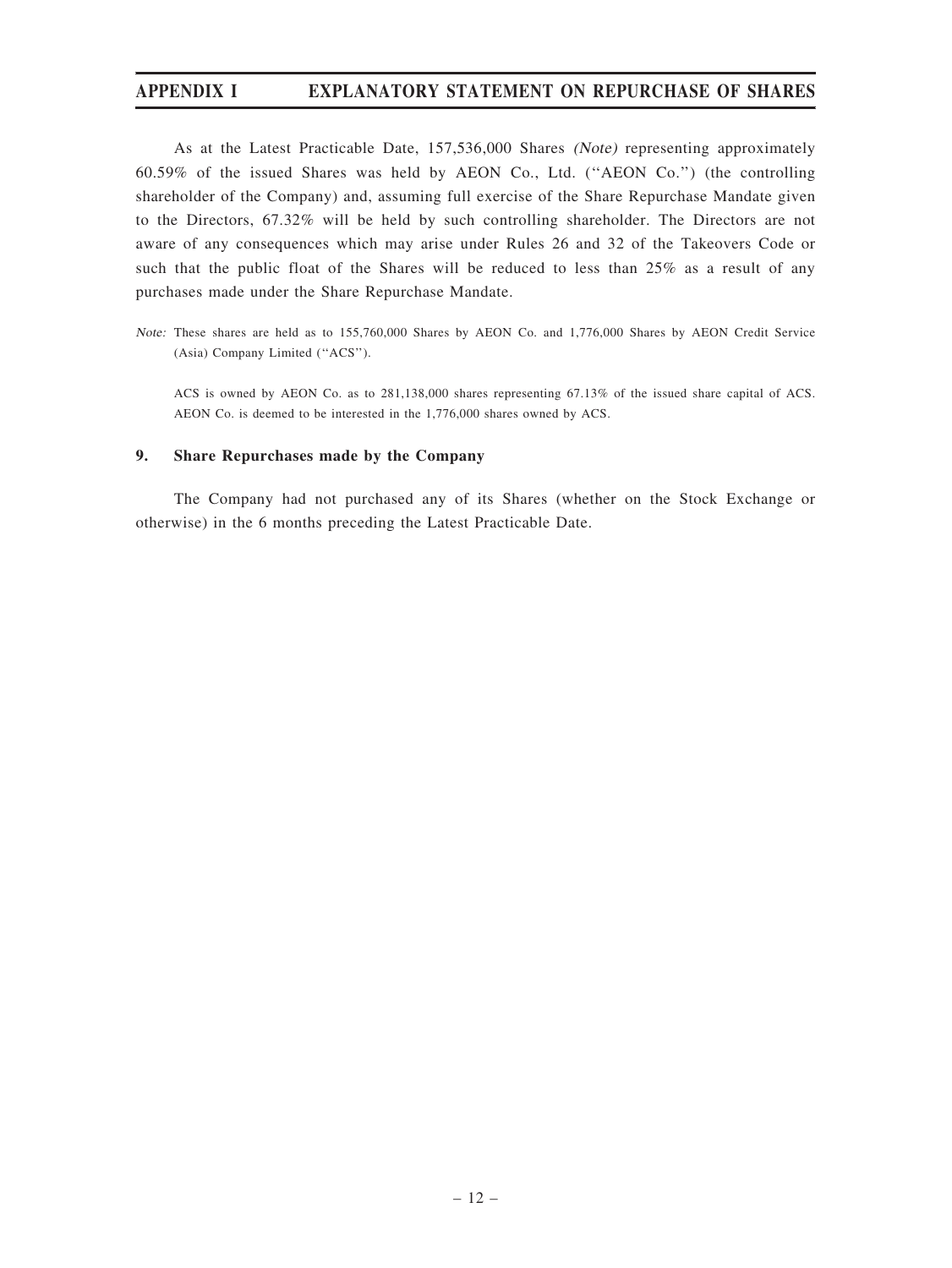#### APPENDIX II INFORMATION ON RETIRING DIRECTORS PROPOSED FOR RE-ELECTION

The following is the information required to be disclosed by the Listing Rules on the retiring Directors proposed to be re-elected at the AGM.

#### EXECUTIVE DIRECTORS

#### Mr. Isao SUGAWARA

Mr. Sugawara (aged 61) was appointed as Non-executive Director in March 2021. He was re-designated from Non-executive Director to Executive Director and was appointed as the Managing Director in May 2021. He was the vice president of AEON (China) Co., Ltd. (''ACCL'') and is a director of Guangdong AEON Teem Co., Ltd. and AEON South China Co., Ltd., both being subsidiaries of the Company. Mr. Sugawara joined AEON Co., Ltd. (''AEON Co''), the ultimate holding company of the Company, in March 1981. Since then, he was assigned to assume different positions in various business divisions of AEON Co. In May 2014, Mr. Sugawara was appointed the chief operation officer of ACCL and in March 2020, he became the vice president of ACCL. Mr. Sugawara graduated from the Faculty of Agriculture, Akita Prefectural University.

As at the Latest Practicable Date, Mr. Sugawara's interests in the shares of the Company and its associated corporations (if any) within the meaning of Part XV of the SFO is set out in Appendix III to this circular.

In addition, there is a letter of appointment between the Company and Mr. Sugawara. He is subject to the requirements for retirement and re-election at each annual general meeting of the Company in accordance with the Articles of Association. Mr. Sugawara was entitled to the Director's remuneration of HK\$1,429,000 (which was pro-rata to the period of services in the year of his appointment) for 2021. The emolument of Mr. Sugawara is determined by the Board with reference to the Company's performance and profitability, as well as remuneration benchmark in the industry and the prevailing market conditions.

#### Mr. Takenori NAGASHIMA

Mr. Nagashima (aged 40) was appointed as the Administration General Manager of the Company in May 2019 and Executive Director in charge of Administration and Corporate Finance of the Company in October 2019. He joined AEON Retail Co., Ltd. in September 2004. From 2011 to 2014, he was assigned to assume different positions related to various operations in AEON Co., Ltd.. In September 2014, he was appointed as the Administration General Manager of 永旺(湖北)商業有限公司, with responsibility of establishing its supporting team, management in charge and small store development. Mr. Nagashima received his bachelor's degree from the International Cultural Exchange School of Fudan University.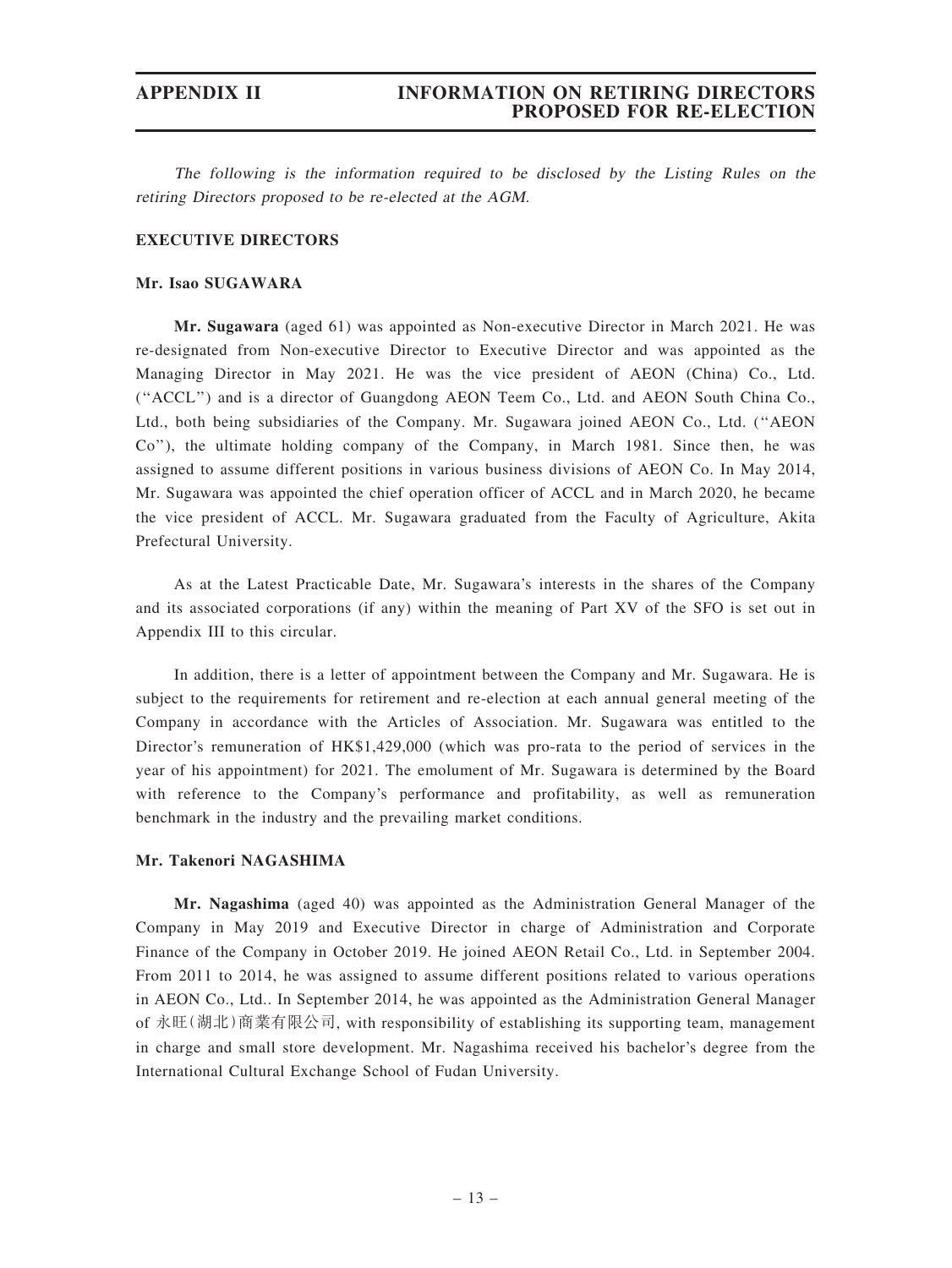#### APPENDIX II INFORMATION ON RETIRING DIRECTORS PROPOSED FOR RE-ELECTION

As at the Latest Practicable Date, Mr. Nagashima's interests in the shares of the Company and its associated corporations (if any) within the meaning of Part XV of the SFO is set out in Appendix III to this circular.

In addition, there is a letter of appointment between the Company and Mr. Nagashima. He is subject to the requirements for retirement and re-election at each annual general meeting of the Company in accordance with the Articles of Association. Mr. Nagashima was entitled to the Director's remuneration of HK\$1,924,000 for 2021. The emolument of Mr. Nagashima is determined by the Board with reference to the Company's performance and profitability, as well as remuneration benchmark in the industry and the prevailing market conditions.

#### Mr. Shinya HISANAGA

Mr. Hisanaga (aged 48) was appointed as the General Manager of the Buying Division of the Company in March 2020 and Executive Director of the Company in May 2020. He joined AEON Retail Co., Ltd. in April 1997. Since then, he was assigned to assume different positions in various business divisions related to business planning and coordination in AEON Retail Co., Ltd. group companies. Before he joined the Company, he was an executive officer of Home Coordy Business Division in AEON Retail Co., Ltd.. He became a director of Sunday Co., Ltd. and AEON Bike Co., Ltd. in May 2016 and became a director of R.O.U Co., Ltd. in March 2015. Mr. Hisanaga received his bachelor's degree in Commerce from the Hannan University.

As at the Latest Practicable Date, Mr. Hisanaga's interests in the shares of the Company and its associated corporations (if any) within the meaning of Part XV of the SFO is set out in Appendix III to this circular.

In addition, there is a letter of appointment between the Company and Mr. Hisanaga. He is subject to the requirements for retirement and re-election at each annual general meeting of the Company in accordance with the Articles of Association. Mr. Hisanaga was entitled to the Director's remuneration of HK\$1,447,000 for 2021. The emolument of Mr. Hisanaga is determined by the Board with reference to the Company's performance and profitability, as well as remuneration benchmark in the industry and the prevailing market conditions.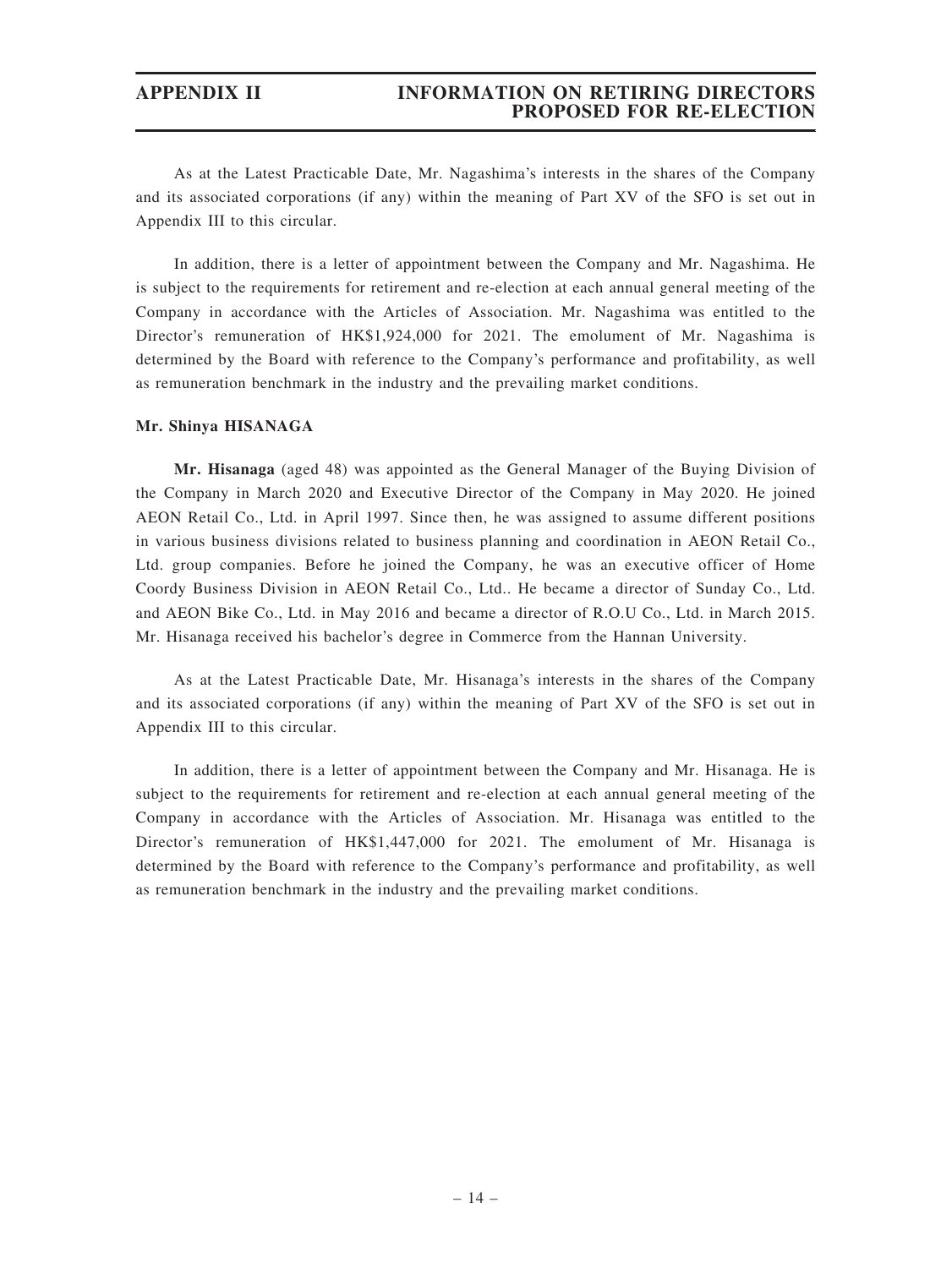#### NON-EXECUTIVE DIRECTORS

#### Mr. Isei NAKAGAWA

Mr. Nakagawa (aged 55) was appointed as Executive Director and the Managing Director of the Company in May 2019. In May 2021, he was re-designated from Executive Director to Non-executive Director, ceased to be the Managing Director and was appointed as the Chairman of the Board. He has become the President of AEON (China) Co., Ltd. since May 2021. Before he joined the Company, he was the managing director of Qingdao AEON Dongtai Co., Ltd. (''QADCL''). He joined AEON Co., Ltd. group in March 1990 and since then was assigned to assume different positions related to various operations in AEON Retail Co., Ltd. (''ARCL''). He became the chairman of Maxvalu Hokuriku Co., Ltd. in August 2010, an executive director of ARCL in March 2013, and the managing director of QADCL in February 2015. Mr. Nakagawa graduated from the Toyo University with a bachelor's degree in Business Administration.

As at the Latest Practicable Date, Mr. Nakagawa's interests in the shares of the Company and its associated corporations (if any) within the meaning of Part XV of the SFO is set out in Appendix III to this circular.

In addition, there is a letter of appointment between the Company and Mr. Nakagawa. He is subject to the requirements for retirement and re-election at each annual general meeting of the Company in accordance with the Articles of Association. Mr. Nakagawa was entitled to the Director's remuneration of HK\$974,000 (which was pro-rata to the period of services in the year of his appointment as an Executive Director) for 2021. The emolument of Mr. Nakagawa is determined by the Board with reference to the Company's performance and profitability, as well as remuneration benchmark in the industry and the prevailing market conditions. Mr. Nakagawa did not receive any Director's remuneration from the Company as a Non-executive Director.

#### Mr. Makoto FUKUDA

Mr. Fukuda (aged 47) was appointed as Non-executive Director in May 2021. He is the general manager of Finance Department of AEON Co., Ltd. (''AEON Co''), the ultimate holding company of the Company, and a member of the Audit & Supervisory Board of AEON ENTERTAINMENT Co., Ltd., a subsidiary of AEON Co. Mr. Fukuda joined AEON Co in April 2001. Since then, he was assigned to assume different positions in Corporate Branding Department, Corporate Strategy Department, Corporate Secretarial Department and Finance Department of AEON Co. In March 2021, Mr. Fukuda was appointed the general manager of Finance Department of AEON Co. Mr. Fukuda graduated from The University of Tokyo with a bachelor degree in Law and the Waseda University with a master degree in Business Administration.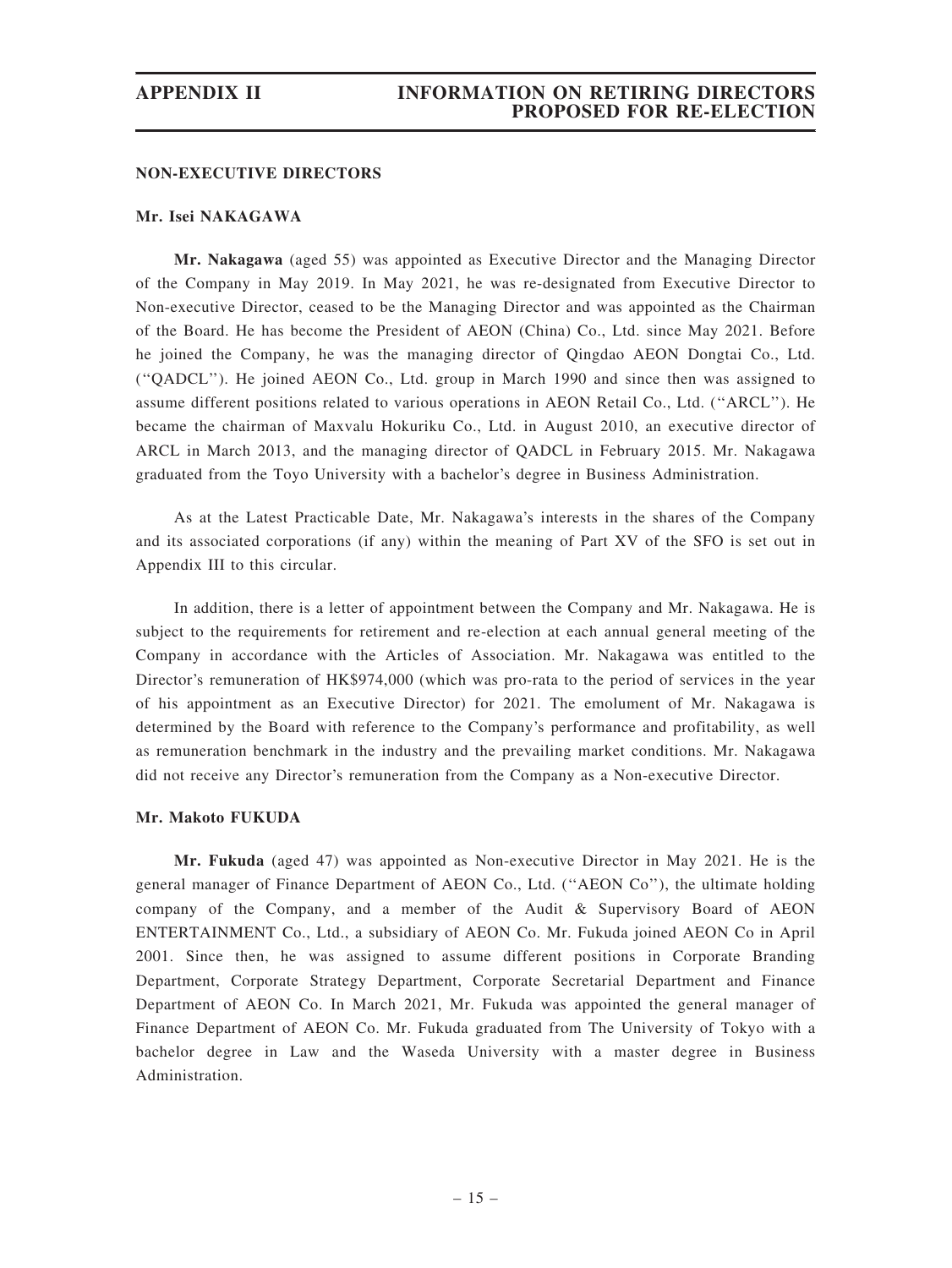As at the Latest Practicable Date, Mr. Fukuda's interests in the shares of the Company and its associated corporations (if any) within the meaning of Part XV of the SFO is set out in Appendix III to this circular.

In addition, there is a letter of appointment between the Company and Mr. Fukuda. He is subject to the requirements for retirement and re-election at each annual general meeting of the Company in accordance with the Articles of Association. Mr. Fukuda did not receive any Director's remuneration from the Company as a Non-executive Director.

#### Mr. Hiroyuki INOHARA

Mr. Inohara (aged 55) was appointed as Non-executive Director is March 2022. He is the vice-president of AEON (China) Co., Ltd. (''ACCL''). Mr. Inohara joined AEON Retail Co., Ltd. (''ARCL'') in 1991. Since then, he was assigned to assume different positions in ARCL and in AEON Co., Ltd., the ultimate holding company of the Company. In 2011, he was appointed the general manager of business development of ACCL. In 2015, he was appointed the managing director of AEON South China Co., Ltd. (''ASC''), a subsidiary of the Company, and the managing director of both Guangdong AEON Teem Co., Ltd. (''GDA''), a subsidiary of the Company, and ACS from 2017. He has been appointed the vice-president of ACCL since 2021 and is in charge of business development and construction. Mr. Inohara graduated from the Faculty of Economics, Doshisha University and also the Department of Knowledge Science Hokuriku Advanced Institute of Science and Technology with a master degree.

Mr. Inohara is also a director of ACCL, Qingdao AEON Dongtai Co., Ltd., 永旺(湖北)商 業有限公司, 永旺華東(蘇州)商業有限公司, GDA, ASC, 永旺數字科技有限公司 and 永旺夢樂 城(中國)投資有限公司.

As at the Latest Practicable Date, Mr. Inohara did not have any interest in the shares of the Company and its associated corporations within the meaning of Part XV of the SFO.

In addition, there is a letter of appointment between the Company and Mr. Inohara. He is subject to the requirements for retirement and re-election at each annual general meeting of the Company in accordance with the Articles of Association. Mr. Inhoara did not receive any Director's remuneration from the Company as a Non-executive Director.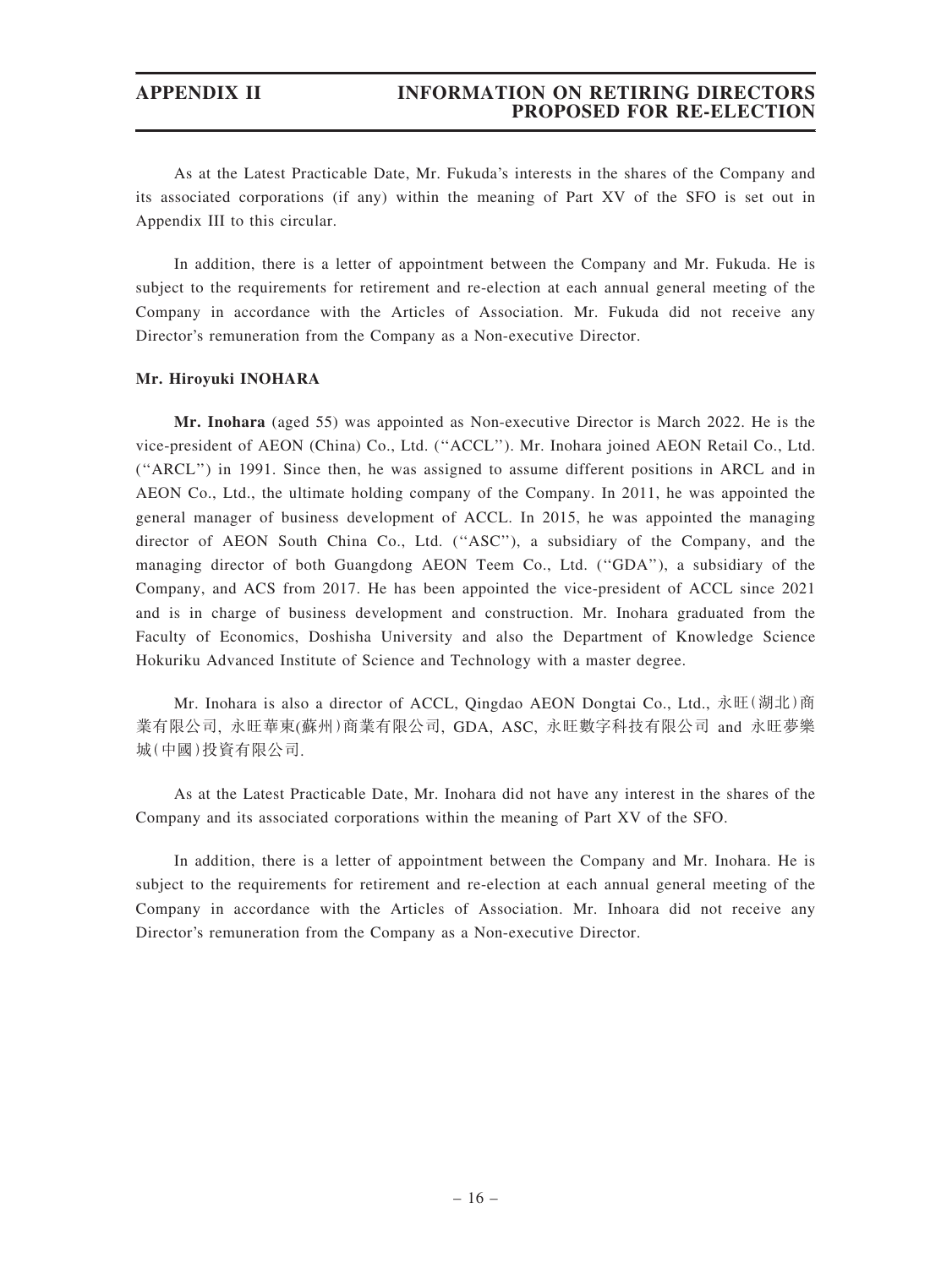#### INDEPENDENT NON-EXECUTIVE DIRECTORS

#### Mr. CHOW Chi Tong

Mr. Chow (aged 62) was appointed as Independent Non-executive Director in January 2016. He is an accountant in practice as a partner of Ting Ho Kwan & Chan CPA Limited, Certified Public Accountants (Practising). Mr. Chow has over 35 years of experience in both accounting and auditing. He is a fellow member of Hong Kong Institute of Certified Public Accountants and The Institute of Chartered Accountants in England and Wales.

As at the Latest Practicable Date, Mr. Chow did not have any interest in the shares of the Company and its associated corporations within the meaning of Part XV of the SFO.

In addition, there is a letter of appointment between the Company and Mr. Chow. He is subject to the requirements for retirement and re-election at each annual general meeting of the Company in accordance with the Articles of Association. Mr. Chow was entitled to a Director's fee of HK\$190,000 for 2021. The emolument of Mr. Chow is determined by the Board with reference to the Company's performance and profitability, as well as remuneration benchmark in the industry and the prevailing market conditions.

#### Mr. Hideto MIZUNO

Mr. Mizuno (aged 49) was appointed as Independent Non-executive Director in August 2018. He has been the vice chairman of Mizuno Sports Promotional Foundation, a non-profit organization, since June 2016. He was also the wholesale director of Timberland brand of VF Japan Corporation from June 2017 to February 2018. Before June 2017, Mr. Mizuno was an executive director of Mizuno Corporation, a company listed on the Tokyo Stock Exchange. During his over ten years' services in Mizuno Corporation, he was in charge of the Global Brand Development, New Business Development, National Accounts Sales and Nagoya Sales Branch Office. He was also the vice president of Mizuno USA in charge of Corporate Planning during the period from July 2005 to March 2009. Mr. Mizuno holds a master degree in Business Architect from the Kanazawa Institute of Technology Japan, a bachelor's degree in Chemistry from the Carthage College USA and a bachelor's degree in Economics from the Keio University Japan.

As at the Latest Practicable Date, Mr. Mizuno did not have any interest in the shares of the Company and its associated corporations within the meaning of Part XV of the SFO.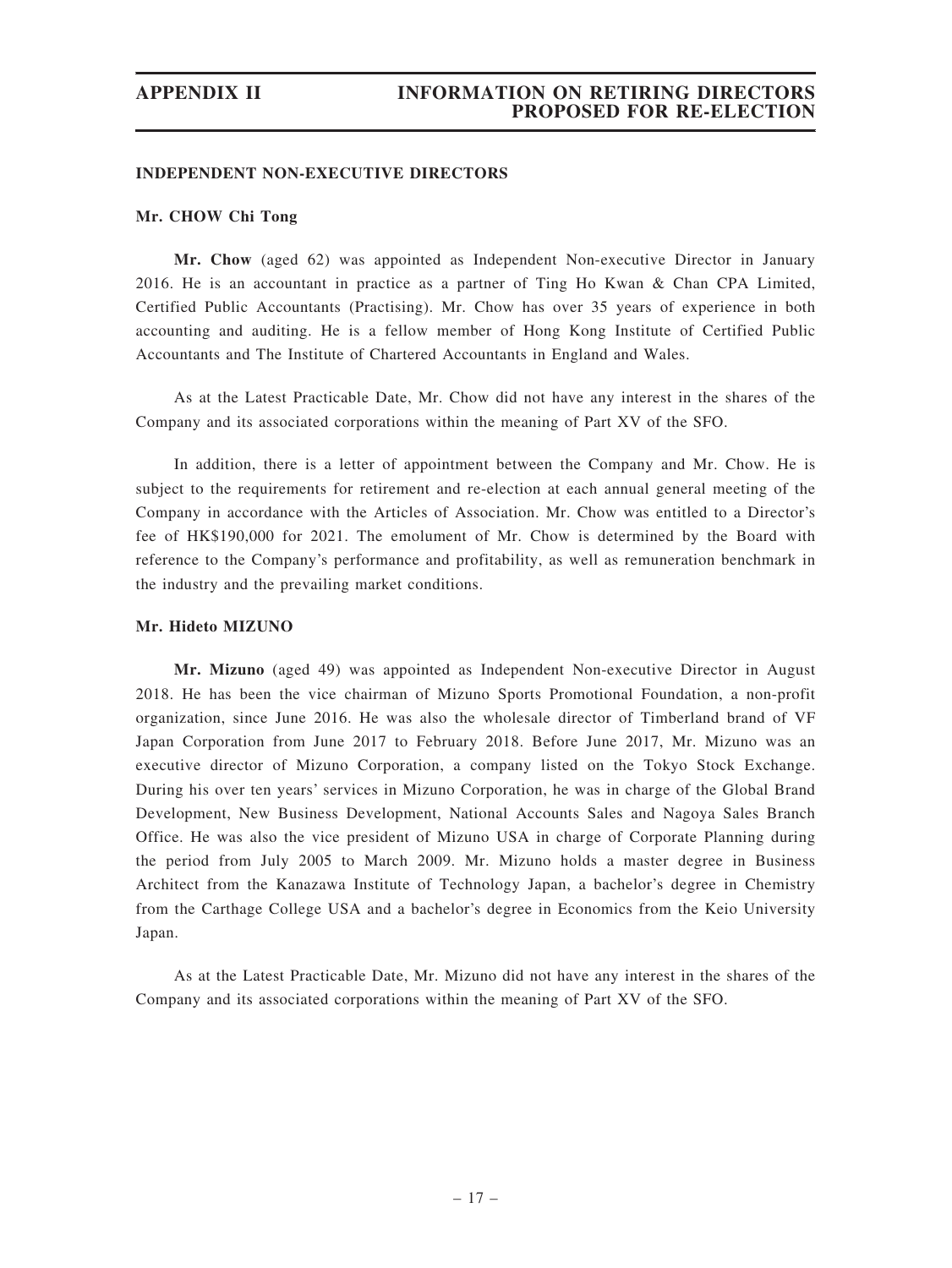#### APPENDIX II INFORMATION ON RETIRING DIRECTORS PROPOSED FOR RE-ELECTION

In addition, there is a letter of appointment between the Company and Mr. Mizuno. He is subject to the requirements for retirement and re-election at each annual general meeting of the Company in accordance with the Articles of Association. Mr. Mizuno was entitled to a Director's fee of HK\$180,000 for 2021. The emolument of Mr. Mizuno is determined by the Board with reference to the Company's performance and profitability, as well as remuneration benchmark in the industry and the prevailing market conditions.

#### Ms. LAW Chi Yan Joyce

Ms. Law (aged 54) was appointed as Independent Non-executive Director in January 2022. She was an ex-tax partner of PricewaterhouseCoopers Limited based in Hong Kong and practiced US and PRC tax consulting for over 25 years in both Hong Kong and San Francisco. Ms. Law possesses extensive knowledge and experience with respect to the China and US tax systems, regulatory and business environments. She is also expertise in pre-IPO structuring advice and mergers and acquisitions. Ms. Law graduated from the University of Michigan with a bachelor degree double majored in Economics and Sociology. Ms. Law also passed the US AICPA examination.

As at the Latest Practicable Date, Ms. Law did not have any interest in the shares of the Company and its associated corporations within the meaning of Part XV of the SFO.

In addition, there is a letter of appointment between the Company and Ms. Law. She is subject to the requirements for retirement and re-election at each annual general meeting of the Company in accordance with the Articles of Association. Ms. Law was entitled to a Director's fee of HK\$180,000 for 2022 (which will be pro-rata to the period of services in the year of her appointment). The emolument of Ms. Law is determined by the Board with reference to the Company's performance and profitability, as well as remuneration benchmark in the industry and the prevailing market conditions.

#### General Information

Save as disclosed above, (i) each of the abovementioned Directors did not hold any directorship in other public listed companies, the securities of which are listed on any securities market in Hong Kong or overseas in the last three years; (ii) each of the abovementioned Directors does not hold any other positions with the Company or other members of the Group; (iii) each of the abovementioned Directors does not have any relationship with any Directors, senior management or substantial or controlling shareholders of the Company; and (iv) there is no information that should be disclosed pursuant to Rule 13.51(2) of the Listing Rules nor any other matters that need to be brought to the attention of the Shareholders in relation to the reelection of the abovementioned Directors.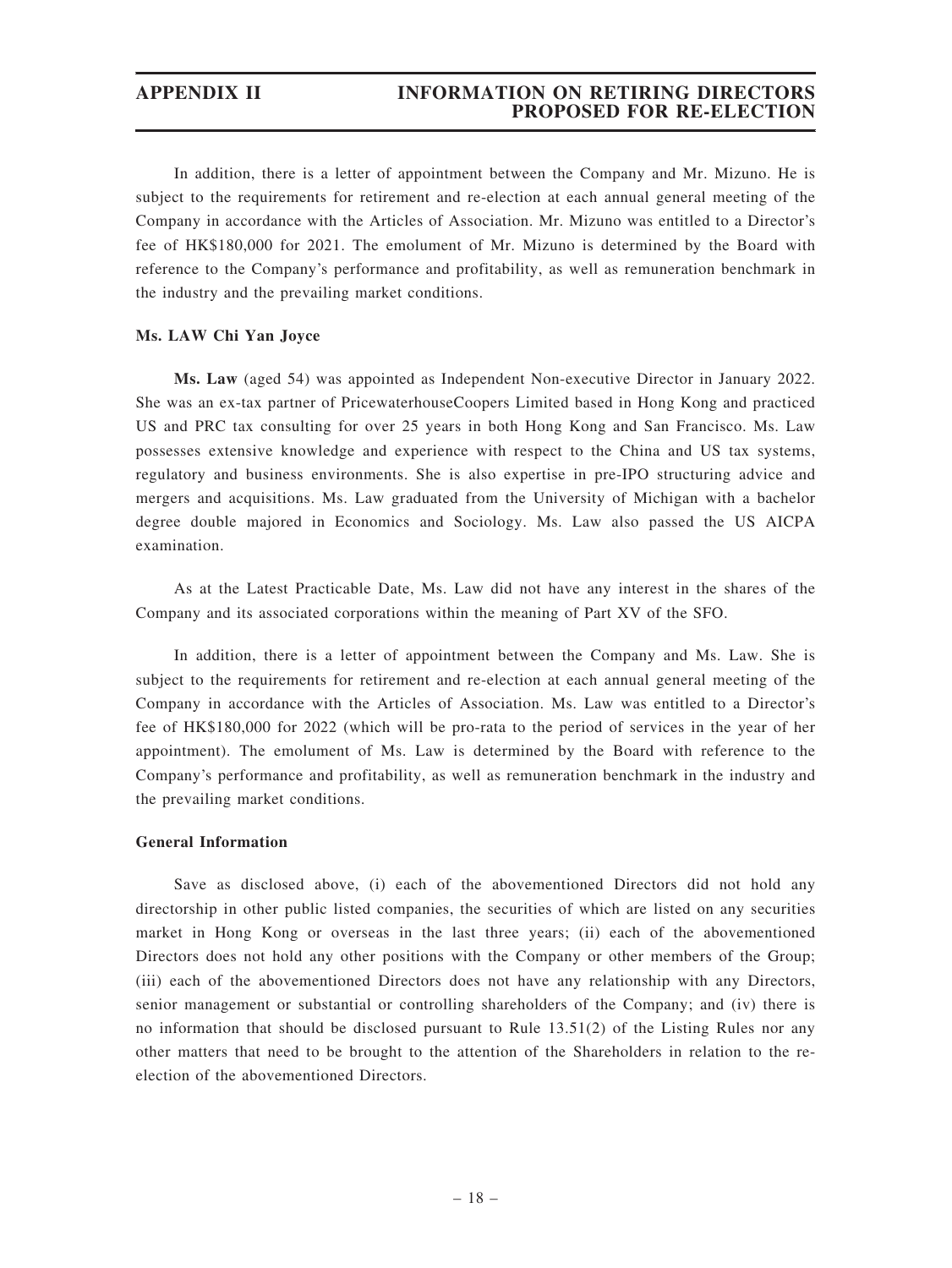#### (A) LONG POSITIONS IN THE SHARES OF THE COMPANY

|                         | Number of      |                  |
|-------------------------|----------------|------------------|
|                         | ordinary       |                  |
|                         | shares held as | Approximate      |
|                         | personal       | percentage of    |
| <b>Name of Director</b> | interests      | <i>interests</i> |
|                         |                | %                |
|                         |                |                  |
| Isei NAKAGAWA           | 15,000         | 0.00577          |
| Isao SUGAWARA           | 10,000         | 0.00385          |
| <b>CHAK Kam Yuen</b>    | 10,000         | 0.00385          |
| Takenori NAGASHIMA      | 2,000          | 0.00077          |
| Shinya HISANAGA         | 30,000         | 0.01154          |
| Yuki HABU               | 20,000         | 0.00769          |

# (B) LONG POSITIONS IN THE SHARES OF AEON CO., LTD., THE COMPANY'S ULTIMATE HOLDING COMPANY

|                          | Number of      |                  |  |  |  |  |
|--------------------------|----------------|------------------|--|--|--|--|
|                          | shares held as | Approximate      |  |  |  |  |
|                          | personal       | percentage of    |  |  |  |  |
| <b>Name of Directors</b> | interests      | <i>interests</i> |  |  |  |  |
|                          |                | $\%$             |  |  |  |  |
|                          |                |                  |  |  |  |  |
| Isei NAKAGAWA (Note 1)   | 2,400          | 0.00028          |  |  |  |  |
| Shinya HISANAGA (Note 2) | 2,030          | 0.00023          |  |  |  |  |
| Yuki HABU (Note 3)       | 10,360         | 0.00110          |  |  |  |  |
| Makoto FUKUDA (Note 4)   | 1,000          | 0.00011          |  |  |  |  |
|                          |                |                  |  |  |  |  |

#### Notes:

1. As confirmed by Mr. Isei NAKAGAWA, his shareholding in AEON Co., Ltd. is 2,400 shares.

2. As confirmed by Mr. Shinya HISANAGA, his shareholding in AEON Co., Ltd. is 2,030 shares.

- 3. As confirmed by Ms. Yuki HABU, her shareholding in AEON Co., Ltd. is 10,360 shares comprising 8,460 shares and 1,900 share options which may be convertible into 1,900 shares of AEON Co., Ltd.
- 4. As confirmed by Mr. Makoto FUKUDA, his shareholding in AEON Co., Ltd., is 1,000 shares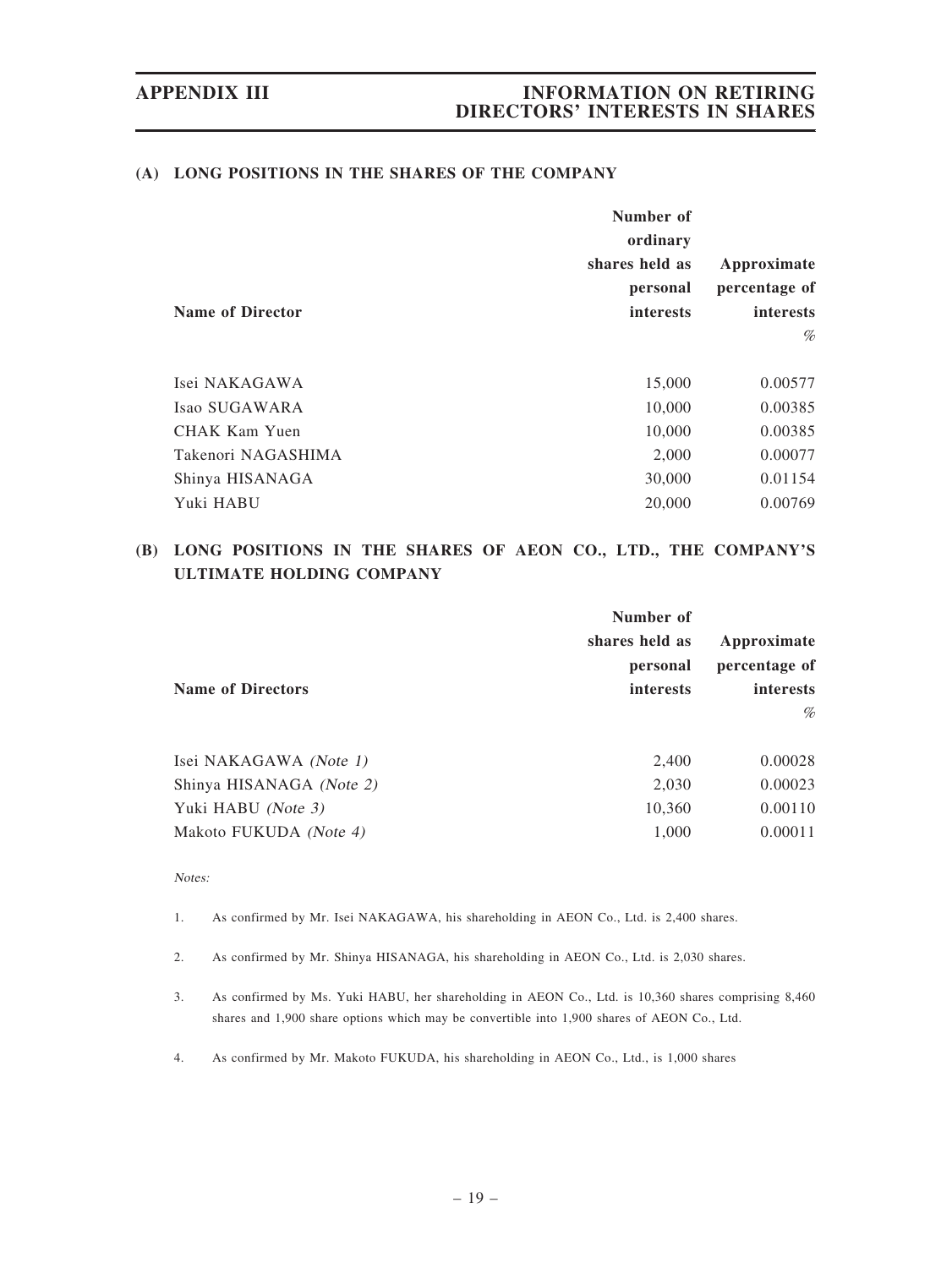*The following is a marked-up version of the proposed new Articles of Association which shows the proposed amendments to be made to the existing Articles of Association. The English version shall prevail in case of any discrepancy or inconsistency between the English version and its Chinese translation.* 

| <b>EON</b>                                                                               |  |  |  |  |  |  |
|------------------------------------------------------------------------------------------|--|--|--|--|--|--|
| <b>MEMORANDUM</b>                                                                        |  |  |  |  |  |  |
| AND                                                                                      |  |  |  |  |  |  |
| ARTICLES OF ASSOCIATION                                                                  |  |  |  |  |  |  |
| OF                                                                                       |  |  |  |  |  |  |
| AEON STORES (HONG KONG) CO., LIMITED<br>(永旺(香港)百貨有限公司)<br>(Stock Code: 984)              |  |  |  |  |  |  |
| the control of the control of the control<br>Incorporated the 3rd day of September, 1985 |  |  |  |  |  |  |
| <b>HONG KONG</b>                                                                         |  |  |  |  |  |  |
|                                                                                          |  |  |  |  |  |  |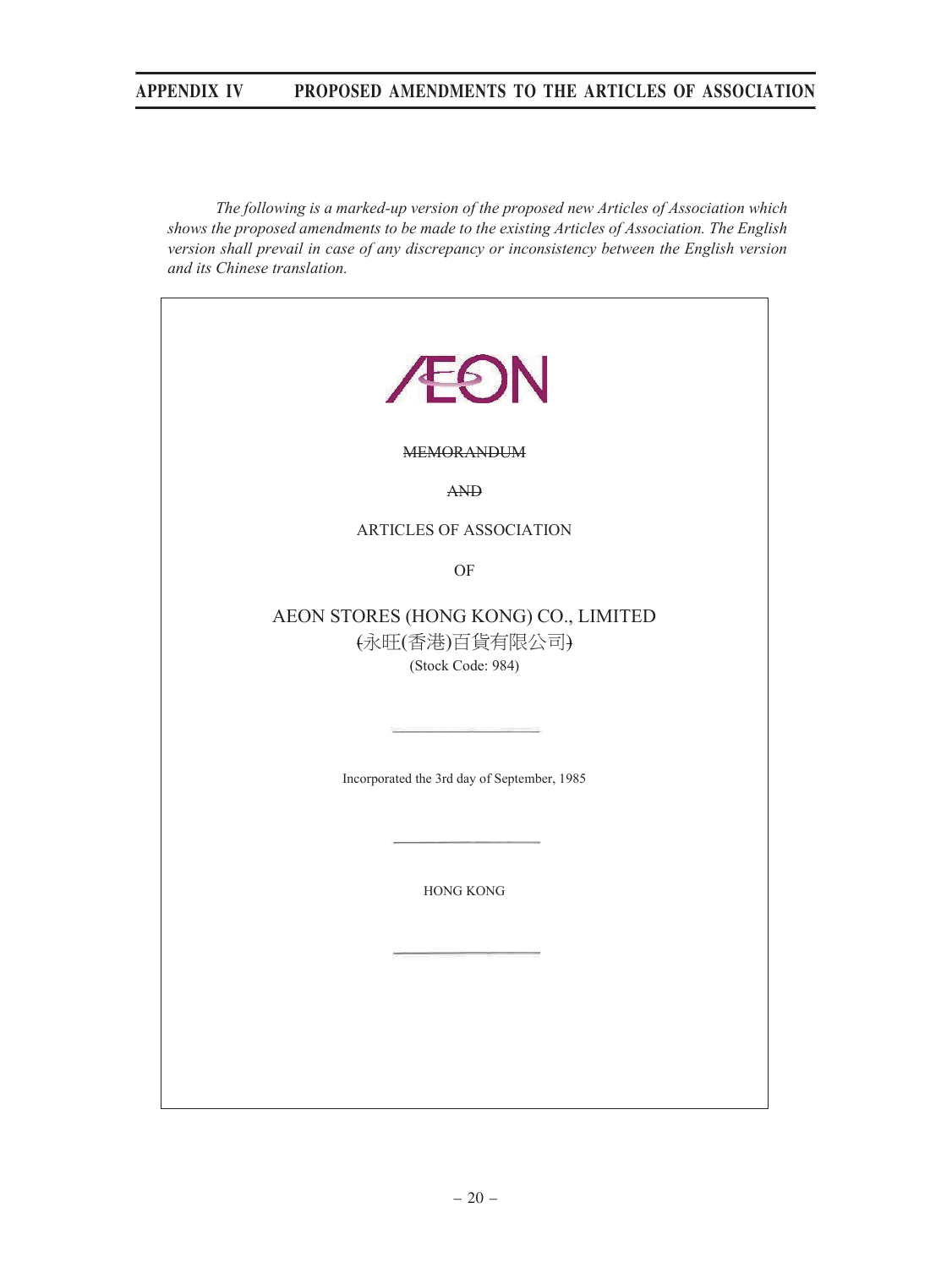No. 157296 编號

> [COPY] COMPANIES ORDINANCE (CHAPTER 32) 公司法例第 32 章公司 條 例 CERTIFICATE OF INCORPORATION ON CHANGE OF NAME 公司更改名稱 註冊證書

> > I hereby certify that 本人謹此證明

\* \* \*

# JUSCO STORES (HONG KONG) CO., LIMITED [吉之島(香港)百貨有限公司

having by special resolution changed its name, is now incorporated under 經通過特別決議,已將其名稱更改,該公司的註冊名

the name of 稱 現為

AEON Stores (Hong Kong) Co., Limited 永旺(香港)百貨有限公司

Issued by the undersigned on 11 July 2003. 本證書於二 00 三年七月十一日簽發。

> (Sd.) R. CHEUNG MISS R. CHEUNG for Registrar of Companies Hong Kong 香港公司註冊處處長 (公司註冊主任 張潔心代行)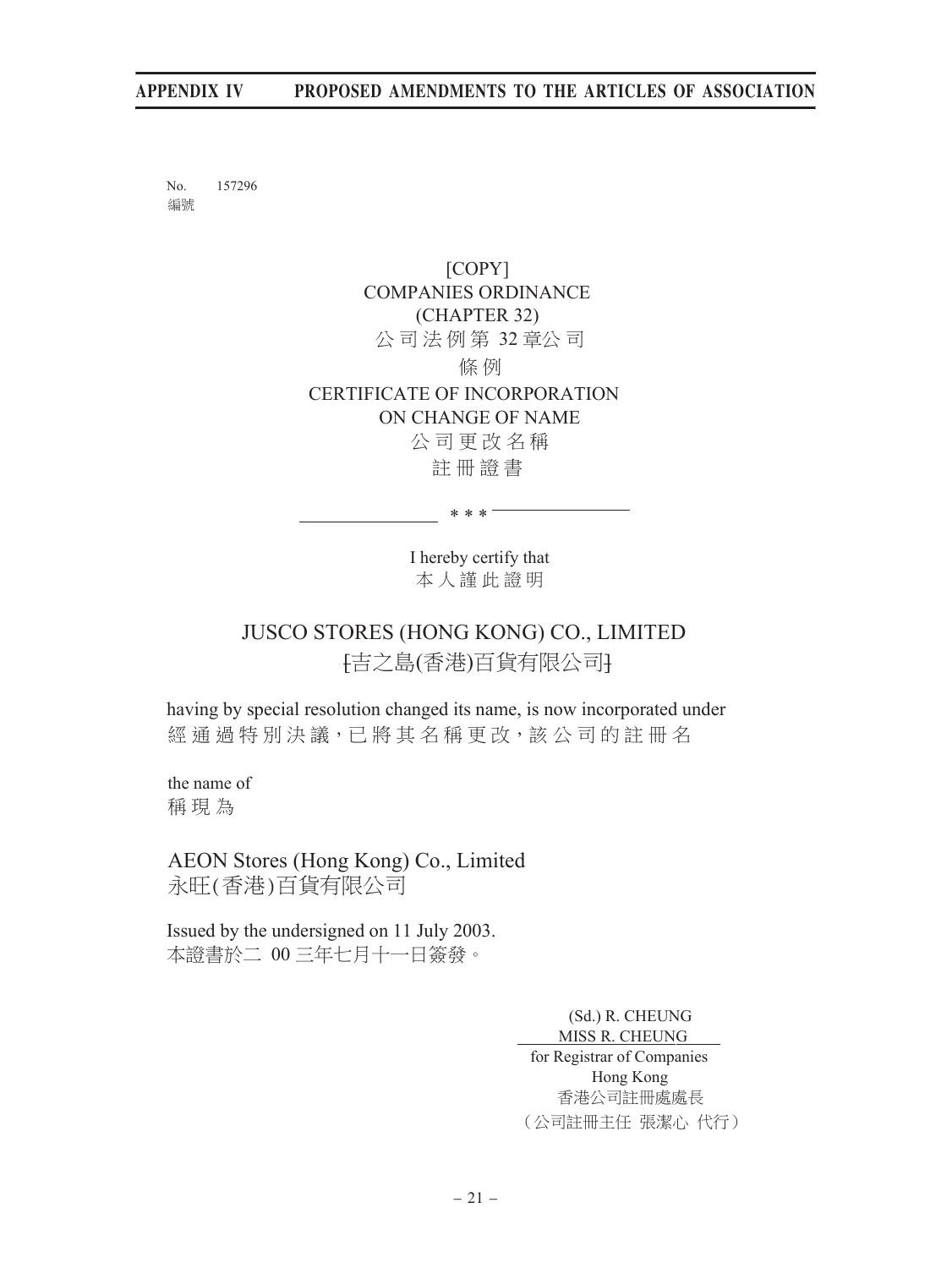No. 157296

# [COPY]

# CERTIFICATE OF INCORPORATION ON CHANGE OF NAME

 WHEREAS SCRIPTSHOW LIMITED was incorporated as a limited company under the Companies Ordinance on the Third day of September, 1985;

AND WHEREAS by special resolution of the Company and with the approval of the Registrar of Companies, it changed its name to JUSCO STORES (HONG KONG) CO., LIMITED (佳速克(香港)有限公司) on the Twenty-seventhy day of December, 1985;

AND WHEREAS by a further special resolution of the Company and with the approval of the Registrar of Companies, it has changed its name to JUSCO STORES (HONG KONG) CO., LIMITED [ 吉 之 島 ( 香 港 ) 百 貨 有 限 公 司 ];

NOW THEREFORE I hereby certify that the Company is a limited company incorporated under the name of JUSCO STORES (HONG KONG) CO., LIMITED  $\left[\right. \dot{\equiv} \right. \geq \dot{\equiv}$ (香港)百貨有限公司].

 GIVEN under my hand this Third day of April One Thousand Nine Hundred and Eighty-seven.

(Sd.) J. Almeida

 J. Almeida p. Registrar General (Registrar of Companies) Hong Kong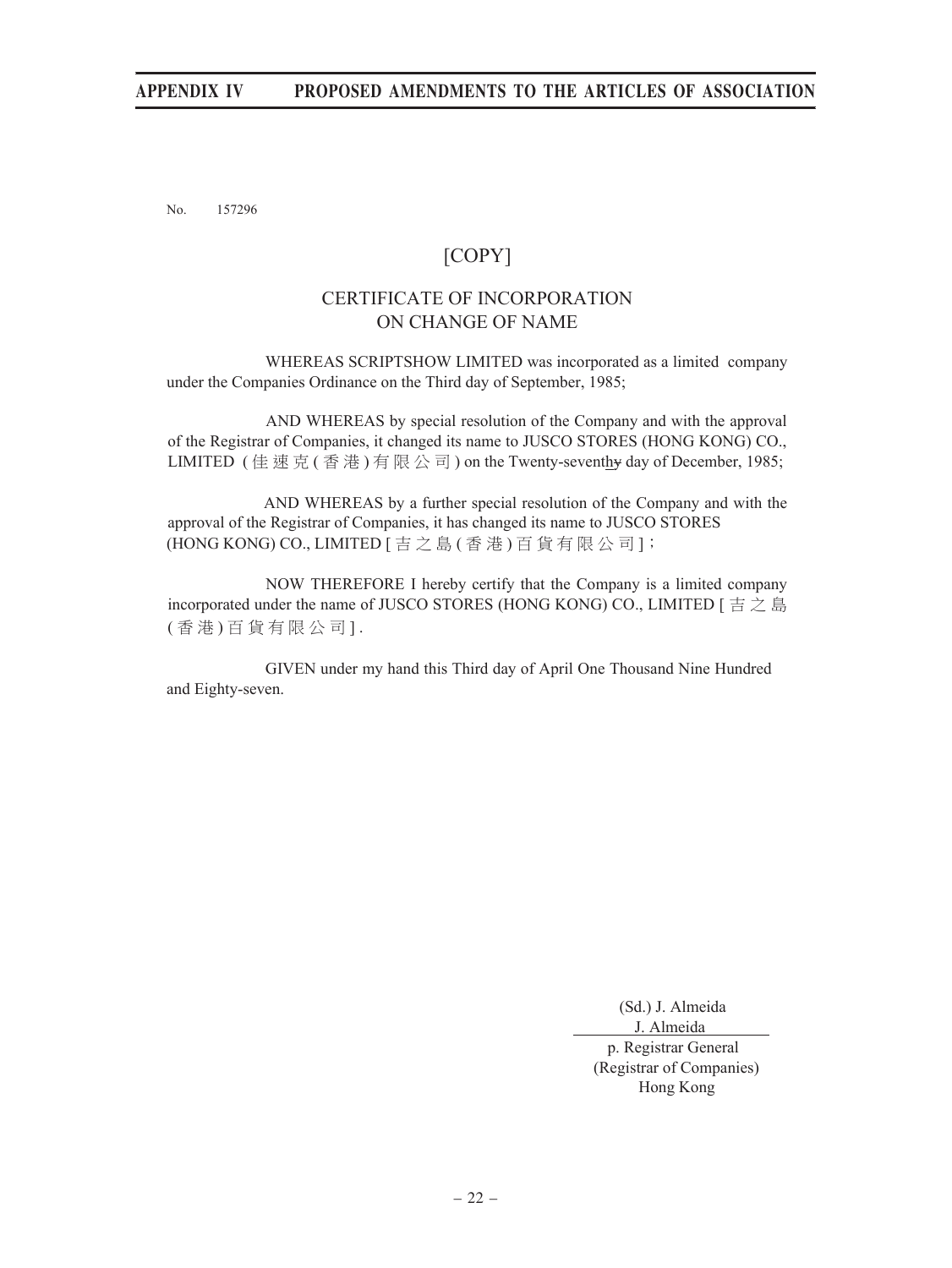No. 157296 编號

# [COPY] CERTIFICATE OF INCORPORATION 公司更改名稱 ON CHANGE OF NAME 註冊證書

| Whereas ___ SCRIPTSHOW LIMITED                                            |  |  |  |  |  |  |                     |  |
|---------------------------------------------------------------------------|--|--|--|--|--|--|---------------------|--|
| 査                                                                         |  |  |  |  |  |  | was incorporated in |  |
|                                                                           |  |  |  |  |  |  | 已在香港依據              |  |
| Hong Kong as a limited company under the Companies Ordinance on the       |  |  |  |  |  |  |                     |  |
| 公司條例註冊成為有限公司,其註冊日期為                                                       |  |  |  |  |  |  |                     |  |
| Third day of September , 1985;                                            |  |  |  |  |  |  |                     |  |
| 一九八五年九月三日;                                                                |  |  |  |  |  |  |                     |  |
|                                                                           |  |  |  |  |  |  |                     |  |
| And whereas by special resolution of the Company and with the approval of |  |  |  |  |  |  |                     |  |

又 該 公 司 經 通 過 特 別 決 議 案 及 獲 公 司 註 冊 官 批 the Registrar of Companies, it has changed its name; 准 後,已將其名稱更改;

Now therefore hereby certify that the Company is a limited company incor-本人茲證明該公司現為一有限公司,其註冊 porated under the name of JUSCO STORES (HONG KONG) CO., LIMITED (佳速 名 稱 為 克 (香港)有限公司

Given under my hand this Twenty-seventh day of December 簽署於一九八五年十二月二十七日。 One Thousand Nine Hundred and Eighty- five.

(Sd.) J. Almeida

J. Almeida

p. Registrar General (Registrar of Companies) Hong Kong 香港註冊總署署長暨公司註冊官 (公司註冊主任 歐美達代行)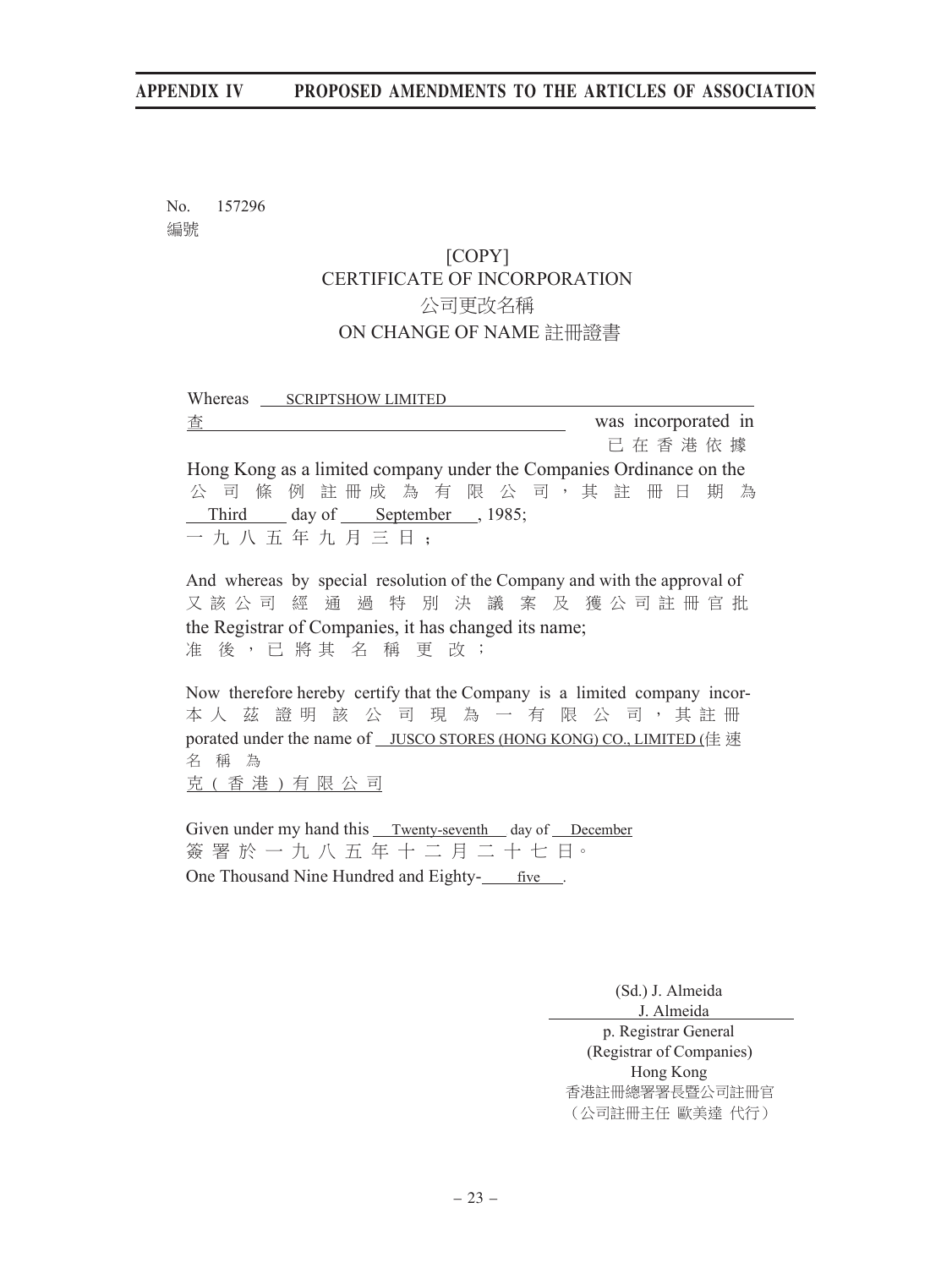No. 157296 编號

# [COPY]

# CERTIFICATE OF INCORPORATION 公司註冊證書

I hereby certify that 本人茲證明

#### SCRIPTSHOW LIMITED

is this day incorporated in Hong Kong under the Companies Ordinance, and 於本日在香港依據公司條例註冊成為 that this company is limited. 有限公司。

Given under my hand this Third day of September 簽署於一九八五年九月三日。 One Thousand Nine Hundred and Eighty-five.

(Sd.) J. Almeida

J. Almeida

p. Registrar General (Registrar of Companies) Hong Kong 香港註冊總署署長暨公司註冊官 (公司註冊主任 歐美達代行)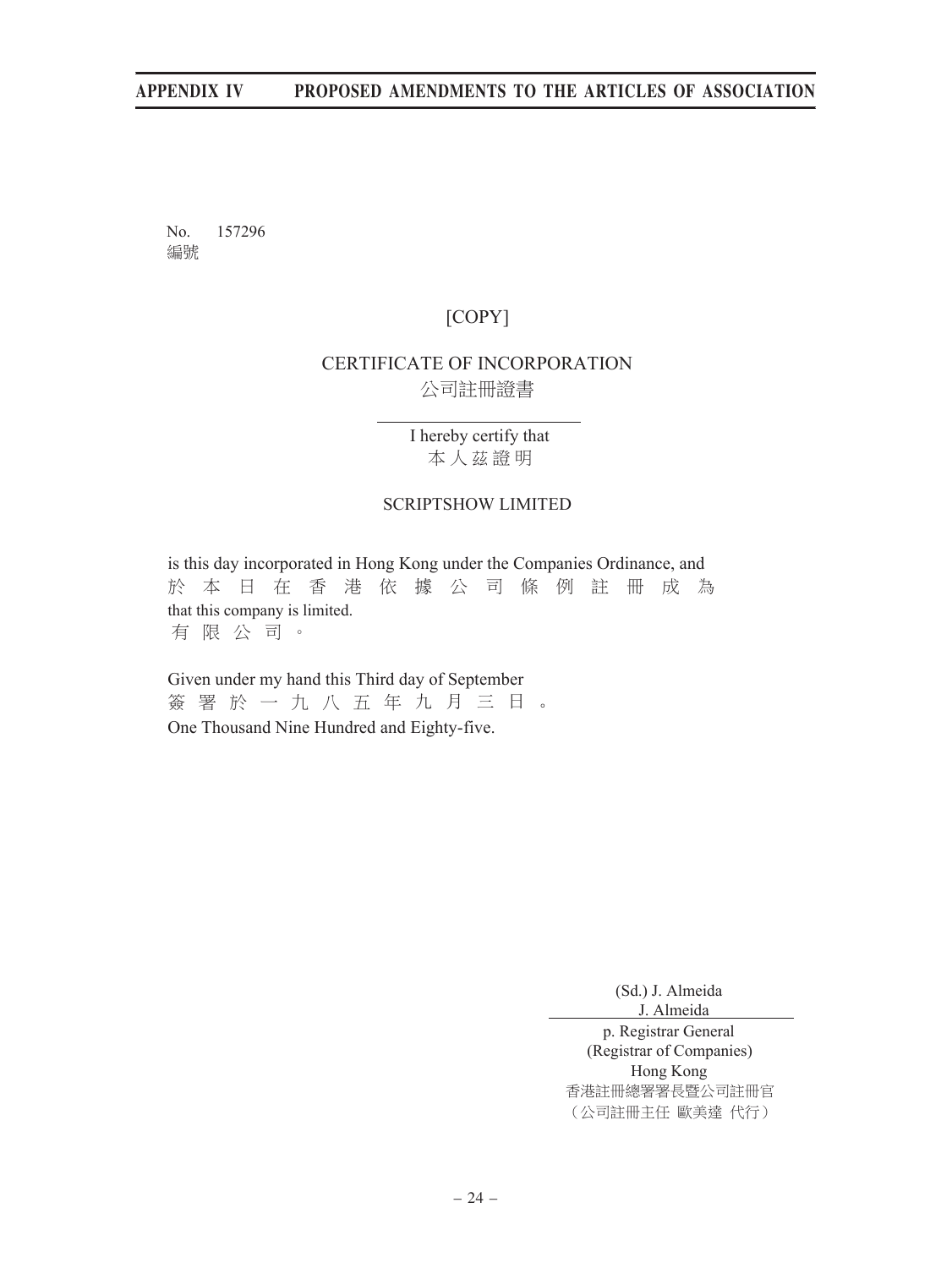#### THE COMPANIES ORDINANCE (CHAPTER 62232)

l,

i,

l,

Public Company Limited by Shares

MEMORANDUM ARTICLES OF ASSOCIATION (As amended by Special Resolutions passed on 19th June, 2003)

OF

AEON Stores (Hong Kong) Co., Limited (永旺(香港)百貨有限公司)

(Name changed on 11th July, 2003)

#### **Preliminary**

I. The name of the Company is "AEON Stores (Hong Kong) Co., Limited  $(\mathcal{R} \boxplus (\mathcal{B} \ddot{\ddot{\mathcal{R}}}) \boxdot \mathcal{C})$ 有限公司)" (Name changed on 11th July, 2003).

II. The liability of the members is limited.

- III. The liability of the members is limited to the amount, if any, unpaid on the shares held by them.
- IV. The model articles set out in Schedule 1 to the Companies (Model Articles) Notice (Chapter 622H of the laws of Hong Kong) shall not apply to the Company.

First : The name of the Company is "AEON Stores (Hong Kong) Co., Limited (永旺 (香港)百貨有限公司)" (Name changed on 11th July,2003)

SECOND : The Registered Office of the Company will be situate in the Hong Kong Special Administrative Region.

**THIRD** : The objects for which the Company is established are:

(1) To import, export, buy, sell, exchange, barter, distribute, trade, contract or otherwise deal in and turn to account as principal, agent or in any other capacity whatsoever goods, materials, commodities, produce and merchandise of every class and description in a prepared, manufactured, semimanufactured or raw state and to manufacture. construct, assemble, design, refine, develop, alter, convert, refit, repair, treat, render marketable, process or otherwise produce materials, fuels, chemicals, substances and industrial, commercial and consumer products of all kinds.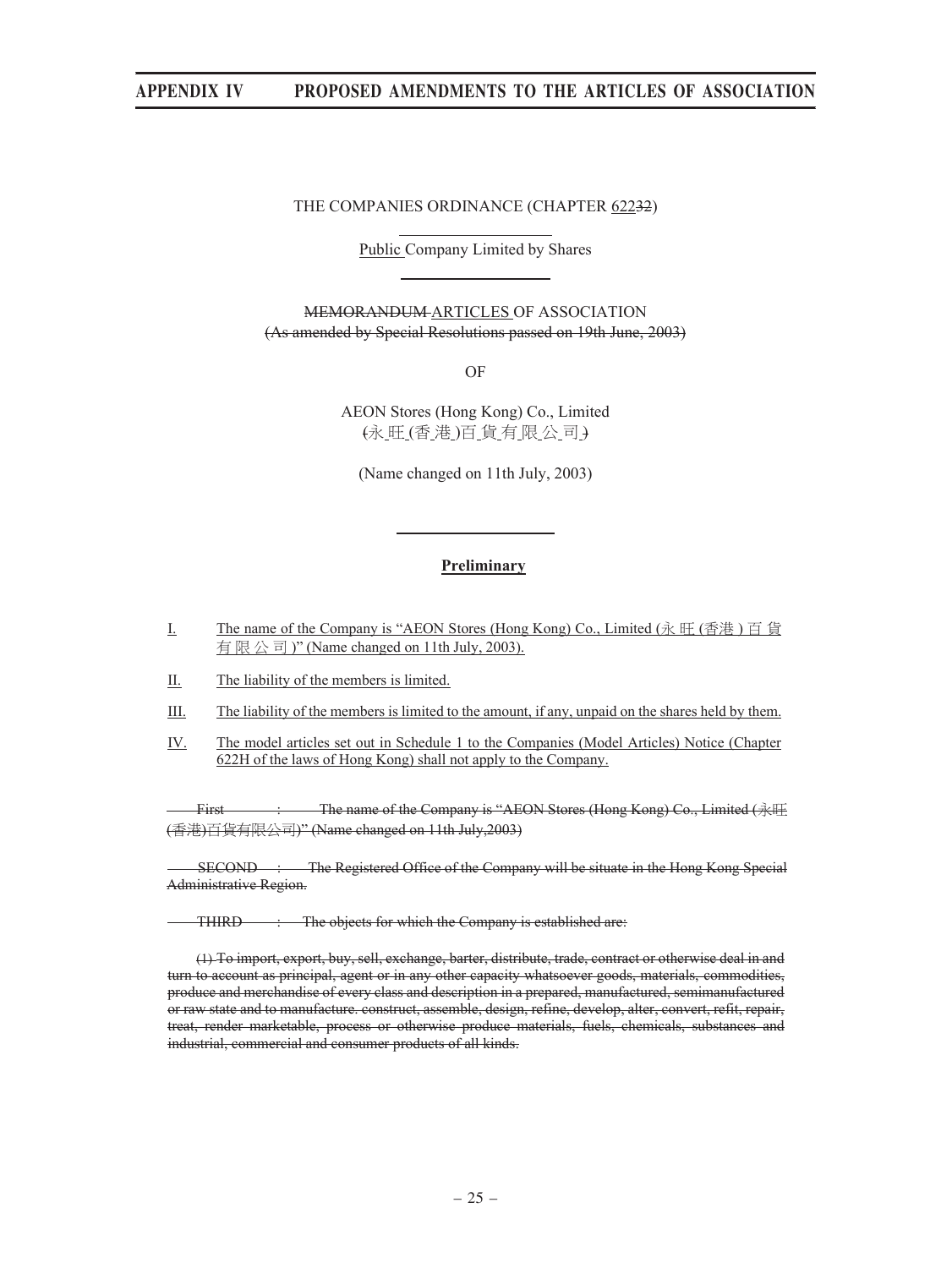(2) To purchase or otherwise acquire and hold, in any manner and upon any terms, and to underwrite, broke, trade and deal in; shares, stocks, debentures, debenture stock, annuities, bonds, notes, mortgages, obligations and securities, and foreign exchange, foreign currency deposits and commodities, and from time to time to vary any of the same, and to exercise and enforce all rights and powers incidental to the Company's interest therein, and to carry on business as an investment trust and to invest or deal with the moneys of the Company not immediately required for its operations in such manner as the Company may from time to time think fit.

(3) To provide agency, corporate, office, business and management consultancy services, and to act as consultants, analysts and advisers to any person, firm or company or any business, governmental or other undertaking in respect of management, administration, manufacture, marketing, sales, distribution, finance, costing, design, research, industrial relations and otherwise howsoever and to act as nominee, custodian, director, secretary, registrar, book-keeper, manager, broker, agent or trustee, and to administer the estates of deceased persons and undertake and execute any trust in accordance with the terms of the deed or other instrument or law creating such trust.

(4) To purchase, take on lease or in exchange, hire or otherwise acquire and to hold, own, license, maintain, work, exploit, farm, cultivate, use, develop, improve, sell, let, surrender, exchange, hire, convey or otherwise deal in lands and buildings, mines, natural resources and mineral, timber and water right, wheresoever situate, and any interest, estate or right in any real, personal or mixed property and any franchises, rights, licences or privileges, and to collect, manage, invest, re-invest, adjust and in any manner to dispose of the income, profits and interest arising therefrom.

(5) To improve, manage, develop, sell, let, exchange, mortgage, dispose of, turn to account, invest, re-invest, settle, grant licences, easements, options, servitudes and other rights over or otherwise deal with all or any part of the Company's property, rights, business undertaking or other assets (present and future) including uncalled capital and any of the Company's rights, interests and privileges and in the event of any such sale or any other disposal to accept such consideration therefrom as the Company may think fit including but not restricted to the shares debentures or securities of any other company.

(6) To purchase or otherwise acquire and undertake the whole or any part of the business, goodwill, assets and liabilities of any person, firm or company (whether having objects similar to the objects of the Company or otherwise and whether or not possessed of property suitable for the purposes of the Company) or to acquire an interest in, amalgamate with or enter into partnership, joint venture, union of interest, mutual trade agreement, reciprocal concession or into any arrangement for sharing profits or for co-operation or for mutual assistance with any such person,' firm or company or for subsidising or otherwise assisting any such person, firm or company and to finance, vote, register, promote, sponsor, establish, constitute, form, participate in, take up or otherwise acquire and hold shares, debentures or securities in, organise, manage, supervise and control any corporation, company, syndicate, fund, trust, business or institution for any purpose.

(7) To acquire, sell, own, lease, let out on hire, administer, manage, control, operate, construct, repair, alter, equip, furnish, fit out, decorate, improve or otherwise undertake and deal in engineering and construction works, buildings, projects, offices and structures of all kinds and to carry on business as consulting engineers in all fields including, without limitation, civil, mechanical, chemical, structural, marine, mining, industrial, aeronautical, electronic and electrical engineering and to provide architectural, design and (without prejudice to (3) aforegoing) other consultancy services of all kinds.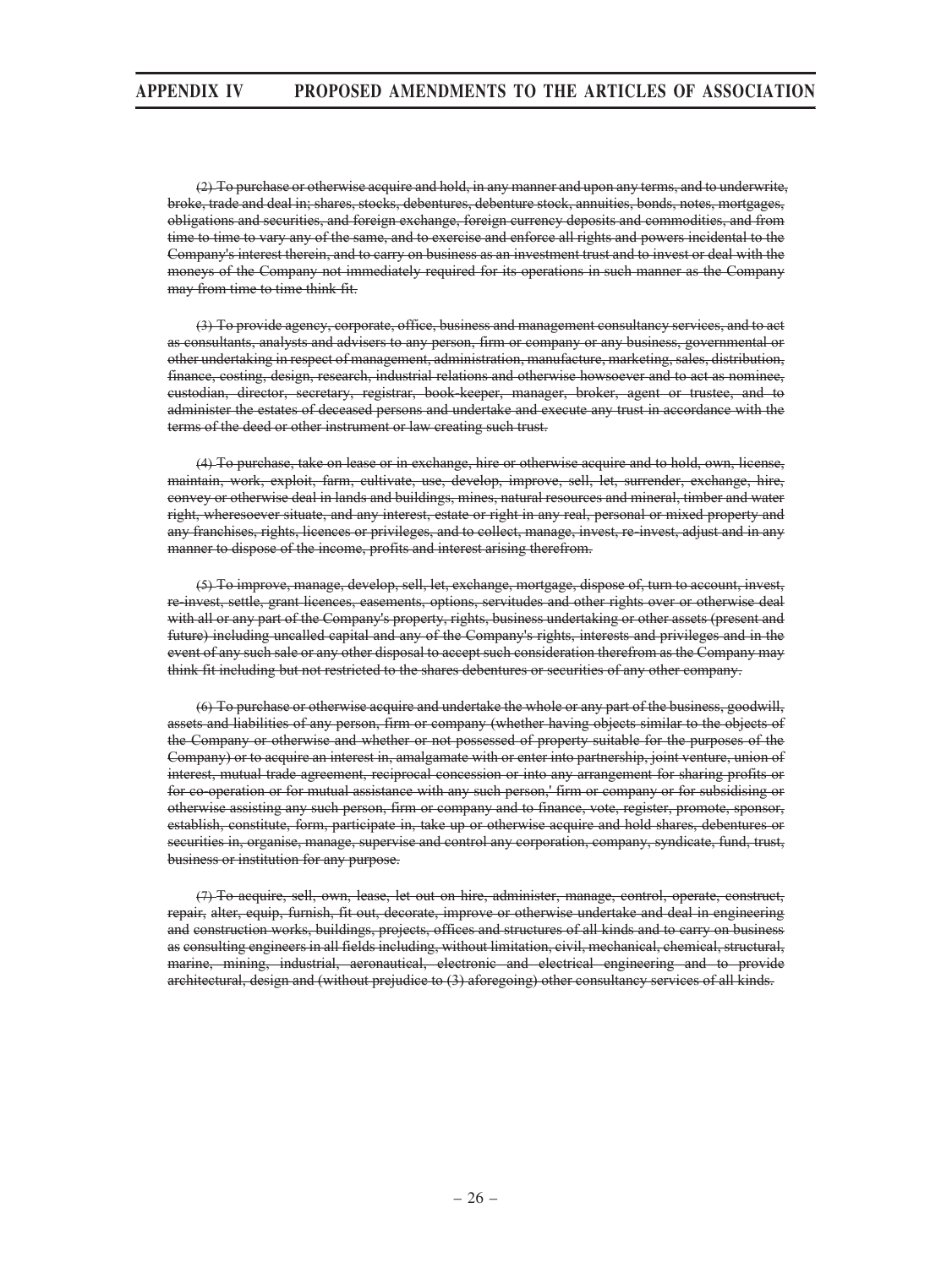(8) To purchase or otherwise acquire, take in exchange, charter, hire, build, construct, own, work, manage, operate and otherwise deal with any ship, boat, barge or other water-borne vessel, harbour craft, balloon, air-craft, helicopter, glider or other flying machine, coach, wagon, carriage (however powered) or other vehicle or any share or interest therein and to establish, maintain and operate sea, air, inland waterway and land transport enterprises (public and private) and all ancillary services.

(9) To carry on all or any of the business of shippers and ship-owners, ship and boat builders, charterers, shipping and forwarding agents, ship managers, wharfingers, lightermen, stevedores, packers, storers, fishermen and trawlers.

(10) To construct, improve, maintain, develop, work, manage, carry out, or control and buildings, works, factories, mills, roads, ways, tramways, railways, branches or sidings, bridges, reservoirs, watercourses, wharves, warehouses, electric works, shops, stores, and other works and conveniences for any person or which may seem calculated directly or indirectly to advance the company's interests; and to contribute to, subsidize, or otherwise assist or take part in the construction, improvement, maintenance, development, working, management: carrying out, or control thereof.

(11) To apply for, register, purchase or otherwise acquire and protect, prolong and renew, whether in the Hong Kong Special Administrative Region or elsewhere any patents, patent rights, brevets d'invention, licences, secret processes, formulae, trademarks, designs, copyrights, protections, concessions and the like and any other form of intellectual or industrial property of whatsoever kind and whether or not the same seems capable of being used for any of the other objects of the Company and whether conferring an exclusive or non-exclusive or limited right to use and to disclaim, alter, modify, develop, use and turn to account and to manufacture under or grant licences or privileges in respect of the same and to expend money in experimenting upon, testing and improving any patents, inventions or rights which the Company may acquire or propose to acquire.

(12) To carry on all or any of the business of printers, publishers, designers, draftsmen, journalists, press and literary agents, tourist and travel agents, advertisers and marketers, (whether of the products of the Company or of any other person) advertising and marketing agents and contractors, personal and promotional representatives, artists, sculptors, decorators, illustrators, photographers, film makers, producers and distributors, publicity agents and display specialists and in so doing to adopt such means of making known and advertising business and products (whether of the Company or any other person) as may seem expedient.

(13) To carry on business as insurance brokers and agents and underwriting agents in all classes of insurance and as insurance advisers and consultants, pension and investment advisers, consultant assessors, average adjusters and mortgage brokers and to carry on the business of an insurance and guarantee company in all its branches (but not in respect of fire, life and marine insurance business).

(14) To take out insurance in respect of any or all insurable risks which may affect the Company or any other company, firm or person and to effect insurance (and to pay the premiums therefor) in respect of the life of any person and to effect reinsurance and counter-insurance but so that no business amounting to fire, life or marine insurance business may be undertaken.

(15) To carry on all or any of the business of hoteliers and restaurateurs, cafe, bar, club and fast food operators and to act as proprietors, sponsors and managers of all of the foregoing and of all kinds of sporting, competitive and leisure activities.

(16) To carry on business as auctioneers, appraisers, valuers, surveyors, and estate agents.

(17) To carry on business as farmers, graziers, dealers in and breeders of livestock, horticulturists and market gardeners.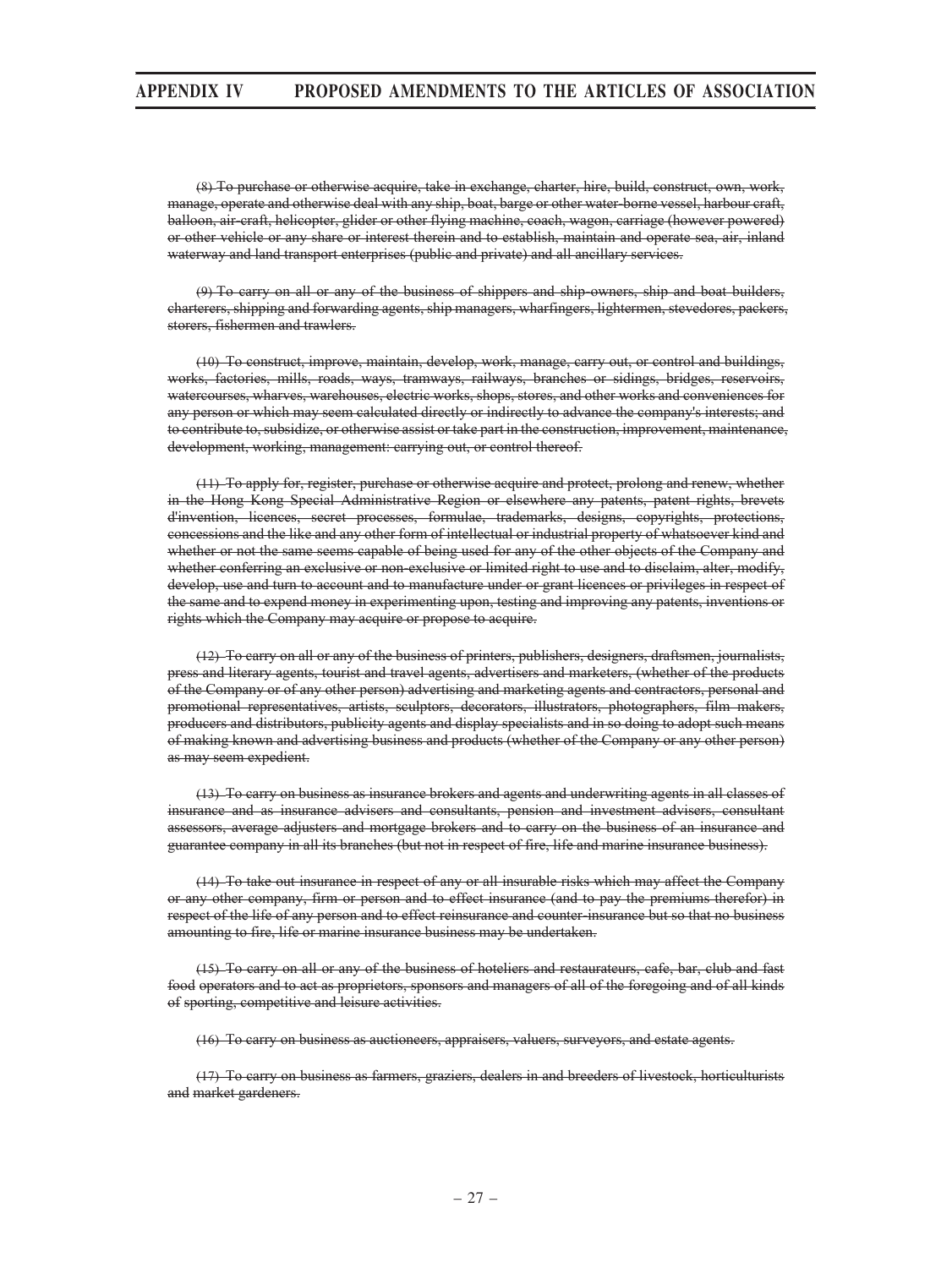(18) To establish and carry on or support or maintain or make grants or donations to institutions of education, instruction or research and to provide for the giving and holding of lectures, scholarships, awards, exhibitions, classes and meetings for the promotion and advancement of education or the dissemination of knowledge generally.

(19) To lend and advance money and grant and provide credit and financial or other accommodation to any person, firm or company and to guarantee and give guarantees or indemnities or otherwise support or secure, either with or without the Company receiving any consideration or advantage or whether by personal covenant, or by mortgaging or charging all or part of the undertaking, property, assets and rights (present and future) and uncalled capital of the Company, or by any or all of such methods, or by any other means whatsoever, the liabilities and the performance of contracts or obligations of and the payment of any moneys whatsoever (including but not limited to capital, principal, premiums, interest, dividends, costs and expenses or any stocks, shares or securities) by any person, firm or company (whether or not for the time being the holding company or a subsidiary both as defined by Section 2 of the Companies Ordinance (Cap. 32) of the Company or of the Company's holding company or otherwise associated with the Company in its business) and to act as agents for the collection, receipt or payment of money and to enter into any contract of indemnity or suretyship (but not in respect of fire, life and marine insurance business).

(20) To draw, make, accept, endorse, negotiate, discount, execute, issue, purchase or otherwise acquire, exchange, surrender, convert, make advances upon, hold, charge, sell or otherwise deal in bills of exchange, cheques, promissory notes and other negotiable instruments and bills of lading, warrants and other instruments relating to goods.

(21) To grant, give, award or procure pension, annuities, gratuities, allowances, superannuation and other payments and benefits and charitable aid of whatsoever nature to or for any person and to set up, establish, support (or aid in the setting up, establishment, support or maintenance of) superannuation and other funds or schemes (whether contributory or non-contributory) or trusts or associations, institutions or other conveniences and to make payments towards insurances or other arrangements likely to benefit any person or to advance the interests of the Company or of its members employees or directors or past employees or directors (whether of the Company or of its predecessors in business) or the dependants or connections of any such persons and to subscribe, guarantee or pay money for any purpose likely, directly or indirectly, to further the interests of the Company or its members or for any exhibition, national, charitable, benevolent, educational, social, public, general or useful object and in connection with the foregoing or with any other object of the Company to apply for invite accept collect and receive from individuals, associations, companies, corporation, authorities or governments (supreme municipal local or otherwise) donations, gifts, grants, subscriptions, endorsements and other assistance.

(22) To carry on any other trade business or activity and participate in financial transactions and operations of all kinds and do any act or thing which may seem to the Company capable of being conveniently carried on or done in connection with any of the objects herein set out or calculated directly or indirectly to enhance the value of or render more profitable any of the Company's property rights or other assets or otherwise to advance the interests of the Company or its members.

(23) To borrow or raise or secure the payment of money in such manner as the Company shall think fit and to secure the same or the repayment or performance of any debt, liability, contract, guarantee or other engagement incurred or to be entered into by the Company in any way and in particular by the issue (whether at par or at a premium or discount and for such consideration as the Company may think fit) of bonds, debentures or debenture stock (payable to bearer or otherwise), mortgages or charges, perpetual or otherwise, and if the Company thinks fit, charged upon all or any of the Company's property (both present and future) and undertaking including its uncalled capital and further, if so thought fit, convertible into any stock or shares of the Company and collaterally or further, to secure any obligations of the Company by a trust deed or other assurance.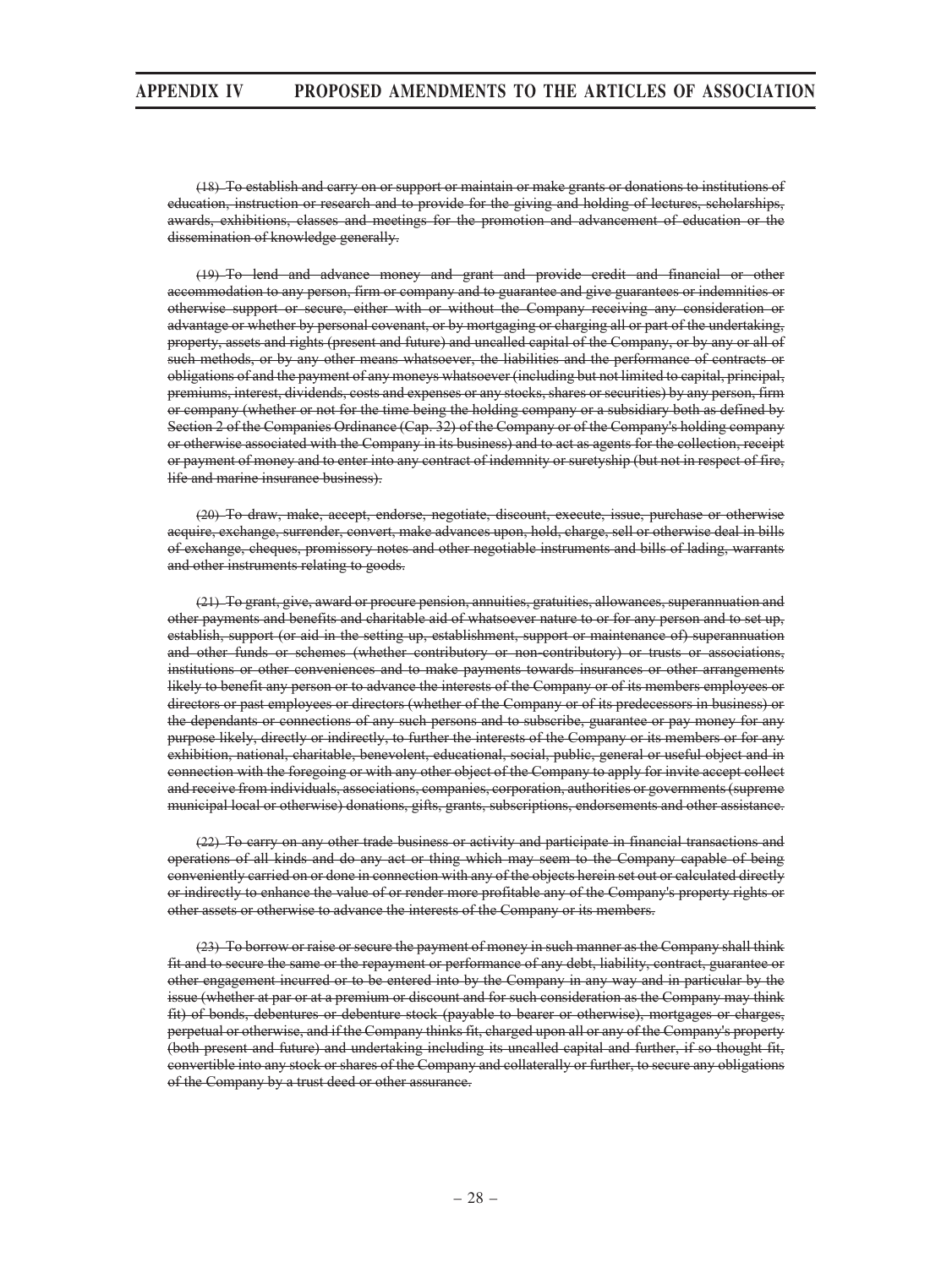(24) To give any remuneration, commission or other reward (in cash or securities or in any other manner the directors may think fit) to any person, firm or company for services rendered or to be rendered in the conduct or course of the Company's business or in underwriting, placing, selling or guaranteeing the subscription of or otherwise assisting in the issue of any securities of the Company or any other company formed or promoted by the Company or in which the Company may be interested or in or about the incorporation, formation or promotion of the Company or any other company as aforesaid and to pay all expenses incurred by any such person, firm or company in connection with the rendering of such services as aforesaid.

(25) To procure the Company to be registered or recognised in any territory and to establish branches and appoint agents, experts and attorneys to do any and all of the above matters and things on behalf of the Company or act as agent in any other way whatsoever in connection with any matter or thing with which the Company is interested or concerned in any part of the world.

(26) To cease carrying on and wind up any business or activity of the Company and to cancel any registration of and to wind up and procure the dissolution of the Company in any territory.

(27) To distribute any part of the undertaking, property and assets of the Company among its creditors and members in specie or in kind but so that no distribution amounting to a reduction of capital may be made without the sanction (if any) for the time being required by law.

(28) To apply for, promote and obtain any legislation, ordinance, enactment, decree, order, declaration, proclamation, authority, licence, charter, right, privilege, franchise or concession of or from, or to enter into any commercial or other arrangements with any government, government department or authority (supreme, municipal, local or otherwise) or other authority, corporation, company or person for any purpose and to carry out, exercise and comply with the same and to make, execute, enter into, commence, carry on, prosecute, defend or oppose all steps, contracts, agreements, negotiations, applications, legal and other proceedings, compromises, bills, arrangements and schemes and to do all other acts, matters and things which shall, at any time, appear conducive or expedient for the advantage or protection of the Company or its members; and to pay for, aid in, and contribute towards carrying any of the foregoing into effect; and to appropriate any of the Company's shares, debentures, or other securities and assets to defray the necessary costs, charges, and expenses thereof.

(29) To carry out and do all and any of the above objects, matters or things in any part of the world and either as principal, agent, contractor, trustee or otherwise and either alone or in conjunction with others and generally upon such terms and in such manner and for such consideration and security (if any) as the Company shall think fit including the issue and allotment of securities of the Company in payment or part payment for any property acquired by the Company or any services rendered to the Company or as security for the obligation or amount (even if less than the nominal amount of such securities) or for any other purpose and to do all such acts or things as are incidental or conducive to the attainment of the above objects or any of them or any of the powers of the Company.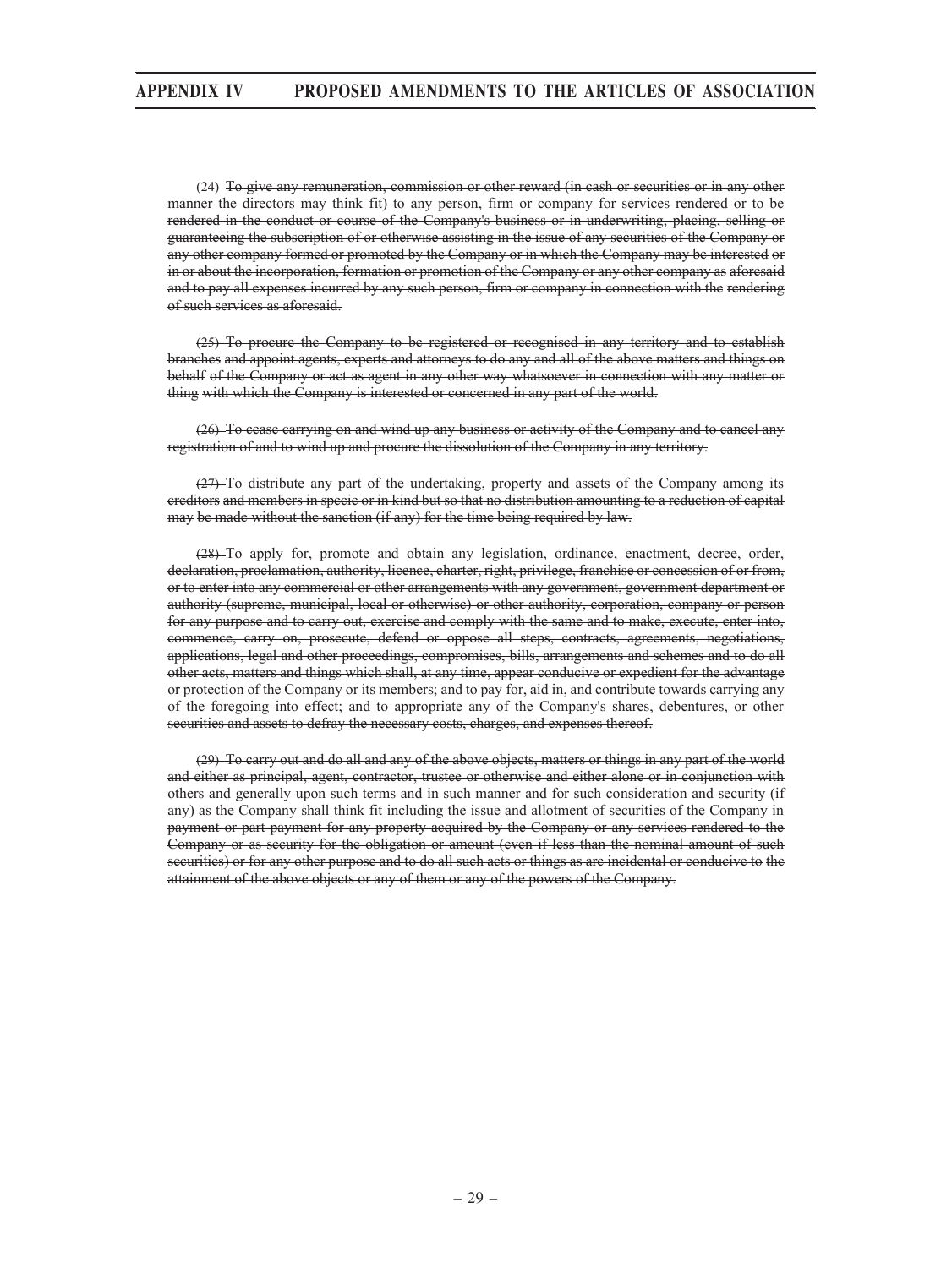The objects set forth in each sub-clause of this clause shall not be restrictively construed but the widest interpretation shall be given thereto and they shall not, except in the case of sub-clause (29) and otherwise where the context expressly so requires, be in any way limited or restricted by reference to, or influence from, any other object or objects set forth in such sub-clause or from the terms of any other sub-clause or by the name of the Company. With the exception of sub-clause (29) none of such sub-clauses or the object or objects therein specified, or the powers thereby conferred, shall be deemed subsidiary or ancillary to the objects or powers mentioned in any other sub-clause but the Company shall have as full a power to exercise all or any of the objects conferred by and provided in each of the said sub-clauses as if each sub-clause contained the objects of a separate company, but without prejudice to any requirement of any Ordinance or law in relation to such objects to which the Company may become subject in seeking to exercise the same.

FOURTH : The liability of the Members is limited.

 \*FIFTH : The Share Capital of the Company is HK\$70 million divided into 350,000,000 ordinary shares of HK\$0.20 each with the power for the Company to increase or reduce the said capital and to issue any part of its capital, original or increase, with or without preference, priority or special privileges, or subject to any postponement of rights or to any conditions or restrictions and so that, unless the conditions of issue shall otherwise expressly declare, every issue of shares, whether declared to be preference or otherwise, shall be subject to the power hereinbefore contained.

\*As amended by Ordinary Resolutions passed on 10th September, 1986 and on 14 January, 1994.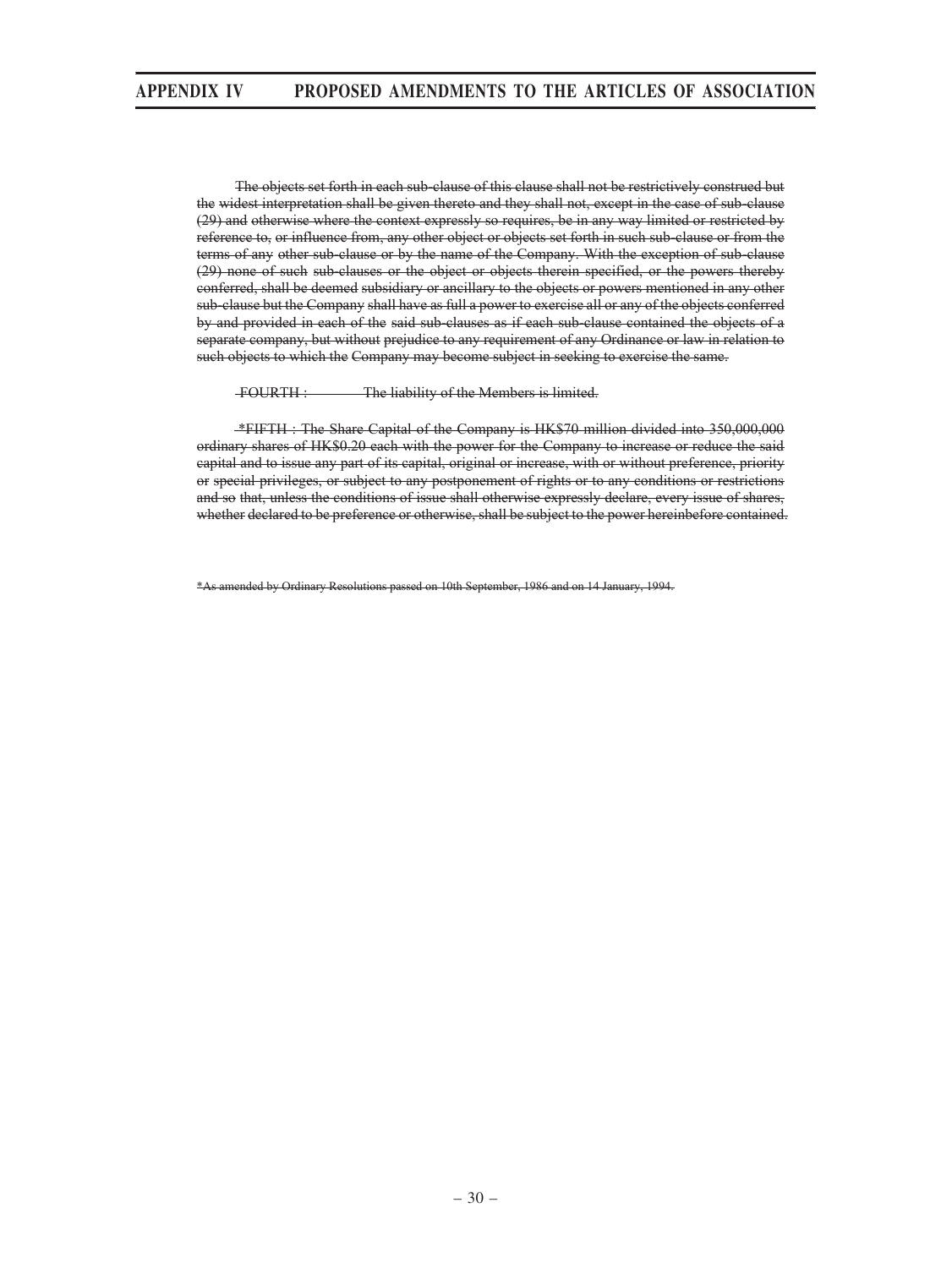We, the several persons whose names, addresses and descriptions are subscribed, are desirous of being formed into a Company in pursuance of this Memorandum of Association, and we respectively agree to take the number of Shares in the Capital of the Company set opposite our respective names.

| Names, Addresses and Descriptions of Subscribers | Number of Shares<br>Taken by each<br>subscriber |
|--------------------------------------------------|-------------------------------------------------|
| Sandwell Investments Limited                     |                                                 |
| 8th Floor, Printing House,                       |                                                 |
| 6 Duddell Street, Central,                       |                                                 |
| Hong Kong.                                       |                                                 |
| Corporation                                      |                                                 |
| (Sd). By ANTONY BRYCE GRANT                      | Q <sub>ne</sub>                                 |
| Albion Financial Services Limited                |                                                 |
| 8th Floor, Printing House,                       |                                                 |
| 6 Duddell Street, Central,                       |                                                 |
| Hong Kong.                                       |                                                 |
| Corporation                                      |                                                 |
| (Sd). By ANTONY BRYCE GRANT                      | Q <sub>ne</sub>                                 |
| <b>Total Number of Shares Taken</b>              | <b>Two</b>                                      |
|                                                  |                                                 |

**Dated this 5th day of August, 1985 Witness to the above signatures** 

> **(Sd). JOSEPHINE CHAN 8th Floor, Printing House, 6 Duddell Street, Central, Hong Kong. Executive**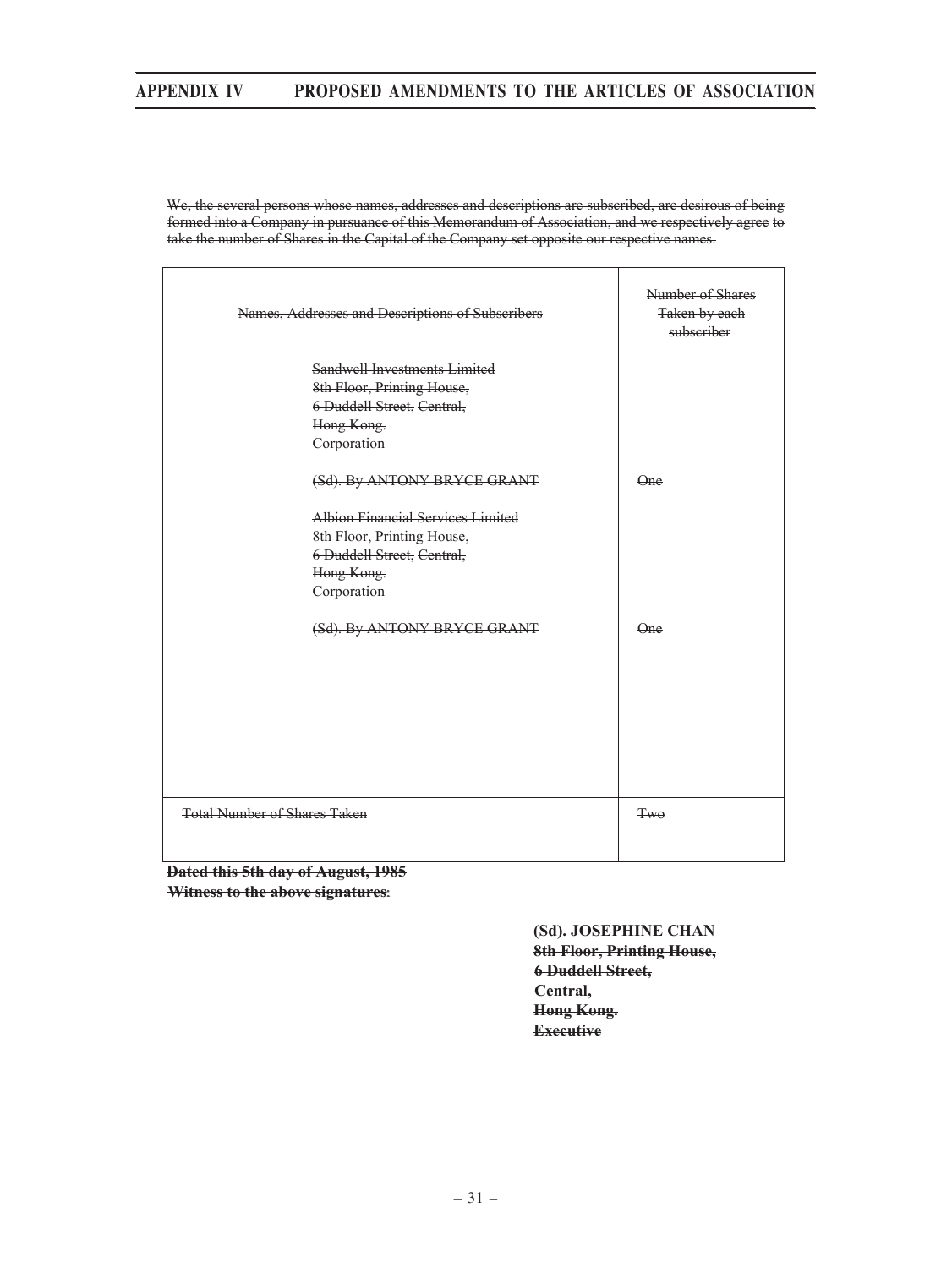#### THE COMPANIES ORDINANCE (Chapter 32)

#### ARTICLES OF ASSOCIATION

(As adopted by Special Resolution passed on 14th January, 1994 and further amended by Special Resolutions passed on 18th June, 1996, 19th June, 2003, 17th June, 2004 and 23rd May, 2008)

OF

#### AEON Stores (Hong Kong) Co., Limited (永旰(香港)百貨有限公司)

("Company")

Table A

1. The regulations contained in Table A in the First Schedule to the Ordinance shall not apply to the Company.

#### **Interpretation**

2.1. Unless the context otherwise requires, the following terms shall have the meanings prescribed:

"Articles" shall mean the Articles of Association of the Company for the time being in force;

"associate" shall have the meaning ascribed to it under the Listing Rules;

"Auditors" shall mean the persons for the time being performing the duties of that office;

"capital" shall mean the share capital from time to time of the Company;

- "Directors" or "Board" shall mean the directors from time to time of the Company or (as the context may require) the majority of Directors present and voting at a meeting of Directors;
- "electronic communication" shall mean a communication sent, transmitted, conveyed and received by electronic means in any form through any medium;
- "electronic facilities" shall include, without limitation, website addresses, webinars, webcast, video or any form of conference call systems (telephone, video, web or otherwise);
- "electronic means" shall include sending or otherwise making available to the intended recipients of the communication an electronic communication;

"hybrid meeting" shall mean a general meeting convened for (i) physical attendance by members and/or proxies at the Principal Meeting Place and, where applicable, one or more Meeting Location(s); and (ii) virtual attendance and participation by members and/or proxies by means of electronic facilities;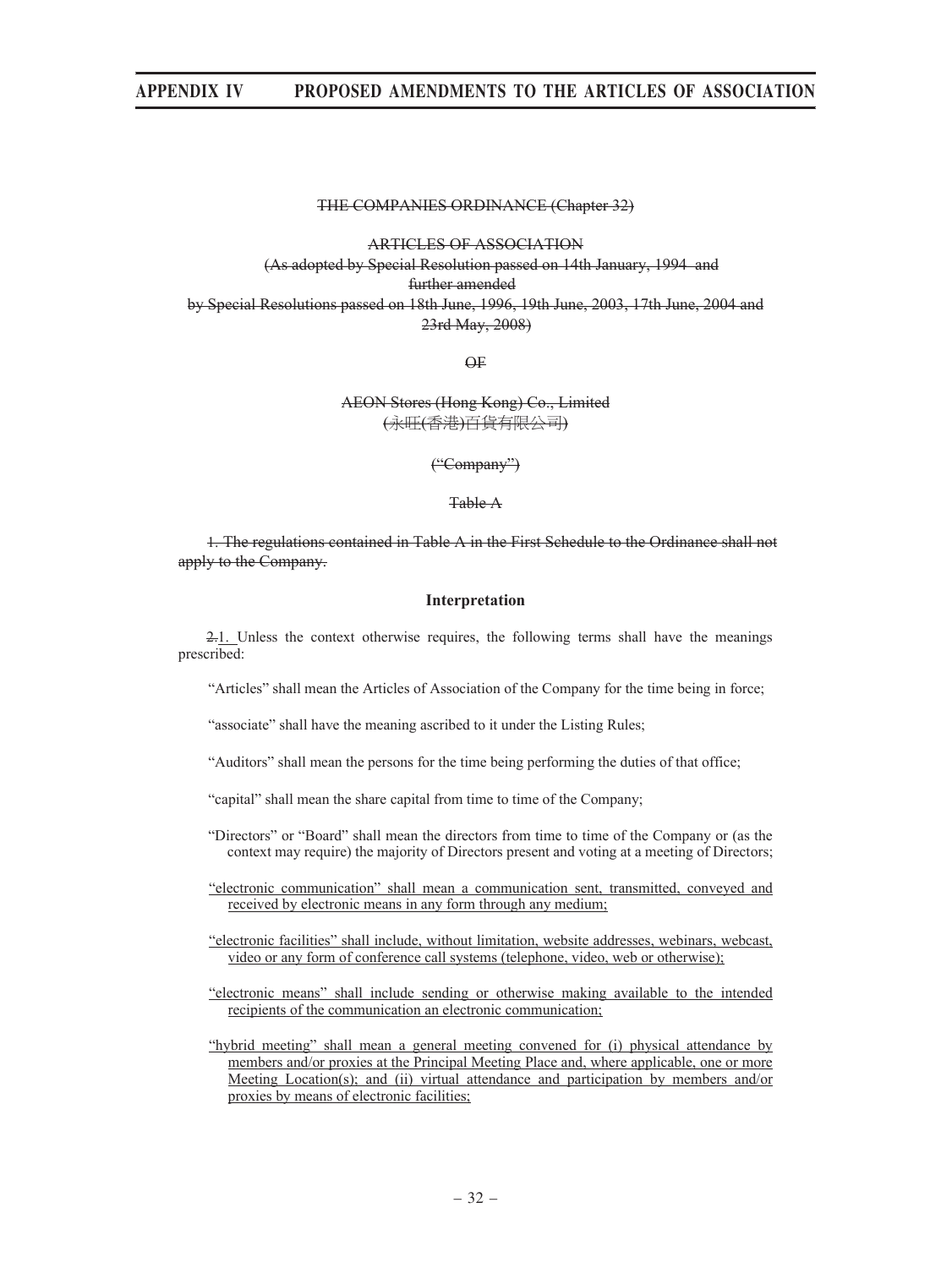"Listing Rules" shall mean the Rules Governing the Listing of Securities on The Stock Exchange of Hong Kong Limited, and any amendments thereto from time to time being in force;

"Meeting Location" shall have the meaning given to it in Article 60;

"month" shall mean a calendar month;

- "Ordinance" shall mean the Companies Ordinance (Chapter 62232 of the laws of the Hong Kong Special Administrative Region) and any amendments thereto or re-enactment thereof for the time being in force and include every other ordinance incorporated therewith or substituted therefor and in the case of any substitution the references in these Articles to the provisions of the Ordinance is to be read as references to the provisions substituted therefor in the new ordinance;
- "physical meeting" shall mean a general meeting convened for physical attendance and participation by members and/or proxies at the Principal Meeting Place and, when applicable, one or more Meeting Location(s);

"Principal Meeting Place" shall have the meaning given to it in Article 53;

- "recognised clearing house" shall mean a company recognised as a clearing house under Section 37(1) of the Securities and Futures Ordinance (Chapter 571 of the IL-aws of Hong Kong Special Administrative Region);
- "the register" shall mean the register of members and include any branch register to be kept pursuant to the provisions of the Ordinance;
- "seal" shall mean the common seal or any other official seal from time to time of the Company;
- "Secretary" shall mean the person for the time being performing the duties of that office or any other person appointed to perform any of the duties of the secretary to the Company, including a joint, temporary, assistant or deputy secretary;
- "share" shall mean share in the capital of the Company-and include stock except where a distinction between stock and shares is expressed or implied;

"Stock Exchange" shall mean The Stock Exchange of Hong Kong Limited;

"writing" or "printing" shall, unless the contrary intention appears, be construed as including printing, lithography, photography and other modes of representing or reproducing words or figures in a visible form or any visible substitute for writing (including an electronic communication) or modes of representing or reproducing words partly in one visible form and partly in another visible form, and including without limitation where the representation takes the form of electronic display, provided that both the mode of service of the relevant document or notice and any requisite member's election comply with any applicable Ordinance, rules and/or regulations; andinclude writing, printing, lithography, photography, type-writing and every other mode of representing words or figures in a legible and nontransitory form; and

"year" shall mean a calendar year.

References to a "meeting" shall mean a meeting convened and held in any manner permitted by these Articles and any member or Director attending and participating at a meeting by means of electronic facilities shall be deemed to be present at that meeting for all purposes of the Ordinance and these Articles, and attend, participate, attending, participating, attendance and participation shall be construed accordingly.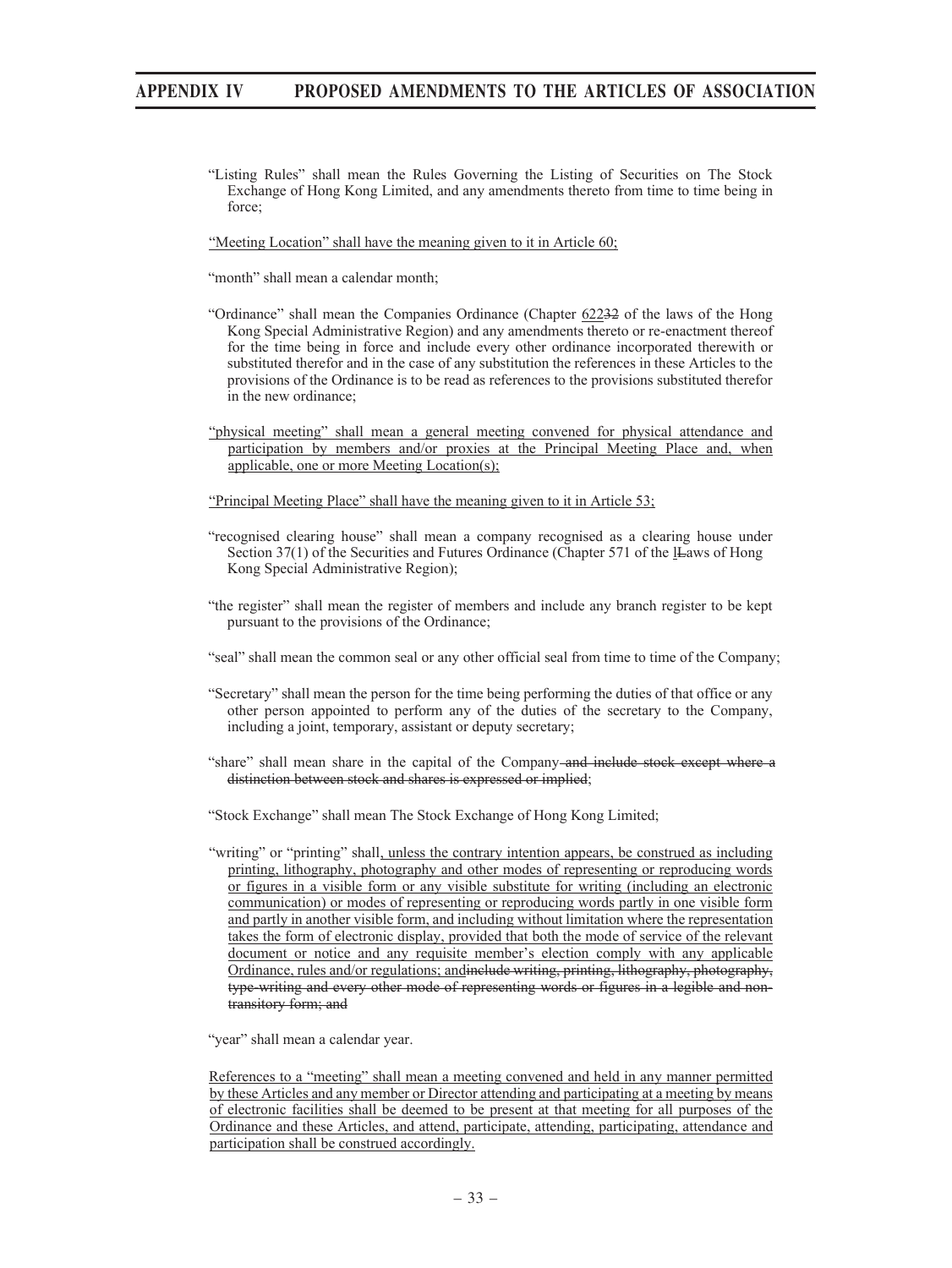References to a person's participation in the business of a general meeting include without limitation and as relevant the right (including, in the case of a corporation, through a duly authorised representative) to speak or communicate, vote, be represented by a proxy and have access in hard copy or electronic form to all documents which are required by the Ordinance or these Articles to be made available at the meeting, and participate and participating in the business of a general meeting shall be construed accordingly.

References to a "document" (including, but without limitation, a resolution in writing) being signed or executed include references to it being signed or executed under hand or under seal or by electronic signature or by electronic communication or by any other method and references to a "notice" or "document" include a notice or document recorded or stored in any digital, electronic, electrical, magnetic or other retrievable form or medium and information in visible form whether having physical substance or not.

Words denoting the singular shall include the plural and vice versa.

Words importing any gender shall include every gender.

Words importing persons shall include partnerships, firms, companies and corporations.

Headings are used in these Articles for convenience only and shall not affect the construction of these Articles.

Subject as aforesaid, any words defined in the Ordinance shall, if not inconsistent with the subject and/or context, bear the same meanings in these Articles.

#### **Share Capital and Modification of Rights**

#### 3. The authorised capital of the Company at the date of the adoption of these Articles is HK\$70,000,000 divided into 350,000,000 ordinary shares of HK\$0.20 each.

4.2. Without prejudice to any special rights previously conferred on the holders of existing shares, any share may be issued with such preferred, deferred or other special rights, or such restrictions, whether in regard to dividend, voting, distribution of assets, return of capital or otherwise, as the Company may from time to time by ordinary resolution determine (or, in the absence of any such determination or insofar as no specific provision is made, as the Board may determine) and any preference share may, with the sanction of a special resolution, be issued on the terms that it is, or at the option of the Company is liable, to be redeemed.

5.3. The Board may issue warrants to subscribe for any class of shares or securities of the Company on such terms as they may from time to time determine provided that, to the extent necessary under the Ordinance, prior to issue of such warrants, approval from the Company in general meeting shall have been obtained to issue and allot shares upon exercise of subscription rights attached to such warrants.

6.4. If at any time the share capital is divided into different classes of shares, all or any of the special rights attached to any class (unless otherwise provided by the terms of issue of the shares of that class) may, subject to the provisions of section 64 of the Ordinance, be varied, modified or abrogated with the consent in writing of the holders of not less than three-fourths of the total voting rights in nominal value of the issued shares of that class or with the sanction of a special resolution passed at a separate general meeting of the holders of the shares of that class. To every such separate general meeting the provisions of these Articles relating to general meetings shall mutatis mutandis apply, but so that the necessary quorum at such meeting (other than at an adjourned meeting or a postponed meeting) shall be not less than two persons holding or representing by proxy one-third of the total voting rights in nominal value of the issued shares of that class and at an adjourned meeting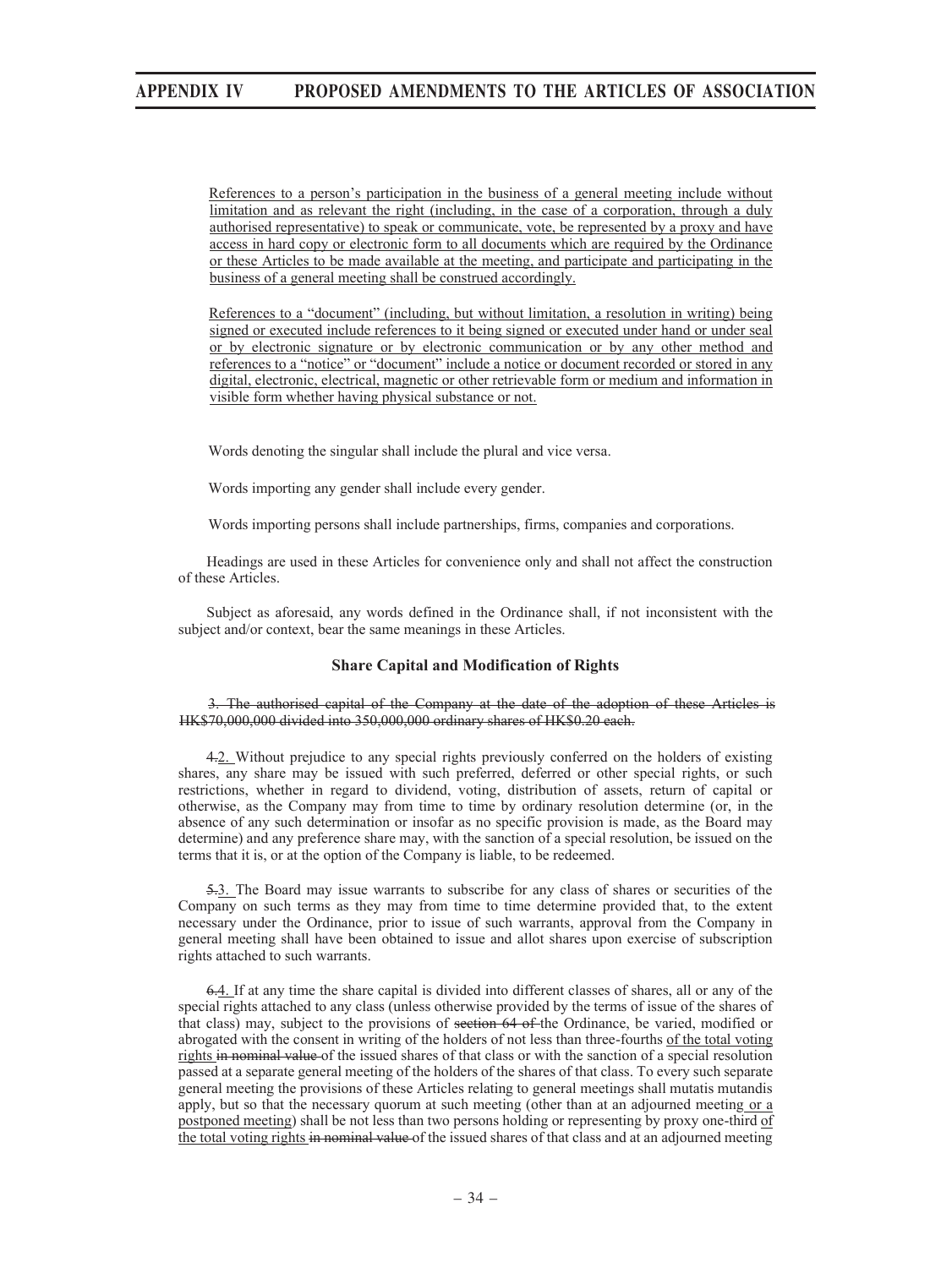or a postponed meeting one person holding shares of that class or his proxy and that any holder of shares orf the class present in person or by proxy may demand a poll.

The provisions of this Article shall apply to the variation or abrogation of the special rights attached to some only of the shares of any class as if each group of shares of the class differently treated formed a separate class the rights whereof are to be varied.

The special rights conferred upon the holders of any shares or class of shares shall not, unless otherwise expressly provided in the rights attaching to or the terms of issue of such shares, be deemed to be altered by the creation or issue of further shares ranking pari passu therewith.

#### **Shares**

7.5. The Company may in general meeting from time to time, whether or not all the shares for the time being authorised shall have been issued and whether or not all the shares for the time being issued shall have been fully paid up, by ordinary resolution increase its share capital by the creation of new shares, such new capital to be of such amount and to be divided into shares of such respective amounts as the resolution shall prescribe.

8.6. The Company may by ordinary resolution, before the issue of any new shares, determine that the same, or any of them, shall be offered in the first instance, and either at par or at premium, to all the existing holders of any class of shares in proportion as nearly as may be to the number of shares of each class held by them respectively, or make any provisions as to the issue and allotment of such shares, but in the absence of any such determination or so far as the same shall not extend, such shares shall be at the disposal of the Board.

9.7. Except so far as otherwise provided by the conditions of issue or by these Articles, any capital raised by the creation of new shares shall be treated as if it formed part of the original capital of the Company and such shares shall be subject to the provisions contained in these Articles with reference to the payment of calls and instalments, transfer and transmission, forfeiture, lien, cancellation, surrender, voting and otherwise.

10.8. Subject to the provisions of the Ordinance and of these Articles, all unissued shares in the Company shall be at the disposal of the Board, which may offer, allot, grant options over or otherwise dispose of them to such persons, at such times, for such consideration and on such terms as the Board shall in its absolute discretion think fit.

11.9. The Company may in connection with the issue of new shares or securities of any class exercise all powers of paying commission or brokerage as permitted by the Ordinance.

12.10. Except as otherwise expressly provided by these Articles or as required by law or as ordered by a court of competent jurisdiction, no person shall be recognised by the Company as holding any share upon any trust and the Company shall not be bound by or be compelled in any way to recognise (even when having notice thereof) any equitable, contingent, future or partial interest in any share or any interest in any fractional part of a share or any other rights in respect of any share except an absolute right to the entirety thereof in the registered holder.

#### **Purchase of own shares and financial assistance**

13.11. The Company may exercise any powers conferred or permitted by the Ordinance or any other ordinance from time to time to purchase or otherwise acquire its own shares or securities of any class (including any redeemable shares) or to give, direct or indirectly, by means of a loan, guarantee, the provision of security or otherwise, financial assistance for the purpose of or in connection with a purchase or other acquisition made or to be made by any person of any shares or securities in the Company. Such powers shall be exercisable by the Board upon such terms and conditions as the Board thinks fit provided always that any such purchase or other acquisition or financial assistance shall only be made or given in accordance with any relevant rules or regulations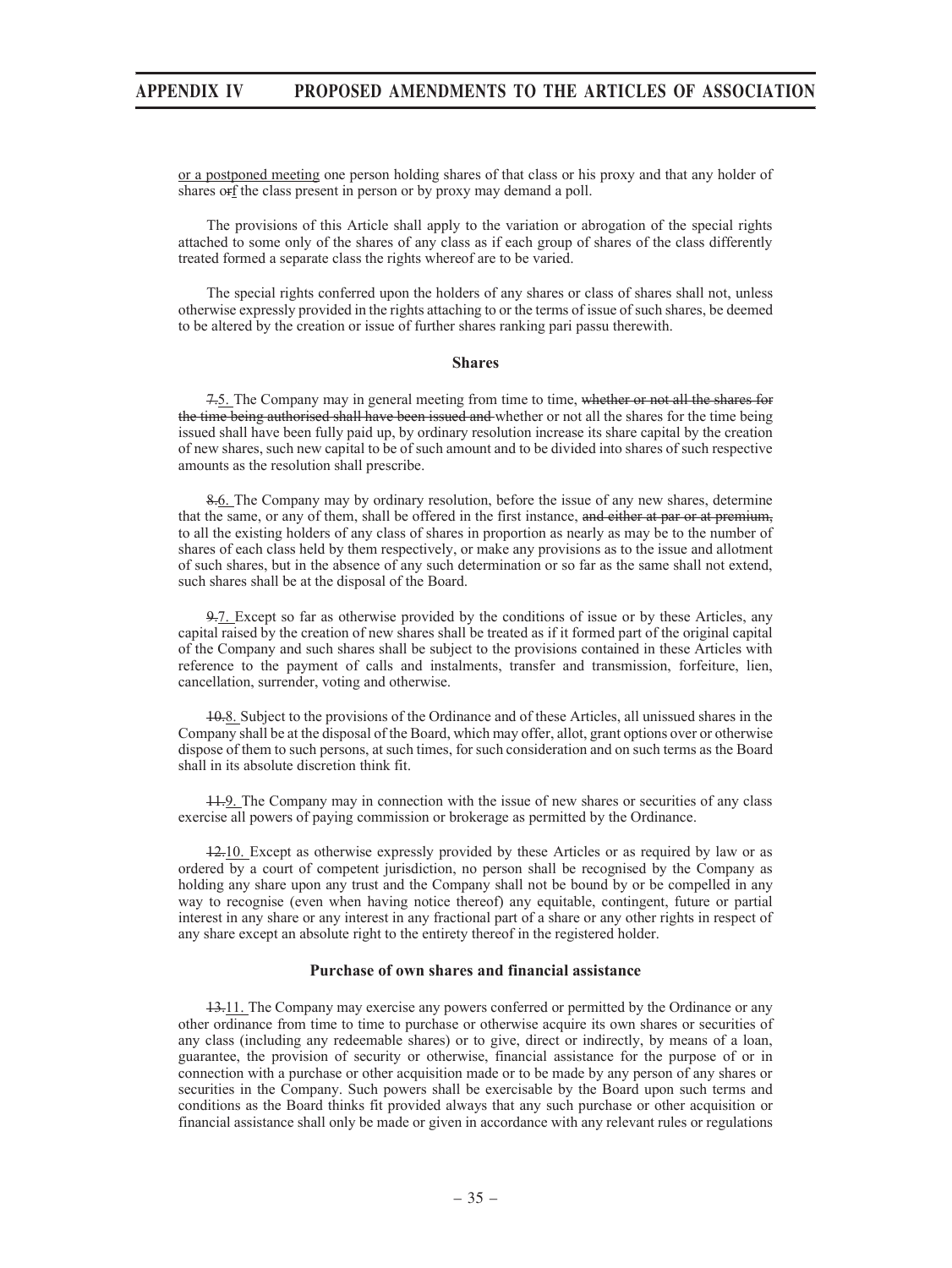issued by the Stock Exchange or the Securities and Futures Commission from time to time in force and applicable to the Company.

### **Share Certificates**

14.12. Subject to such shorter period as may be prescribed from time to time by the Stock Exchange in the case of any shares listed on the Stock Exchange, every person whose name is entered as a member in the register shall be entitled without payment to receive, within two months after the allotment of any shares or within ten<sup>10</sup> business days after lodgement of any duly stamped and valid transfer of any shares (or within such other period of time as the conditions of issue shall provide), one certificate for all his shares of one class or several certificates each for one or more of his shares of such class upon payment of such fee, not more than the maximum fee prescribed or permitted from time to time by the Stock Exchange, for every certificate as the Board shall from time to time determine, provided that in respect of a share or shares held jointly by several persons the Company shall not be bound to issue a certificate or certificates to each such person, and the issue and delivery of a certificate or certificates to one of several joint holders shall be sufficient delivery to all such holders.

15.13. Every certificate for shares or debentures or representing any other form of security of the Company shall be issued under the seal of the Company, which for this purpose may be any official seal as permitted by Section 73A of the Ordinance.

16.14. Every share certificate shall specify the number, class and distinguishing numbers (if any) of the shares in respect of which it is issued and the amount paid thereon and may otherwise be in such form as the Board may from time to time prescribe. No certificate shall be issued representing shares of more than one class.

17.15. The Company shall not be bound to register more than four persons as joint holders of any share and if any share shall stand in the names of two or more persons, the person first named in the register shall be deemed the sole holder thereof as regards service of notices and, subject to the provisions of these Articles, all or any other matters connected with the Company, except the transfer of the share.

18.16. If a share certificate is defaced, lost or destroyed, it may be replaced on payment of such fee, if any, not exceeding the maximum fee prescribed or permitted from time to time by the Stock Exchange and on such terms and conditions, if any, as to publication of notices, evidence and indemnity, as the Board thinks fit. In case of destruction or loss, the person to whom such replacement certificate is given shall also bear and pay to the Company all expenses incidental to the investigation by the Company or the evidence of such destruction or loss and of such indemnity. Where a certificate of title relating to any shares or warrants issued to bearer has been lost no replacement certificate shall be issued unless the Board is satisfied beyond reasonable doubt that the original certificate has been destroyed and has received an indemnity in satisfactory form with regard to the issue of any new certificate.

### **Lien**

19.17. The Company shall have a first and paramount lien on every share (not being a fully paid up share) for all moneys, whether presently payable or not, called or payable at a fixed time in respect of such shares; and the Company shall also have a first and paramount lien and charge on all shares (other than fully paid up shares) standing registered in the name of a single member for all the debts and liabilities of such member or his estate to the Company and whether the same shall have been incurred before or after notice to the Company of any equitable or other interest of any person other than such member, and whether the period for the payment or discharge of the same shall have actually arrived or not, and notwithstanding that the same are joint debts or liabilities of such member or his estate and any other person, whether a member of the Company or not. The Company's lien (if any) on a share shall extend to all dividends and bonuses declared in respect thereof. The Board may resolve that any share shall for some specified period be exempt wholly or partially from the provisions of this Article.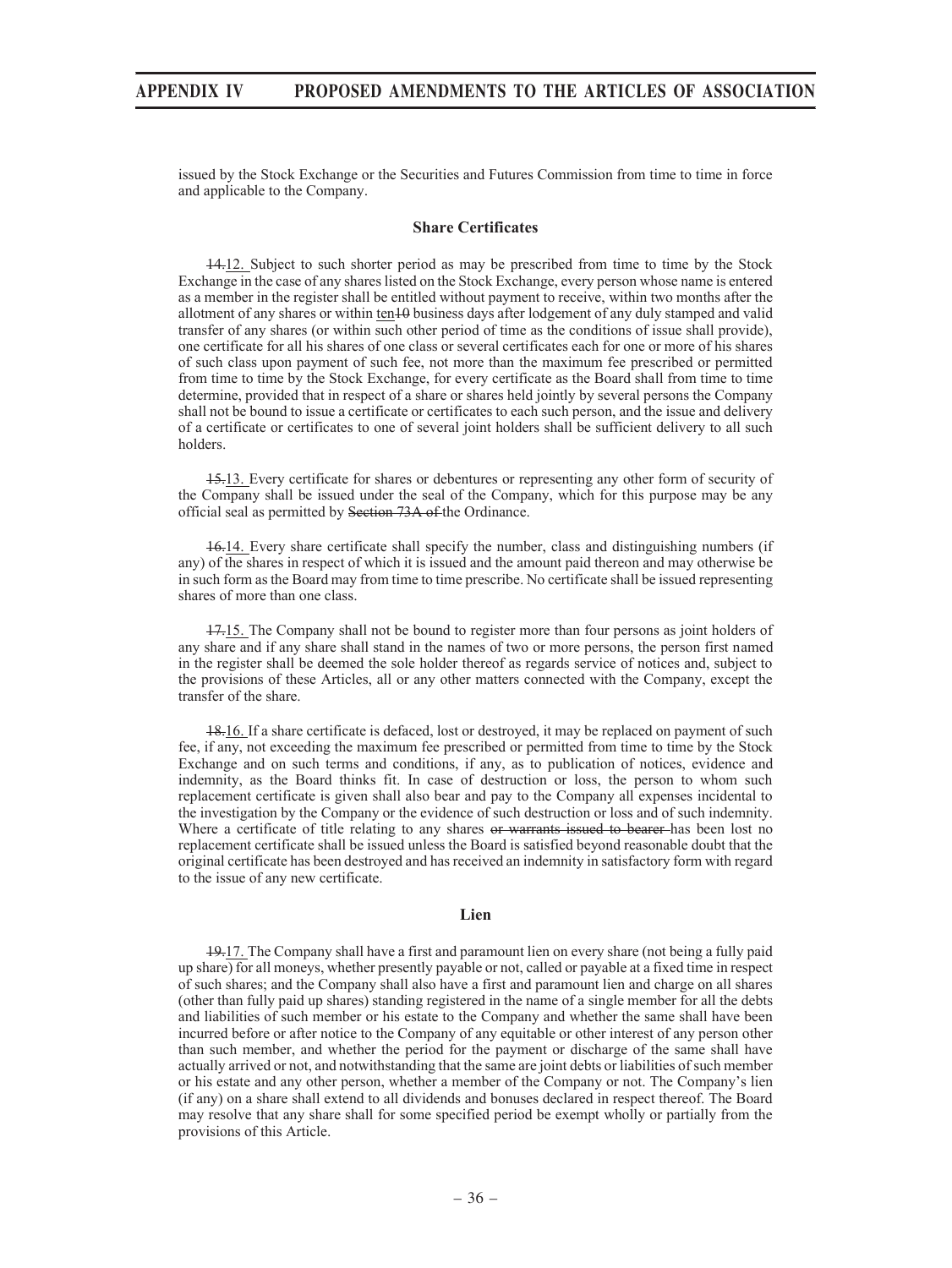20.18. The Company may sell, in such manner as the Board thinks fit, any shares on which the Company has a lien, but no sale shall be made unless some sum in respect of which the lien exists is presently payable or the liability or engagement in respect of which such lien exists is liable to be presently fulfilled or discharged, nor until the expiration of fourteen days after a notice in writing, stating and demanding payment of the sum presently payable or specifying the liability or engagement and demanding fulfilment or discharge thereof and giving notice of intention to sell in default, shall have been given to the registered holder for the time being of the shares or the person entitled by reason of such holder's death or bankruptcy to the shares.

21.19. The net proceeds of such sale after the payment of the costs of such sale shall be applied in or towards payment or satisfaction of the debt or liability or engagement in respect whereof the lien exists, so far as the same is presently payable, and any residue shall (subject to a like lien for debts or liabilities not presently payable as existed upon the shares prior to the sale) be paid to the person entitled to the shares at the time of the sale. For giving effect to any such sale, the Board may authorise such person to transfer the shares sold to the purchaser thereof and may enter the purchaser's name in the register as holder of the shares, and the purchaser shall not be bound to see to the application of the purchase money, nor shall his title to the shares be affected by any irregularity or invalidity in the proceedings in reference to the sale.

## **Calls on Shares**

22.20. The Board may from time to time make such calls as it may think fit upon the members in respect of any moneys unpaid on their shares (whether on account of nominal amount of the shares or by way of premium) and not by the terms thereof made payable at a date fixed by or in accordance with such terms of issue. A call may be made payable either in one sum or by instalments and may be revoked or postponed as the Board may determine (as to all or any of the members).

23.21. At least fourteen day's notice of any call shall be given specifying the time and place of payment and to whom such call shall be paid, such notice shall be sent to members in the manner in which notices may be sent to members by the Company as herein provided.

24.22. Every member upon whom a call is made shall pay the amount of every call so made on him to the person and at the time or times and place or places as the Board shall appoint.

25.23. The joint holders of a share shall be severally as well as jointly liable for the payment of all calls and instalments due in respect of such share or other moneys due in respect thereof.

26.24. If the sum payable in respect of any call or instalment be not paid on or before the day appointed for payment thereof, the person or persons from whom the sum is due shall pay interest for the same at such rate not exceeding twenty percent per annum as the Board shall fix from the day appointed for the payment thereof to the time of the actual payment, but the Board may waive payment of such interest wholly or in part.

27.25. No member shall be entitled to receive any dividend or, bonus, new share resulting from any capitalisation issue, distribution of realised capital profits, or offer or grant made by the Company to the members unless the Board shall otherwise determine and without prejudice to other provisions of these Articles or to be present and vote (save as proxy for another member) at any general meeting, either personally or by proxy, or be reckoned in a quorum, or to exercise any other privilege as a member until all calls or instalments due from him to the Company, whether alone or jointly with any other person, together with interest and expenses (if any) shall have been paid.

28.26. Any sum which, by the terms of allotment of a share is made payable upon allotment or at any fixed date, whether on account of the nominal value of the share or by way of premium, shall for all purposes of these Articles be deemed to be a call duly made, notified and payable on the date fixed for payment, and in case of non-payment all the relevant provisions of these Articles as to payment of interest and expenses, forfeiture and the like, shall apply as if such sums had become payable by virtue of a call duly made and notified. The Board may on the issue of shares differentiate between the allottees or holders as to the amount of calls to be paid and the time of payment.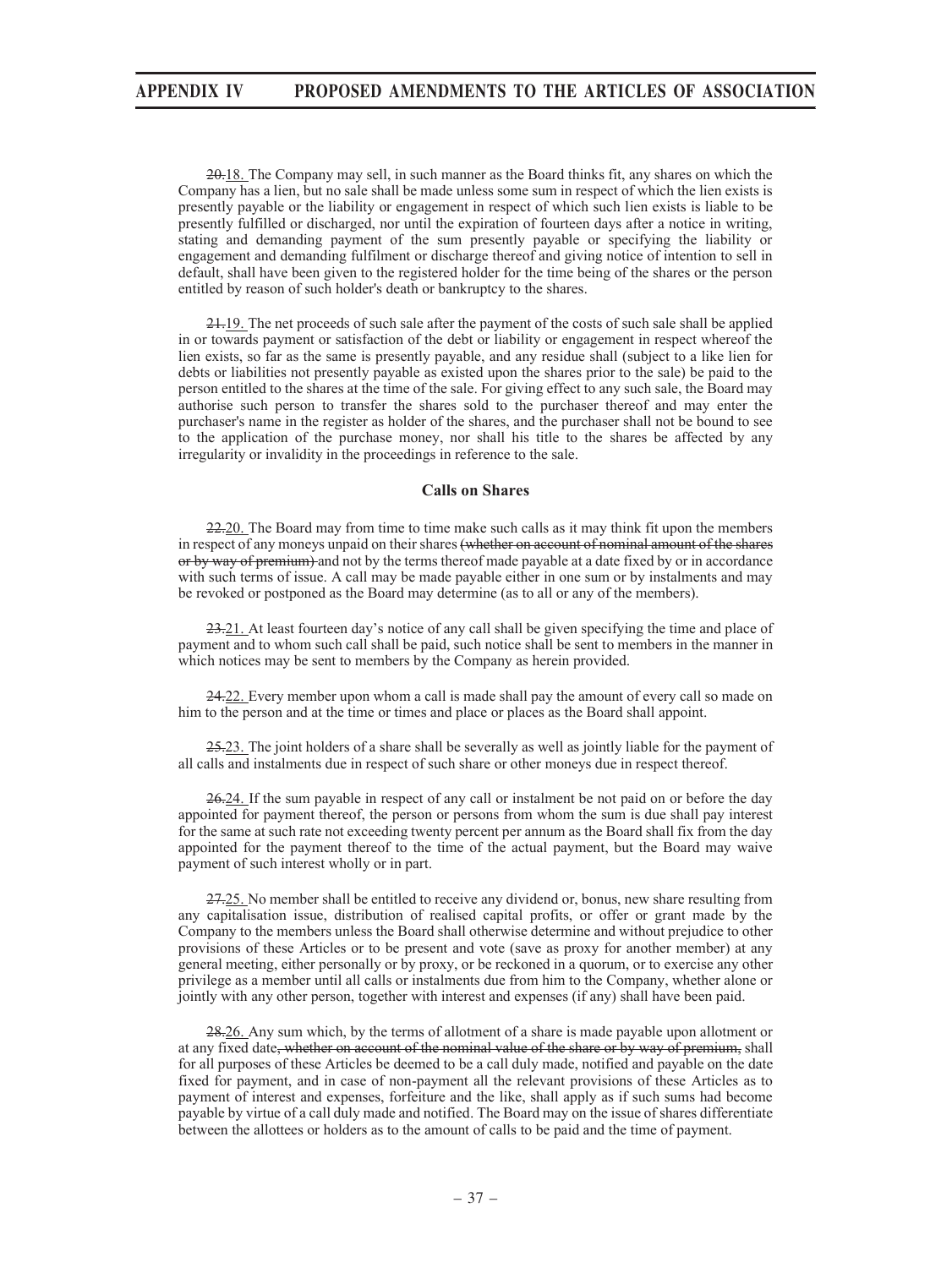29.27. The Board may, if it thinks fit, receive from any member willing to advance the same, all or any part of the money uncalled and unpaid or instalments payable upon any shares held by him, and upon all or any of the moneys so advanced the Company may pay interest at such rate (if any) not exceeding twenty percent per annum as the Board may decide provided that until a call is made any payment in advance of a call shall not entitle the member to receive any dividend or to exercise any rights or privileges as a member in respect of the shares or the due portion of the shares upon which payment has been advanced by such member before it is called up. The Board may at any time repay the amount so advanced upon giving to such member not less than one month's notice in writing of their intention in that behalf, unless before the expiration of such notice the amount so advanced shall have been called up on the shares in respect of which it was advanced.

### **Forfeiture of Shares**

30.28. If a member fails to pay any call or instalment of a call on the day appointed for payment thereof, the Board may, at any time during such time as any part thereof remains unpaid, without prejudice to the provisions of Article 2725, serve a notice on him requiring payment of so much of the call or instalment as is unpaid, together with any interest which may have accrued and which may still accrue up to the date of actual payment.

31.29. The notice shall name a further day (not less than fourteen days from the date of notice) on or before which the payment required by the notice is to be made, and it shall also name the place where payment is to be made. The notice shall also state that in the event of non-payment at or before the time appointed, the shares in respect of which the call was made will be liable to be forfeited.

32.30. If the requirements of any such notice as aforesaid are not complied with, any share in respect of which the notice has been given may at any time thereafter, before the payment required by the notice has been made, be forfeited by a resolution of the Board to that effect. Such forfeiture shall include all dividends and bonuses declared in respect of the forfeited share, and not actually paid before the forfeiture.

33.31. Any share so forfeited shall be deemed to be the property of the Company, and may be sold or otherwise disposed of on such terms and in such manner as the Board thinks fit.

34.32. A person whose shares have been forfeited shall cease to be a member in respect of the forfeited shares, but shall, notwithstanding forfeiture, remain liable to pay to the Company all moneys which, at the date of forfeiture, were payable by him to the Company in respect of the shares, together with (if the Board shall in its discretion so require) interest thereon from the date of forfeiture until payment at such rate not exceeding twenty percent per annum as the Board may prescribe, and the Board may enforce the payment thereof as it thinks fit, and without any deduction or allowance for the value of the shares, at the date of forfeiture, but his liability shall cease if and when the Company shall have received payment in full of all such moneys in respect of the shares. For the purposes of this Article, any sum which, by the terms of issue of a share, is payable thereon at a fixed time which is subsequent to the date of forfeiture, whether on account of the nominal value of the share or by way of premium, shall notwithstanding that time has not yet arrived be deemed to be payable at the date of forfeiture, and the same shall become due and payable immediately upon the forfeiture, but interest thereon shall only be payable in respect of any period between the said fixed time and the date of actual payment.

35.33. A statutory declaration in writing that the declarant is a Director or Secretary of the Company, and that a share in the Company has been duly forfeited on a date stated in the declaration, shall be conclusive evidence of the facts therein stated as against all persons claiming to be entitled to the share. The Company may receive the consideration, if any, given for the share on any sale or disposition thereof and may execute a transfer of the share in favour of the person to whom the share is sold or disposed of and he shall thereupon be registered as the holder of the share, and shall not be bound to see to the application of the purchase money, if any, nor shall his title to the share be affected by any irregularity or invalidity in the proceedings in reference to the forfeiture, sale or disposal of the share.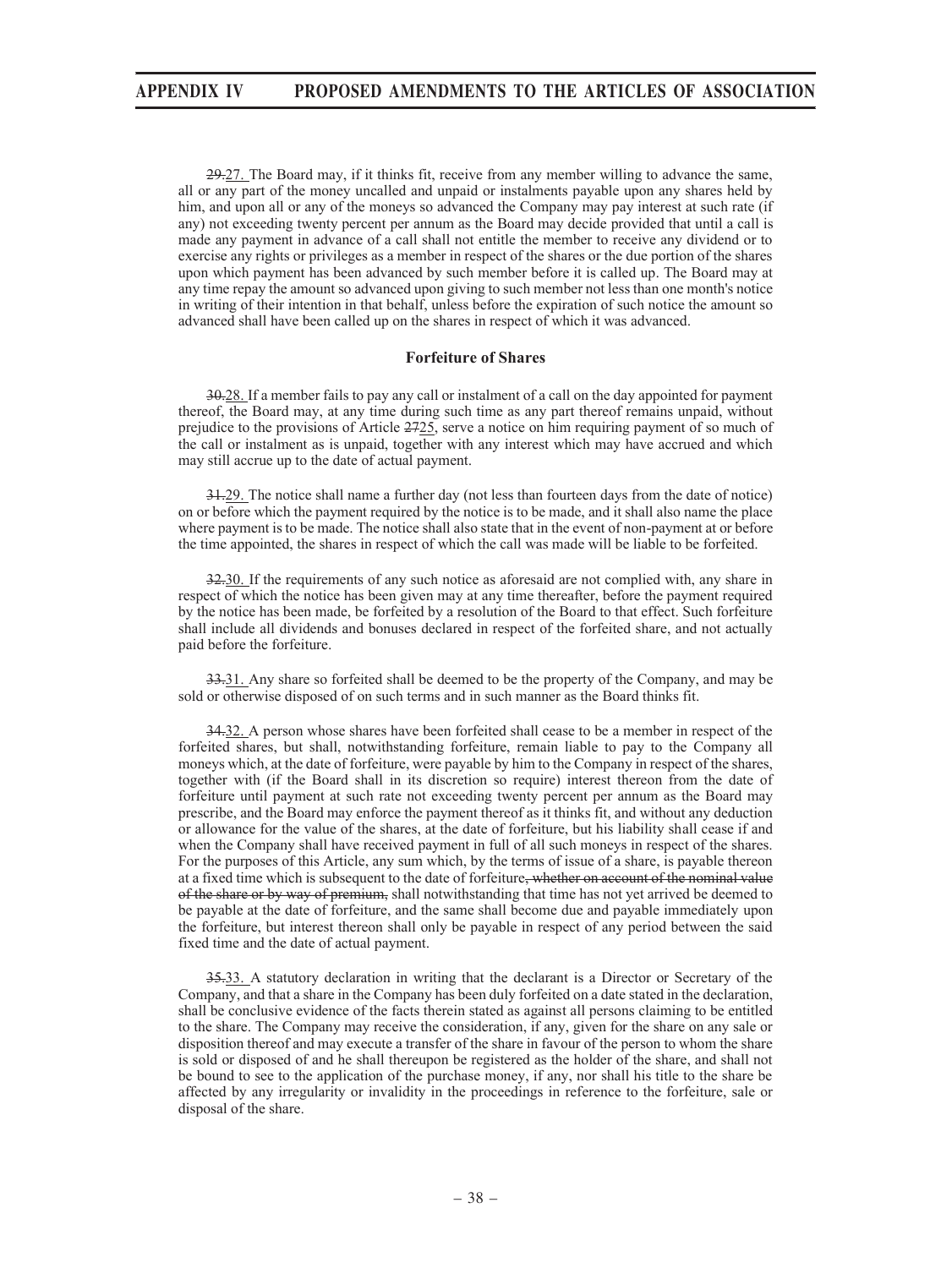36.34. When any share shall have been forfeited, notice of the resolution shall be given to the member in whose name it stood immediately prior to the forfeiture, and an entry of the forfeiture, with the date thereof, shall forthwith be made in the register, but no forfeiture shall be in any manner invalidated by any omission or neglect to give such notice or make any such entry.

37.35. Notwithstanding any such forfeiture as aforesaid the Board may at any time, before any shares so forfeited shall have been sold, re-allotted, or otherwise disposed of, cancel the forfeiture on such terms as the Board thinks fit or permit the share forfeited to be redeemed upon the terms of payment of all calls and interest due upon and expenses incurred in respect of the share, and upon such further terms (if any) as it thinks fit.

## **Transfer of Shares**

38.36. All transfers of shares may be effected by transfer in writing in the usual common form or in such other form as the Board may accept or may be under hand only or, if the transferor or transferee is a recognised clearing house or its nominee(s), by hand or by machine imprinted signature or by such other manner of execution as the Board may approve from time to time. All instruments of transfer must be left at the registered office of the Company or at such other place as the Board may appoint and may be retained by the Company.

39.37. The instrument of transfer of any share shall be executed by or on behalf of the transferor and transferee. The transferor shall be deemed to remain the holder of the share until the name of the transferee is entered in the register in respect thereof. Nothing in these Articles shall preclude the Board from recognising a renunciation of the allotment or provisional allotment of any share by the allottee in favour of some other person.

40.38. The Board may, in its absolute discretion, and without assigning any reason, refuse to register a transfer of any share which is not a fully paid up share.

- 44-39. (i) If the Board shall refuse to register a transfer or f any share, it shall, within two months after the date on which the transfer was lodged with the Company, send to each of the transferor and the transferee notice of such refusal.
	- (ii) If the Board declines to register a transfer, the transferor or transferee may request a statement of the reasons for the refusal.
	- (iii) If a request is made under paragraph (ii) above, the Board shall, within 28 days after receiving the request,
		- (a) send the transferor or transferee who made the request a statement of the reasons for the refusal; or
		- (b) register the transfer.

42.40. The Board may also decline to accept any instrument of transfer unless:

- (i) a fee which shall not exceed the maximum fee prescribed or permitted from time to time by the Stock Exchange or such lesser sum as the Board may from time to time require is paid to the Company in respect thereof;
- (ii) the instrument of transfer is accompanied by the certificate for the shares to which it relates, and such other evidence as the Board may reasonably require to show the right of the transferor to make the transfer;
- (iii) the instrument of transfer is in respect of only one class of share;
- (iv) the shares concerned are free of any lien in favour of the Company;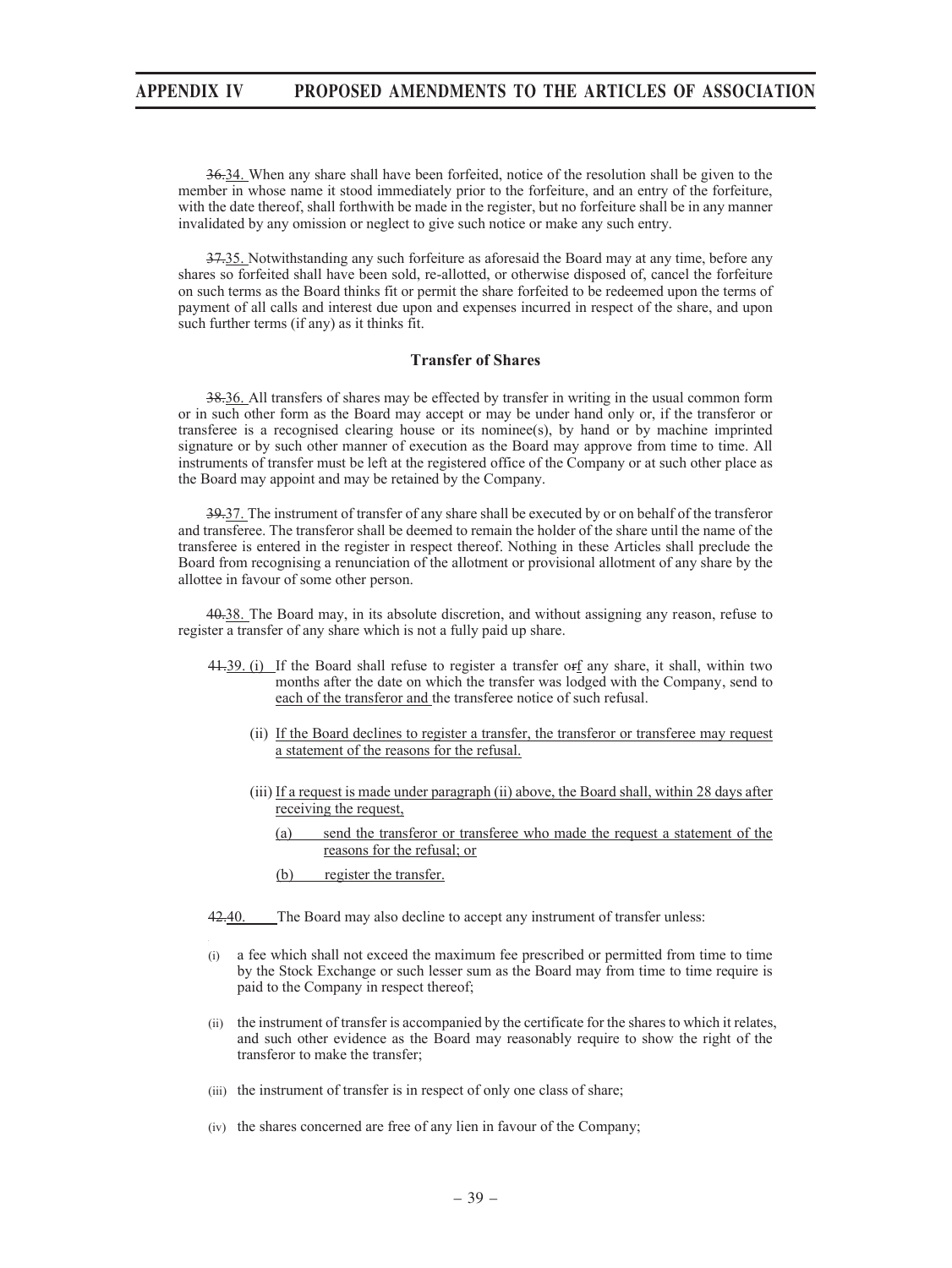- (v) the instrument of transfer is properly stamped; and
- (vi) in the case of a transfer to joint holders, the number of joint holders does not exceed four.

43.41. Upon every transfer of shares, the certificate held by the transferor shall be given up to be cancelled, and shall forthwith be cancelled accordingly, and a new certificate shall be issued to the transferee in respect of the shares transferred to him, and if any of the shares included in the certificate so given up shall be retained by the transferor, a new certificate in respect thereof shall be issued to him.

44.42. The register may be closed at such times and for such periods as the Board may from time to time determine, provided always that the register shall not in any year be closed for more than thirty days (or, with the approval of the Company in general meeting, sixty days), Sundays and public holidays excepted.

#### **Transmission of Shares**

45.43. In the case of the death of a member, the survivor or survivors where the deceased was a joint holder and the legal personal representatives of the deceased where he was a sole or only surviving holder, shall be the only persons recognised by the Company as having any title to his interest in the shares; but nothing herein contained shall release the estate of a deceased holder (whether sole or joint) from any liability in respect of any share solely or jointly held by him.

46.44. Any person becoming entitled to a share in consequence of the death or bankruptcy or winding up of a member may, upon such evidence as to his entitlement being produced as may from time to time be required by the Board, and subject as hereinafter provided, either be registered himself as holder of the share or elect to have some person nominated by him registered as the transferee thereof.

47.45. If the person so becoming entitled shall elect to be registered himself, he shall deliver or send to the Company a notice in writing signed by him stating that he so elects. If he shall elect to have his nominee registered, he shall signify his election by executing in favour of his nominee an instrument of transfer of such share. All the limitations, restrictions and provisions of these Articles relating to the right of transfer and the registration of transfers of shares shall be applicable to any such notice or transfer as aforesaid as if the death, bankruptcy or winding up of the member had not occurred and the notice or transfer were a notice or transfer executed by such member.

48.46. A person becoming entitled to a share in consequence of the death or bankruptcy of a member or otherwise by operation of law shall (upon such evidence being produced as may from time to time be required by the Board as to his entitlement) be entitled to receive, and may give a discharge for, any dividends or other moneys payable in respect of the share, but he shall not be entitled in respect of the share to receive notices of or to attend or vote at general meetings of the Company or, save as aforesaid, to exercise in respect of the share any of the rights or privileges of a Member until he shall have become registered as the holder thereof. The Board may at anytime give notice requiring any such person to elect either to be registered himself or to transfer the share and if the notice is not complied with within sixty days the Board may thereafter withhold payment of all dividends and other moneys payable in respect of the share until the requirements of the notice have been complied with.

#### **Stock**

49. The Company may, by ordinary resolution, convert any fully paid up shares into stock, and may from time to time by like resolution reconvert any stock into fully paid up shares of any denomination. After the passing of any resolution converting all the fully paid up shares of any class into stock, any shares of that class which subsequently become fully paid up and rank pari passu in all other respects with such shares shall, by virtue of this Article and such resolution, be converted into stock transferable in the same units as the shares already converted.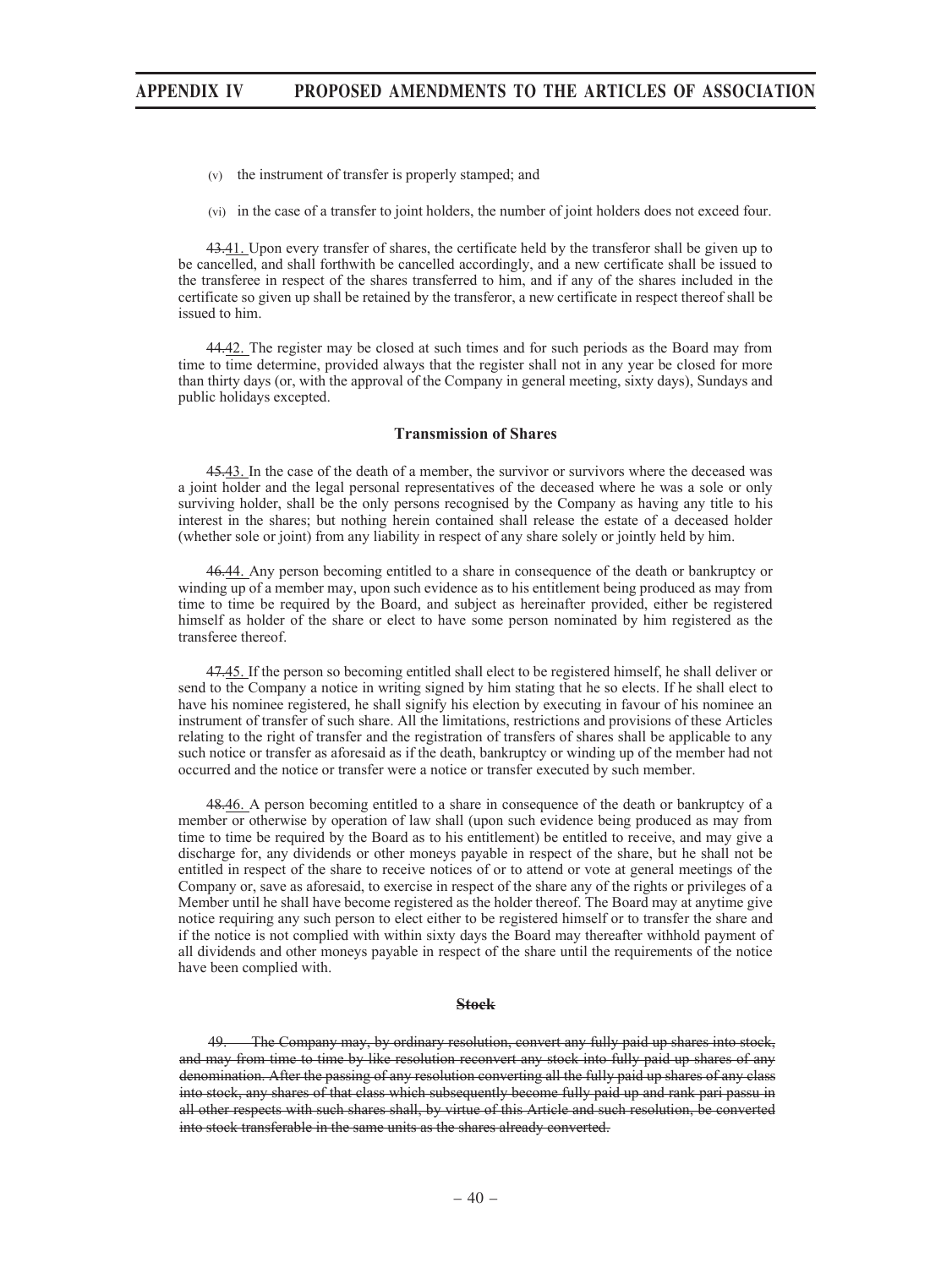50. The holders of stock may transfer the same or any part thereof in the same manner, and subject to the same regulations as and subject to which the shares from which the stock arose might prior to conversion have been transferred or as near thereto as circumstances admit, but the Board may from time to time, if it thinks fit, fix the minimum amount of stock transferable and restrict or forbid the transfer of fractions of that minimum, but so that such minimum shall not exceed the nominal amount of the shares from which the stock arose. No warrants to bearer shall be issued in respect of any stock.

51. The holders of stock shall, according to the amount of the stock held by them, have the same rights, privileges and advantages as regards dividends, participation in assets on a winding up, voting at meetings, and other matters, as if they held the shares from which the stock arose, but no such privilege or advantage (except participation in the dividends) shall be conferred by an amount of stock which would not, if existing in shares, have conferred such privilege or advantage.

52. Such of the provisions of these Articles as are applicable to paid up shares shall apply to stock, and the words "share" and "shareholder" herein shall include "stock" and "stockholder".

### **Alterations of Capital**

53. The Company may from time to time by ordinary resolution:

- consolidate or divide all or any of its share capital into shares of larger or smaller amount than its existing shares; on any consolidation of fully paid shares into shares of larger amount, the Board may settle any difficulty which may arise as it thinks expedient and in particular (but without prejudice to the generality of the foregoing) may as between the holders of shares to be consolidated determine which particular shares are to be consolidated into each consolidated share, and if it shall happen that any person shall become entitled to fractions of a consolidated share or shares, such fractions may be sold by some person appointed by the Board for that purpose and the person so appointed may transfer the shares so sold to the purchaser thereof and the validity of such transfer shall not be questioned, and so that the net proceeds of such sale (after deduction of the expenses of such sale) may either be distributed among the persons who would otherwise be entitled to a fraction or fractions of a consolidated share or shares reteably in accordance with their rights and interests or may be paid to the Company for the Company's benefit;
- (ii) divide its shares into several classes and attach thereto respectively any preferential, deferred, qualified or special rights, privileges or conditions;
- (iii) cancel any shares which at the dale of the passing of the resolution have not been taken or agreed to be taken by any person, and diminish the amount of its share capital by the amount of the shares so cancelled; and
- (iv) sub-divide its shares or any of them into shares of smaller amount than is fixed by the Memorandum of Association, subject nevertheless to the provisions of the Ordinance, and so that the resolution whereby any share is sub-divided may determine that, as between the shares resulting from such sub-division, one or more of the shares may have any such preferred or other special rights over, or may have such deferred rights or be subject to any such restrictions as compared with the others as the Company has power to attach to unissued or new shares.

47. The Company may from time to time, by ordinary resolution, increase its share capital by allotting and issuing new shares or without allotting and issuing new shares (provided that the funds or other assets for the increase are provided by the members), or allot and issue bonus shares with or without increasing its share capital. Where new shares are allotted, the allotment shall be subject to the restrictions on the power of the Board to allot shares as contained in the Ordinance. All new shares shall be subject to the provisions of the Ordinance and of these Articles with reference to allotment, payment of calls, lien, transfer, transmission, forfeiture and otherwise.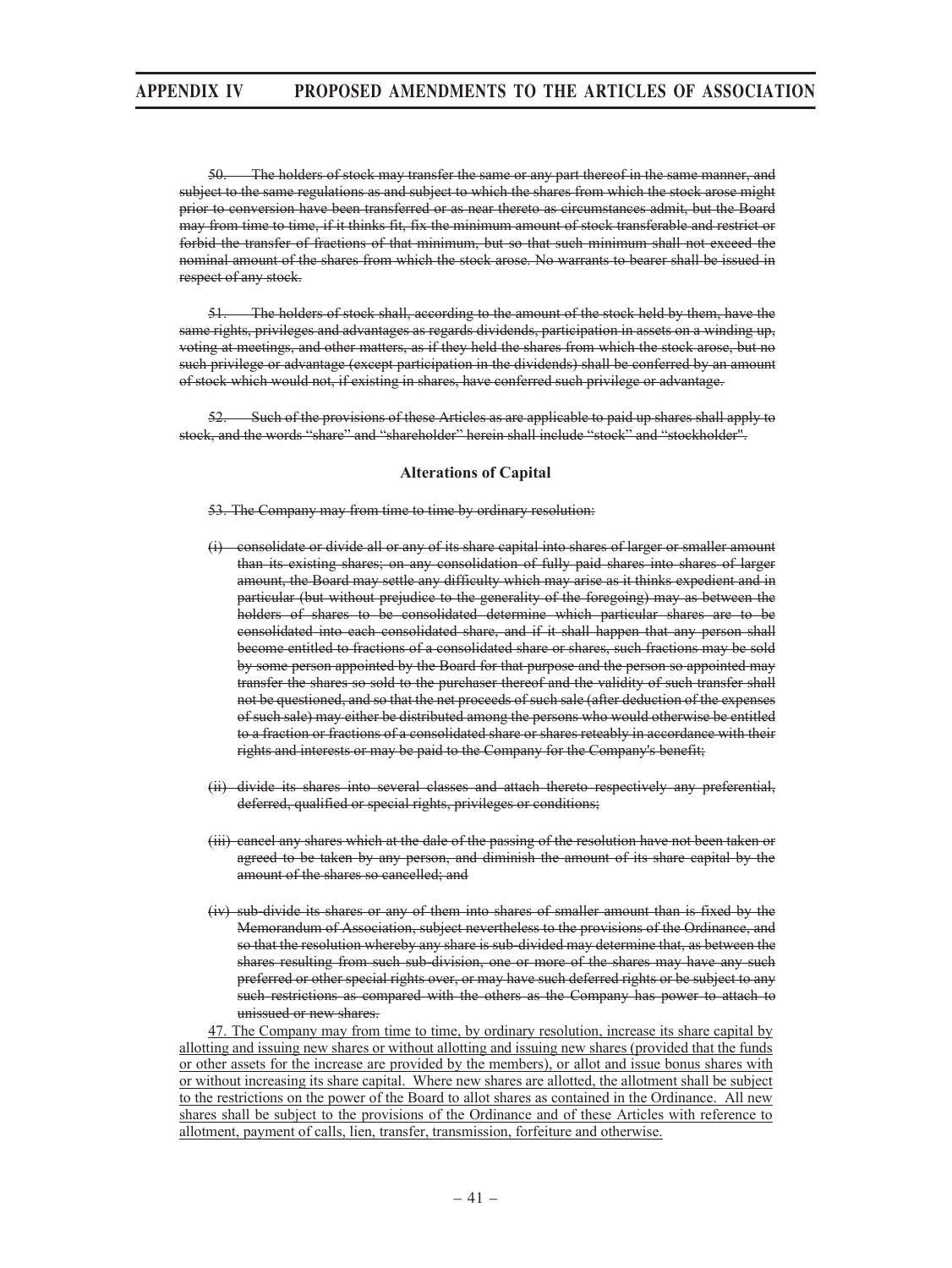The Company may by ordinary resolution:

- (i) convert all or any of its shares into a larger or smaller number of shares;
- (ii) capitalize its profits, with or without allotting and issuing new shares;
- (iii) cancel any shares which, at the date of the passing of the resolution, have not been taken, or agreed to be taken, by any person, or which have been forfeited, and diminish the amount of its capital by the amount of the shares so cancelled;
- (iv) convert its share capital or any class of shares from one currency to another currency.

The Company may by special resolution reduce its authorised or issued share capital, any capital redemption reserve fund, share premium account or other undistributable reserve in any manner authorised and subject to any conditions prescribed by the Ordinancelaw.

### **General Meetings**

54.48. Subject to the provisions of the Ordinance, t<sub>The Company</sub> shall in respect of each financial year within five months after the end of the last preceding financial year hold a general meeting as its annual general meeting in addition to any other meeting in that year and shall specify the meeting as such in the notice calling it; and not more than fifteen months shall elapse between the date of one annual general meeting of the Company and that of the next.

55.49. All general meetings, whether other than annual general meetings or other general meetingsshall be called extraordinary general meetings., shall be held at such time and place as the Board shall appoint.

56.50. The Board may, whenever it thinks fit, convene an extraordinary general meeting, and extraordinary general meetings shall also be convened on requisition, as provided by the Ordinance, or, in default, may be convened by the requisitionists.

57.51. An annual general meeting and a meeting called for the passing of a special resolution shall be called by not less than twenty-one days' notice in writing, and any other generala meeting of the Company other than an annual general meeting or a meeting for the passing of a special resolution shall be called by not less than fourteen days' notice in writing. The notice shall be exclusive of the day on which it is served or deemed to be served and of the day for which it is given (as well as the day of the general meeting), and shall specify the place, the day and the hour of meeting and, in case of special business, the general nature of that business. Notice of a general meeting shall be given, in manner hereinafter mentioned or in such other manner, if any, as may be prescribed by the Company in general meeting, to such persons as are, under these Articles, entitled to receive such notices from the Company. Subject to the provisions of the Ordinance, a meeting of the Company shall notwithstanding that it is called by shorter notice than that specified in this Article be deemed to have been duly called if it is so agreed:

- (i) in the case of a meeting called as the annual general meeting, by all the members entitled to attend and vote thereat; and
- (ii) in the case of any other meeting, by a majority in number of the members having a right to attend and vote at the meeting, being a majority together holding not less than ninetyfive percent in nominal value of the total voting rights at the meeting of all the membersshares giving that right.

58.52. The accidental omission to give notice of a meeting or in cases where instruments of proxy are sent out with notices, the accidental omission to send such instrument of proxy to, or the non-receipt of any such notice or instrument of proxy by, any person entitled to receive notice shall not invalidate any resolution passed or any proceeding at any such meeting.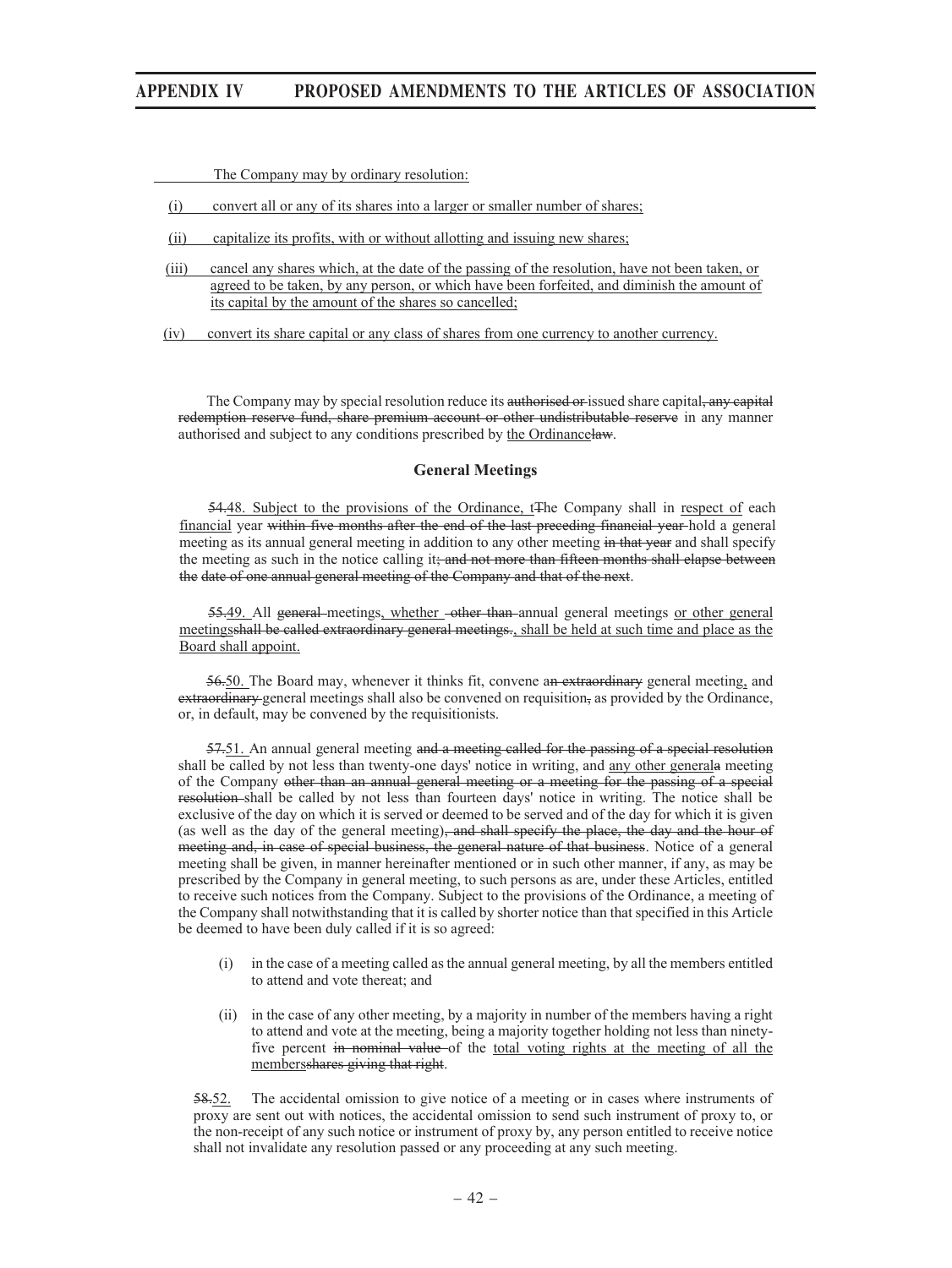- 53. (i) Every notice calling a general meeting shall specify (a) the place of meeting (and if the meeting is to be held in two or more places using any technology that enables the members who are not together at the same place to listen, speak and vote at the meeting, the principal place of the meeting (the "**Principal Meeting Place**") and the other Meeting Location(s)), (b) if the general meeting is to be a hybrid meeting and the notice includes a statement to that effect, details of the electronic facilities for attendance and participation by electronic means at the meeting or where such details will be made available by the Company prior to the meeting, (c) the day and time of the meeting, and (d) the particulars of resolutions to be considered at the meeting and in the case of special business, the general nature of such business, and there shall appear with reasonable prominence in every such notice a statement that a member entitled to attend, speak and vote is entitled to appoint a proxy or proxies to attend, speak and, on a poll, vote instead of him and that a proxy need not be a member of the Company.
	- (ii) If any resolution is to be proposed as a special resolution, the notice shall contain a statement to that effect.

## **Proceedings at General Meetings**

59.54. All business shall be deemed special that is transacted at an extraordinary general meeting, and also all business that is transacted at an annual general meeting, with the exception of the declaration or sanctioning dividends; the consideration and adoption of the accounts and balance sheet and the reports of the Directors and Auditors and other documents required to be annexed thereto; the election of Directors and appointment of Auditors and other officers in the place of those retiring; and the fixing of the remuneration of the Auditors, and the voting of remuneration or extra remuneration of the Directors.

60.55. For all purposes, the quorum for a general meeting shall be two members present in person (or, in the case of a member being a corporation, by its duly authorised representative) or by proxy. No business shall be transacted at any general meeting unless the requisite quorum shall be present at the commencement of the business.

61.56. If within thirty minutes (or such longer time not exceeding one hour as the chairperson man of the meeting may determine to wait) after the time appointed for the meeting a quorum is not present, the meeting, if convened on the requisition of members, shall be dissolved. In any other case, it shall stand adjourned to such other day (not being less than seven or more than twenty-eight days thereafter) and at such other time or place as the chairperson man of the meeting may determine. If at such adjourned meeting, a quorum is not present within fifteen minutes of the time appointed for the adjourned meeting, the member or members present in person (whatever the number of shares held by them) shall constitute a quorum.

62.57. The chairperson man (if any) of the Directors shall take the chair at every general meeting, or, if there be no such chairpersonman or, if at any general meeting such chairpersonman is not present within fifteen minutes after the time appointed for holding such meeting, the Directors present shall choose one of their number as chairpersonman of the meeting, and if no Director be present, or if all the Directors present decline to take the chair, then the members present shall choose one of their own number to be chairperson man of the meeting.

63.58. Subject to Article 62, t<sub>The chairperson man</sub> of the meeting may, with the consent of any general meeting at which a quorum is present, and shall, if so directed by the meeting, adjourn any meeting from time to time and/or from place to place(s) (where applicable) and/or from one form to another (a physical meeting or a hybrid meeting) as the meeting shall determine.

64.59. Whenever a meeting is adjourned for fourteen days or more, at least seven days' notice, specifying the place, the day, and the time hour and, if applicable, electronic facilities of the adjourned meeting shall be given in the same manner as in the case of an original meeting but it shall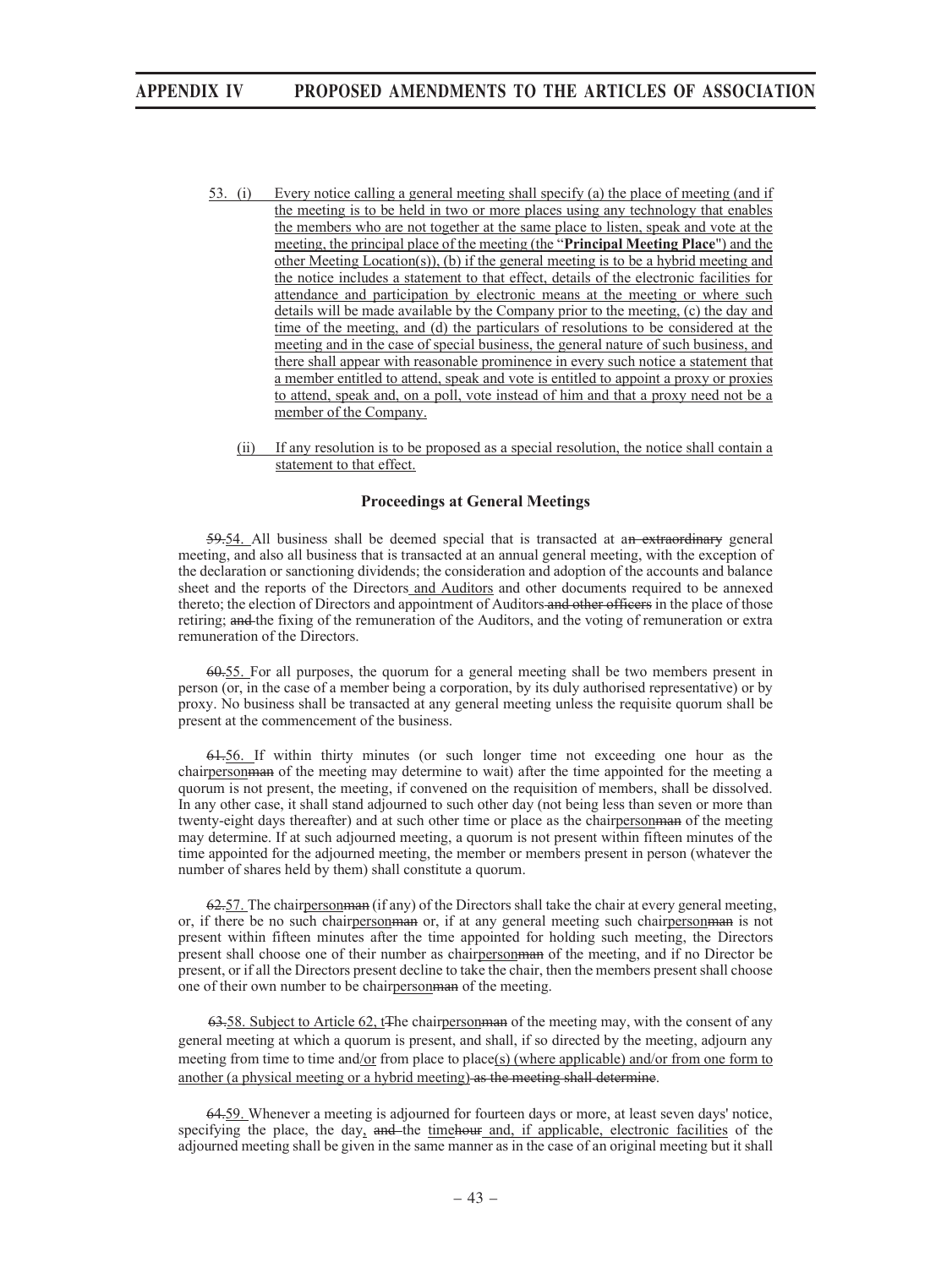not be necessary to specify in such notice the nature of business to be transacted at the adjourned meeting. Save as aforesaid, no member shall be entitled to any notice of an adjournment or of the business to be transacted at any adjourned meeting. No business shall be transacted at any adjourned meeting other than the business which might have been transacted at the meeting from which the adjournment took place unless due notice thereof is given or such notice is waived in the manner prescribed by these Articles.

60. (i) The Board may, at its absolute discretion, arrange for persons entitled to attend a general meeting to do so by simultaneous attendance and participation by means of electronic facilities at such location or locations ("**Meeting Location(s)**") determined by the Board. Any member or any proxy attending and participating in such way or any member or proxy participating in a hybrid meeting by means of electronic facilities is deemed to be present at and shall be counted in the quorum of the meeting.

- (ii) All general meetings are subject to the following:
	- (a) where a member is attending a Meeting Location and/or in the case of a hybrid meeting, the meeting shall be treated as having commenced if it has commenced at the Principal Meeting Place;
	- (b) members present in person (in the case of a member being a corporation, by its duly authorized representative) or by proxy at a Meeting Location and/or members participating in a hybrid meeting by means of electronic facilities shall be counted in the quorum for and entitled to vote at the meeting in question, and that meeting shall be duly constituted and its proceedings are valid provided that the chairperson of the meeting is satisfied that adequate electronic facilities are available throughout the meeting to ensure that members at all Meeting Locations and members participating in a hybrid meeting by means of electronic facilities are able to participate in the business for which the meeting has been convened;
	- (c) where members attend a meeting by being present at one of the Meeting Locations and/or where members participating in a hybrid meeting by means of electronic facilities, a failure for any reason of the electronic facilities or communication equipment, or any other failure in the arrangements for enabling those in a Meeting Location other than the Principal Meeting Place to participate in the business for which the meeting has been convened or in the case of a hybrid meeting, the inability of one or more members or proxies to access, or continue to access, the electronic facilities despite adequate electronic facilities having been made available by the Company, shall not affect the validity of the meeting or the resolutions passed, or any business conducted there or any action taken pursuant to such business provided that there is a quorum present throughout the meeting; and
	- (d) if any of the Meeting Locations is outside the jurisdiction of where the Principal Meeting Place is and/or in the case of a hybrid meeting, the provisions of these Articles concerning the service and giving of notice for the meeting, and the time for lodging proxies, shall apply by reference to the Principal Meeting Place.

61. The Board and, at any general meeting, the chairperson of the meeting may from time to time make arrangements for managing attendance and/or participation and/or voting at the Principal Meeting Place, any Meeting Location(s) and/or participation in a hybrid meeting by means of electronic facilities as it/he shall in its/his absolute discretion consider appropriate, and may from time to time change any such arrangements, provided that a member who, pursuant to such arrangements, is not entitled to attend in person (in the case of a member being a corporation, by its duly authorised representative) or by proxy at any Meeting Location shall be entitled so to attend at one of the other Meeting Locations; and the entitlement of any member so to attend the meeting or adjourned meeting or postponed meeting at such Meeting Location or Meeting Locations shall be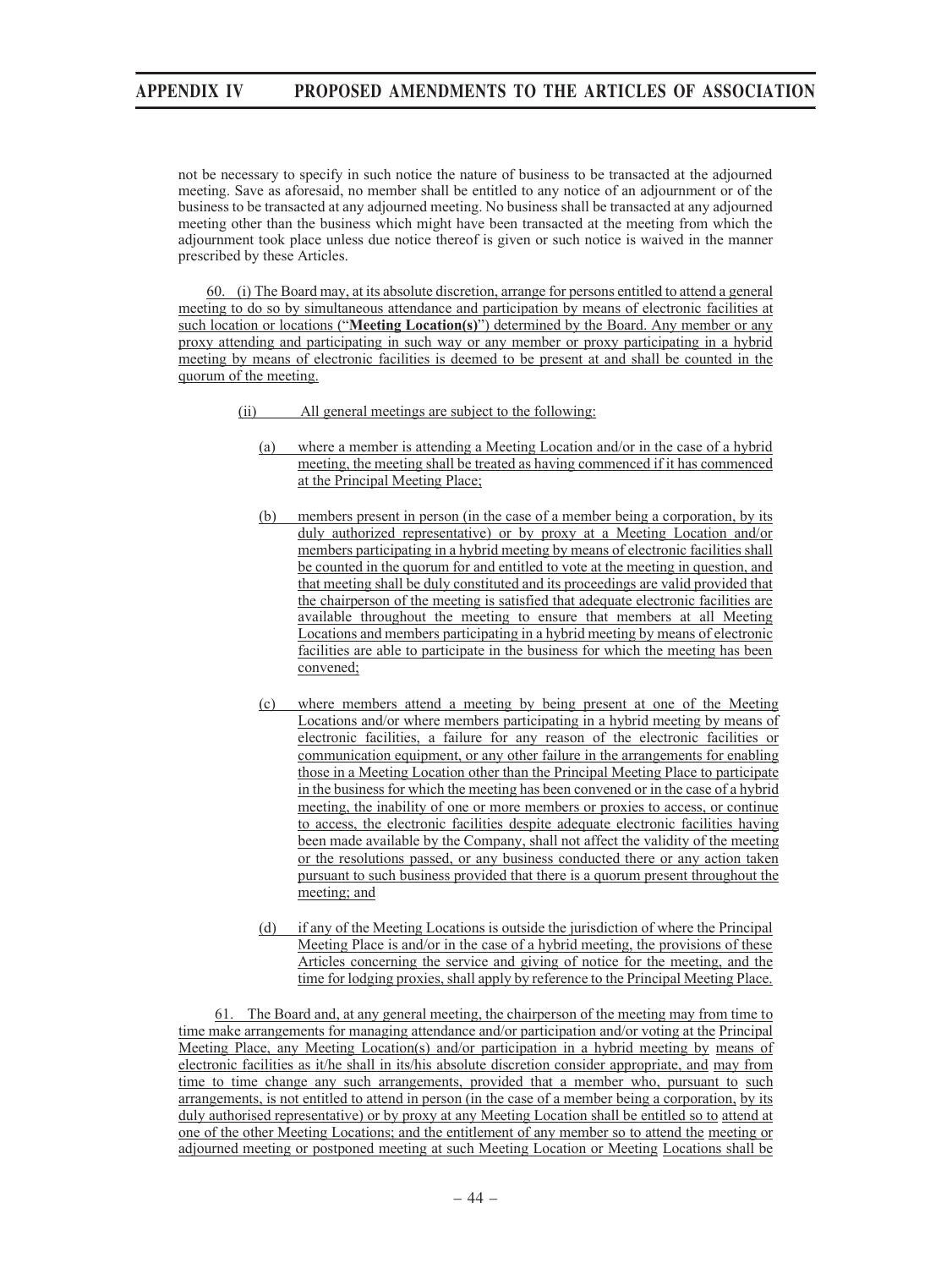subject to any such arrangement as may be for the time being in force and by the notice of meeting or adjourned meeting or postponed meeting stated to apply to the meeting.

- 62. If it appears to the chairperson of the general meeting that:
	- (i) the electronic facilities at the Principal Meeting Place or at such other Meeting Location(s) at which the meeting may be attended have become inadequate for the purposes referred to in Article  $60(i)$  or are otherwise not sufficient to allow the meeting to be conducted substantially in accordance with the provisions set out in the notice of the meeting;
	- (ii) in the case of a hybrid meeting, electronic facilities being made available by the Company have become inadequate;
	- (iii) it is not possible to ascertain the view of those present or to give all persons entitled to do so a reasonable opportunity to communicate and/or vote at the meeting; or
	- (iv) there is violence or the threat of violence, unruly behaviour or other disruption occurring at the meeting or it is not possible to secure the proper and orderly conduct of the meeting;

then, without prejudice to any other power which the chairperson of the meeting may have under these Articles or the Ordinance, the chairperson may, at his absolute discretion, without the consent of the members present at the meeting, and before or after the meeting has started and irrespective of whether a quorum is present, interrupt or adjourn the meeting (including adjournment for indefinite period). All business conducted at the meeting up to the time of such adjournment shall be valid.

63. If, after the sending of notice of a general meeting but before the meeting is held, or after the adjournment of a meeting but before the adjourned meeting is held (whether or not notice of the adjourned meeting is required), the Directors, in their absolute discretion, consider that it is inappropriate, impracticable, unreasonable or undesirable for any reason to hold the general meeting on the date or at the time or place or by means of electronic facilities specified in the notice calling the meeting, they may change or postpone the meeting to another date, time and/or place and/or change the electronic facilities and/or change the form of the meeting (a physical meeting or a hybrid meeting) without approval from the members. Without prejudice to the generality of the foregoing, the Directors shall have the power to provide in every notice calling a general meeting the circumstances in which a postponement of the relevant general meeting may occur automatically without further notice. This Article shall be subject to the following:

- (i) when a meeting is so postponed or the form of the meeting or electronic facilities specified in the notice are so changed, the Company shall endeavour to post a notice of such postponement on the Company's website as soon as practicable (provided that failure to post such a notice shall not affect the automatic postponement or automatic change of such meeting);
- (ii) when a meeting is postponed or rescheduled in accordance with this Article, subject to and without prejudice to Article 59, unless already specified in the original notice of the meeting, the Board shall fix the date, time, place (if applicable) and electronic facilities (if applicable) for the postponed or rescheduled meeting, specify the date and time by which proxies shall be submitted in order to be valid at such postponed or rescheduled meeting (provided that any proxy submitted for the original meeting shall continue to be valid for the postponed or rescheduled meeting unless revoked or replaced by a new proxy), and shall give the members reasonable notice (given the circumstances) of such details in such manner as the Board may determine; and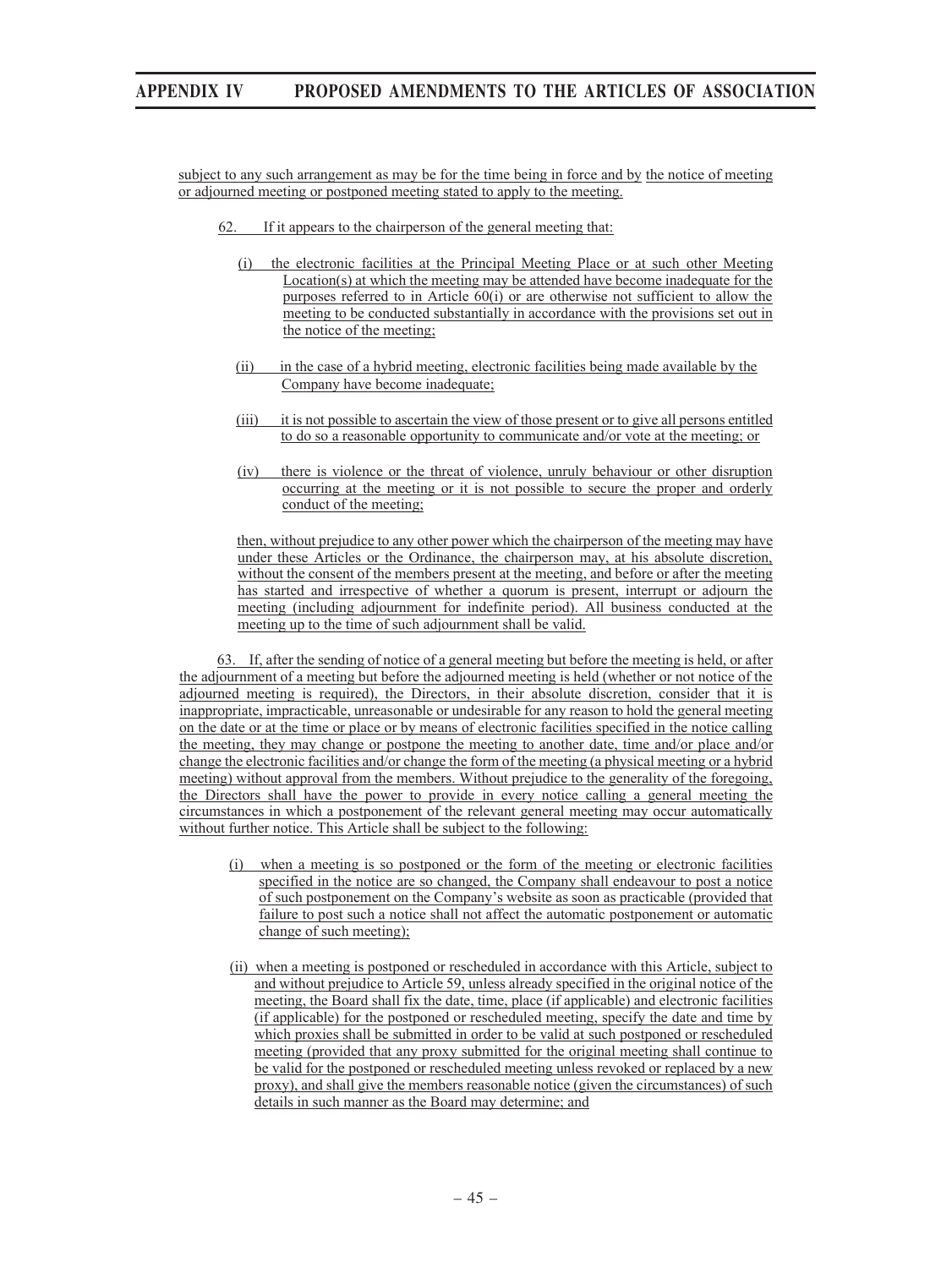(iii) notice of the business to be transacted at the postponed or rescheduled meeting shall not be required, nor shall any accompanying documents be required to be recirculated, provided that the business to be transacted at the postponed or rescheduled meeting is the same as that set out in the original notice of general meeting circulated to the members.

64. All persons seeking to attend and participate in a hybrid meeting shall be responsible for maintaining adequate facilities to enable them to do so. Subject to Article 62, any inability of a person or persons to attend or participate in a general meeting by way of electronic facilities shall not invalidate the proceedings of and/or resolutions passed at that meeting.

65. At any general meeting, a resolution put to the vote of the meeting shall be decided on a show of hands unless (before or on the declaration of the result of the show of hands or the withdrawal of any other demand for a poll) by way of a poll. Notwithstanding the foregoing, in the case of a physical meeting, the chairperson of the meeting may in good faith, allow a resolution which relates purely to a procedural or administrative matter to be voted on by a show of hands. For the purposes of this Article, procedural and administrative matters are those that (i) are not on the agenda of the general meeting or in any supplementary circular that may be issued by the Company to its members; and (ii) relate to the chairperson's duties to maintain the orderly conduct of the meeting and/or allow the business of the meeting to be properly and effectively dealt with, whilst allowing all members a reasonable opportunity to express their views. Votes (whether on a show of hands or a poll) may be cast by such means, electronic or otherwise, as the Directors or the chairperson of the meeting may determine.

65.66. In case of a physical meeting where a show of hands is allowed, (before or on the declaration of the result of the show of hands) a poll may be demanded by: is demanded by:

- (i) the chairpersonman of the meeting; or
- (ii) at least fivethree members present in person or by proxy for the time being entitled to vote at the meeting; or
- (iii) by any member or members present in person or by proxy and representing not less than five percentone-tenth of the total voting rights of all the members having the right to vote at the meeting.; or
- (iv) by a member or members present in person or by proxy and holding shares in the Company conferring a right to vote at the meeting being shares on which an aggregate sum has been paid up equal to not less than one-tenth of the total sum paid up on all the shares conferring that rights.

67. Unless a poll be so demanded and the demand is not withdrawn, Where a resolution is voted on by a show of hands, a declaration by the chairpersonman of the meeting that a resolution has on a show of hands been carried or carried unanimously, or by a particular majority, or lost, shall be conclusive evidence of the fact without proof of the number or proportion of the votes recorded for or against such resolution. Where a resolution is voted on by a poll, it shall be taken in such manner (including the use of electronic voting, ballot or voting papers) as the chairperson of the meeting may direct, and the result of the poll shall be deemed to be the resolution of the meeting. The chairperson of the meeting may (and if so directed by the meeting shall) appoint scrutineers for the purposes of a poll, and may either:

- (i) declare the results of the poll at the meeting;
- (ii) adjourn the meeting to some place and time fixed by him for the purpose of declaring the result of a poll and, for this purpose, the chairperson of the meeting may delegate any other Director or the Secretary to be the chairperson of such adjourned meeting at which the result of the poll will be declared. Any such declaration at an adjourned meeting of the results of the relevant poll which shows that a resolution has been carried or lost or has or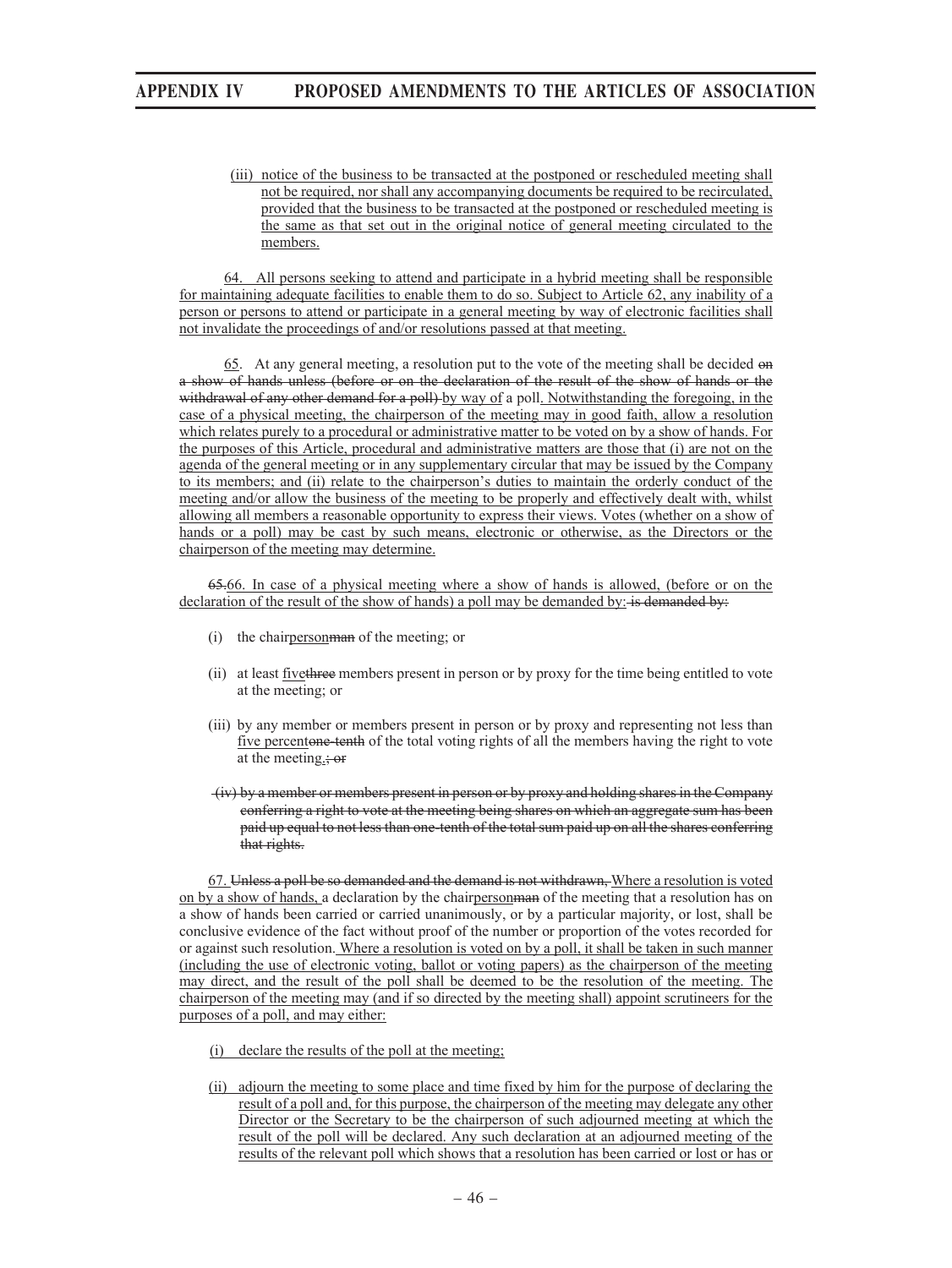#### has not been carried by any particular majority, and an entry to that effect in the minutes of the proceedings of the Company, shall, in the absence of manifest error, be conclusive evidence of such fact; or

### (iii) determine that the poll result, as recorded in the scrutineers' certificate and signed by the scrutineer, shall be conclusive evidence of such resolution of the meeting without proof.

66.68. A poll demanded on the election of the chairpersonman of a meeting, or on the question of adjournment of a meeting, shall be taken forthwith. A poll demanded on any other question shall be taken in such manner and at such time and place, not being more than thirty days from the date of the meeting or adjourned meeting at which the poll was demanded, as the chairpersonman of the meeting directs. No notice need be given of a poll not taken immediately. The result of the poll shall be deemed to be the resolution of the meeting at which the poll was demanded. The demand for a poll may be withdrawn with the consent of the chairperson man of the meeting, at any time before the close of the meeting or the taking of the poll, whichever is the earlier.

67.69. In the case of an equality of votes, whether on a show of hands or on a poll, the chairpersonman of the meeting at which the show of hands takes place or at which the poll is demanded, shall be entitled to a second or casting vote.

 $68-70$ . The demand of aA poll shall not prevent the continuance of a meeting for the transaction of any business other than the question on which a poll has been demandedis to be taken.

#### 69.71. If:

- (a) any objection shall be raised to the qualification of any voter; or
- (b) any votes have been counted which ought not to have been counted or which might have been rejected; or
- (c) any votes are not counted which ought to have been counted,

the objection or error shall not vitiate the decision of the meeting or an adjourned meeting or a postponed meeting on any resolution unless the same is raised or pointed out at the meeting or, as the case may be, the adjourned meeting or postponed meeting at which the vote objected to is given or tendered or at which the error occurs. Any objection or error shall be referred to the chairperson man of the meeting and shall only vitiate the decision of the meeting on any resolution if the chairpersonman decides that the same may have affected the decision of the meeting. The decision of the chairpersonman on such matters shall be final and conclusive.

70.72. A resolution in writing signed by all the members for the time being entitled to receive notice of and to attend and vote at general meetings shall be as valid and effective as if the same had been passed at a general meeting or the Company duly convened and held. A written notice of confirmation of such resolution in writing signed by or on behalf of a member shall be deemed to be his signature to such resolution in writing for the purposes of this Article. Such resolution in writing may consist of several documents each signed by or on behalf of one or more members.

### **Votes of Members**

71.73. Subject to any special rights, privileges or restrictions as to voting for the time being applicable to any share at any general meeting on a show of hands, every member present in person shall have one vote, and on a poll every member present in person or by proxy shall have one vote for every share of which he is the holder. On a poll, member entitled to more than one vote need not use all his votes or cast all the votes he uses in the same way.

72.74. Any person entitled under Article 4644 to be registered as a member may vote at any general meeting in respect thereof in the same manner as if he were the registered holder of such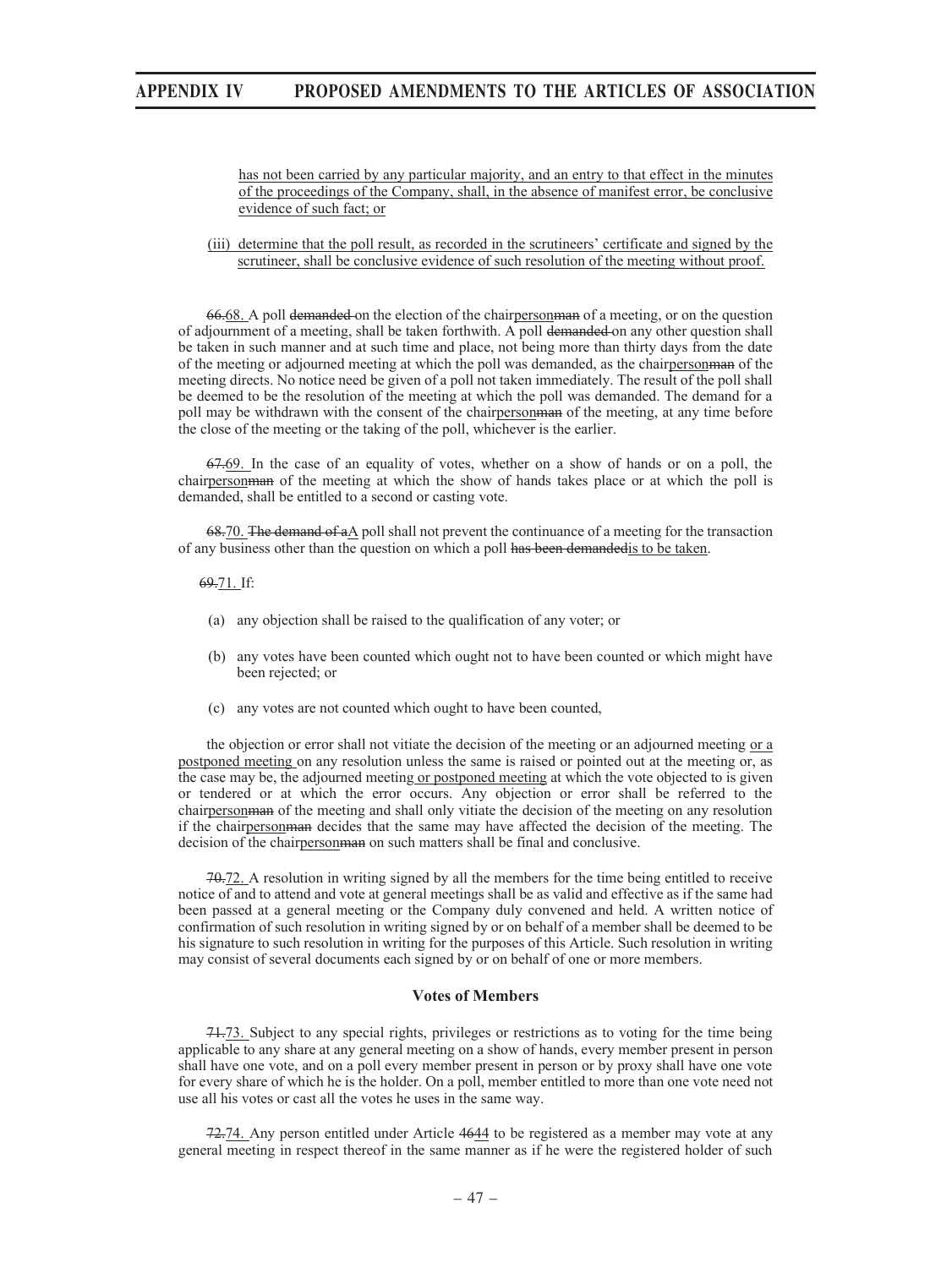shares, provided that at least forty-eight hours before the time of the holding of the meeting or adjourned meeting or postponed meeting (as the case may be) at which he proposes to vote, he shall satisfy the Board of his right to be registered as the holder of such shares or the Board shall have previously admitted his right to vote at such meeting in respect thereof.

73.75. In the case of joint holders of a share, the vote of the senior who tenders a vote, whether in person or by proxy, shall be accepted to the exclusion of the votes of the other joint holders and for this purpose, seniority shall be determined by the order in which the names stand in the register in respect of the joint holding, the first named being the senior.

74.76. A member of unsound mind or in respect of whom an order has been made by any court having jurisdiction in lunacy may vote, whether on a show of hands or on a poll, by his committee, receiver, curator bonis or other person in the nature of a committee, receiver or curator bonis appointed by that court, and any such committee, receiver, curator bonis or other person may on a poll vote by proxy.

- 75.77. (i) Save as expressly provided in these Articles, no person other than a member duly registered and who shall have paid everything for the time being due from him payable to the Company in respect of his shares shall be entitled to be present, to speak or to vote (save as proxy for another member) either personally or by proxy, or to be reckoned in a quorum, at any general meeting.
	- (ii) Where any member, under the Listing Rules, is required to abstain from voting on any particular resolution or is restricted to voting only for or only against any particular resolution, any votes cast by or on behalf of such member in contravention of such requirement or restriction shall not be counted.

76.78. Any member of the Company entitled to attend, speak and vote at a meeting of the Company shall be entitled to appoint another person as his proxy to attend, speak and vote instead of him. On a poll, votes may be given either personally or by proxy. A proxy need not be a member of the Company. A member may appoint more than one proxy to attend on the same occasion.

77.79. The instrument of appointment of a proxy shall be in writing under the hand of the appointor or of his attorney authorised in writing, or if the appointor is a corporation, either under seal or under the hand of an officer or attorney duly authorised. or, if the Board in its absolute discretion determines, may be contained in an electronic communication, and:-

- (i) in the case of an individual, shall be signed by the appointor or his attorney, or in the case of an appointment contained in an electronic communication, authenticated by the individual in such other manner as may be approved by the Directors from time to time; and
- (ii) in the case of a corporation, shall be either given under its common seal or signed on its behalf by an attorney or a duly authorised officer of the corporation, or in the case of an appointment contained in an electronic communication, authenticated by the corporation in such other manner as may be approved by the Directors from time to time.

The Directors may, for the purposes of this Article, designate procedures for authenticating any such instrument, and any such instrument not so authenticated by use of such procedures shall be deemed not to have been received by the Company.

80. The Company may, at its absolute discretion, specify that any document or information relating to proxies for a general meeting (including any instrument of proxy or invitation to appoint a proxy, any document necessary to show the validity of, or otherwise relating to, an appointment of proxy and notice of termination of the authority of a proxy) may be delivered to the Company by electronic means, subject to any limitations and conditions as may be imposed by the Company including, for the avoidance of doubt, imposing any security or encryption arrangements as may be specified by the Company. Without limitation, the Company may from time to time determine that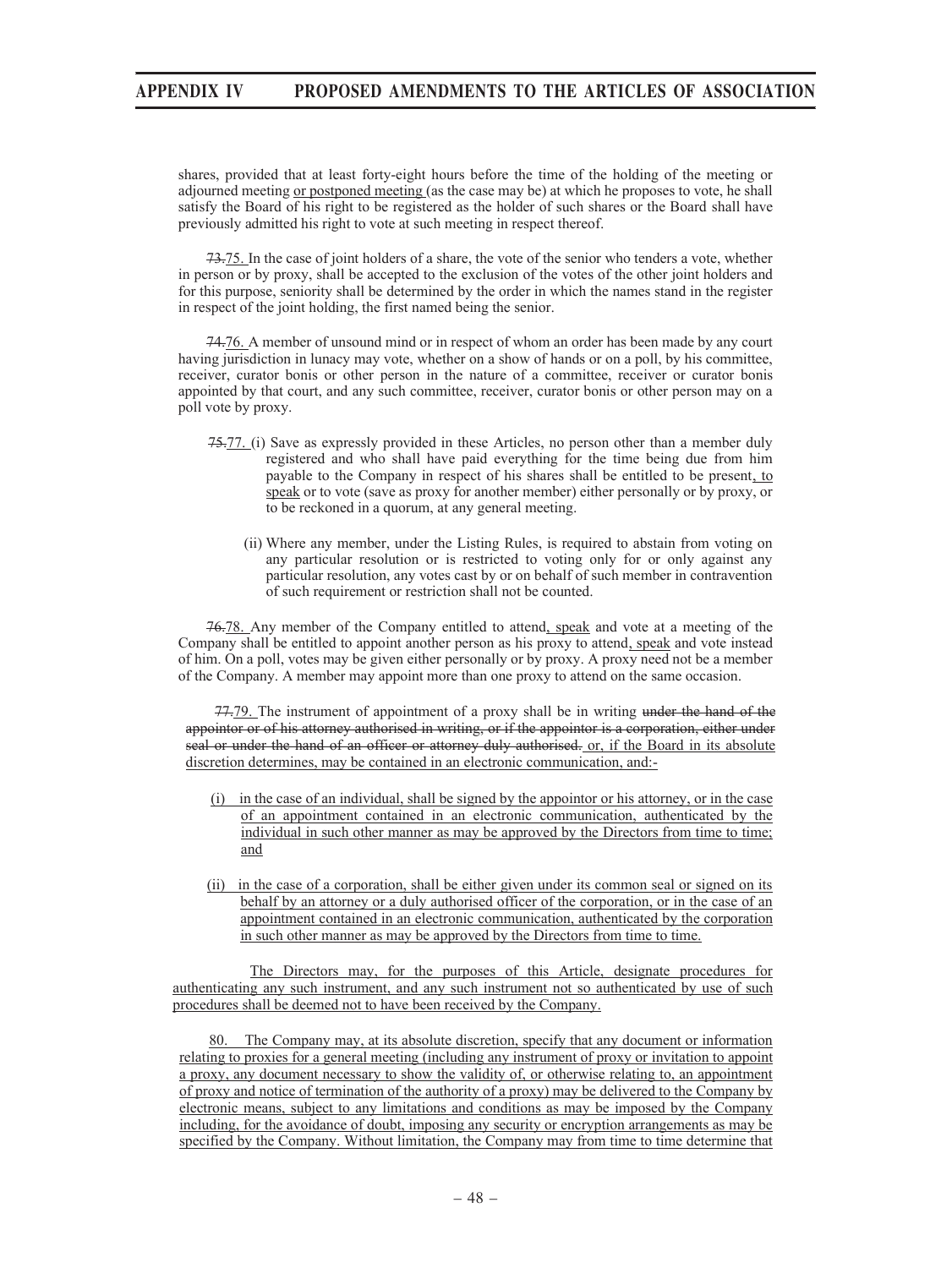such manner of delivery by electronic means may be used generally or specifically for particular meetings or purposes.

78.81. The instrument appointing a proxy and the power of attorney or other authority, if any, under which it is signed or a notarially certified copy of that power or authority shall be deposited at the registered office of the Company or at such other place as is specified in the notice of meeting or in the instrument of proxy issued by the Company not less than forty-eight hours before the time for holding the meeting or adjourned meeting or postponed meeting or poll (as the case may hebe) at which the person named in such instrument proposes to vote, and in default, the instrument of proxy shall not be treated as valid. No instrument appointing a proxy shall be valid after the expiration of twelve months from the date of its execution, except at an adjourned meeting or a postponed meeting or on a poll demanded at a meeting or an adjourned meeting or a postponed meeting in cases where the meeting was originally held within twelve months from such date. Delivery of an instrument appointing a proxy shall not preclude a member from attending and voting in person at the meeting or a poll concerned and, in such event, the instrument appointing the proxy shall be deemed to be revoked.

79.82. Every instrument of proxy, whether for a specified meeting or otherwise, shall be in such form as the Board may from time to time approve provided that in any event, such form shall include a provision whereby the member may, if he so elects, indicate whether his proxy is directed to vote for or against the resolution in question.

80.83. The instrument appointing a proxy to vote at a general meeting shall: (i) be deemed to confer authority to demand or join in demanding a poll and to vote on any resolution (or amendment thereto) put to the meeting for which it is given as the proxy thinks fit provided that any form issued to a member for use by him for appointing a proxy to attend and vote at a general meeting at which any business is to be transacted shall be such as to enable the member, according to his intention, to instruct the proxy to vote in favour of or against (or, in default of instructions, to exercise his discretion in respect of) each resolution dealing with any such business; and (ii) unless the contrary is stated therein, be valid as well for any adjournment or postponement of the meeting as for the meeting to which it relates.

81.84. A vote given in accordance with the terms of an instrument of proxy shall be valid notwithstanding the previous death or insanity of the principal or revocation of the proxy (other than the deemed revocation as provided in Article 8178) or other authority under which the proxy was executed or the transfer of the share in respect of which the proxy is given, provided that no notice in writing of such death, insanity, revocation or transfer as aforesaid shall have been received by the Company at its registered office, or at such other place as is referred to in Article 8178, at least fortyeight hours before commencement of the meeting or adjourned meeting or postponed meeting at which the proxy is used.

- $82.85$ . (A) Any corporation which is a member of the Company may, by resolution of its directors or other governing body or by power of attorney, authorise such person as it thinks fit to act as its representative at any meeting of the Company or of any class of members of the Company, and the person so authorised shall be entitled to exercise the same powers on behalf of the corporation which he represents as that corporation could exercise if it were an individual member of the Company and references in the Articles to a member present in person at a meeting shall, unless the context otherwise requires, include a corporation which is a member represented by such duly authorised representative.
	- (B) Where a member of the Company is a recognised clearing house (or its nominee(s) and, in each case, being a corporation), it may authorise such persons as it thinks fit to act as its representatives at any meeting of the Company or at any meeting of any class of members of the Company provided that the authorisation shall specify the number and class of shares in respect of which each such representative is so authorised. Each person so authorised under the provisions of this Article shall be entitled to exercise the same rights and powers on behalf of the recognised clearing house (or its nominee(s)) as if such person was the registered holder of the shares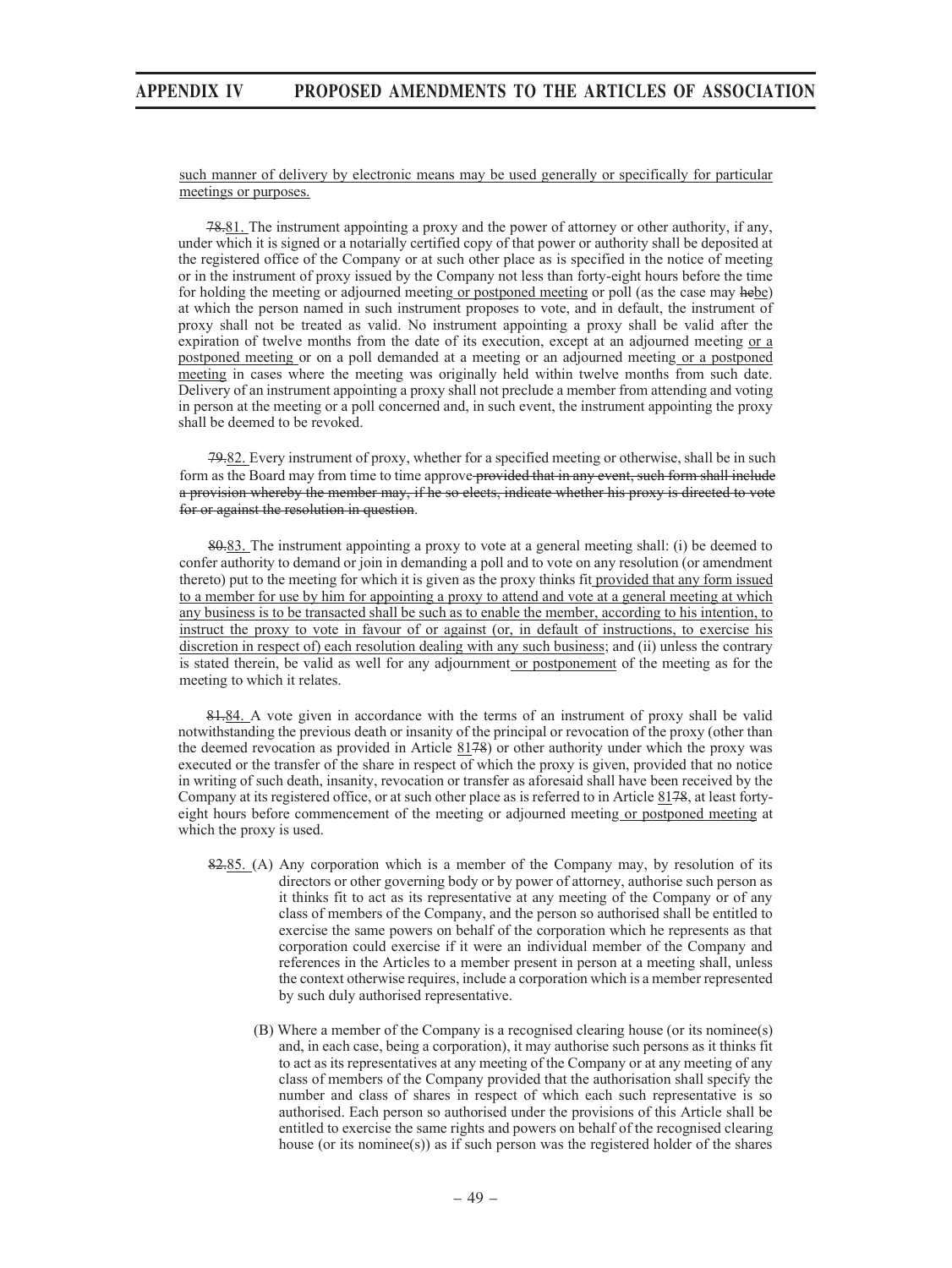of the Company held by the recognised clearing house (or its nominee(s)) in respect of the number and class of shares specified in the relevant authorisation including the right to vote individually on show of hands.

### **Board of Directors**

83.86. The number of Directors shall not be less than five and not more than twelve.

84.87. Subject to the provisions of these Articles, the Company may by ordinary resolution elect any person to be a Director, either to fill a casual vacancy or as an addition to the existing Board.

85.88. Without prejudice to the power of the Company in general meeting in pursuance of any of the provisions of these Articles to appoint any person to be a Director, the Board shall have power from time to time and at any time to appoint any person as a Director either to fill a casual vacancy or as an addition to the Board. Any Director so appointed shall hold office only until the next following annual general meeting of the Company and shall then be eligible for reelection (but not to be taken into account in determining the Directors or the number of Directors who are to retire by rotation) at that meeting.

86.89. The Company may by ordinary resolution remove any Director before the expiration of his period of office and may (subject to these Articles) by ordinary resolution appoint another person in his place. Any person so appointed shall be subject to retirement at the same time as if he had become a Director on the day on which the Director in whose place he is appointed was last elected a Director.

87.90. No person other than a Director retiring at the meeting shall, unless recommended by the Board, be eligible for election to the office of Director at any general meeting unless during a period of not less than seven days commencing no earlier than the day after the dispatch of the notice of the meeting appointed for such election and ending no later than seven days prior to the date appointed for the meeting, there have been given to the Secretary notice in writing by some member (not being the person to be proposed) entitled to attend and vote at the meeting for which such notice is given of his intention to propose such person for election and also notice in writing signed by the person to be proposed of his willingness to be elected.

88.91. A Director may at any time, by notice in writing delivered to the registered office of the Company or at a meeting of the Board, appoint any person (including another Director) to be his alternate Director in his place during his absence and may in like manner at any time determine such appointment. Such appointment, unless previously approved by the Board, shall have effect only upon and subject to being so approved unless such person is another Director.

 The appointment of an alternate Director shall determine on the happening of any event which, were he a Director, would cause him to vacate such office or if his appointor ceases to be a Director.

 An alternate Director shall (except when absent from the Hong Kong Special Administrative Region) be entitled to receive notices of meetings of the Board and shall be entitled to attend and vote as a Director at any such meeting at which the Director appointing him is not personally present and generally at such meeting to perform all the functions of his appointor as a Director and for the purposes of the proceedings at such meeting. The provisions of these Articles shall apply as if he (instead of his appointor) were a Director. If he shall be himself a Director or shall attend any such meeting as an alternate for more than one Director, his voting rights shall be cumulative. If his appointor is for the time being absent from the Hong Kong Special Administrative Region or otherwise not available or unable to act, his signature to any resolution in writing of the Directors shall be as effective as the signature of his appointor. To such extent as the Board may from time to time determine in relation to any committee of the Board, the foregoing provisions of this paragraph shall also apply mutatis mutandis to any meeting of any such committee of which his appointor is a member. An alternate Director shall not, save as aforesaid, have power to act as a Director nor shall he be deemed to be a Director for the purposes of these Articles. Without prejudice to the personal liability of an alternate Director for any of his act or omission, the alternate Director shall be deemed to be the agent of or for the Director appointing him. A Director who appoints an alternate Director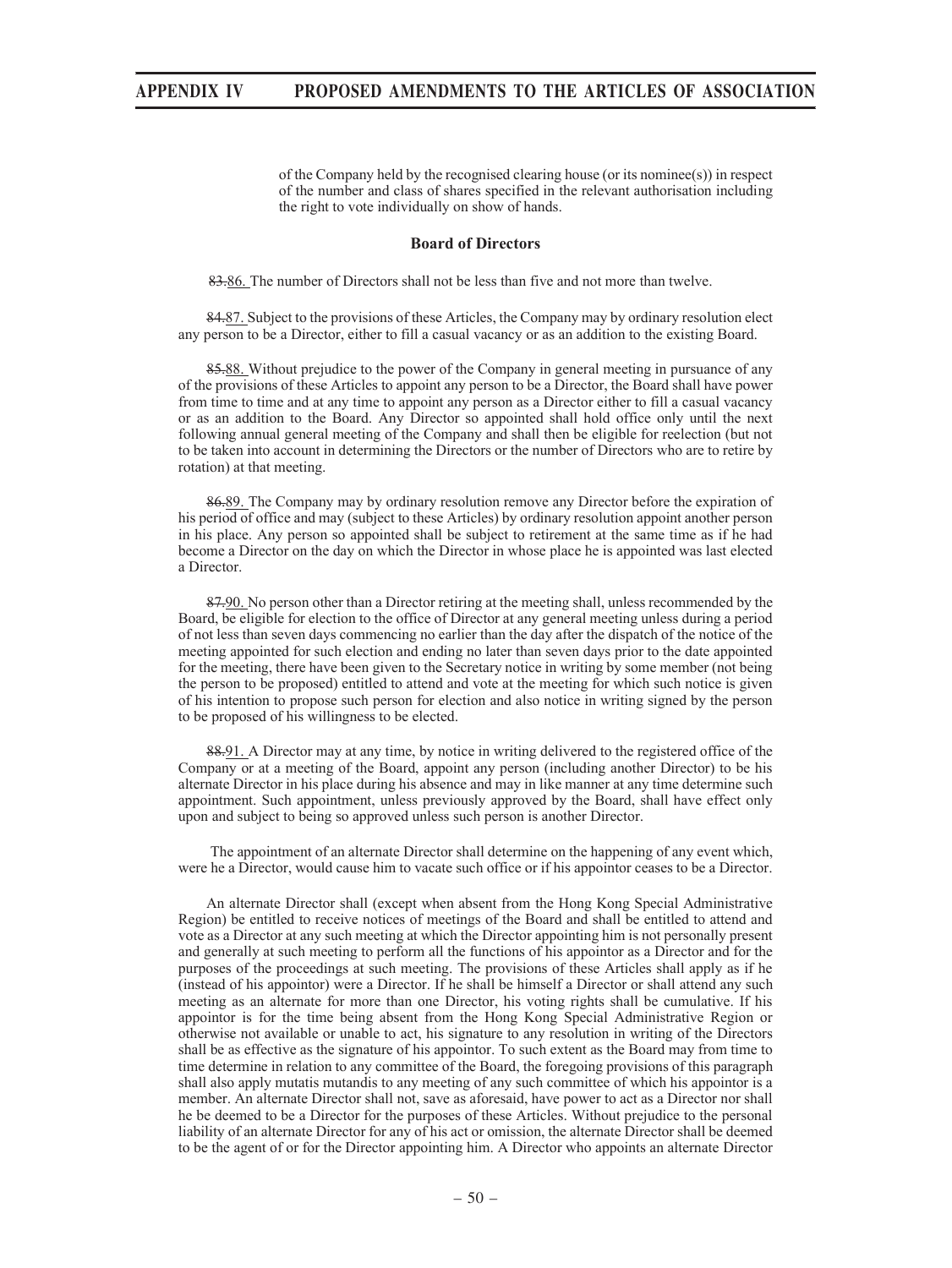shall be vicariously liable for any tort committed by the alternate Director while acting in the capacity of alternate Director.

 An alternate Director shall be entitled to contract and be interested in and benefit from contracts or arrangements or transactions and to be repaid expenses and to be indemnified to the same extent mutatis mutandis as if he were a Director, but he shall not be entitled to receive from the Company in respect of his appointment as alternate Director any remuneration except only such part (if any) of the remuneration otherwise payable to his appointor as such appointor may by notice in writing to the Company from time to time direct.

89.92. A Director shall not be required to hold any qualification share but shall nevertheless be entitled to attend and speak at all general meetings of the Company and of any class of members of the Company.

90.93. A Director shall be entitled to receive by way of remuneration for his services such sum as shall from time to time be determined by the Company in general meeting by ordinary resolution, except that in the event a Director holding office for less than the whole of the relevant period in respect of which the remuneration is paid shall only be entitled to a part of such sum in proportion to the time during such period for which he has held office.

91.94. The Directors shall also be entitled to be repaid all travelling and other expenses reasonably incurred by them respectively in or about the performance of their duties as Directors, including their expenses of travelling to and from board meetings, committee meetings or general meetings or otherwise incurred whilst engaged on the business of the Company or in discharge of their duties as Directors.

92.95. The Board may grant special remuneration to any Director who, being called upon, shall perform any special or extra services to or at the request of the Company. Such special remuneration may be made payable to such Director in addition to or in substitution for his ordinary remuneration as a Director, and may be made payable by way of salary or commission or participation in profits or otherwise as may be arranged.

93.96. Notwithstanding Articles 9390, 9491 and 9592, the remuneration of a managing director, joint managing director, deputy managing director or other executive director or a director appointed to any other office in the management of the Company shall from time to time be fixed by the Board and may be by way of salary, commission, or participation in profits or otherwise or by all or any of those modes and with such other benefits (including pension and/or gratuity and/or other benefits on retirement) and allowances as the Board may from time to time decide. Such remuneration shall be in addition to his remuneration as a Director.

94.97. A Director shall vacate his office:

- (i) if he becomes bankrupt or has a receiving order made against him or suspends payment or compounds with his creditors generally;
- (ii) if he becomes a lunatic or of unsound mind;
- (iii) if he absents himself from the meetings of the Board during a continuous period of six months (whether or not an alternate Director appointed by him attends), without leave of absence from the Board, and the Board passes a resolution that he has by reason of such absence vacated his office;
- (iv) if he becomes prohibited by law from being a Director;
- (v) if by notice in writing delivered to the Company at its registered office he resigns his office;
- (vi) if he shall be removed from office by notice in writing served upon him signed by all of the other Directors (not being less than three in number); or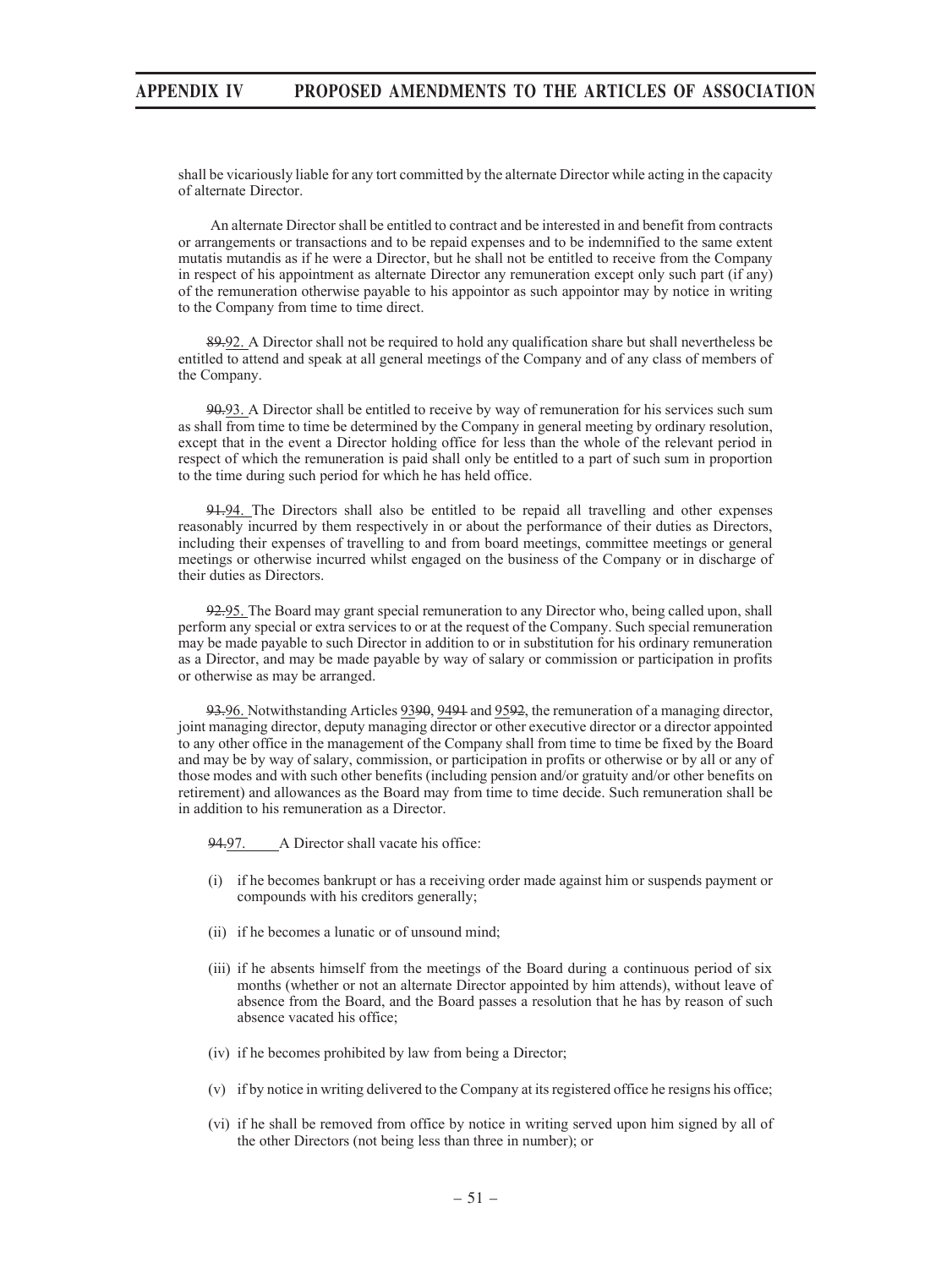(vii) if, he ceases to be a Director by virtue of the Ordinance or is removed from office pursuant to these Articles.

95.98. No Director or intended Director shall be disqualified by his office from contracting with the Company either as vendor, purchaser or otherwise nor shall any such contract or any contract or arrangement entered into by or on behalf of the Company with any person, company or partnership of or in which any Director shall be a member or otherwise interested be capable on that account of being avoided, nor shall any Director so contracting or being such member or so interested be liable to account to the Company for any profit realised by any such contract or arrangement by reason only of such Director holding that office or the fiduciary relationship thereby established, provided that such Director shall forthwith disclose the nature of his interest in any contract or arrangement in which he or any of his associates is interested as required by and subject to the provisions of the Ordinance.

96.99. Notwithstanding that such disclosure is made as aforesaid, a Director shall not be entitled to vote (nor be counted in the quorum) in respect of any contract, arrangement or proposal in which he or any of his associates is materially interested. If any question shall arise at any meeting of the Board as to the materiality of the interest of a Director (other than the chairpersonman of the meeting) or any of his associates or as to the entitlement of any Director (other than such chairpersonman) to vote or be counted in the quorum and such question is not resolved by his voluntarily agreeing to abstain from voting or not to be counted in the quorum, such question shall be referred to the chairpersonman of the meeting and his ruling in relation to such other Director shall be final and conclusive except in a case where the nature or extent of the interest of the Director or any of his associates concerned as known to such Director has not been fairly disclosed to the Board. If any question as aforesaid shall arise in respect of the chairperson manner of the meeting, such question shall be decided by a resolution of the Board (for which purpose such chairperson man shall not be counted in the quorum and shall not vote thereon) and such resolution shall be final and conclusive except in a case where the nature or extent of the interest of such chairpersonman or any of his associates as known to such chairpersonman has not been fairly disclosed to the Board.

97.100. Save as otherwise provided by these Articles, a Director shall not vote (nor be counted in the quorum) on any resolution of the Board in respect of any contract or arrangement or any other proposal in which to his knowledge he or any of his associates has a material interest, but this prohibition shall not apply to any of the following matters:

- (i) the giving of any security or indemnity either
	- (a) to the Director or any of his associates in respect of money lent or obligations incurred or undertaken by him or any of them at the request of or for the benefit of the Company or any of its subsidiaries; or
	- (b) to a third party in respect of a debt or obligation of the Company or any of its subsidiaries for which the Director or any of his associates has assumed responsibility in whole or in part and whether alone or jointly under a guarantee or indemnity or by the giving of security;
- (ii) any proposal concerning an offer of shares or debentures or other securities of or by the Company or any other company which the Company may promote or be interested in for subscription or purchase where the Director or any of his associates is or is to be interested as a participant in the underwriting or sub-underwriting of the offer;
- (iii) any proposal concerning any other company in which the Director or any of his associates is interested only, whether directly or indirectly, as an officer or executive or shareholder or in which the Director or any of his associates is beneficially interested in shares of that company, provided that the Director and any of his associates are not in aggregate beneficially interested in 5% or more of the issued shares of any class of such company (or of any third company through which his interest or that of his associates is derived) or of the voting rights;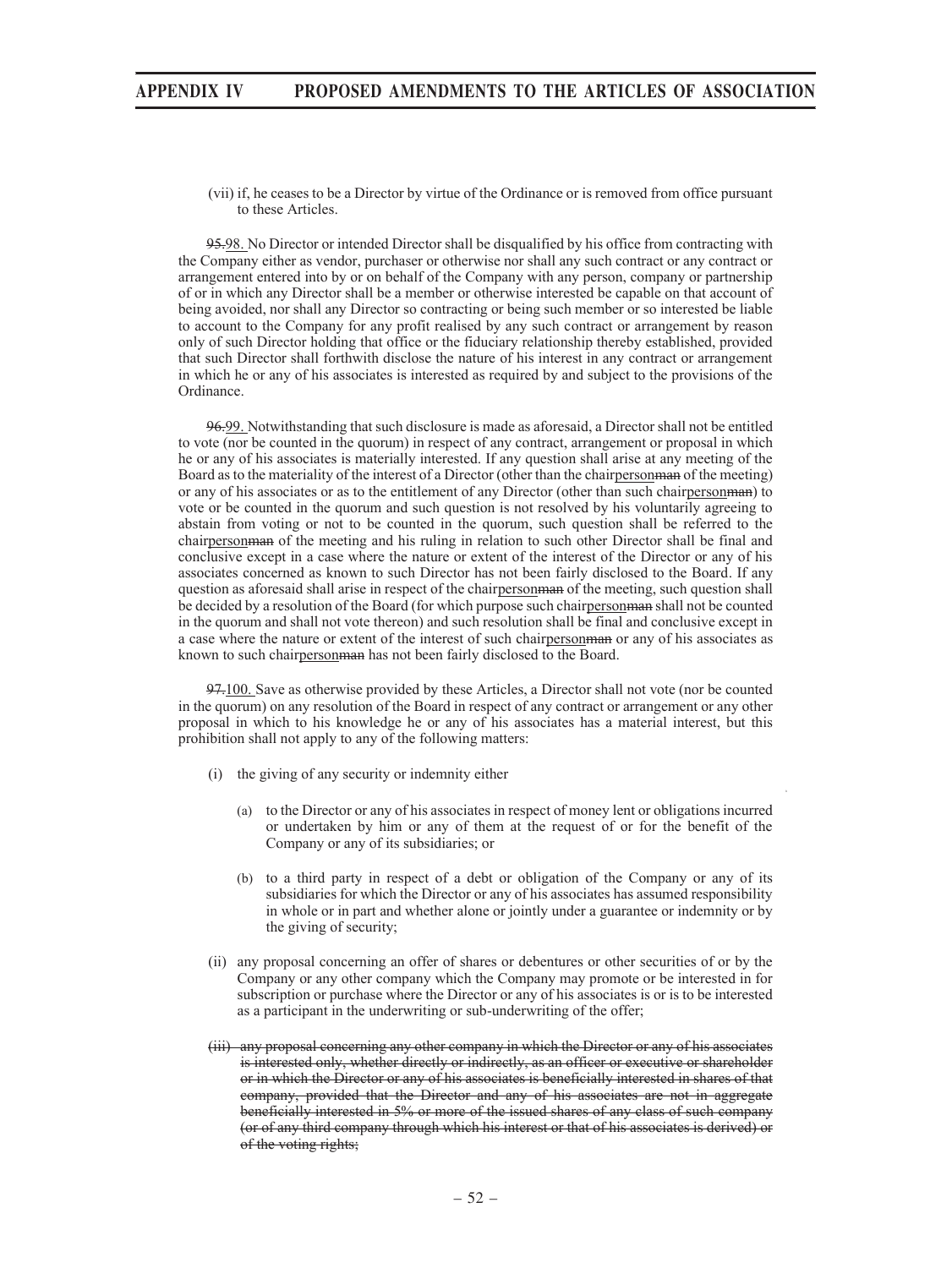- $\overrightarrow{(iv)}$ (iii) any proposal or arrangement concerning the benefit of employees of the Company or its subsidiaries including:
	- (a) the adoption, modification or operation of a share option scheme under which he or any of his associates may benefit; or
	- (b) the adoption, modification or operation of a pension fund or retirement, death or disability benefits scheme which relates both to Directors, their associates and employees of the Company or any of its subsidiaries and does not provide in respect of any Director or any of his associates as such any privilege or advantage not generally accorded to the class of persons to which such scheme or fund relates; and
- $(v)(iv)$  any contract or arrangement in which the Director or any of his associates is interested in the same manner as other holders of shares or debentures or other securities of the Company by virtue only of his or their interest in shares or debentures or other securities of the Company; and.

#### (vi) any contract for the purchase or maintenance for any Director or Directors of insurance against liability.

98.101. Any Director may continue to be or become a director, managing director, joint managing director, deputy managing director, executive director, manager or other officer or member of any other company in which the Company may be interested and (unless otherwise agreed) no such Director shall be accountable for any remuneration or other benefits received by him as a director, managing director, joint managing director, deputy managing director, executive director, manager or other officer or member of any such other company. The Board may exercise the voting powers conferred by the shares in any other company held or owned by the Company, or exercisable by them as directors of such other company in such manner in all respects as they think fit provided however that a Director shall not be entitled to vote on any resolution of the Board in relation to the appointment of himself as a director, managing director, joint managing director, deputy managing director, executive director, manager or other officer of any such company which is a subsidiary of the Company and provided further that a Director may not vote (nor be counted in the quorum) on any resolution of the Board in relation to the exercise of voting rights attached to any shares in any company which is a subsidiary of the Company in relation to any contract or arrangement in which he or any of his associates is materially interested (other than in his capacity as a director, deputy managing director, executive director, manager or other officer of such company).

 A general notice to the Board by a Director that he or any of his associates is to be regarded as interested in any contract or arrangement which may be made with any specified person, firm or corporation after the date of such notice shall be a sufficient declaration of interest in relation to any contract or arrangement so made, provided that no such notice shall be of effect unless either it is given at a meeting of the Board or the Director takes reasonable steps to ensure that it is brought up and read at the next meeting of the Board after it is given.

99.102. A Director of the Company may be or become a Director of any company promoted by the Company or in which it may be interested as a vendor, shareholder or otherwise and no such Director shall be accountable for any benefits received as a director or member of such company.

100.103. Any Director may act by himself or by his firm in a professional capacity for the Company and he or his firm shall be entitled to remuneration for professional services as if he were not a Director, provided that nothing herein contained shall authorise a Director or his firm to act as Auditor to the Company.

### **Rotation of Directors**

101.104. At each annual general meeting all the Directors for the time being (including, without limitation, the managing director(s) and such directors as have been appointed pursuant to Articles 8487 and 8885) shall retire from office. The retiring Directors shall be eligible for reelection.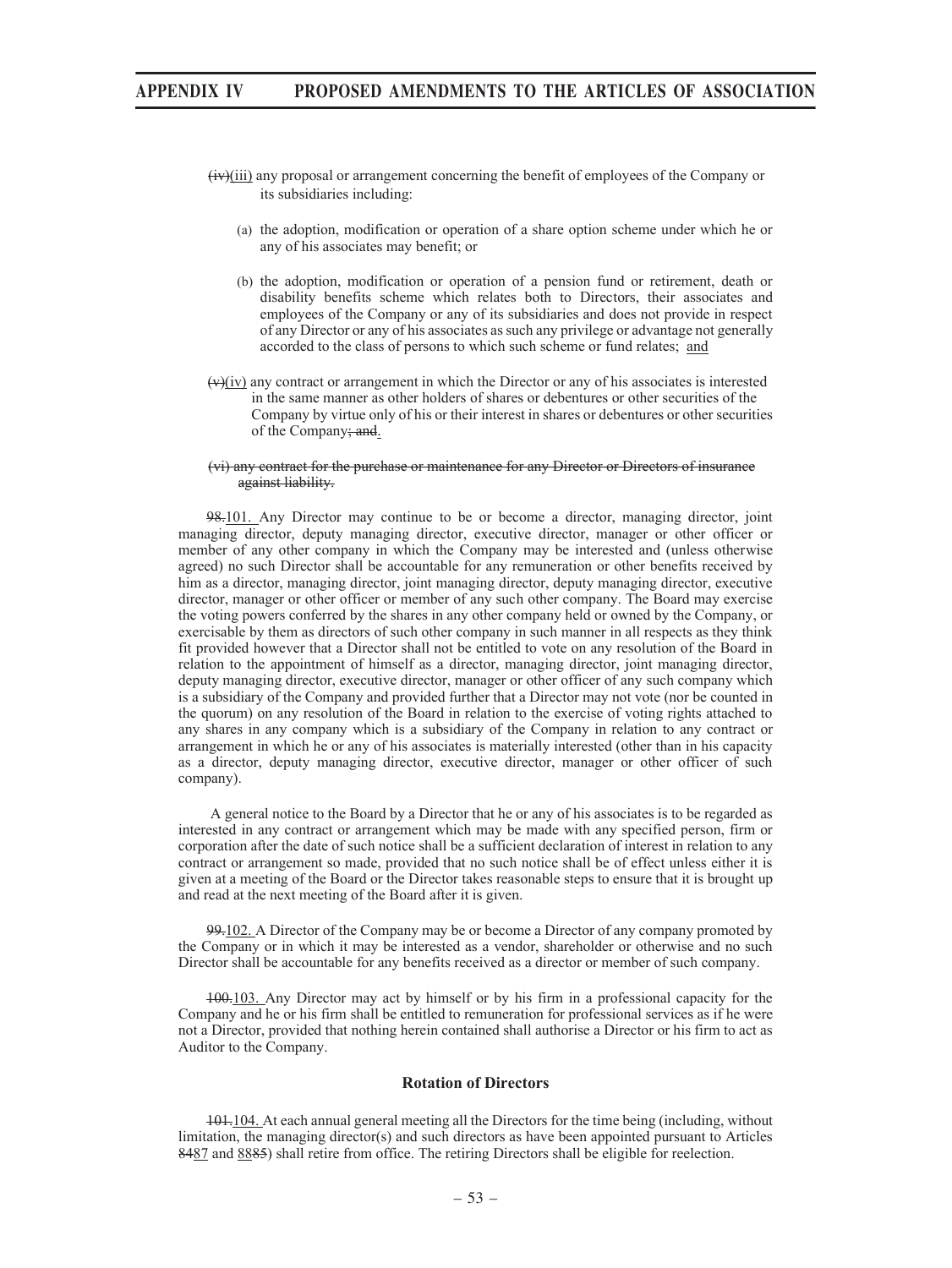102.105. If at any general meeting at which an election of Directors ought to take place, the places of the retiring Directors are not filled the retiring Directors or such of them as have not had their places filled shall be deemed to have been re-elected and shall, if willing, continue in office until the next annual general meeting and so on from year to year until their places are filled, unless

- (i) it shall be determined at such meeting to reduce the number of Directors; or
- (ii) it is expressly resolved at such meeting not to fill up such vacated offices; or
- (iii) in any such case the resolution for re-election of a Director is put to the meeting and lost.

## **Managing Directors, etc.**

103.106. The Board may from time to time appoint any one or more of its body to the office of managing Director, joint managing director, deputy managing director, or other executive director and/or such other office in the management of the business of the Company as it may decide for such period and upon such terms as it thinks fit and upon such terms as to remuneration as it may decide. Such appointment may be liable to termination at any time by the Board. The appointment of any Director as managing director, joint managing director, deputy managing director, or other executive director shall automatically determine if he ceases to be a Director but without prejudice to any claim for damages for breach of any contract between him and the Company.

#### **Management**

104.107. The business of the Company shall be managed by the Board who, in addition to the powers and authorities by these Articles expressly conferred upon them, may exercise all such powers and do all such acts and things as may be exercised or done or approved by the Company and are not hereby or by the Ordinance expressly required to be exercised by the Company in general meeting, but subject nevertheless to the provisions of the Ordinance and of these Articles and to any regulations from time to time made by the Company in general meeting provided that no regulation so made by the Company in general meeting shall invalidate and prior act of the Board which would have been valid if such regulation had not been made.

105.108. The Board may exercise all the powers of the Company to borrow money and to mortgage or charge all or any part of the undertaking, property and assets (present and future) and uncalled capital of the Company and to issue debentures and other securities, whether outright or as collateral security for any debt, liability or obligation of the Company or of any third party.

106.109. The Board may establish local boards or agencies for managing any of the affairs of the Company, either in the Hong Kong Special Administrative Region or elsewhere, and may appoint any persons to be members of such local boards, or any managers or agents and may fix their remuneration. The Board may delegate to any local board, manager or agent any of the powers, authorities and discretions vested in or exercisable by the Board, with power to subdelegate, and may authorise the members of any local board or any of them to fill any vacancies therein and to act notwithstanding vacancies. Any such appointment or delegation may be made upon such terms and subject to such conditions as the Board may think fit, and the Board may remove any person appointed as aforesaid, and may revoke or vary such delegation, but no person dealing in good faith and without notice of any such revocation or variation shall be affected thereby.

107.110. The Board may by power of attorney appoint any company, firm or person or any fluctuating body of persons, whether nominated directly or indirectly by the Board, to be the attorney or attorneys of the Company for such purposes and with such powers, authorities and discretions (not exceeding those vested in or exercisable by the Board under these Articles) and for such period and subject to such conditions as it may think fit, and any such power of attorney may contain such provisions for the protection and convenience of persons dealing with any such attorney as the Board may think fit and may also authorised any such attorney to subdelegate all or any of the powers, authorities and discretions vested in him.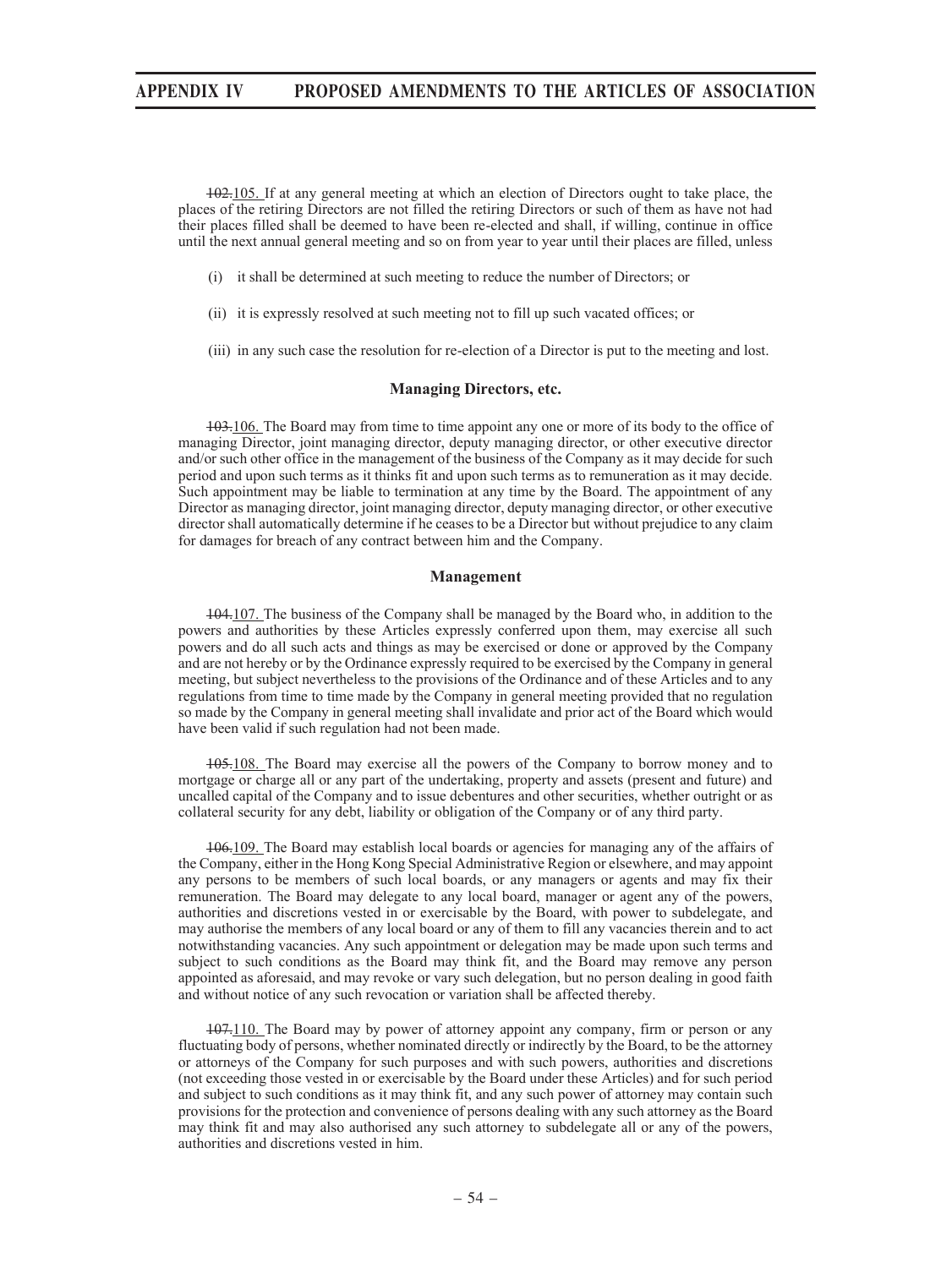108.111. The Board may entrust to and confer upon any Director any of the powers exercisable by it upon such terms and conditions and with such restrictions as it thinks fit, and either collaterally with, or to the exclusion of, its own powers, and may from time to time revokete or vary all or any of such powers but no person dealing in good faith and without notice of such revocation or variation shall be affected thereby.

109.112. The Company may exercise all the powers conferred by the Ordinance with regard to having official seals and such powers shall be vested in the Board.

110.113. Subject to the provisions of the Ordinance, the Company may keep an overseas or local or other register in any place and the Board may make and vary such regulations as it may think fit respecting the keeping of any such register.

111.114. All cheques, promissory notes, drafts, bills of exchange and other instruments, whether negotiable or transferable or not, and all receipts for moneys paid to the Company shall be signed, drawn, accepted, endorsed or otherwise executed, as the case may be, in such manner as the Board shall from time to time determine.

112.115. The Board may establish and maintain or procure the establishment and maintenance of any contributory or non-contributory pension or superannuation funds for the benefit of, or give or procure the giving of donations, gratuities, pensions, allowances or emoluments to any persons who are or were at any time in the employment or service of the Company, or of any company which is a subsidiary of the Company, or is allied or associated with the Company or with any such subsidiary company, or who are or were at any time directors or officers of the Company or of any such other company as aforesaid, and holding or who have held any salaried employment or office in the Company or such other company, and the wives, widows, families and dependents of any such persons. The Board may also establish and subsidise or subscribe to any institutions, associations, clubs or funds calculated to be for the benefit of or to advance the interests and well-being of the Company or of any such other company as aforesaid or of any such persons as aforesaid, and may make payments for or towards the insurance of any such persons as aforesaid, and subscribe or guarantee money for charitable or benevolent objects or for any exhibition or for any public, general or useful object. The Board may do any of the matters aforesaid, either alone or in conjunction with any such other company as aforesaid. Any Director holding any such employment or office shall be entitled to participate in and retain for his own benefit any such donation, gratuity, pension, allowance or emolument.

### **Proceedings of the Directors**

113.116. The Directors may meet together as frequently as they think fit (but, in any event, at least once every three months) for the despatch of business and may adjourn and otherwise regulate their meetings and proceedings as they think fit. Two Directors shall be a quorum. For the purposes of this Article, an alternate Director shall be counted in a quorum but, notwithstanding that an alternate Director is an alternate for more than one Director, he shall for quorum purposes count as only one Director. Any member of the Board or any committee of the Board may participate in and shall be counted in a quorum at a meeting of the Board or such committee by means of a conference telephone or similar communications equipment by means of which all persons participating in the meeting are capable of hearing each other.

114.117. A Director may, and on request of a Director, the Secretary shall, at any time convene meeting of the Board. Notice thereof shall be given to each Director either by word of mouth (whether or not over the telephone), or in writing sent to him in person, by post, by facsimile or by telex or telegram to the address (or telex or fax number) from time to time noticed to the Company by such Director or in such other manner as the Board may from time to time determine. A Director may waive notice of any meeting and any such waiver may be prospective or retrospective.

115.118. Questions arising at any meeting of the Board shall be decided by a majority of votes, and in case of an equality of votes, the chairperson man of the meeting shall have a second or casting vote.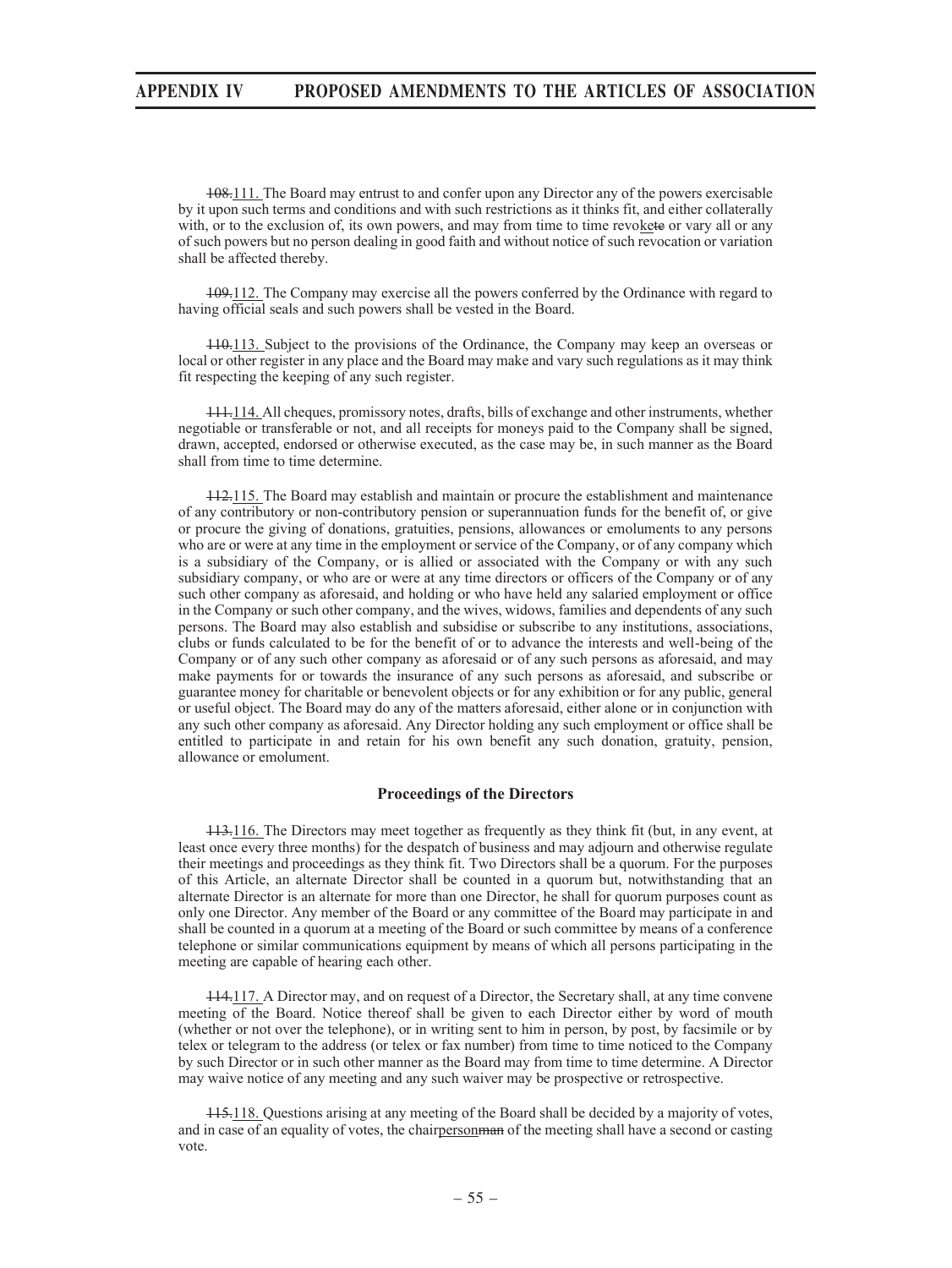116.119. The Directors may elect a chairpersonman of their meetings and determine the period (not being a period extending beyond the date of the annual general meeting at which such chairperson man is due to retire by rotation under these Articles) for which he is to hold office; but if no such chairpersonman is elected, or if at any meeting the chairpersonman is not present within fifteen minutes after the time appointed for holding the same, the Directors present may choose one of their number to be chairpersonman of the meeting.

117.120. A meeting of the Board for the time being at which a quorum is present shall be competent to exercise all or any of the authorities, powers and discretions by or under these Articles for the time being vested in or exercisable by the Board generally.

118.121. The Board may delegate any of its powers to committees consisting of such of its member or members as the Directors think fit, and they may from time to time revoke such delegation or revoke the appointment of and discharge any such committees either wholly or in part, and either as to persons or purposes, but every committee so formed shall in the exercise of the powers so delegated confirm to any regulations that may from time to time be imposed upon it by the Board.

119.122. All acts done by any such committee in conformity with such regulations and in fulfilment of the purposes for which it is appointed, but not otherwise, shall have the like force and effect as if done by the Board, and the Board shall have power, with the consent of the Company in general meeting, to remunerate the members of any special committee, and charge such remuneration to the current expenses of the Company,

120.123. The meetings and proceedings of any such committee consisting of two or more members shall be governed by the provisions herein contained for regulating the meetings and proceedings of the Board so far as the same are applicable thereto and are not replaced by any regulations imposed by the Board (except that, unless otherwise determined by the Board, the quorum for such meetings shall be two such members).

121.124. All acts bona fide done by any meeting of the Board or by a committee of Directors or by any person acting as a Director shall, notwithstanding that it shall be afterwards discovered that there was some defect in the appointment of such Director or persons acting as aforesaid or that they or any of them were disqualified, be as valid if every such person had been duly appointed and was qualified to be a Director or member of such committee.

122.125. The continuing Directors may act notwithstanding any vacancy in their body, but, if and so long as their number is reduced below the number fixed by or pursuant to these Articles as the necessary quorum of Directors, the continuing Director or Directors may act for the purpose of increasing the number of Directors to that number or of convening a general meeting of the Company but for no other purpose.

123.126. A resolution in writing signed by all the Directors (or their alternates) for the time being entitled to receive notice of a meeting of the Board shall be as valid and effectual as a resolution passed at a meeting of the Board duly convened and held and may consist of several documents in like form each signed by one or more Directors (or his or their alternates). A resolution transmitted by a Director (or his alternate) to the Company by telegram, telex, telecopier or other facsimile equipment shall be deemed to be a document signed by him for the purposes of this Article.

#### **Secretary**

124.127. One or more Secretaries may from time to time be appointed by the Board for such term, at such remuneration and upon such conditions as it may think fit, and any Secretary so appointed may be removed by the Board.

125.128. A provision of the Ordinance or of these Articles requiring or authorising a thing to be done by or to a Director and the Secretary shall not be satisfied by its being done by or to the same person acting both as Director and as or in place of the Secretary.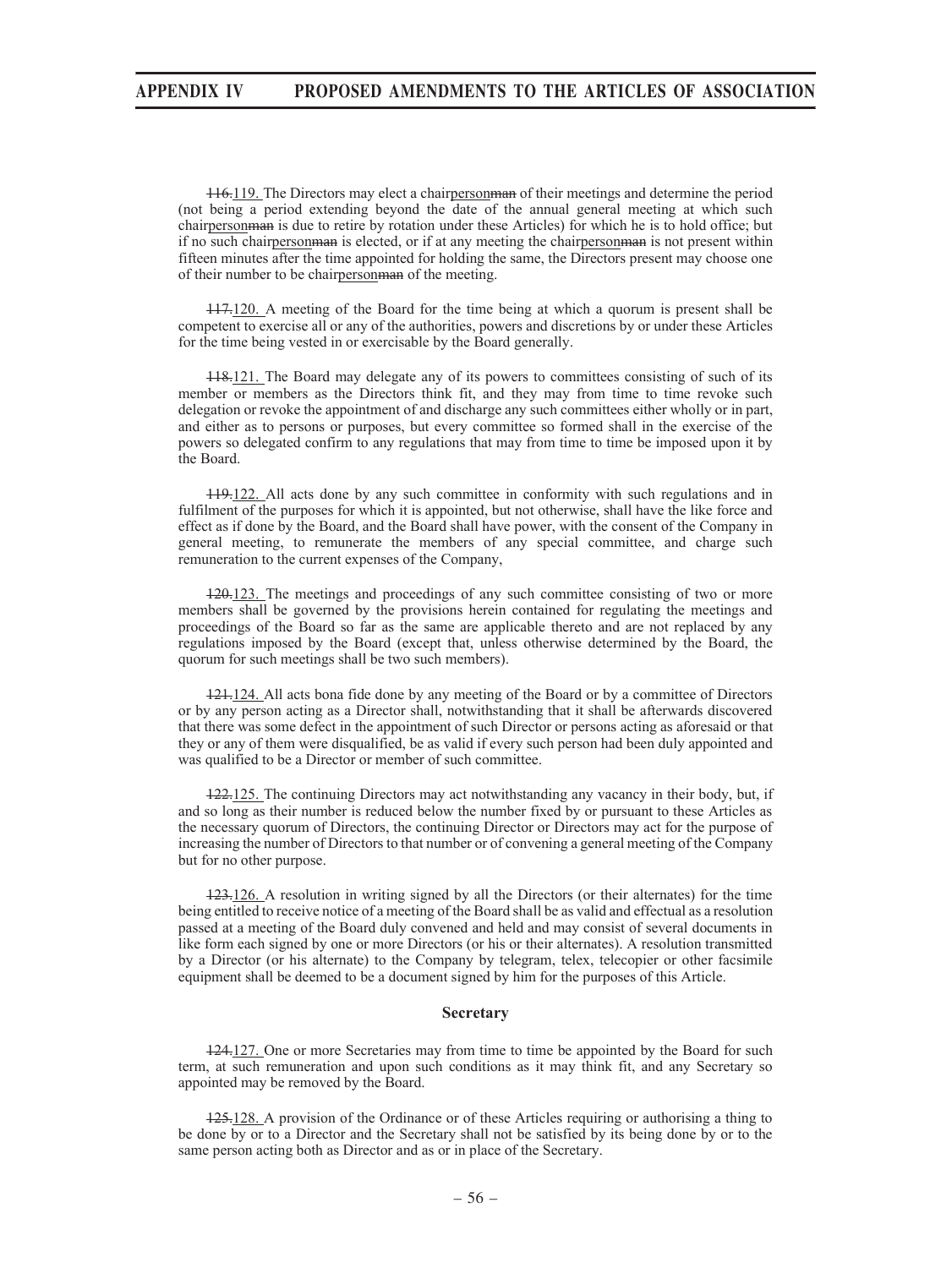## **Use of the Seal**

126.129. The Board shall provide for the safe custody of the seal which shall only be used by the authority of the Board or of a committee of the Board authorised by the Board in that behalf, and every instrument to which the seal shall be affixed shall be signed by a Director and shall be countersigned by the Secretary or by a second Director or by some other person appointed by the Board for the purpose, provided that the Board may either generally or in any particular case or cases resolve (subject to such restrictions as to the manner in which the seal may be affixed as the Board may determine) that such signatures or any of them may be affixed to certificates for shares or debentures or representing any other form of security by some mechanical means other than autographic to be specified in such resolution or that such certificates need not be signed by any person. Every instrument executed in the manner provided by this Article shall be deemed to be sealed and executed with the authority of the Directors previously given.

### **Capitalisation of Reserves**

127.130. The Company in general meeting may, upon the recommendation of the Board, resolve to capitalise any part of the amount for the time being standing to the credit of any of the Company's reserve accounts or to the credit of the profit and loss account or otherwise available for distribution (and not required for the payment or provision of the dividend on any shares with a preferential right to dividend) and accordingly that such sums be set free for distribution amongst the members who would have been entitled thereto if distributed by way of dividend and in the same proportion, on condition that the same be not paid in cash but be applied either in or towards paying up any amounts for the time being unpaid on any shares held by such members respectively or paying up in full unissued shares, debentures or other securities of the Company to be allotted and distributed credited as fully paid up to and amongst such members in the proportion aforesaid, or partly in the one way and partly in the other; and the Board shall give effect to such resolution, provided that a share premium account and a capital redemption reserve fund may, for the purposes of this Article, only be applied in paying up unissued shares to be issued to members of the Company as fuliy paid up shares.

128.131. Wherever such a resolution as aforesaid shall have been passed, the Board shall make all appropriations and applications of the reserves or profits and undivided profits resolved to be capitalised thereby, and all allotments and issues of fully paid shares, debentures, or other securities and generally shall do all acts and things required to give effect thereto. For the purpose of giving effect to any resolution under this Article, the Board may settle any difficulty which may arise in regard to a capitalisation issue as it thinks fit, and in particular may issue fractional certificates, and may determine that cash payments shall be made to any members in lieu of fractional certificates or that fractions of such value as the Board may determine may be disregarded in order to adjust the rights of all parties. The provisions of the Ordinance in relation to the filing of contracts for allotment shall be observed and, the Board may appoint any person to sign on behalf of the persons entitled to share in a capitalisation issue and such appointment shall be effective and binding upon all concerned, and the contract may provide for the acceptance by such persons of the shares, debentures or other securities to be allotted and distributed to them respectively in satisfaction of their claims in respect of the sum so capitalised, or as the case may require, for the payment up by the Company on their behalf, by the application thereto of their respective proportions of the profits resolved to be capitalised, of the amounts or any part of the amounts remaining unpaid on their existing shares.

129.132. The Board may by notice specify that members entitled to an allotment or distribution of shares or debentures pursuant to any capitalisation sanctioned under this Article may elect that all or a specified number (of such shares) or value (or such debentures, being an integral multiple of the face value of one of the relevant debentures) thereof shall be allotted or distributed to such person or persons as that member shall specify by notice in writing to the Company. Any such notice may (in the discretion of the Board) be treated as void unless received at the place specified in the notice given by the Board before the resolution effecting such capitalisation is passed.

130. If, so long as any of the rights attached to any warrants issued by the Company to subscribe for shares of the Company shall remain exercisable, the Company does any act or engages in any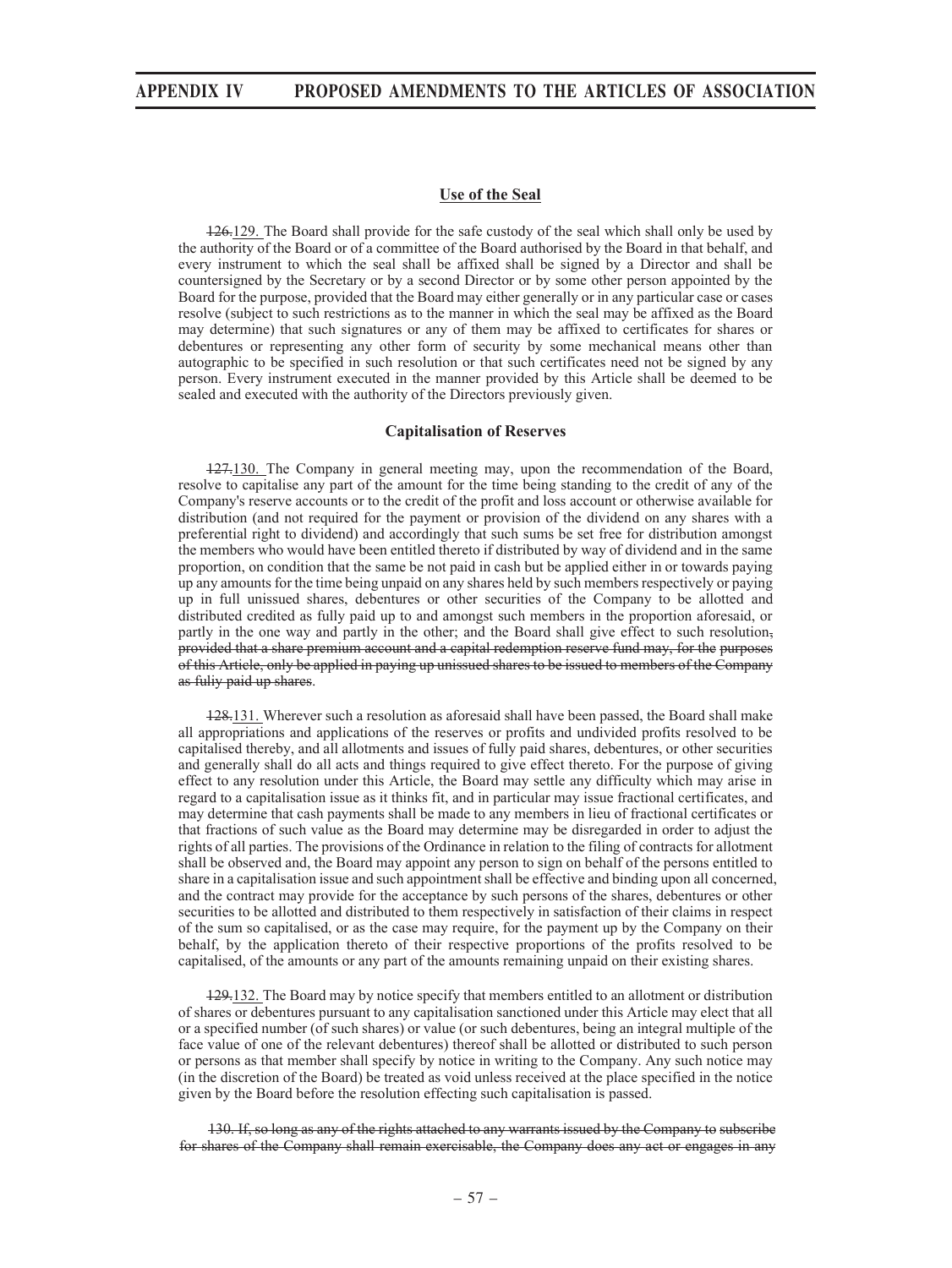transaction which, as a result of any adjustments to the subscription price in accordance with the provisions of the conditions of the warrants, would reduce the subscription price to below the par value of a share, then the following provisions shall apply:

- (i) as from the date of such act or transaction, the Company shall establish and thereafter (subject as provided in this Article) maintain in accordance with the provisions of this Article a reserve ("the Subscription Right Reserve"), the amount of which shall at no time be less than the sum which for the time being would be required to be capitalised and applied in paying up in full the nominal amount of the additional shares required to be issued and allotted credited as fully paid pursuant to sub-paragraph (iii) of this Article on the exercise in full of all the subscription rights outstanding and shall apply the Subscription Right Reserve in paying up such additional shares in full as and when the same are allotted;
- (ii) the Subscription Right Reserve will not be used for any purpose other than that specified above until all other reserves of the Company (other than share premium account and capital redemption reserve fund) have been extinguished and will then only be used to make good losses of the Company if and so far as is required by law;
- (iii) upon the exercise of all or any of the subscription rights represented by any warrant, the relevant subscription rights shall be exercisable in respect of a nominal amount of shares equal to the amount in cash which the holder of such warrant is required to pay on exercise of the subscription rights represented thereby (or, as the case may be, the relevant portion thereof in the event of a partial exercise of the subscription rights) and, in addition, there shall be allotted in respect of such subscription rights to the exercising warrantholder, credited as fully paid, such additional nominal amount of shares as is equal to the difference between:
	- (a) the said amount in cash which the holder of such warrant is required to pay on exercise of the subscription rights represented thereby (or, as the case may be, the relevant portion thereof in the event of a partial exercise of the subscription rights); and
	- (b) the nominal amount of shares in respect of which such subscription rights would have been exercisable having regard to the provisions of the conditions of the warrants, had it been possible for such subscription rights to represent the right to subscribe for shares at less than par,

 and immediately upon such exercise so much of the sum standing to the credit of the Subscription Right Reserve as is required to pay up in full such additional nominal amount of shares shall be capitalised and applied in paying up in full such additional nominal amount of shares which shall forthwith be allotted credited as fully paid to the exercising warrantholder; and

(iv) if upon the exercise of the subscription rights represented by any warrant, the amount standing to the credit of the Subscription Right Reserve is not sufficient to pay up in full such additional nominal amount of shares equal to such difference as aforesaid to which the exercising warrantholder is entitled, the Board shall apply any profits or reserves then or thereafter becoming available (including, to the extent permitted by law, share premium account and capital redemption reserve fund) for such purpose until such additional nominal amount of shares is paid up and allotted as aforesaid and until then no dividend or other distribution shall be paid or made on the shares. Pending such payment up and allotment the exercising warrantholder shall be issued by the Company a certificate evidencing his right to the allotment of such additional nominal amount of shares. The rights represented by any such certificate shall be in registered form and shall be transferable in whole or in part in units of one share in the like manner as the shares for the time being are transferable, and the Company shall make such arrangements in relation to the maintenance of a register therefor and other matters in relation thereto as the Board may think fit and adequate particulars thereof shall be made known to each relevant exercising warrantholder upon the issue of such certificate.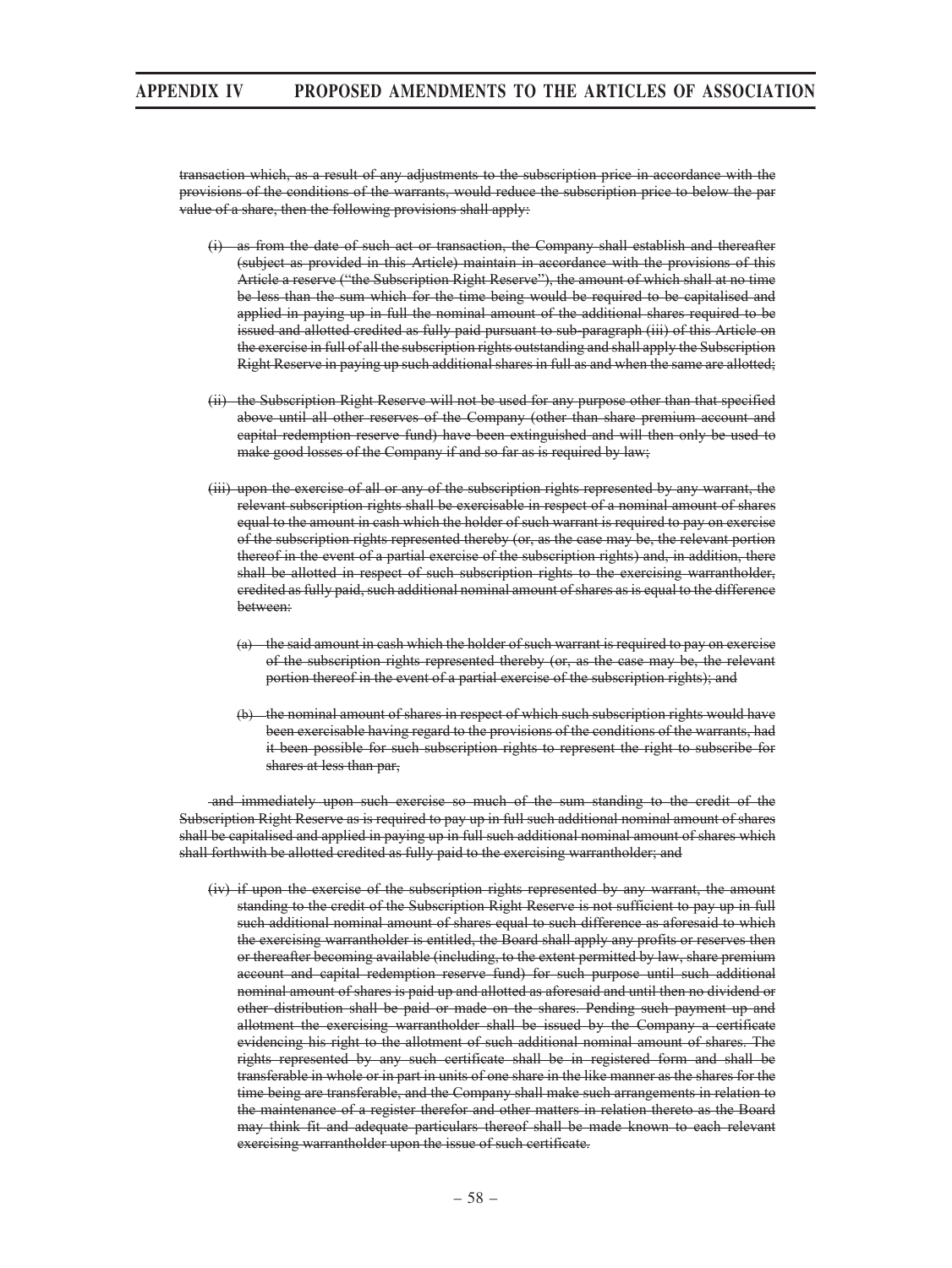Shares allotted pursuant to the provisions of this Article shall rank pari passu in all respects with the other shares allotted on the relevant exercise of the subscription rights represented by the warrant concerned.

 Notwithstanding anything contained in this Article, no fraction of share shall be allotted on exercise of the subscription rights and so that whether any (and if so what) fraction of a share arises shall be determined according to the conditions of the warrants.

 The provisions of this Article as to the establishment and maintenance of the Subscription Right Reserve shall not be altered or added to in any way which would vary or abrogate, or which would have the effect of varying or abrogating, the provisions for the benefit of any warrantholder or class of warrantholders under this Article without the sanction of a special resolution of such warrantholders or class of warrantholders.

 A certificate or report by the Auditors as to whether or not the Subscription Right Reserve is required to be established and maintained and, if so, the amount thereof so required to be established and maintained, as to the purposes for which the Subscription Right Reserve has been used, as to the extent to which it has been used to make good losses of the Company, as to the additional nominal amount of shares required to be allotted to an exercising warrantholder credited as fully paid and as to any other matter concerning the Subscription Right Reserve shall (in the absence of manifest error) be conclusive and binding upon the Company and all warrantholders.

 The provisions of this Article as to the establishment, maintenance and application of the Subscription Right Reserve are subject to the provisions of the Ordinance and nothing contained in this Article shall entitle the Company to undertake any transaction prohibited by the Ordinance.

## **Dividends and Reserves**

131.133. The Company in general meeting may declare dividends in any currency but no dividends shall exceed the amount recommended by the Board.

132.134. The Board may from time to time pay to the members such interim dividends as appear to the Board to be justified by the profits of the Company and, in particular (but without prejudice to the generality of the foregoing), if at any time the share capital of the Company is divided into different classes, the Board may pay such interim dividends in respect of those shares in the capital of the Company which confer on the holders thereof preferential rights with regard to dividend and provided that the Board acts bona fide, the Board shall not incur any responsibility to the holders of shares conferring any preference for any damage that they may suffer by reason of the payment of an interim dividend on any shares having deferred or non-preferential rights.

 The Board may also pay half-yearly or at other suitable intervals to be settled by it any dividend which may be payable at a fixed rate if the Board is of the opinion that the profits justify the payment.

133.135. No dividend shall be payable except out of the profits of the Company available for distribution. No dividend shall carry interest.

134.136. Whenever the Board or the Company in general meeting have resolved that a dividend be paid or declared on the share capital of the Company, the Board may further resolve that such dividend be satisfied wholly or in part in the form of an allotment of shares credited as fully paid, provided that the shareholders entitled thereto will be entitled to elect to receive such dividend (or part thereof) in cash in lieu of such allotment. In such case, the following provisions shall apply:

- (i) the basis of any such allotment shall be determined by the Board;
- (ii) the Board, after determining the basis of allotment, shall give not less than one week's notice in writing to the shareholders of the right of election accorded to them and shall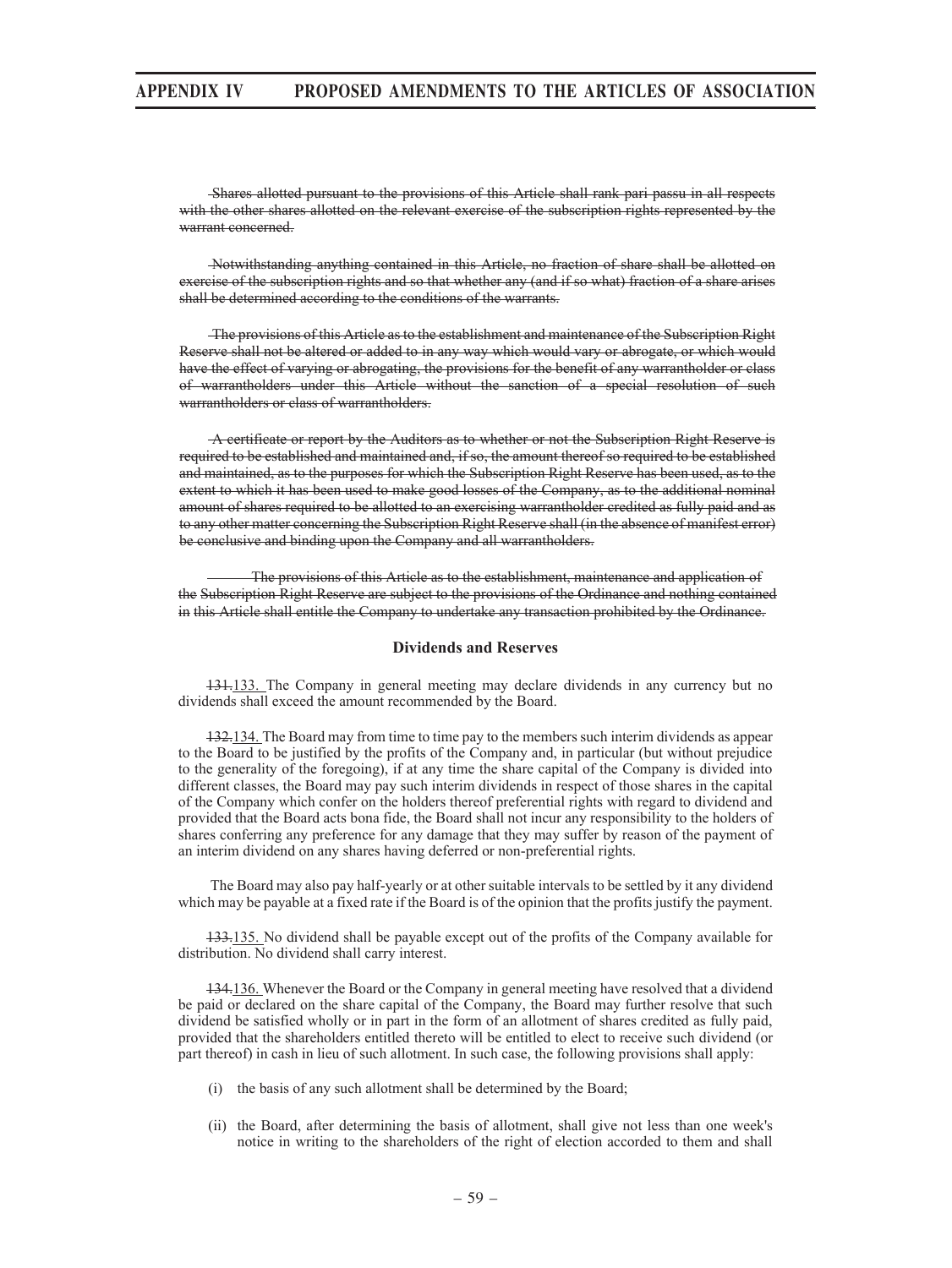send with such notice forms of election and specify the procedure to be followed and the place at which and the latest date and time by which duly completed forms of election must be lodged in order to be effective;

- (iii) the right of election may be exercised in respect of the whole or part of that portion of the dividend in respect of which the right of election has been accorded; and
- (iv) the dividend (or that part of the dividend to be satisfied by the allotment of shares as aforesaid) shall not be payable in cash on shares in respect whereof the cash election has not been duly exercised ("the non-elected shares") and in satisfaction thereof, shares shall be allotted credited as fully paid to the shareholders of the non-elected shares on the basis of allotment determined as aforesaid and for such purpose the Board shall capitalise and apply out of any part of the undivided profits of the Company's reserve accounts (including any special account, share premium account and capital redemption reserves) as the Board may determine, sucha sum equal to the aggregate nominal amount of the shares to be allotted on such basis and apply the same in paying up in full the appropriate number of shares for allotment and distribution to and amongst the holders of the elected shares on such basis.

135.137. The shares allotted pursuant to the provisions of Article 136.134 shall rank pari passu in all respects with the shares then in issue save only as regards participation:

- (i) in the relevant dividend (or the right to receive or to elect to receive an allotment of shares in lieu thereof); or
- (ii) in any other distributions, bonuses or rights paid, made, declared or announced prior to or contemporaneously with the payment or declaration of the relevant dividend,

 unless, contemporaneously with the announcement by the Board of its proposal to apply the provisions of Article 135133 in relation to the relevant dividend or contemporaneously with its announcement of the distribution, bonus or rights in question, the Board shall specify that the shares to be allotted pursuant to the provisions of Article 136134 shall rank for participation in such distribution, bonus or rights.

136.138. The Board may do all acts and things considered necessary or expedient to give effect to any capitalisation pursuant to the provisions of Article 136434, with full power to the Board to make such provisions as it thinks fit in the case of shares becoming distributable in fractions (including provisions whereby, in whole or in part, fractional entitlements are aggregated and sold and the net proceeds distributed to those entitled, or are disregarded or rounded up or down or whereby the benefit of fractional entitlements accrues to the Company rather than to the members concerned). The Board may authorise any person to enter into, on behalf of all members interested, an agreement with the Company providing for such capitalisation and matters incidental thereto and any agreement made pursuant to such authority shall be effective and binding on all concerned.

137.139. The Company may, upon the recommendation of the Board, by special resolution resolve in respect of any one particular dividend of the Company that notwithstanding the provisions of Article 136134, a dividend may be satisfied wholly in the form of an allotment of shares credited as fully paid without offering any right to shareholders to elect to receive such dividend in cash in lieu of such allotment.

138.140. The Board may on any occasion determine that rights of election and the allotment of shares under Articles 136134 shall not be made available or made to any shareholders with registered addresses in any territory where in the absence of a registration statement or other special formalities the circulation of an offer of such rights of election or the allotment of shares would or might, in the opinion of the Board, be unlawful, and in such event the provisions aforesaid shall be read and construed subject to such determination.

139.141. The Board may, before recommending any dividend, set aside out of the profits of the Company such sums as it thinks fit as a reserve or reserves which shall, at the discretion of the Board,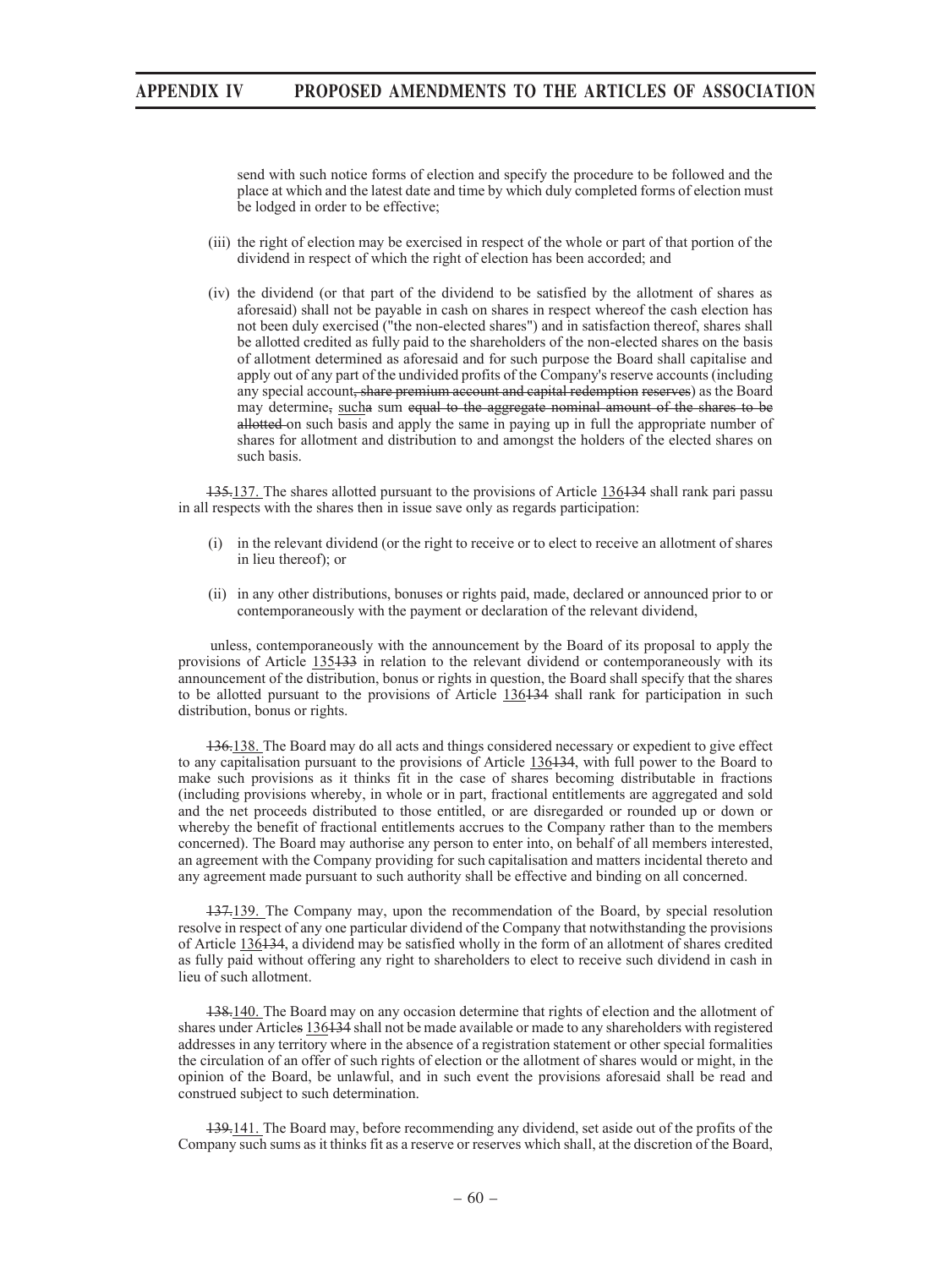be applicable for meeting claims on or liabilities of the Company or contingencies or for paying off any loan capital or for equalising dividends or for any other purpose to which the profits of the Company may be properly applied, and pending such application may, at the like discretion, either be employed in the business of the Company or be invested in such investments (other than shares of the Company) as the Board may from time to time think fit, and so that it shall not be necessary to keep any investments constituting the reserve or reserves separate or distinct from any other investments of the Company. The Board may also without placing the same to reserve carry forward any profits which it may think prudent not to distribute by way of dividend.

140.142. Subject to the rights of persons, if any, entitled to shares with special rights as to dividend and subject to the terms of issue of any shares providing to the contrary, all dividends shall be declared and paid according to the amounts paid or credited as paid up on the shares in respect whereof the dividend is paid, but no amount paid up or credited as paid up on a share in advance of calls or instalments shall be treated for the purposes of this Article as paid up on the share.

141.143. The Board may retain any dividends or other moneys payable or in respect of a share upon which the Company has a lien, and may apply the same in or towards satisfaction of the debts, liabilities or engagements in respect of which the lien exists. The Board may also deduct from any dividend or bonus payable to any member all sums of money (if any) presently payable by him to the Company on account of calls, instalments or otherwise.

142.144. Any general meeting sanctioning a dividend may make a call on the members of such amount as the meeting fixes, but so that the call on each member shall not exceed the dividend payable to him, and so that the call be made payable at the same time as the dividend, and the dividend may, if so arranged between the Company and the member, be set off against the call.

143.145. Whenever the Board or the Company in general meeting have resolved that a dividend be paid or declared, the Board may further resolve that such dividend be satisfied wholly or in part by the distribution of specific assets of any kind and in particular of paid up shares, debentures or warrants to subscribe securities of the Company or any other company, or in any one or more of such ways, and where any difficultly arises in regard to the distribution, the Board may settle the same as it thinks expedient, and in particular may issue fractional certificates, disregard fractional entitlements or round the same up or down, and may fix the value for distribution of such specific assets, or any part thereof, and may determine that cash payments shall be made to any members upon the footing of the value so fixed in order to adjust the rights of all parties, and may vest any such specific assets in trustees as may seem expedient to the Board and may appoint any person to sign any requisite instruments of transfer and other documents on behalf of the persons entitled to the dividend and such appointment shall be effective. Where requisite, a contract shall be filed in accordance with the Ordinance and the Board may appoint any person to sign such contract on behalf of the persons entitled to the dividend and such appointment shall be effective.

144.146. A transfer of shares shall not pass the right to any dividend or bonus declared thereon before the registration of the transfer.

145.147. If two or more persons are registered as joint holders of any shares, any one of such persons may give effectual receipts for any dividends, interim dividends or bonuses and other moneys payable in respect of such shares.

146.148. Unless otherwise directed by the Board, any dividend or bonus may be paid by cheque or warrant sent through the post to the registered address of the member entitled, or, in case of joint holders, to the registered address of that one whose name stands first in the register in respect of the joint holding or to such person and to such address as the holder or joint holders may in writing direct. Every cheque or warrant so sent shall be made payable to the order of the person to whom it is sent, and the payment of any such cheque or warrant shall operate as a good discharge to the Company in respect of the dividend and/or bonus represented thereby, notwithstanding that it may subsequently appear that the same has been stolen or that any endorsement thereon has been forged.

147.149. All dividends or bonuses unclaimed for one year after having been declared may be invested or otherwise made use of by the Board for the benefit of the Company until claimed and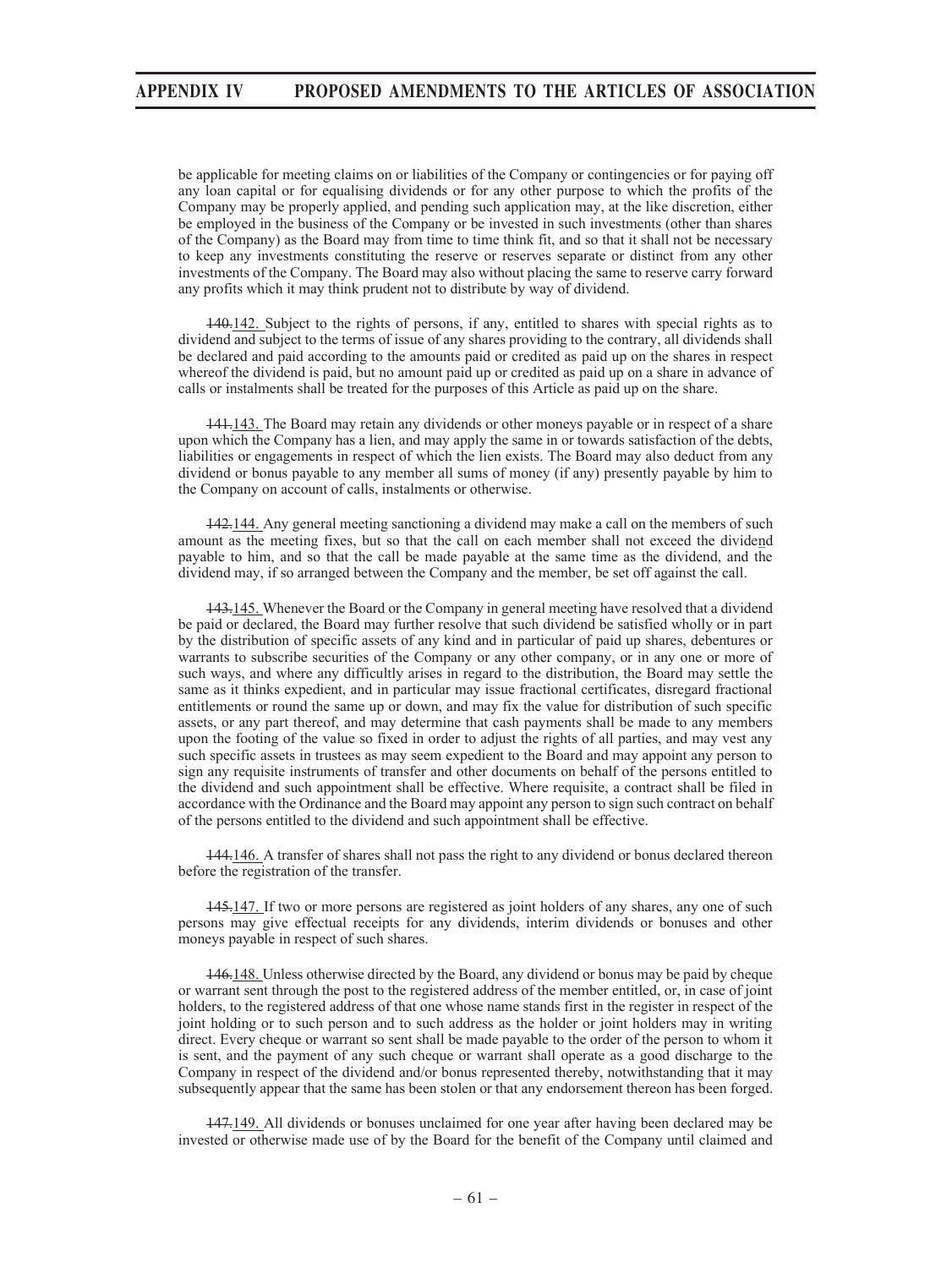the Company shall not be constituted a trustee in respect thereof or any profit or benefit derived therefrom. All dividends or bonuses unclaimed for six years after having been declared may be forfeited by the Board and shall revert to the Company.

#### **Distribution of Realised Capital Profits**

148.150. The Company in general meeting may at any time and from time to time resolve that any surplus moneys in the hands of the Company representing capital profits arising from moneys received or recovered in respect of or arising from the realisation of any capital assets of the Company or any investments representing the same and not required for the payment or provision of any fixed preferential dividend instead of being applied in the purchase of any other capital assets or for other capital purposes be distributed amongst the ordinary shareholders on the footing that they receive the same as capital and in the shares and proportions in which they would have been entitled to receive the same if it had been distributed by way of dividend, provided that no such profits as aforesaid shall be so distributed unless there shall remain in the hands of the Company a sufficiency of other assets to answer in full the whole of the liabilities and paid up share capital of the Company for the time being.

#### **Accounts**

149.151. The Board shall cause true accounts to be kept of the sums of money received and expended by the Company, and the matters in respect of which such receipt and expenditure take place, and of the property, assets, credits and liabilities of the Company and of all other matters required by the Ordinance or necessary to give a true and fair view of the Company's affairs and to explain its transaction.

150.152. The books of account shall be kept at the registered office or at such other place or places as the Board thinks fit and shall always be open to the inspection of the Directors.

151.153. The Board shall from time to time determine whether and to what extent, at what times and places and under what conditions or regulations, the accounts and books of the Company, or any of them, shall be open to the inspection of the members not being Directors, and no member (not being a Director) shall have any right of inspecting any account or book or document of the Company, except as conferred by the Ordinance or authorised by the Board or by the Company in general meeting.

152.154. The Board shall from time to time in accordance with the provisions of the Ordinance prepare and lay before the Company in general meeting such profit and loss accounts, balance sheets, group accounts (if any) and reports as are required by the Ordinance.

153.155. Every balance sheet of the Company shall be signed pursuant to the provisions of the Ordinance, and a copy of every balance sheet (including every document required by law to be annexed thereto) and profit and loss account which to be laid before the Company in general meeting, together with a copy of the Directors' report and a copy of the Auditors' report, shall not less than twenty-one days before the date of the meeting, be sent to every member of, and every holder of debentures of, the Company and every other person entitled to receive notices of general meetings of the Company, provided that this Article shall not require a copy of those documents to be sent to any person of whose address the Company is not aware or to more than one of the joint holders of any shares or debentures.

### **Audit**

154.156. Auditors shall be appointed and their duties regulated in accordance with the provisions of the Ordinance.

155.157. Subject as otherwise provided by the Ordinance, the remuneration of the Auditors shall be fixed by the Company in general meeting provided always that in respect of any particular year, the Company in general meeting may delegate the fixing of such remuneration to the Board.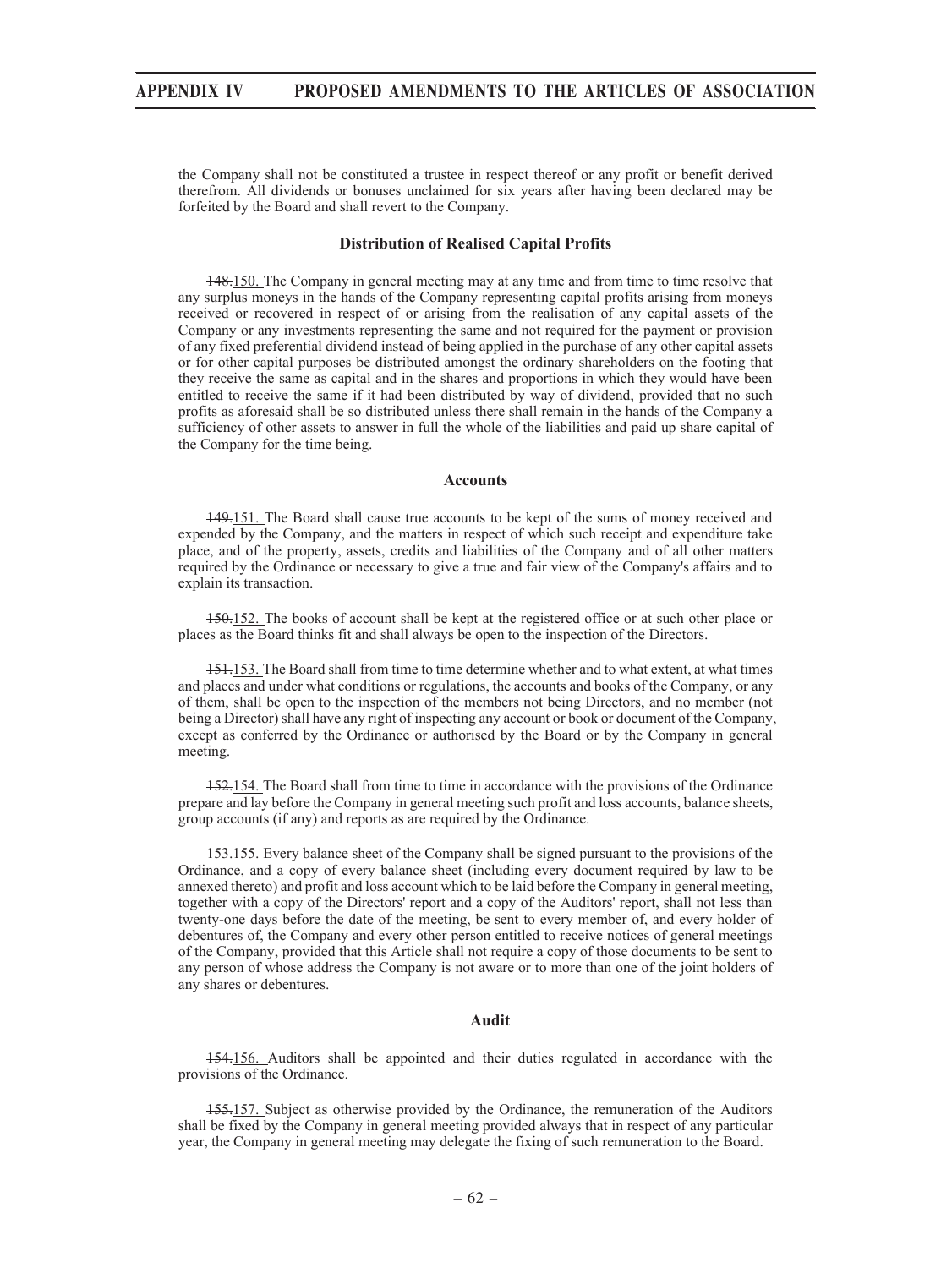156.158. Every statement of accounts audited by the Auditors and presented by the Board at a general meeting shall after approval at such meeting be conclusive except as regards any error discovered therein within three months of the approval thereof. Whenever any such error is discovered within that period, it shall forthwith be corrected, and the statement of account amended in respect of the error shall be conclusive.

### **Notices**

157. Any notice or document to be given or issued under these Articles shall be in writing, and may be served by the Company on any member either personally or by sending it through the post in prepaid letter, envelope or wrapper addressed to such member at his registered address as appearing in the register or by delivery or leaving it at such registered address as appearing in the register or (in the case of a notice) by publishing the same as a paid advertisement in English in at least one English language newspaper and in Chinese in at least one Chinese language newspaper, being in each case a newspaper published daily and circulating generally in the Hong Kong Special Administrative Region being newspapers specified in the list of newspapers issued and published in the Gazette for the purposes of Section 7IA of the Ordinance. In case of joint holders of a share, all notices shall be given to that one of the joint holders whose name stands first in the register and notice so given shall be sufficient notice to all the joint holders.

159. Any notice or document (including a share certificate and any "corporate communication" as defined in the Listing Rules) may be served or delivered by the Company or by the Board on or to any member in the following manner:

- (a) in hard copy form either (i) personally or (ii) by hand to, or by sending it through the post (if sent to an address outside Hong Kong, by airmail or an equivalent service that is no slower) in a prepaid envelope or wrapper addressed to, the member's address as shown in the register; or
- (b) in electronic form:
	- (i) personally; or
	- (ii) by hand to, or by sending it through the post (if sent to an address outside Hong Kong, by airmail or an equivalent service that is no slower) in a prepaid envelope or wrapper addressed to, the member's address as shown in the register; or
	- (iii) by sending or transmitting it through electronic means to such member at any electronic number or electronic address supplied by the member to the Company for the giving of notice or document from the Company to him,

provided that the Company must first have received from the relevant member his written agreement, generally or specifically, that the notice or document may be sent or supplied to him in electronic form and no notice of revocation has been received by the Company from the member in accordance with the Ordinance, and all other relevant requirements of the Ordinance and the Listing Rules have been complied with; or

(c) by posting it on the Company's website, provided that the Company must first have received from the relevant member either (i) the member's written agreement, generally or specifically, or (ii) the member's deemed agreement in the manner prescribed in the Ordinance, and has notified him such notice or document has been made available on the Company's website, and no notice of revocation has been received by the Company from the member in accordance with the Ordinance and all other relevant requirements of the Ordinance and the Listing Rules have been complied with; or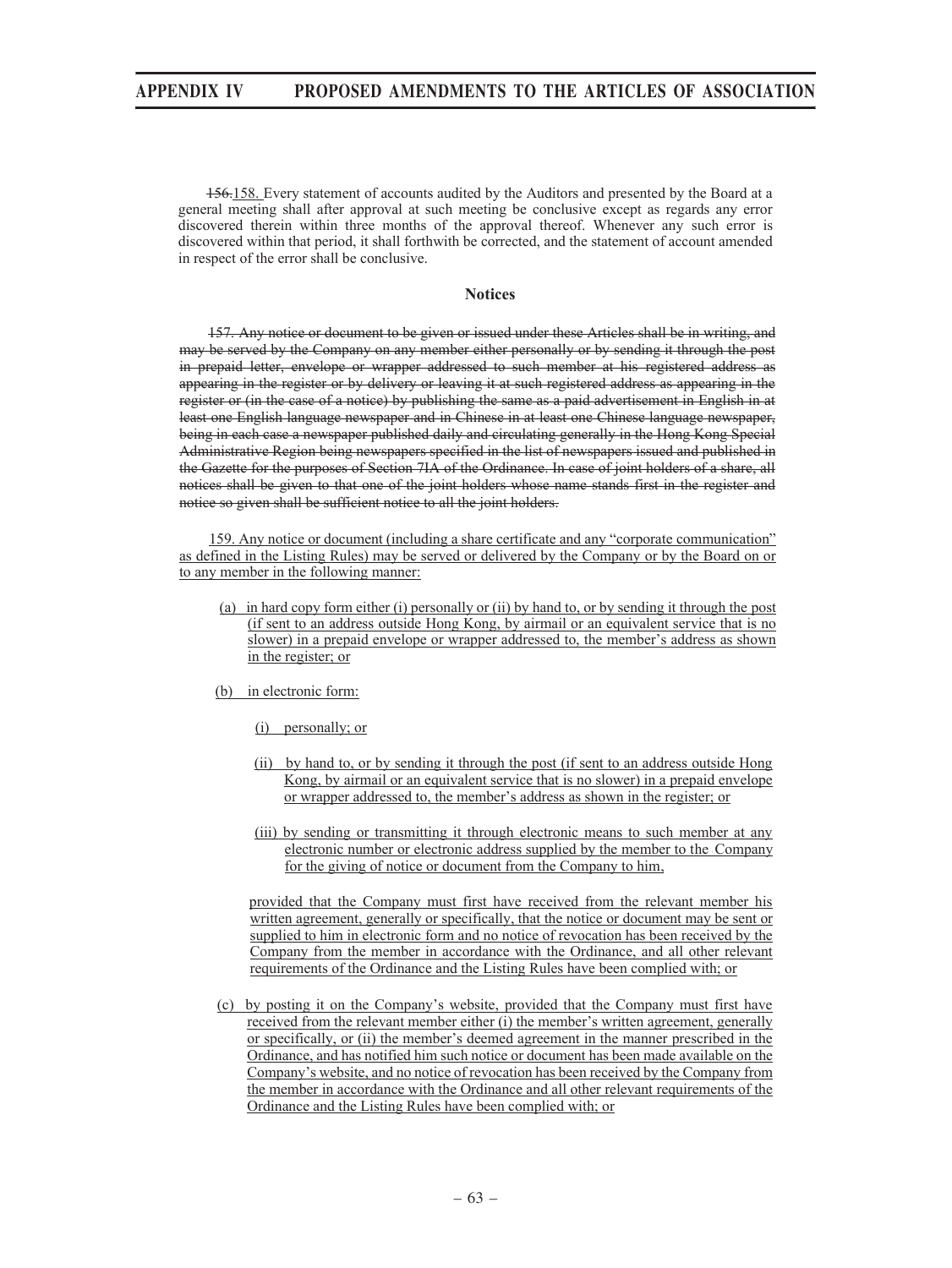- (d) by advertisement in English in at least one English language newspaper and in Chinese in at least one Chinese newspaper being in each case a newspaper circulating generally in Hong Kong.
- 160. Subject to the Ordinance and the Listing Rules and unless these Articles otherwise

provides:

- (a) all notices, documents or other information directed to be given to the members shall, with respect to any share to which persons are jointly entitled, be given to any one of the joint holders in respect of such share, and such notices, documents or information so given shall be deemed to have been given to all the holders of such share; and
- (b) anything to be agreed or specified by the members shall, with respect to any share to which persons are jointly entitled, be deemed to have been agreed or specified by all the holders of such share if any one of the joint holders in respect of such share has so agreed or specified (except for transfer of the share), provided that the Company may at its discretion act on the instruction of any of the joint holders in respect of any share if instructions (except for transfer of the share) received from the joint holders in respect of such share are not the same.

#### 158.161. Where the registered address of a member is outside the Hong Kong Special

Administrative Region, notice, if given through the post, shall be sent by pre-paid air mail letter. Any member whose registered address is outside the Hong Kong Special Administrative Region may notify the Company in writing of an address in the Hong Kong Special Administrative Region which for the purpose of service of notice shall be deemed to be his registered address. A member who has no registered address in the Hong Kong Special Administrative Region shall be deemed to have received any notice which shall have been displayed at the registered office of the Company and shall have remained there for the time of twenty-four hours and such notice shall be deemed to have been received by such member on the day following that on which it shall have been first so displayed.

159. Any notice sent by post shall be deemed to have been served on the day following that on which the envelope or wrapper containing the same is put into a post office situated within the Hong Kong Special Administrative Region, and in proving such service, it shall be sufficient to prove that the envelope or wrapper containing the notice was properly prepaid, addressed and put into such post office and a certificate in writing signed by the Secretary or other person appointed by the Board that the envelope or wrapper containing the notice was so addressed and put into such post office shall be conclusive evidence thereof.

162. Any notice or document given by the Company:

- (a) if served or delivered in person or by hand, shall be deemed to have been served or delivered at the time of personal service or delivery, and in proving such service or delivery, a certificate in writing signed by the Secretary or other person appointed by the Board that the notice or document was so served or delivered shall be conclusive evidence thereof;
- (b) if served or delivered by post, shall be deemed to have been served or delivered on the second business day (as defined in the Ordinance) following that on which the envelope or wrapper containing the same is put into a post office situated within Hong Kong, and in proving such service or delivery, it shall be sufficient to prove that the envelope or wrapper containing the notice or document was properly prepaid, addressed and put into such post office, and a certificate in writing signed by the Secretary or other person appointed by the Board that the envelope or wrapper containing the notice or document was so addressed and put into such post office shall be conclusive evidence thereof;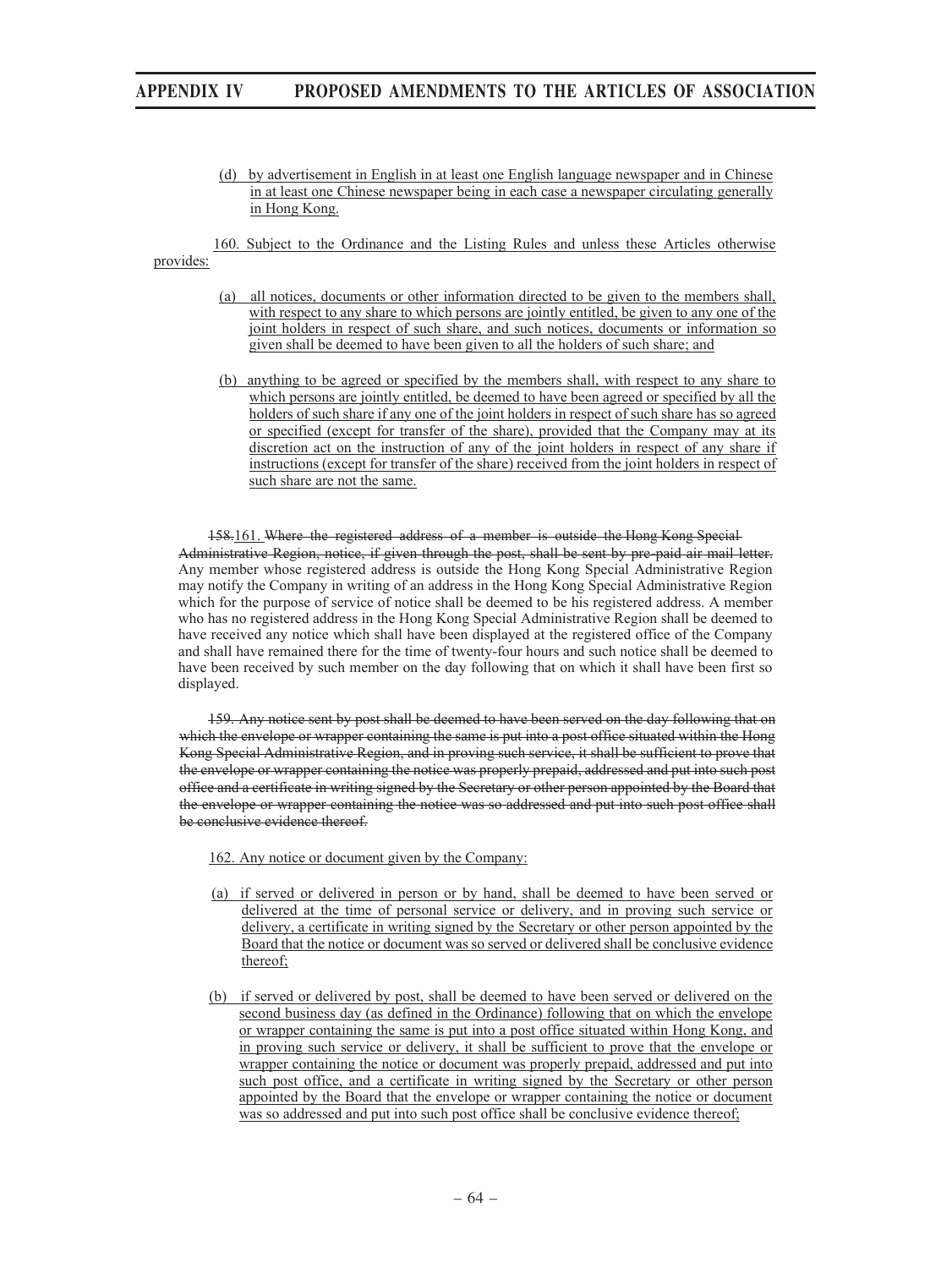- (c) if sent or transmitted by electronic means, shall be deemed to have been served or delivered at the time it was transmitted from the server of the Company or its agent;
- (d) if posted on the Company's website, shall be deemed to have been served and delivered when the material was first made available on the website or if later, at the time the intended recipient received (or is deemed to have received) notice of the fact that the material was available on the Company's website. In calculating a period of hours mentioned in paragraph (c) and (d) of this Article 162, any part of a day that is not a business day (as such term is defined in the Ordinance) is to be disregarded; and
- (e) if served by the advertisement in newspapers, shall be deemed to have been served on the day on which such notice or document is first published in the newspaper.

160.163. A notice may be given by the Company to the person entitled to a share in consequence of the death, mental disorder or bankruptcy of a member by sending it through the post in a prepaid letter addressed to him by name, or by the title of representative of the deceased, or trustee of the bankrupt, or by any like description, at the address, if any, within the Hong Kong Special Administrative Region supplied for the purpose by the person claiming to be so entitled, or (until such an address has been so supplied) by giving the notice in any manner in which the same might have been given if such death, mental disorder or bankruptcy had not occurred.

161.164. Any person who by operation of law, transfer or other means whatsoever shall become entitled to any share shall be bound by every notice in respect of such share which prior to his name and address being entered on the register shall have been duly given to the person from whom he derives his title to such share.

162.165. Any notice or document delivered or sent by post to, or left at the registered address of any member in pursuance of these Articles, shall notwithstanding that such member be then deceased or bankrupt and whether or not the Company has notice of his death or bankruptcy be deemed to have been duly served in respect of any registered shares whether held solely or jointly with other persons by such member until some other person be registered in his stead as the holder or joint holder thereof, and such service shall for all purposes of these Articles be deemed a sufficient service of such notice or document on his personal representatives and all persons (if any) jointly interested with him in any such shares.

163.166. The signature to any notice to be given by the Company may be written or printed

#### **Information**

164.167. No member (not being a Director) shall be entitled to require discovery of or any information respecting any detail of the Company's trading or any matter which is or may be in the nature of a trade secret or secret process which may relate to the conduct of the business of the Company and which in the opinion of the Board it will be inexpedient in the interests of the members of the Company to communicate to the public

## **Untraced Members**

165.168. Without prejudice to the rights of the Company under this Article, the Company may cease sending cheques or warrants in respect of any particular shares if cheques or warrants in respect of the shares in question have been left uncashed on two consecutive occasions. However, the Company may exercise the power to cease sending cheques or warrants in respect of any particular shares after the first occasion on which such a cheque or warrant in respect of the shares in question is returned undelivered.

 The Company shall have the power to sell, in such manner as the Board thinks fit, any shares of a member or the shares to which a person is entitled by virtue of transmission on death or bankruptcy if: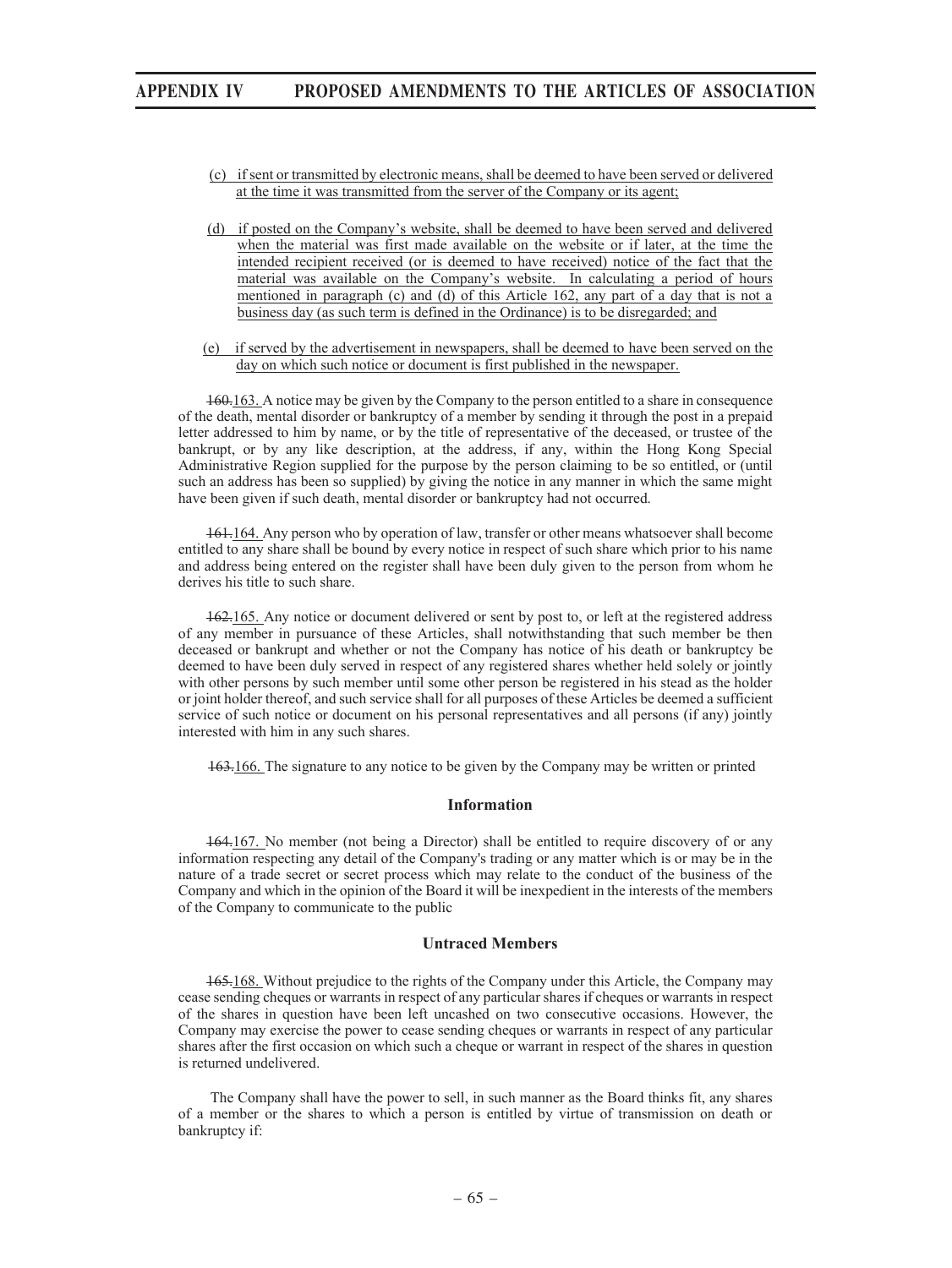- (i) all cheques or warrants, being not less than three in total numbers, in respect of the shares in question sent during the relevant period in the manner authorised by the Articles have remained uncashed;
- (ii) so far as it is aware at the end of the relevant period, the Company has not at any time during the relevant period received any indication of the existence of such member of person; and
- (iii) where such shares are listed on the Stock Exchange the Company has caused advertisements to be inserted in English in a leading English language daily newspaper and in Chinese in a leading Chinese language daily newspaper circulating in the Hong Kong Special Administrative Region, being newspapers issued and published in the Gazette for the purposes of Section 7IA of the Ordinance, giving notice of its intention to sell such shares and has notified the Stock Exchange of such intention and a period of three months has elapsed since the date of the last of such advertisements.

 For the purpose of the foregoing, "relevant period" means the period commencing twelve years before the date of publication of the advertisement referred to in paragraph (iii) above and ending at the expiry of the period referred to in that paragraph.

 To give effect to any such sale, the Board may authorise some person to transfer the shares in question and an instrument of transfer signed or otherwise executed by or on behalf of such person shall be as effective as if it had been executed by the registered holder or the person entitled by transmission to such shares, and the purchaser shall not be bound to see to the application of the purchase money nor shall his title to the shares be affected by an irregularity or invalidity in the proceedings relating to the sale. The net proceeds of the sale will belong to the Company and upon receipt by the Company of such net proceeds, it shall become indebted to the former member for an amount equal to such net proceeds. No trust shall be created in respect of such debt and no interest shall be payable in respect of it and the Company shall not be required to account for any money earned from the net proceeds which may be employed in the business of the Company or as the Board thinks fit. Any sale under this Article shall be valid and effective notwithstanding that the member holding or the person entitled by transmission to the shares sold is dead, bankrupt or otherwise under any legal disability or incapacity.

#### **Record Dates**

166.169. Notwithstanding any other provision of these Articles, the Company or the Board may fix any date as the record date for any dividend, distribution, allotment or issue and such record date may be on or at any time before or after any date on which such dividend, distribution, allotment or issue is declared paid or made.

#### **Destruction of Documents**

167.170. The Company may destroy:

- (i) any share certificate which has been cancelled at any time after the expiry of one year from the date of such cancellation;
- (ii) a dividend mandate or any variation or cancellation thereof or any notification of change of name or address at any time after the expiry of two years from the date such mandate, variation, cancellation or notification was recorded by the Company;
- (iii) any instrument of transfer of shares which has been registered at any time after the expiry of twelve years from the date of registration; and
- (iv) any other document on the basis of which any entry in the register is made at any time after the expiry of twelve years from the date and entry in the register was first made in respect of it,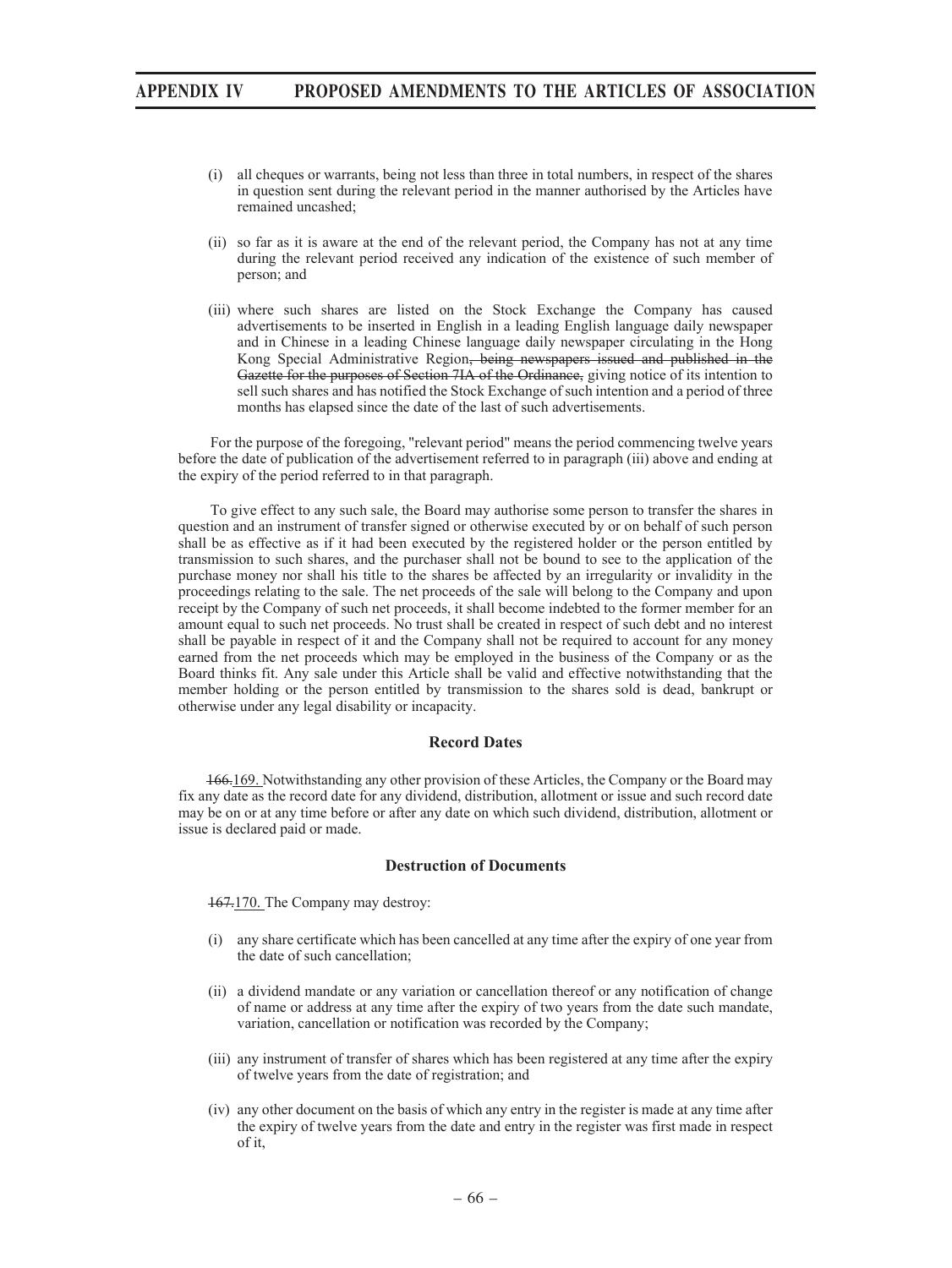and it shall conclusively be presumed in favour of the Company that every share certificate so destroyed was a valid certificate duly and properly cancelled and that every instrument of transfer so destroyed was a valid and effective instrument duly and properly registered and that every other document destroyed hereunder was a valid and effective document in accordance with the recorded particulars thereof in the books or records of the Company. Provided always that:

> (a) the foregoing provisions of this Article shall apply only to the destruction of a document in good faith and without express notice to the Company that the preservation of such document was relevant to a claim;

> (b) nothing contained in this Article shall be construed as imposing upon the Company any liability in respect of the destruction of any such document earlier than as aforesaid or in any case where the conditions of sub-paragraph (a) above are not fulfilled and

> (c) references in this Article to the destruction of any document include references to its disposal in any manner.

#### **Winding Up**

168.171. If the Company shall be wound up, the surplus assets remaining after payment to all creditor shall be divided among the members in proportion to the capital paid up on the shares held by them respectively, and if such surplus assets shall be insufficient to repay the whole of the paid up capital, they shall be distributed so that, as nearly as may be, the losses shall be borne by the members in proportion to the capital paid up on the shares held by them respectively, but all subject to the rights of any shares which may be issued on special terms or conditions.

169.172. If the Company shall be wound up (whether the liquidation is voluntary, under supervision or by the court) the liquidator may, with the sanction of a special resolution and any other sanction required by the Ordinance, divide among the members in specie or kind the whole or any part of the assets of the Company and whether the assets shall consist of property of one kind or shall consist of properties of different kinds, the liquidator may for such purpose, set such value as he deems fair upon any one or more class or classes of property to be divided as aforesaid and may determine how such division shall be carried out as between the members or different classes of members and members within each class. The liquidator may, with the like sanction, vest any one or more class or classes of property and may determine how such division shall be carried out as between the members or different classes of members. The liquidator may, with the like sanction, vest any part of the assets in trustees upon such trusts for the benefit of members as the liquidator with the like sanction, shall think fit, but so that no member shall be compelled to accept any shares or other assets in respect of which there is a liability.

170.173. In the event of a winding up of the Company in the Hong Kong Special Administrative Region, every member of the Company who is not for the time being in the Hong Kong Special Administrative Region shall be bound, within fourteen days after the passing of an effective resolution to wind up the Company voluntarily, or the making of an order for the winding up of the Company, to serve notice in writing on the Company appointing some person resident in the Hong Kong Special Administrative Region and stating that person's full name, address and occupation upon whom all summonses, notices, process, orders and judgments in relation to or under the winding up of the Company may be served, and in default of such nomination the liquidator of the Company shall be at liberty on behalf of such member to appoint some such person, and service upon any such appointee, whether appointed by the member or the liquidator, shall be deemed to be good personal service on such member for all purposes, and, where the liquidator makes any such appointment, he shall with all convenient speed give notice thereof to such member by advertisement in the Hong Kong Special Administrative Region as he shall deem appropriate or by a registered letter sent through the post and addressed to such member at his address as mentioned in the register, and such notice shall be deemed to be service on the day following that on which the advertisement appears or the letter is posted.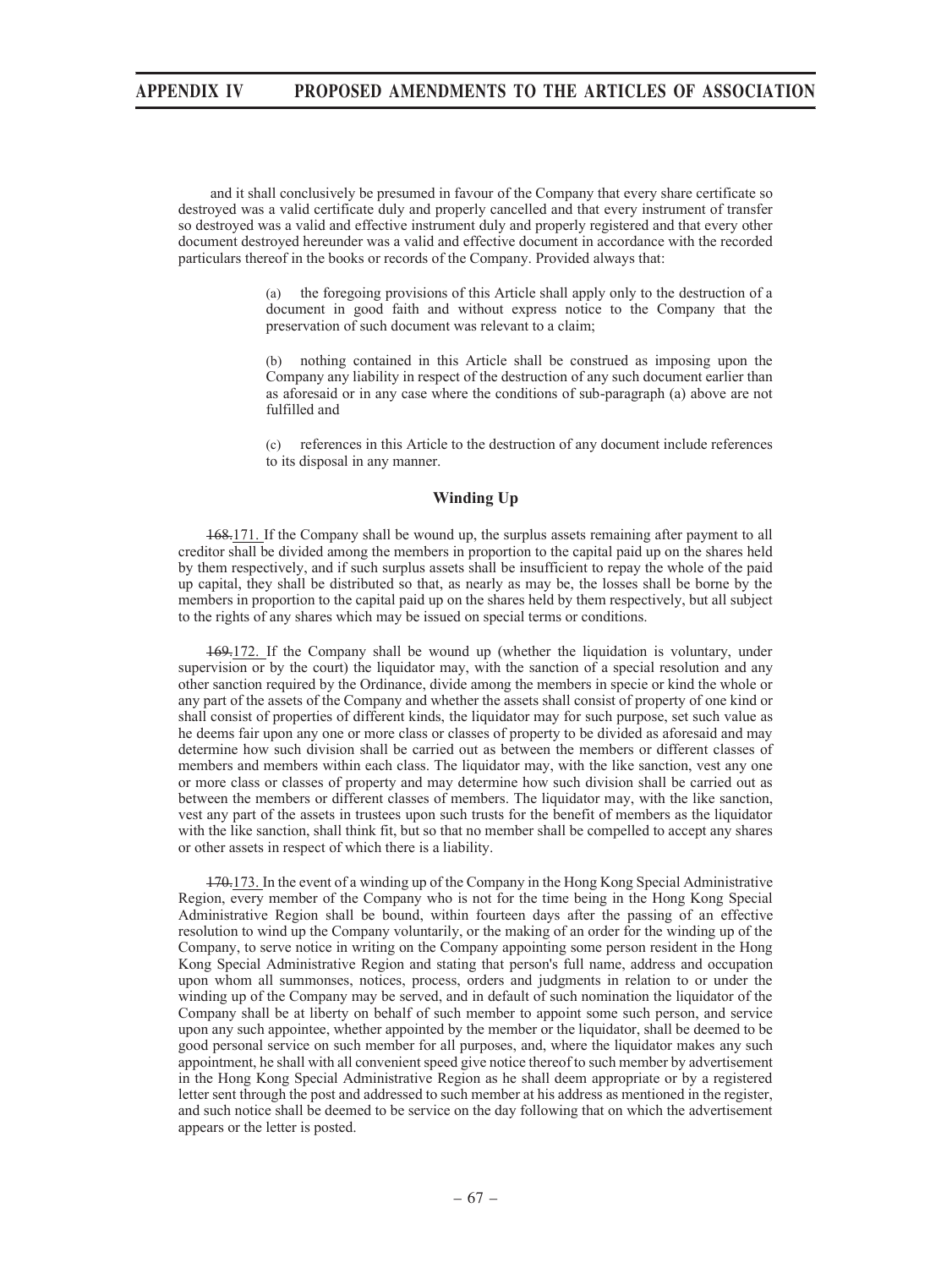## **Indemnity**

- 171.174. (i) Every Director or other officer of the Company shall be entitled to be indemnified out of the assets of the Company against all losses or liabilities which he may sustain or incur in or about the execution of the duties of his office or otherwise in relation thereto, and no Director or other officer shall be liable for any loss, damages or misfortune which may happen to or be incurred by the Company in the execution of the duties of his office or in relation thereto, provided that this Article shall only have effect insofar as its provisions are not avoided by the Ordinance.
	- (ii) Subject to the provisionsSection 165 of the Ordinance, if any Director or other person shall become personally liable for the payment of any sum primarily due from the Company, the Directors may execute or cause to be executed any mortgage, charge, or security over or affecting the whole or any part of the assets of the Company by way of indemnity to secure the Director or person so becoming liable as aforesaid from any loss in respect of such liability.
	- (iii) The Company may indemnify any Director or any officer of the Company against any liability incurred by him in defending any proceedings, civil or criminal, in which judgement is given in his favour or in which he is acquitted or in connection with any application under Section 358 of the Ordinance in which relief is granted to him by the court.
	- (iiiv) The Company may purchase and maintain for any Director or any officer of the Company:
		- (a) insurance against any liability to the Company, a related company or any other party in respect of any negligence, default, breach of duty or breach of trust (save for fraud) of which he may be guilty in relation to the Company or a related company; and
		- (b) insurance against any liability incurred by him in defending any proceedings, whether civil or criminal, taken against him for any negligence, default, breach of duty or breach of trust (including fraud) of which he may be guilty in relation to the Company or a related company.
	- (iv) For the purpose of this Article 171, "related company" means any company that is the Company's subsidiary or holding company or a subsidiary of that holding company.

## **No Suspension of Voting Rights where Non-disclosure of Interests**

172.175. Notwithstanding any other provisions of these Articles, no powers shall be taken to freeze or otherwise impair any of the rights attaching to any share by reason only that the person or persons who are interested directly or indirectly therein have failed to disclose their interests to the Company.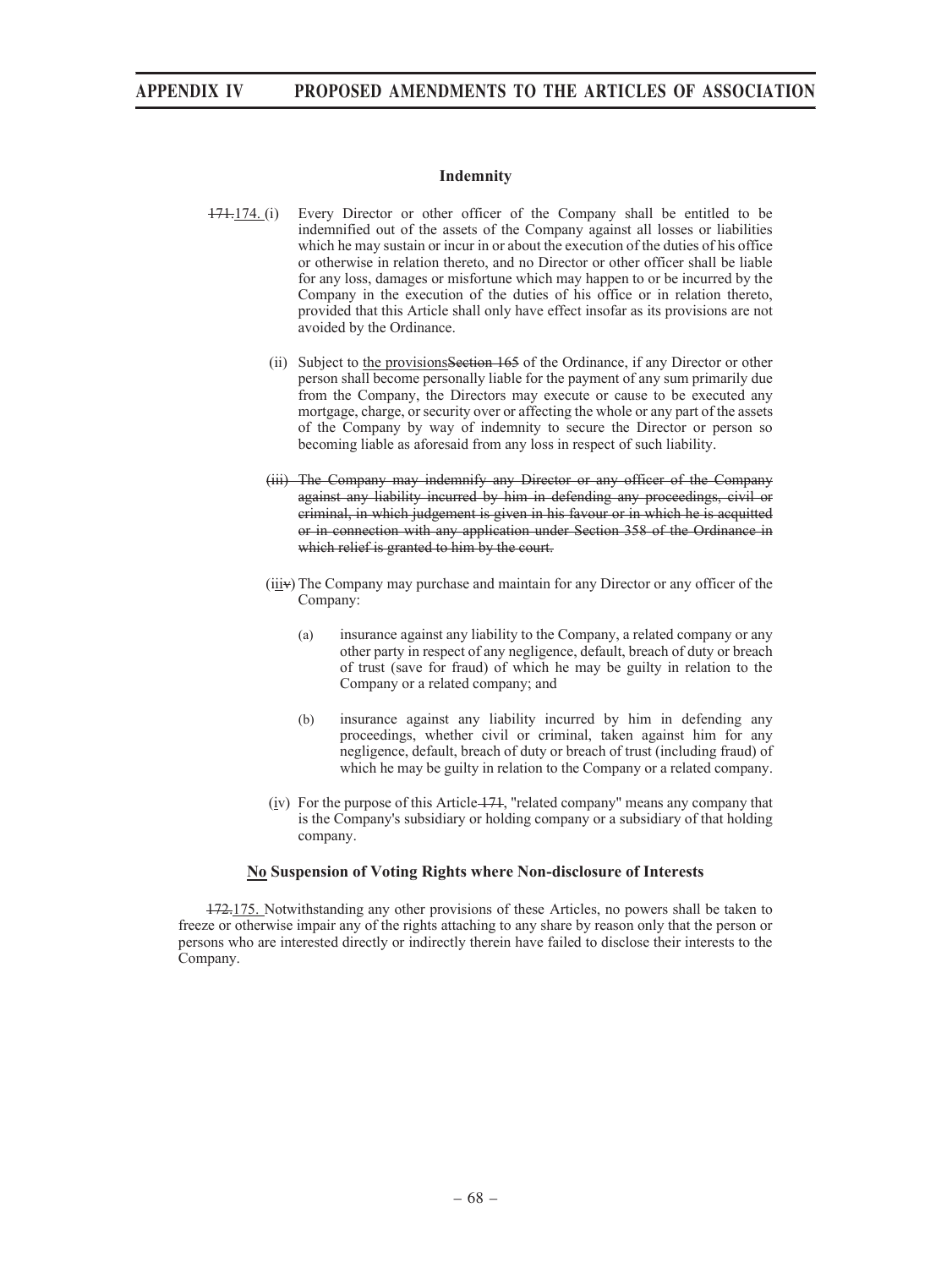

Dated this 5th day of August, 1985 Witness to the above signatures:

> (Sd). JOSEPHINE CHAN 8th Floor, Printing House, 6 Duddell Street, Central, Hong Kong. Executive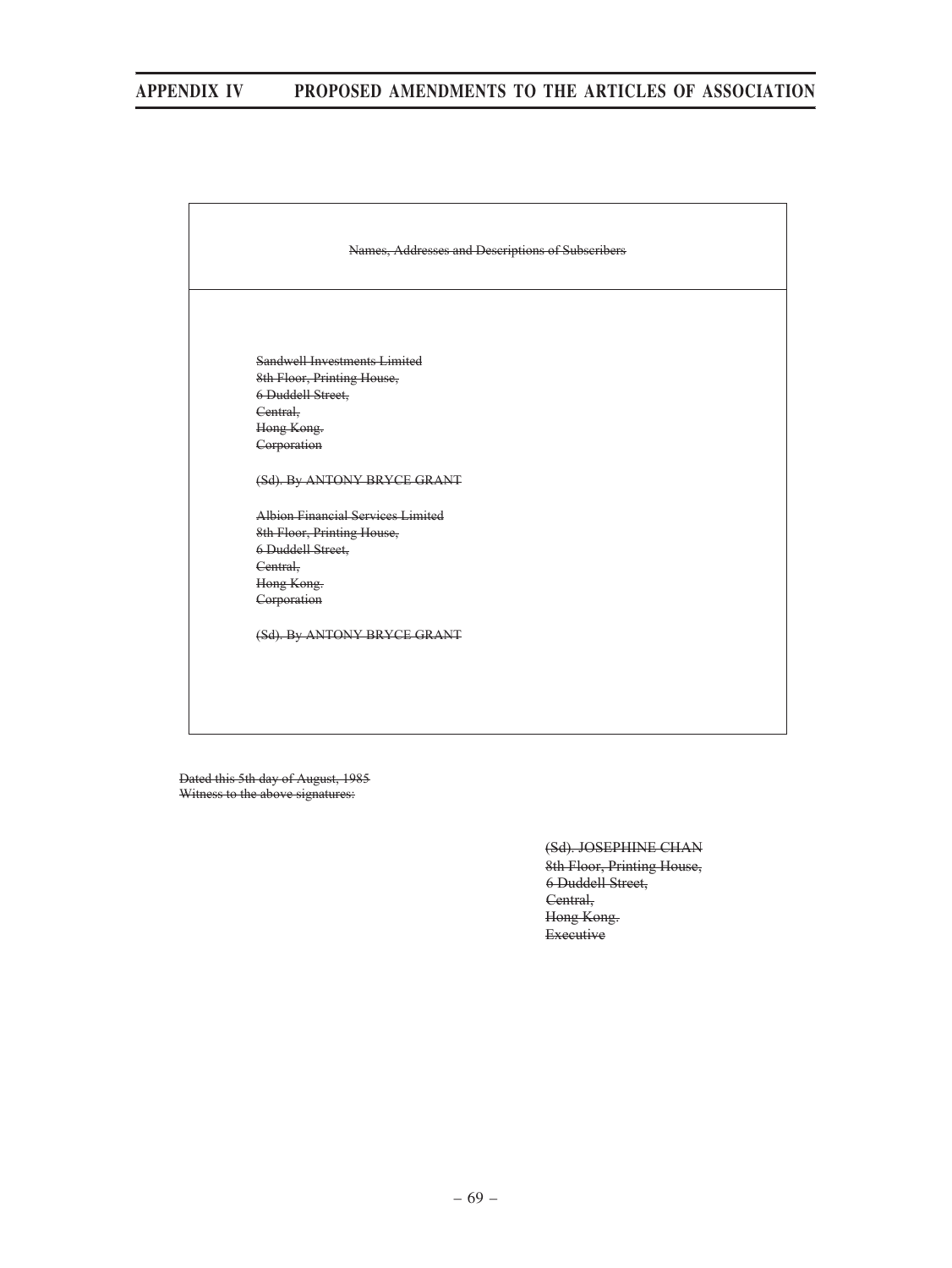| Names, Addresses and Descriptions of Initial Subscribers                                                                                                     | Initial Number of<br><b>Shares</b><br>Taken by each Initial<br>Subscriber |
|--------------------------------------------------------------------------------------------------------------------------------------------------------------|---------------------------------------------------------------------------|
| Sandwell Investments Limited<br>8th Floor, Printing House,<br>6 Duddell Street,<br>Central,<br>Hong Kong.<br>Corporation                                     |                                                                           |
| (Sd). By ANTONY BRYCE GRANT<br>Albion Financial Services Limited<br>8th Floor, Printing House,<br>6 Duddell Street,<br>Central,<br>Hong Kong.<br>Corporation | One                                                                       |
| (Sd). By ANTONY BRYCE GRANT                                                                                                                                  | One                                                                       |
| Total Number of Shares Taken                                                                                                                                 | Two                                                                       |

The following table sets out the details of the initial subscribers of the Company, the initial number of shares taken by each of them and the initial share capital of the Company on 5 August 1985: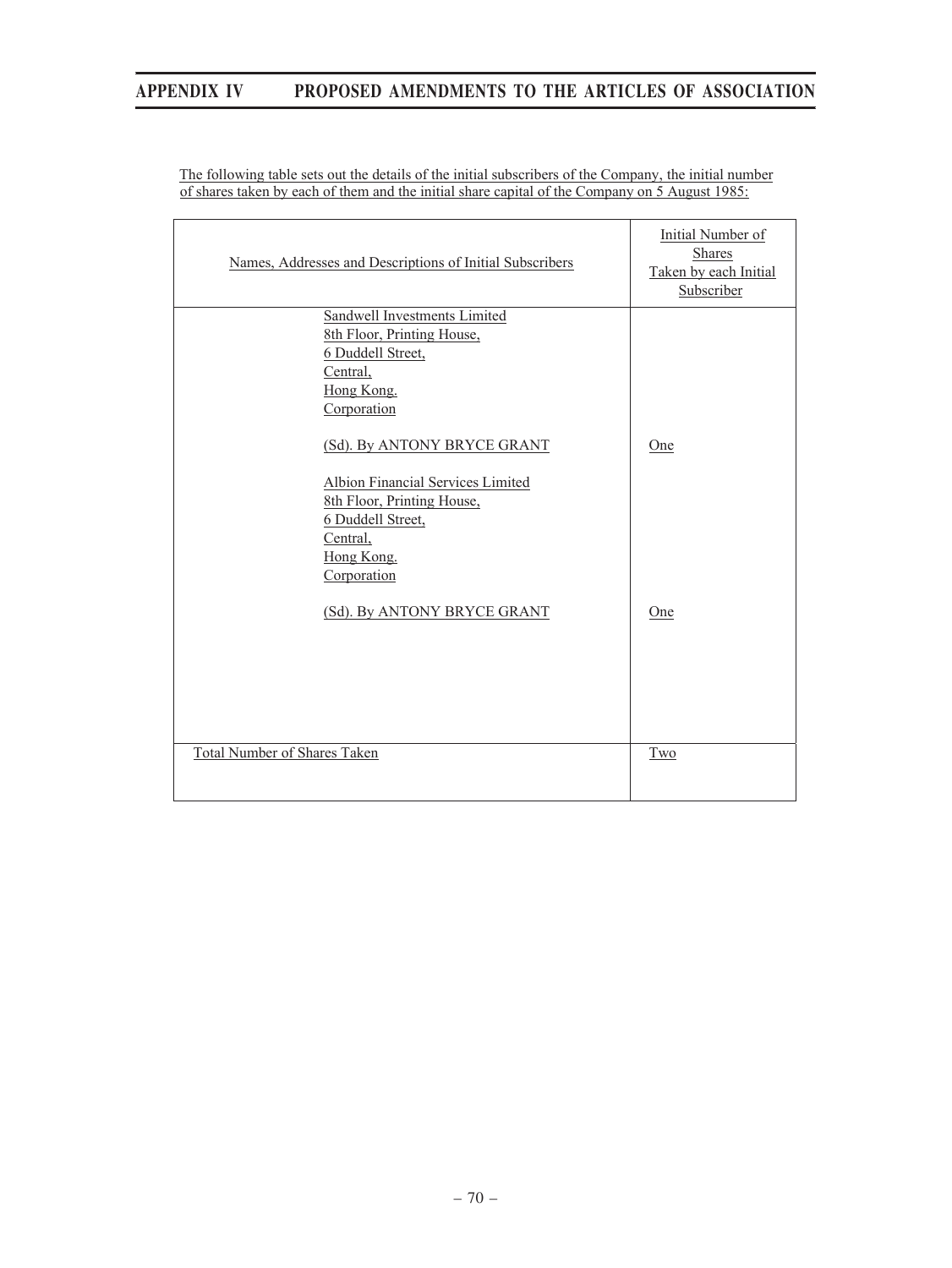# **EON**

# AEON STORES (HONG KONG) CO., LIMITED

# 永旺(香港)百貨有限公司

(Incorporated in Hong Kong with limited liability)

## (Stock Code: 984)

## NOTICE OF ANNUAL GENERAL MEETING

NOTICE IS HEREBY GIVEN that the annual general meeting of Shareholders of AEON Stores (Hong Kong) Co., Limited (the ''Company'') will be held at the Function Room, Units 07- 11, 26 Floor, CDW Building, 388 Castle Peak Road, Tsuen Wan, New Territories, Hong Kong (the ''AGM Venue'') on Monday, 30 May 2022 at 1:30 p.m. for the following purposes:

- 1. To receive and consider the audited Financial Statements and the Reports of the Directors and the Independent Auditor for the year ended 31 December 2021.
- 2. To approve a final dividend for the year ended 31 December 2021.
- 3. To re-elect Directors and authorise the Board of Directors to fix the remuneration of the Directors.
- 4. To appoint Messrs. KPMG as Auditor and authorise the Directors to fix the Auditor's remuneration.
- 5. To consider and, if thought fit, pass with or without amendments, the following resolutions as Ordinary Resolutions:

#### Ordinary Resolutions

- $(i)$  "THAT:
	- (a) subject to paragraph (i)(b) below, the exercise by the Directors of the Company during the Relevant Period of all the powers of the Company to repurchase shares of the Company on The Stock Exchange of Hong Kong Limited (''Stock Exchange'') or on any other stock exchange on which the shares of the Company may be listed and recognised by the Securities and Futures Commission and the Stock Exchange for this purpose, subject to and in accordance with all applicable laws and the requirements of the Rules Governing the Listing of Securities on the Stock Exchange or of any other stock exchange as amended from time to time be and is hereby generally and unconditionally approved;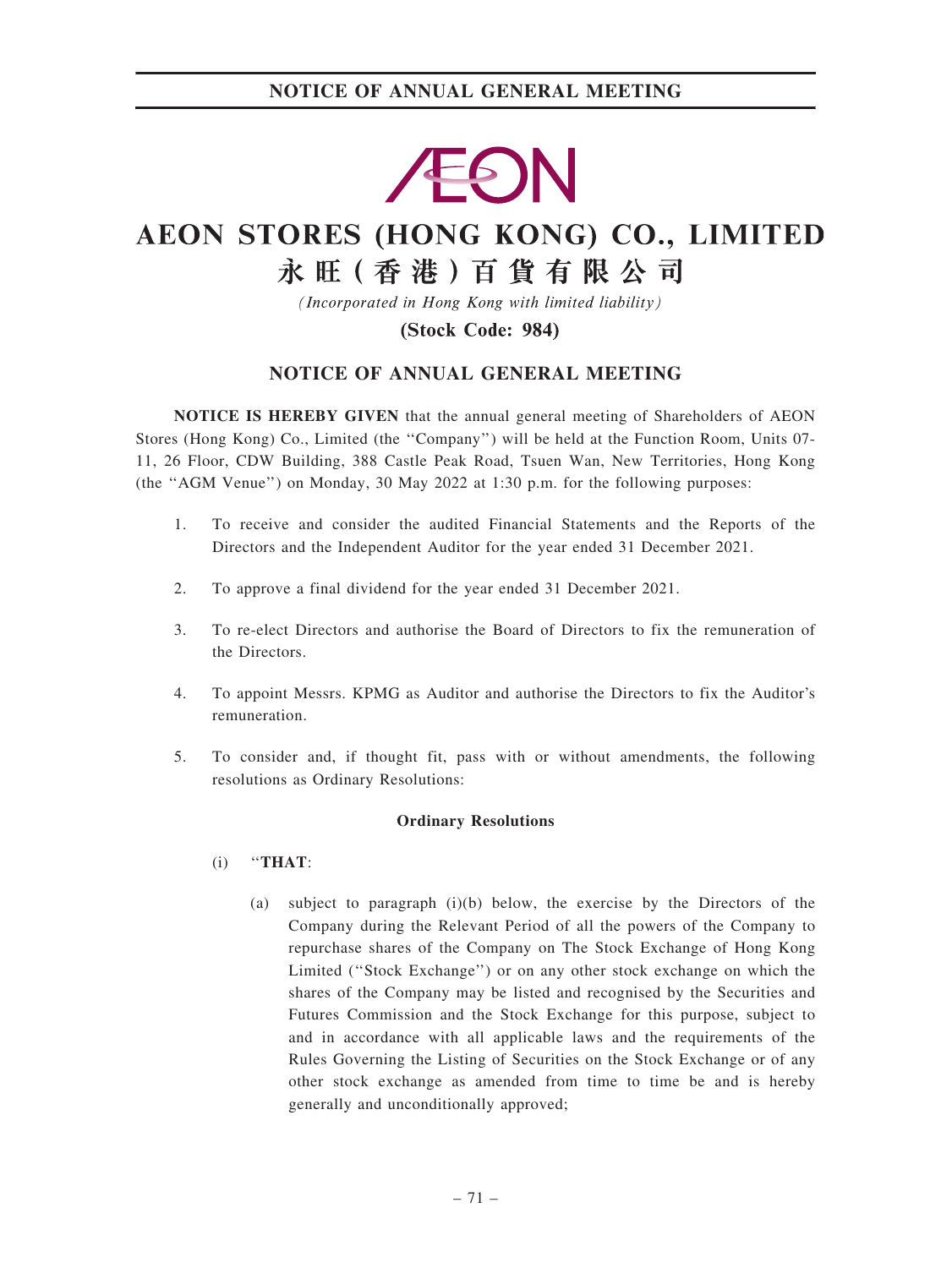- (b) the aggregate number of shares to be repurchased pursuant to the approval in paragraph  $(i)(a)$  above shall not exceed 10% of the total number of shares of the Company in issue as at the date of passing this resolution and the said approval shall be limited accordingly; and
- (c) for the purposes of this resolution:

''Relevant Period'' means the period from the passing of this resolution until whichever is the earlier of:

- (1) the conclusion of the next annual general meeting of the Company;
- (2) the expiration of the period within which the next annual general meeting of the Company is required by law or the articles of association of the Company to be held; and
- (3) the date on which the authority set out in this resolution is revoked or varied by an ordinary resolution of the shareholders in general meeting.''

#### $(ii)$  "THAT:

(a) a general mandate be and is hereby unconditionally given to the Directors of the Company to exercise during the Relevant Period all the powers of the Company to allot, issue and deal with additional shares of the Company, to allot, issue or grant securities of the Company, including bonds, debentures and notes convertible into shares of the Company and to make or grant offers or agreements which would or might require the exercise of such powers either during or after the Relevant Period, provided that these powers of the Directors and this general mandate are in respect of and in addition to any shares which may be issued on the exercise of the subscription rights under the Company's securities or pursuant to any scrip dividend scheme or pursuant to a rights issue or pursuant to any rights of conversion under any existing convertible bonds, debentures or notes of the Company, and provided further that these powers of the Directors and this general mandate shall be subject to the restrictions that the aggregate number of shares allotted or agreed to be allotted or issued pursuant thereto, whether by way of conversion or otherwise, shall not exceed 20% of the total number of shares of the Company in issue as at the date of passing this resolution; and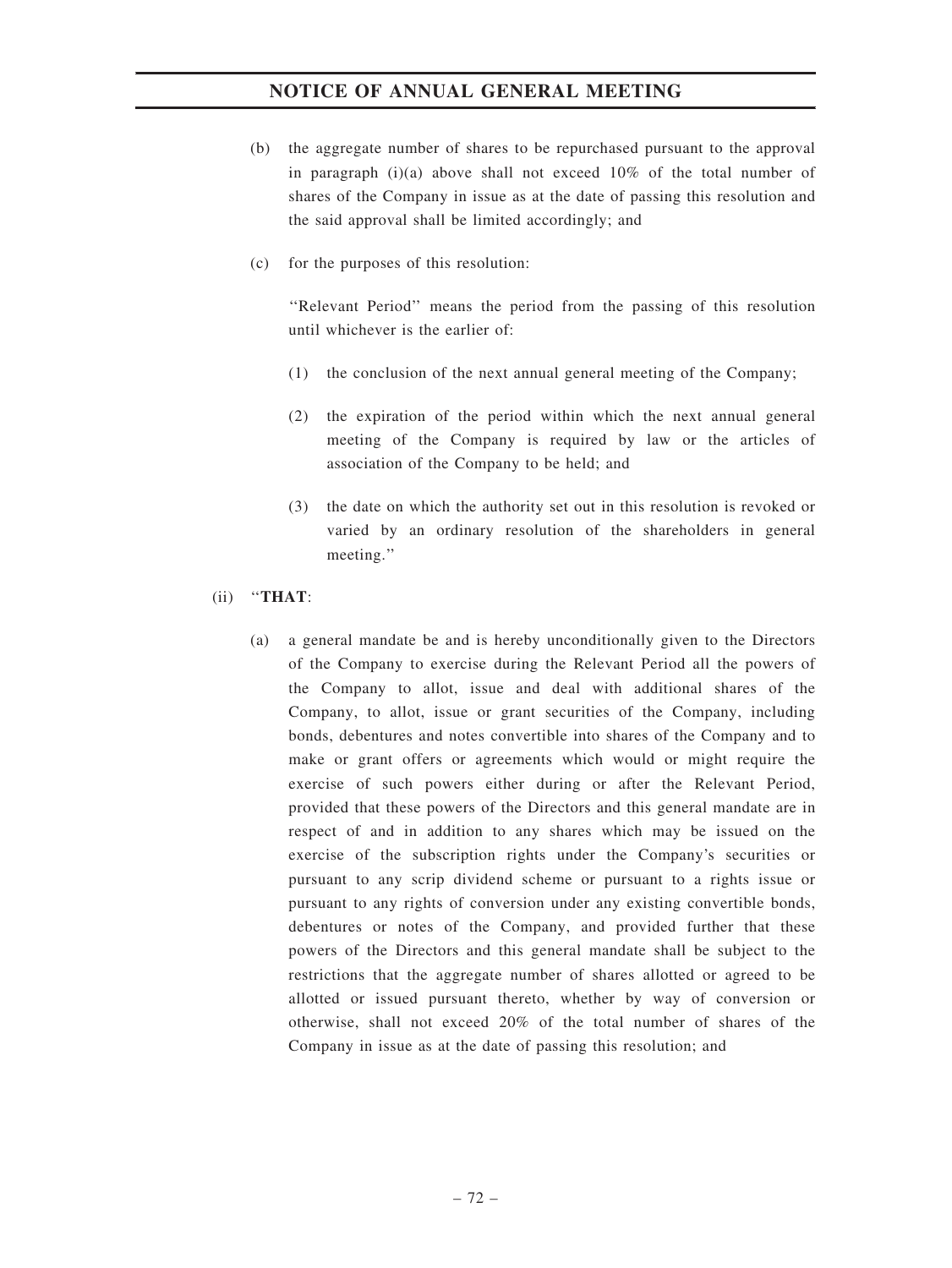(b) for the purposes of this resolution:

''Relevant Period'' means the period from the passing of this resolution until whichever is the earlier of:

- (1) the conclusion of the next annual general meeting of the Company;
- (2) the expiration of the period within which the next annual general meeting of the Company is required by law or the articles of association of the Company to be held; and
- (3) the date on which the authority set out in this resolution is revoked or varied by an ordinary resolution of the shareholders in general meeting.''
- (iii) ''THAT, conditional upon the resolutions (i) and (ii) above being passed, the aggregate number of shares which are bought back by the Company under the authority granted pursuant to resolution (i) above (up to a maximum of 10% of the total number of shares of the Company in issue as at the date of this resolution) shall be added to the aggregate number of shares that may be allotted or agreed conditionally or unconditionally to be allotted by the Directors of the Company pursuant to resolution (ii) above.''
- 6. To consider and, if thought fit, pass with or without amendments, the following resolution as Special Resolution:

#### Special Resolution

''THAT, the Company's new articles of association, a copy of which has been produced to the meeting marked ''A'' and initialled by the Chairman for the purpose of identification, be and are hereby approved and adopted as the articles of association of the Company in substitution for and to the exclusion of the articles of association of the Company in force immediately before the passing of this Special Resolution and THAT any Director or the Secretary of the Company be and is hereby authorised to do all things necessary to implement, effect and record the adoption of the Company's new articles of association.''

> By Order of the Board AEON Stores (Hong Kong) Co., Limited Chan Kwong Leung, Eric Company Secretary

Hong Kong, 26 April 2022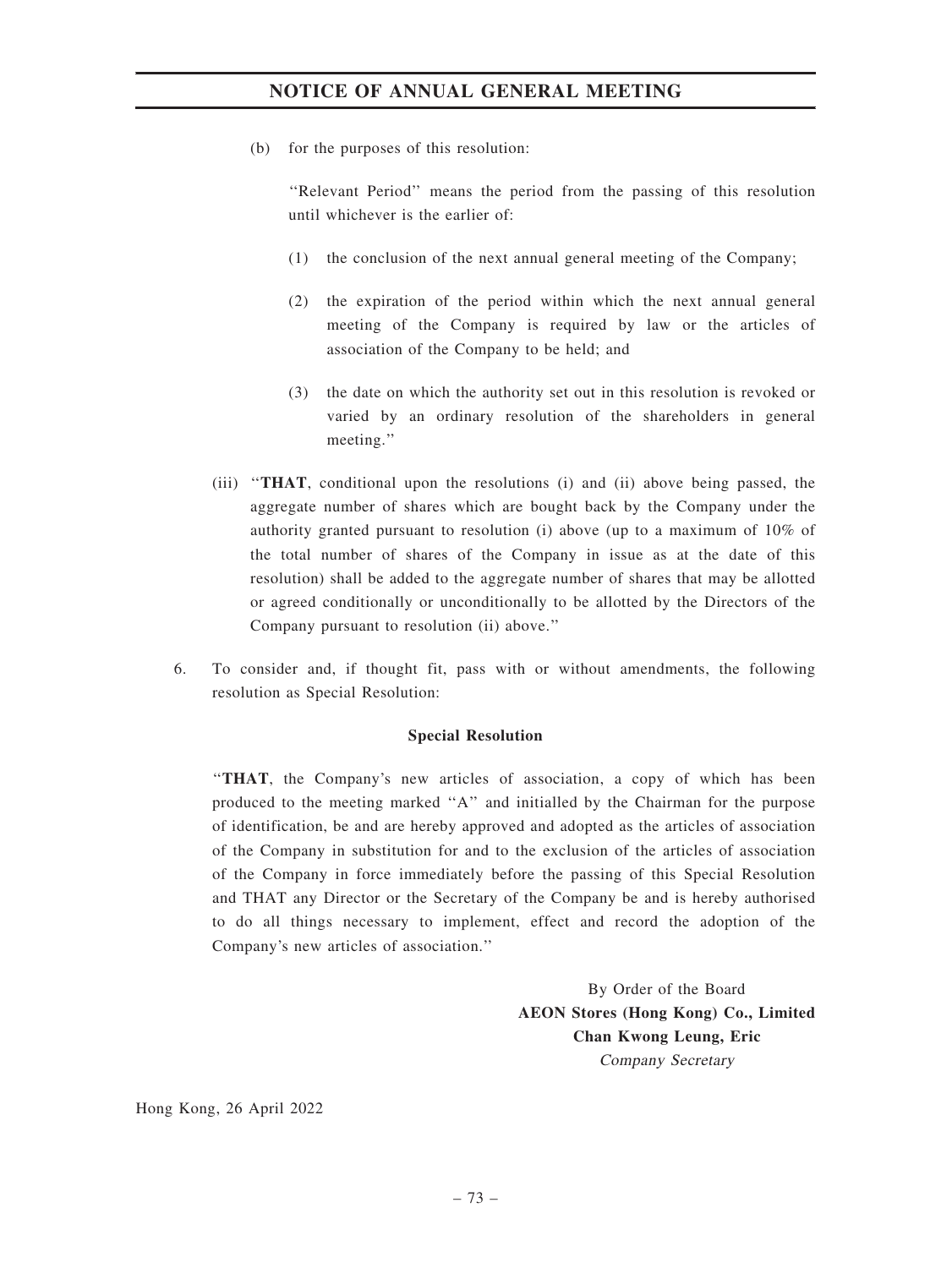Registered Office: G-4 Floor Kornhill Plaza (South) 2 Kornhill Road Hong Kong

Notes:

- (1) A member entitled to attend and vote at the annual general meeting convened by the above notice is entitled to appoint more than one proxy to attend and vote in his/her stead. A proxy need not be a member of the Company.
- (2) In order to be valid, form(s) of proxy, together with the power of attorney or other authority (if any) under which it is signed or a notarially certified copy of that power of attorney or authority, must be deposited at the office of the Company's share registrar, Tricor Secretaries Limited, at Level 54, Hopewell Centre, 183 Queen's Road East, Hong Kong, not less than 48 hours before the time fixed for holding the annual general meeting or any adjournment thereof.
- (3) The Register of Members of the Company will be closed from Wednesday, 25 May 2022 to Monday, 30 May 2022 (both days inclusive), for the purpose of determining Shareholders' entitlement to attend and vote at the annual general meeting, during which period no transfer of Shares will be registered. In order to qualify for attending and voting at the annual general meeting, Shareholders should ensure that all transfer documents, accompanied by the relevant share certificates, are lodged with the Company's share registrar, Tricor Secretaries Limited, at Level 54, Hopewell Centre, 183 Queen's Road East, Hong Kong for registration by no later than 4:30 p.m. on Tuesday, 24 May 2022.

The Register of Members of the Company will be closed from Thursday, 9 June 2022 to Friday, 10 June 2022 (both days inclusive), for the purpose of ascertaining Shareholders' entitlement to the proposed final dividend, during which period no transfer of Shares will be registered. In order to qualify for the proposed final dividend to be approved at the annual general meeting, Shareholders should ensure that all transfer documents, accompanied by the relevant share certificates, are lodged with the Company's share registrar, Tricor Secretaries Limited, at Level 54, Hopewell Centre, 183 Queen's Road East, Hong Kong for registration by no later than 4:30 p.m. on Wednesday, 8 June 2022.

- (4) Further information relating to the Directors proposed to be re-elected at the annual general meeting will be provided in a circular of the Company to be sent to all Shareholders together with the Annual Report for the year ended 31 December 2021.
- (5) If approved, the proposed final dividend will be payable on or before 28 June 2022.
- (6) If Typhoon Signal No. 8 or above is hoisted or remains hoisted at 11:30 a.m. on the date of the annual general meeting, the annual general meeting will be postponed. The Company will post an announcement on the Company's website at www.aeonstores.com.hk and the Stock Exchange's website at www.hkexnews.hk to notify shareholders of the Company of the date, time and place of the rescheduled annual general meeting.

The annual general meeting will be held on 30 May 2022 as scheduled when an Amber or a Red Rainstorm Warning Signal or a Black Rainstorm Warning Signal is in force in Hong Kong at any time on that day. Shareholders should decide on their own whether they would attend the annual general meeting under bad weather conditions bearing in mind their own situations.